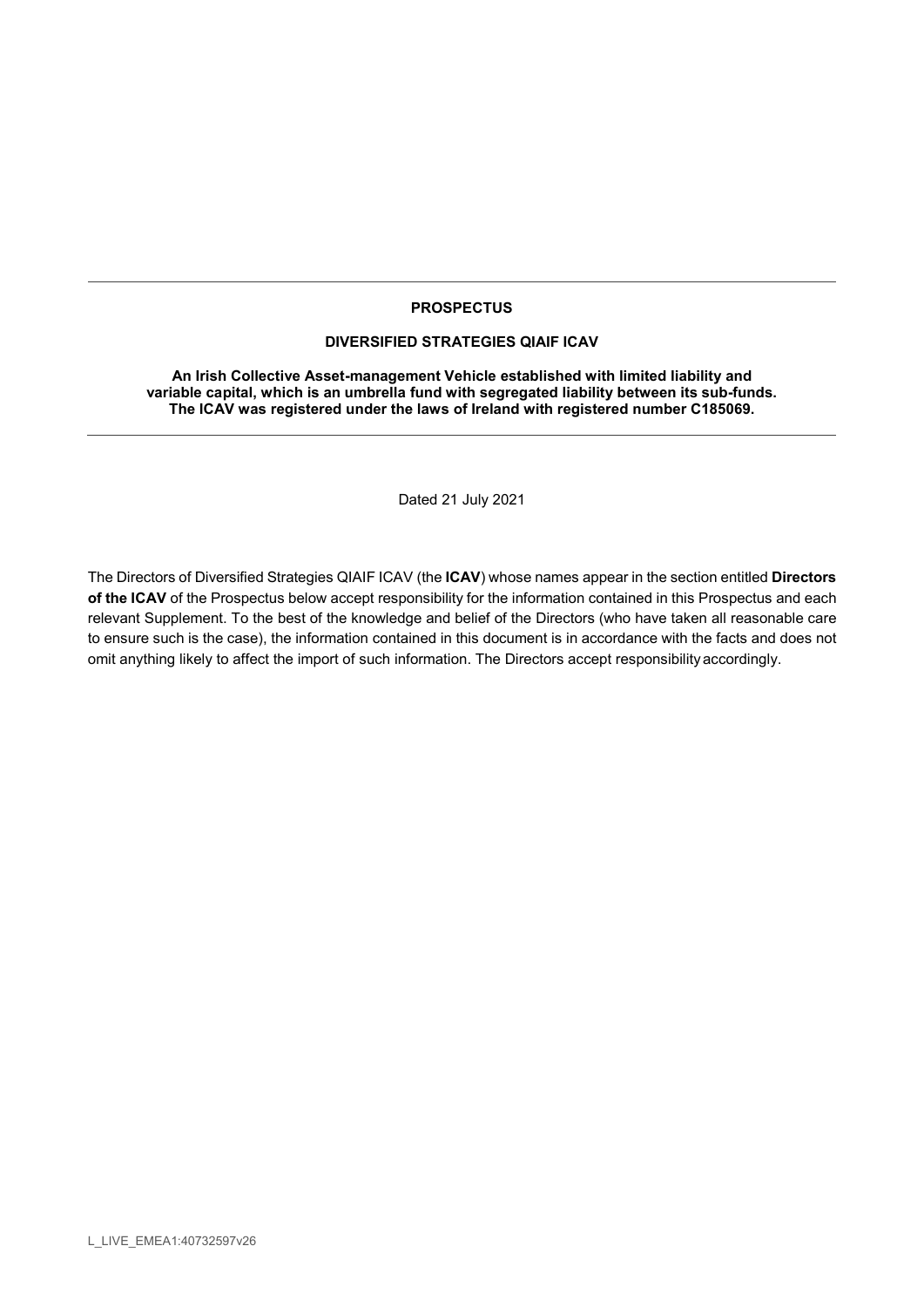# TABLE OF CONTENTS

| $\mathbf{1}$ |  |  |
|--------------|--|--|
| 2            |  |  |
| 3            |  |  |
| 4            |  |  |
| 5            |  |  |
| 6            |  |  |
| 7            |  |  |
| 8            |  |  |
| 9            |  |  |
| 10           |  |  |
| 11           |  |  |
| 12           |  |  |
| 13           |  |  |
| 14           |  |  |
| 15           |  |  |
| 16           |  |  |
| 17           |  |  |
| 18           |  |  |
| 19           |  |  |
| 20           |  |  |
|              |  |  |
|              |  |  |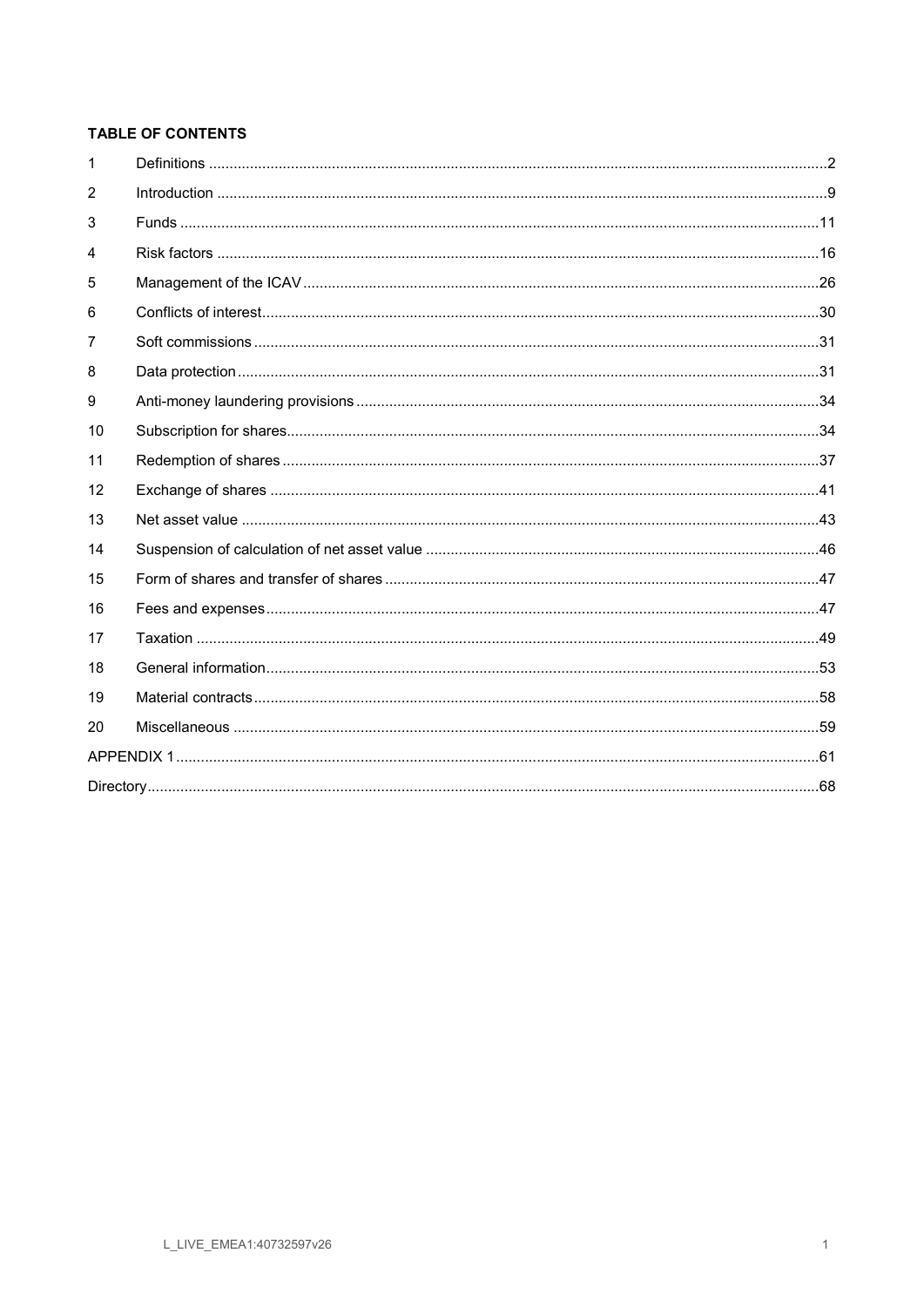#### 1 DEFINITIONS

Accounting Period means a calendar year ending 30 September.

Accredited Investor means an investor who has met one of the following conditions to the satisfaction of the Directors:

- (a) The investor is an entity appointed to provide investment management or advisory services to the ICAV or any Fund;
- (b) The investor is a Director;
- (c) The investor is a director of the AIFM or a company appointed to provide investment management or advisory services; or
- (d) The investor is an employee of the AIFM or a company appointed to provide investment management or advisory services and is directly involved in the investment activities of the ICAV or is a senior employee of the AIFM or company appointed to provide investment management or advisory services and has experience in the provision of investment management services;

and in each case certifies in writing to the ICAV that:

- (a) They are availing of the exemption from the minimum subscription requirement of €100,000 on the basis that they are an Accredited Investor as defined above;
- (b) Are aware that each Fund is marketed solely to Qualifying Investors who are normally subject to a minimum subscription requirement of €100,000;
- (c) They are aware of the risk involved in the proposed investment; and
- (d) They are aware that inherent in such investment is the potential to lose all of the sum invested.

Accumulation Shares means shares of a Fund or class carrying no right to any distribution of income but the income attributable to such shares is retained within the relevant Fund and reflected in the Net Asset Value of such shares.

Administration Agreement means the administration agreement dated 17 October 2018 and the administration amendment agreement dated 19 August 2020 and the novation agreement dated 20 July 2021 among the ICAV, the AIFM and the Administrator as amended, supplemented or otherwise modified from time to time.

Administrator means Northern Trust International Fund Administration Services (Ireland) Limited or any successor thereto duly appointed in accordance with the requirements of the Central Bank as the administrator of the ICAV and each Fund.

AIF means an alternative investment fund as defined in the Irish AIFM Regulations.

AIF Rulebook means the Central Bank's rulebook in relation to AIFs as amended, consolidated or substituted from time to time.

AIFM means ONE fund management S.A. or any successor thereto duly appointed in accordance with the requirements of the Central Bank.

AIFM Agreement means the management agreement dated 20 July 2021 between the ICAV and the AIFM as amended, supplemented, novated or otherwise modified from time to time in accordance with the requirements of the CSSF and the Central Bank.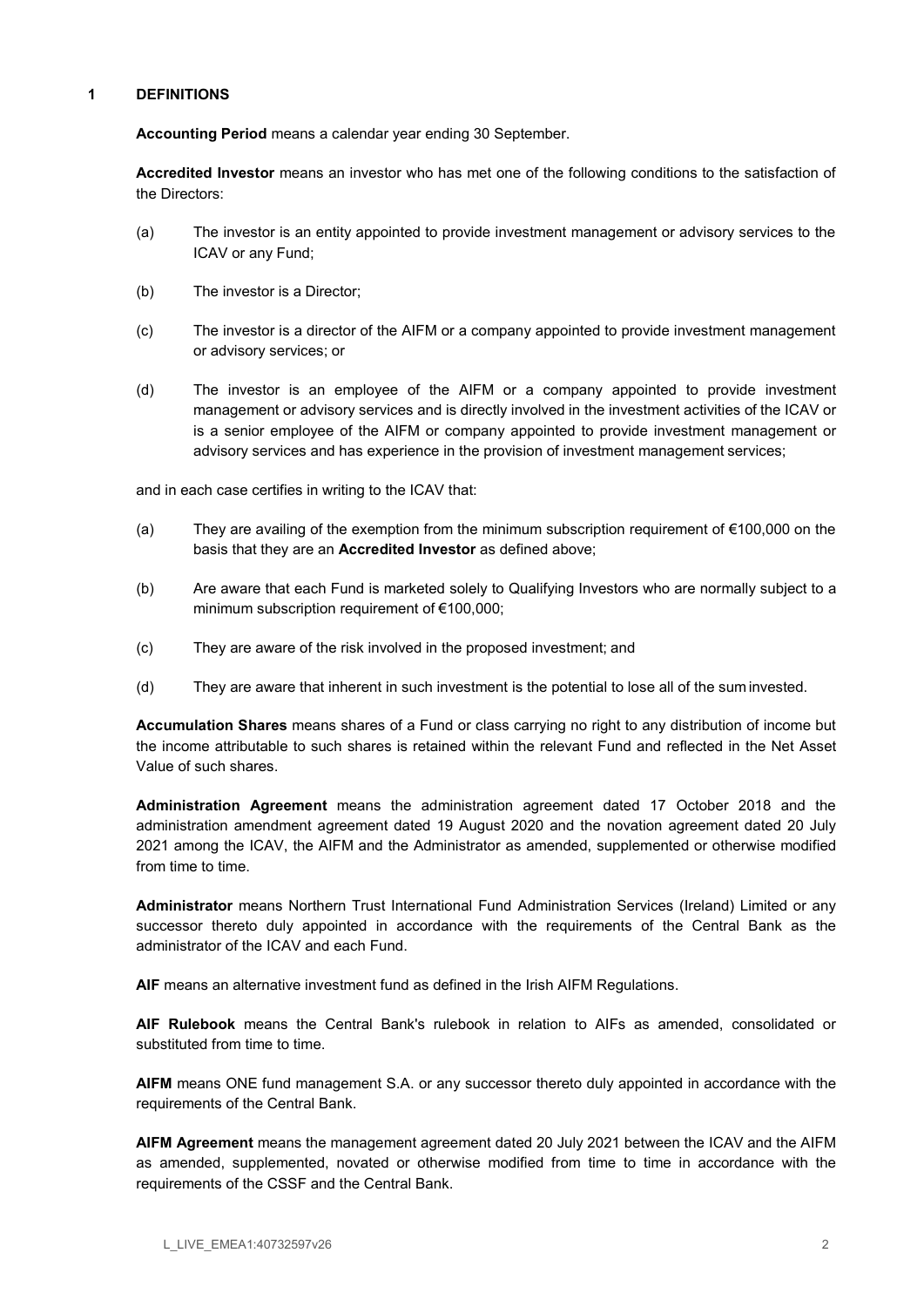AIFMD means EU Directive 2011/61/EU of the European Parliament and of the Council on Alternative Investment Fund Managers as amended from time to time.

AIFM Commission Regulation means EU Commission Delegated Regulation (EU) No. 231/2013 as amended from time to time.

AIFMD Legislation means AIFMD and the AIFM Commission Regulation (or either of them as the case may be), as may be amended, supplemented or replaced from time to time.

Anti-Dilution Levy means a provision a levy which may be (i) added to subscription amounts payable by an investor or (ii) deducted from redemption amounts receivable by an investor. Such levy is designed to protect remaining investors by covering market spreads (the difference between the prices at which assets are valued and/or bought or sold), duties and charges and other dealing costs relating to the acquisition or disposal of assets, borrowing costs and deposit-break fees, in the event of receipt for processing of large subscription or redemption requests (as determined at the discretion of the Directors).

Application Form means the application form for subscription of Shares.

Associated Person means a person who is associated with a Director if, and only if, he or she is:

- (a) That Director's spouse, parent, brother, sister or child;
- (b) A person acting in his capacity as the trustee of any trust, the principal beneficiaries of which, individually or as a whole, are the Director, his spouse or any of his children or any body corporate which he controls;
- (c) A partner of that Director.

A company will be deemed to be associated with a Director if it is controlled by that Director.

Base Currency means in relation to any Fund such currency as is specified as such in the Supplement for the relevant Fund.

Business Day means in relation to any Fund such day or days as is or are specified as such in the Supplement for the relevant Fund.

Central Bank means the Central Bank of Ireland or any successor regulatory authority with responsibility for authorising and supervising the ICAV.

Central Bank Rulebook means the rulebook, notices and guidance notes issued by the Central Bank from time to time affecting the ICAV or any Fund.

Connected Person means the persons defined as such in the Conflicts of Interest section.

CRS means the Common Reporting Standard more fully described as the Standard for Automatic Exchange of Financial Account Information approved on 15 July 2014 by the Council of the Organisation for Economic Cooperation and Development.

CSSF means the Commission de Surveillance du Secteur Financier, the Luxembourg financial supervisory authority.

Data Protection Legislation means the data protection and information privacy laws of Ireland, including the Data Protection Acts 1988 – 2018 and Regulation (EU) 2016/679 known as the General Data Protection Regulation (GDPR).

Dealing Day means in respect of each Fund such Business Day or Business Days as is or are specified in the Supplement for the relevant Fund.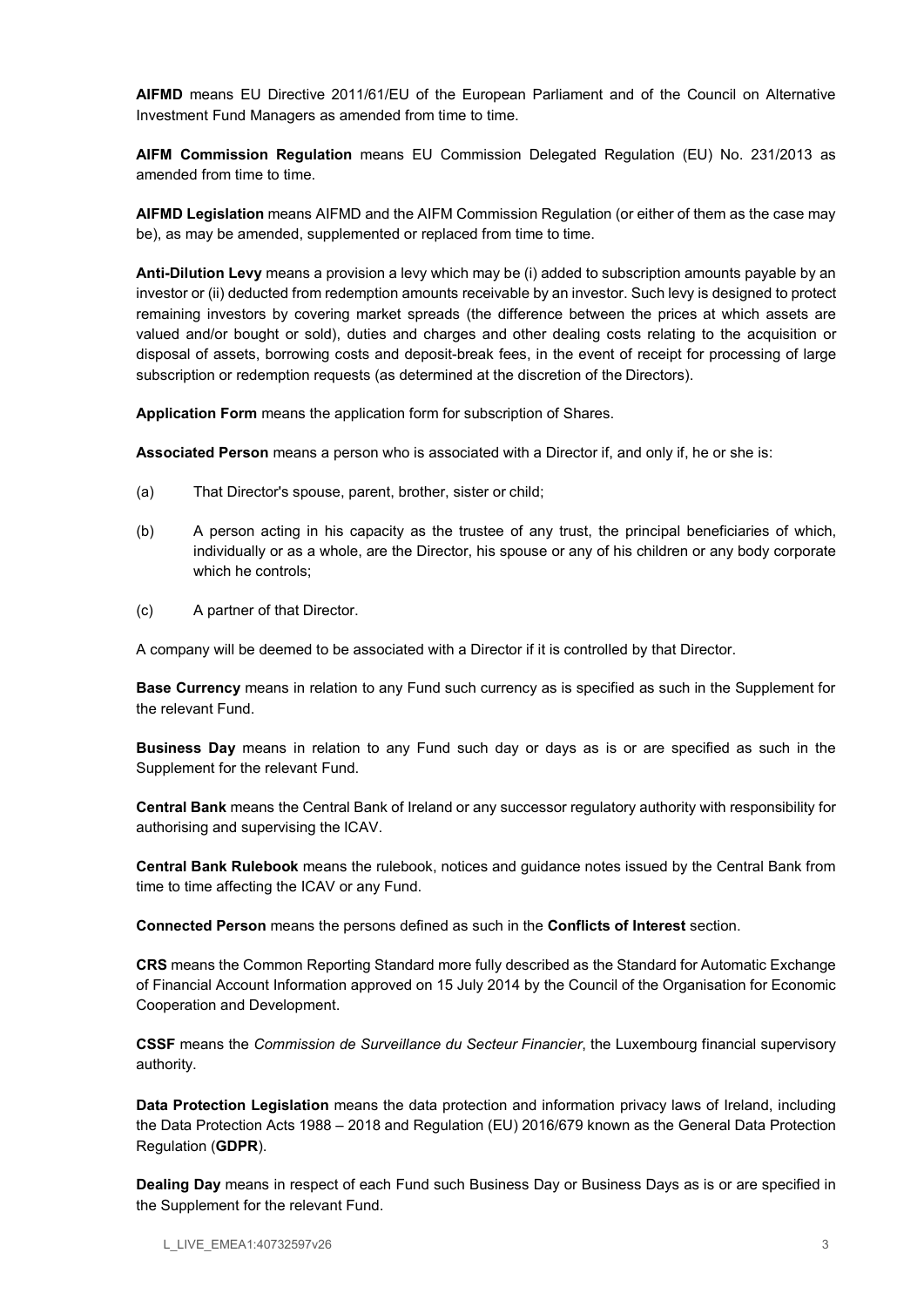Dealing Deadline means in relation to applications for subscription, redemption or exchange of Shares in a Fund, the day and time specified in the Supplement for the relevant Fund.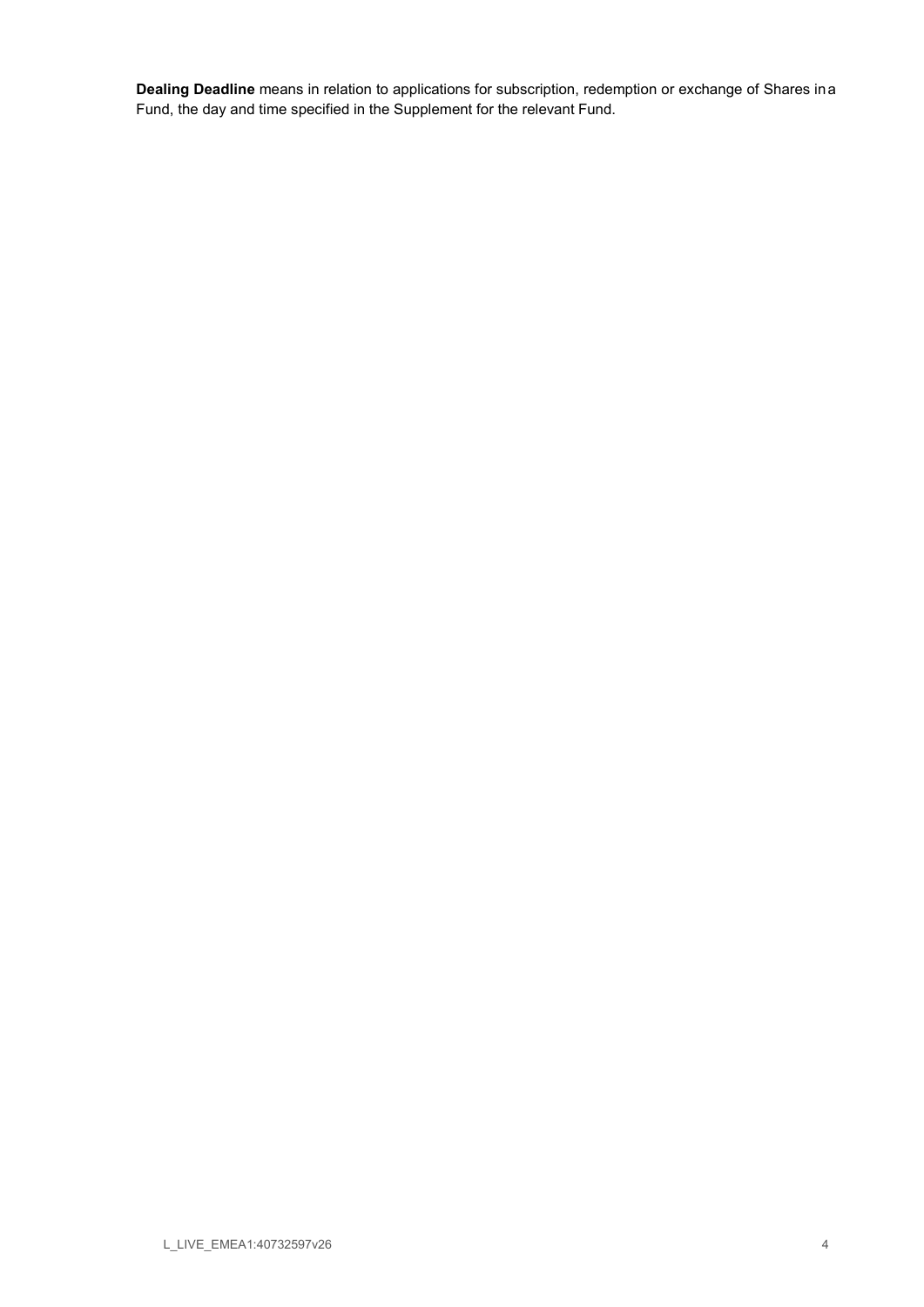Delegate means such persons, body, corporate agent, or organisation duly appointed by the AIFM, from time to time, to provide a specific investment function or execute a specific investment policy.

Depositary means Northern Trust Fiduciary Services (Ireland) Limited or any successor thereto duly appointed depositary in accordance with the requirements of the Central Bank.

Depositary Agreement means the agreement dated 17 October 2018 between the ICAV, the AIFM and the Depositary and the novation agreement dated 20 July 2021 as amended, supplemented or otherwise modified from time to time in accordance with the requirements of the Central Bank.

Directors mean the directors of the ICAV, each a Director.

Distributor means such distributor appointed by the AIFM or the Investment Manager and/or any successor thereto or additional entity duly appointed as a distributor for the ICAV in accordance with the requirements of the Central Bank.

EEA means the European Economic Area encompassing the Member States together with Iceland, Liechtenstein and Norway.

ERISA means the U.S. Employee Retirement Income Security Act of 1974, as amended.

EU means the European Union.

Euro, EUR or € means the lawful currency of the European Monetary Union Member States or any successor currency.

External Valuer means an entity appointed by the AIFM, or otherwise on behalf of the ICAV to determine the value of any relevant investment in accordance with the requirements of the AIFMD Legislation, such External Valuer will be paid at normal commercial rates.

FATCA means Foreign Account Tax Compliance Act of the Hiring Incentives to Restore Employment Act 2010, which provides for an expansive information reporting regime enacted by U.S. aimed at ensuring that U.S. persons with financial assets outside the U.S. are declaring worldwide income and gain and any intergovernmental agreement facilitating its implementation.

Foreign Person means (i) a person who is neither resident nor ordinarily resident in Ireland for tax purposes who has provided the ICAV with the appropriate declaration under Schedule 2B TCA and the ICAV is not in possession of any information that would reasonably suggest that the declaration is incorrect or has at any time been incorrect, or (ii) the ICAV is in possession of written notice of approval from the Revenue to the effect that the requirement to have been provided with such declaration is deemed to have been complied with in respect of that person or class of shareholder to which that person belongs, and that approval has not been withdrawn and any conditions to which that approval is subject have been satisfied.

Fund means a separate portfolio of assets which is invested in accordance with the investment objective and policies as set out in the relevant Supplement and to which all liabilities, income and expenditure attributable or allocated to such fund shall be applied and charged and Funds means all or some of the Funds as the context requires or any other funds as may be established by the ICAV from time to time with the prior approval of the Central Bank.

GBP or £ means Pounds Sterling, the lawful currency of the United Kingdom.

Gross Asset Value means, means in respect of the assets of a Fund, the Net Asset Value of that Fund plus the liabilities of the Fund and any amount payable but not paid to Shareholders.

ICAV means Diversified Strategies QIAIF ICAV.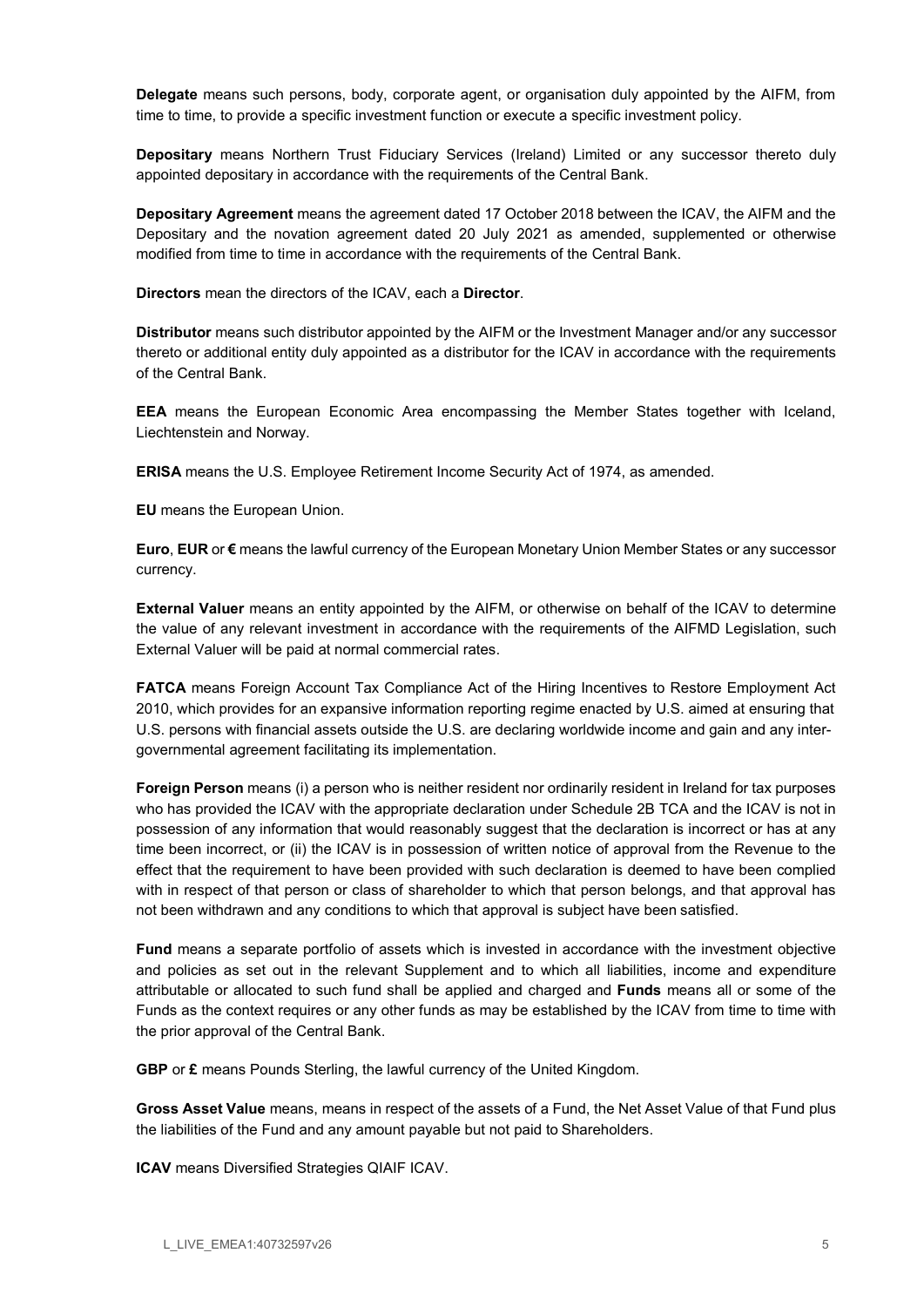ICAV Act means the Irish Collective Asset-management Vehicles Act 2015 as amended as same may be further amended and including any regulations made thereunder by ministerial order and any conditions that may from time to time be imposed thereunder by the Central Bank whether by notice or otherwise affecting the ICAV.

Income Shares means shares of a Fund or class carrying a right to a distribution of income at the discretion of the Directors.

IGA means the intergovernmental agreement entered into by U.S. and Irish governments to improve International Tax Compliance and to implement FATCA.

Initial Issue Price means the price (excluding any Preliminary Charge) per Share at which Shares are initially offered in a Fund during the Initial Offer Period as specified in the Supplement for the relevant Fund.

Initial Offer Period means the period during which Shares in a Fund are initially offered at the Initial Issue Price as specified in the Supplement for the relevant Fund.

in kind means in specie.

Instrument of Incorporation means the instrument of incorporation of the ICAV as amended from time to time.

Investment means an investment acquired by the ICAV in accordance with the Instrument of Incorporation.

Investment Manager means China Post Global (UK) Limited or any successor thereto duly appointed in accordance with the requirements of the Central Bank.

Investment Management Agreement means the investment management agreement dated 20 July 2021 between the ICAV, the AIFM and the Investment Manager as amended, supplemented, novated or otherwise modified from time to time in accordance with the requirements of the Central Bank.

**Irish AIFM Regulations** mean the European Union (Alternative Investment Fund Managers) Regulations 2013 (SI 257 of 2013) as amended from time to time.

IRS means the U.S. Internal Revenue Service.

Issue Price means the Net Asset Value per Share as at the Valuation Point.

Member State means a member state of the EU.

Minimum Additional Investment Amount means such amount (if any) as the Directors may from time to time prescribe as the minimum additional investment amount required by each Shareholder for Shares of each class in a Fund as is specified in the Supplement for the relevant Fund.

Minimum Fund Size means such amount as the Directors decide for each Fund and as set out in the Supplement for the relevant Fund or as otherwise notified to Shareholders in that Fund.

Minimum Initial Investment Amount means €100,000 (save for Accredited Investors as defined above) or such other amount as the Directors may from time to time determine and set out in the relevant Supplement provided that the Directors shall not accept applications for Shares from any Qualifying Investor unless the applicants initial subscription to the ICAV as a whole is equal to or greater than the minimum amount required by the Central Bank for the ICAV to obtain qualifying investor fund status in accordance with the Central Bank Rulebook.

Minimum Shareholding means such number or value of Shares of any class (if any) as specified in the Supplement for the relevant class of Shares within a Fund.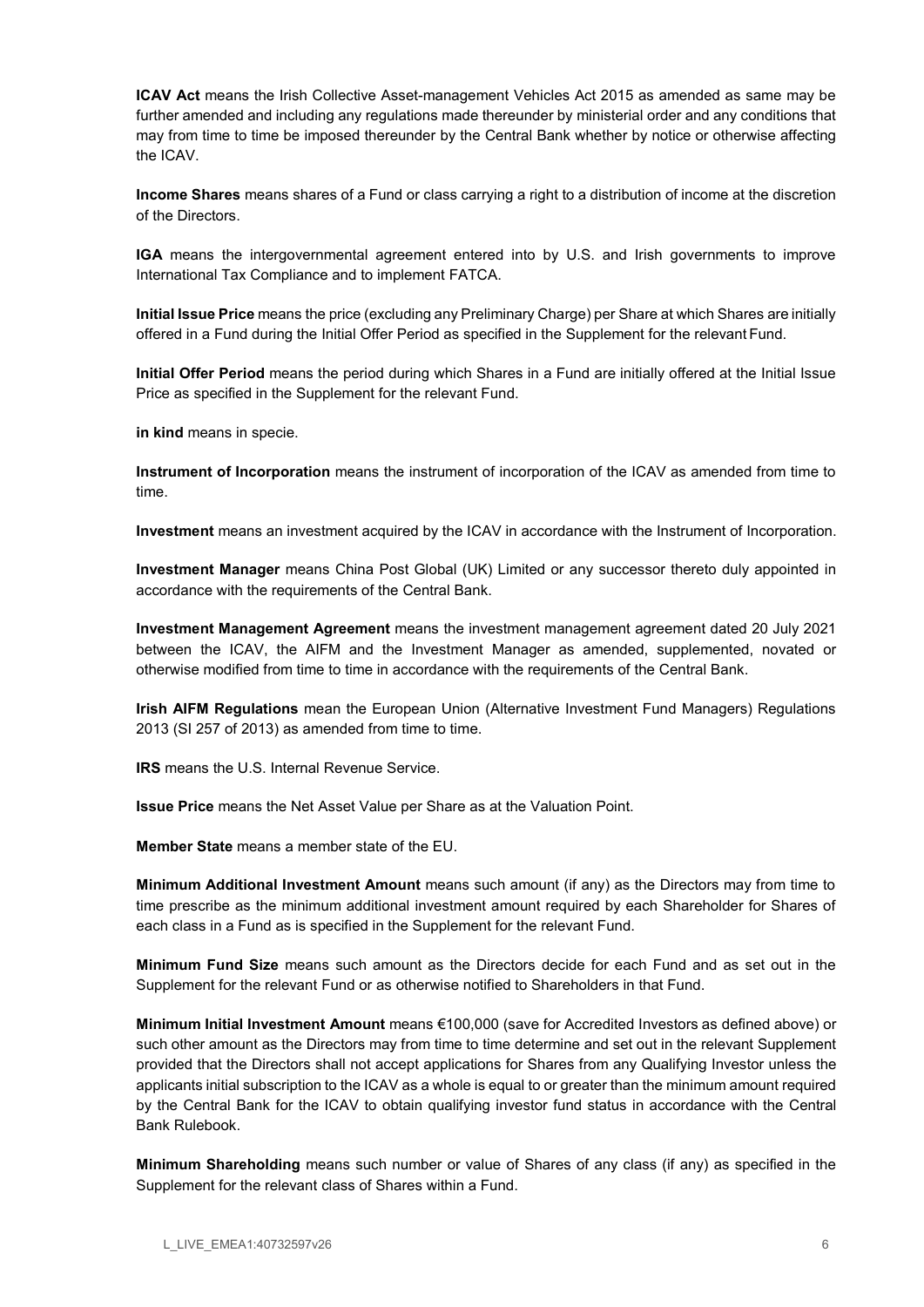month means a calendar month.

Net Asset Value or Net Asset Value per Share means in respect of the assets of a Fund or the Shares in a Fund, the amount determined in accordance with the principles set out in the Net Asset Value section as the Net Asset Value of a Fund or Net Asset Value of a class of Shares or the Net Asset Value per Share.

Permitted Investor means any person not disqualified from holding Shares by virtue of section 11.6

Personal Data means any data relating to a living individual who can be identified directly from that data or indirectly in conjunction with other information.

Preliminary Charge means in respect of a Fund, the charge payable (if any) on the subscription for Shares as specified in the Supplement for the relevant Fund.

Qualifying Investor means an investor who:

- (a) Is a professional client within the meaning of Annex II of Directive 2004/39/EC (Markets in Financial Instruments Directive) (MiFID); or
- (b) Receives an appraisal from an EU credit institution, a MiFID firm or a UCITS management company that the investor has the appropriate expertise, experience and knowledge to adequately understand the investment in the scheme; or
- (c) Certifies that they are an informed investor by providing:
	- (i) Written confirmation that the investor has such knowledge of and experience in financial and business matters as would enable the investor to properly evaluate the merits and risks of the prospective investment; or
	- (ii) Written confirmation that the investor's business involves, whether for its own account or the account of others, the management, acquisition or disposal of property of the same kind as the property of the ICAV.

The qualifying investor must certify in writing to the Directors that they:

- (iii) Meet the minimum criteria set out at (a), (b) or (c) above;
- (iv) Are aware of the risk involved in the proposed investment; and
- (v) That they are aware that inherent in such investment is the potential to lose all of the sum invested.

Within the EU, a qualifying investor alternative investment fund may only be marketed to professional investors as defined in the Irish AIFM Regulations, unless the Member State where the fund is to be marketed permits, under the laws of that Member State, Shares to be sold to other categories of investors and this permission encompasses investors under (ii) and (iii) above, as may be amended, supplemented or replaced from time to time.

Qualifying Investor AIF or QIAIF means a qualifying investor alternative investment fund, being a category of non-UCITS collective investment scheme authorised by the Central Bank pursuant to the Act and chapter 2 of the AIF Rulebook.

Redemption Charge means in respect of a Fund, the charge payable (if any) on the redemption of Shares as specified in the Supplement for the relevant Fund.

Revenue means the Revenue Commissioners, the Irish Government agency responsible for customs, excise, taxation and related matters.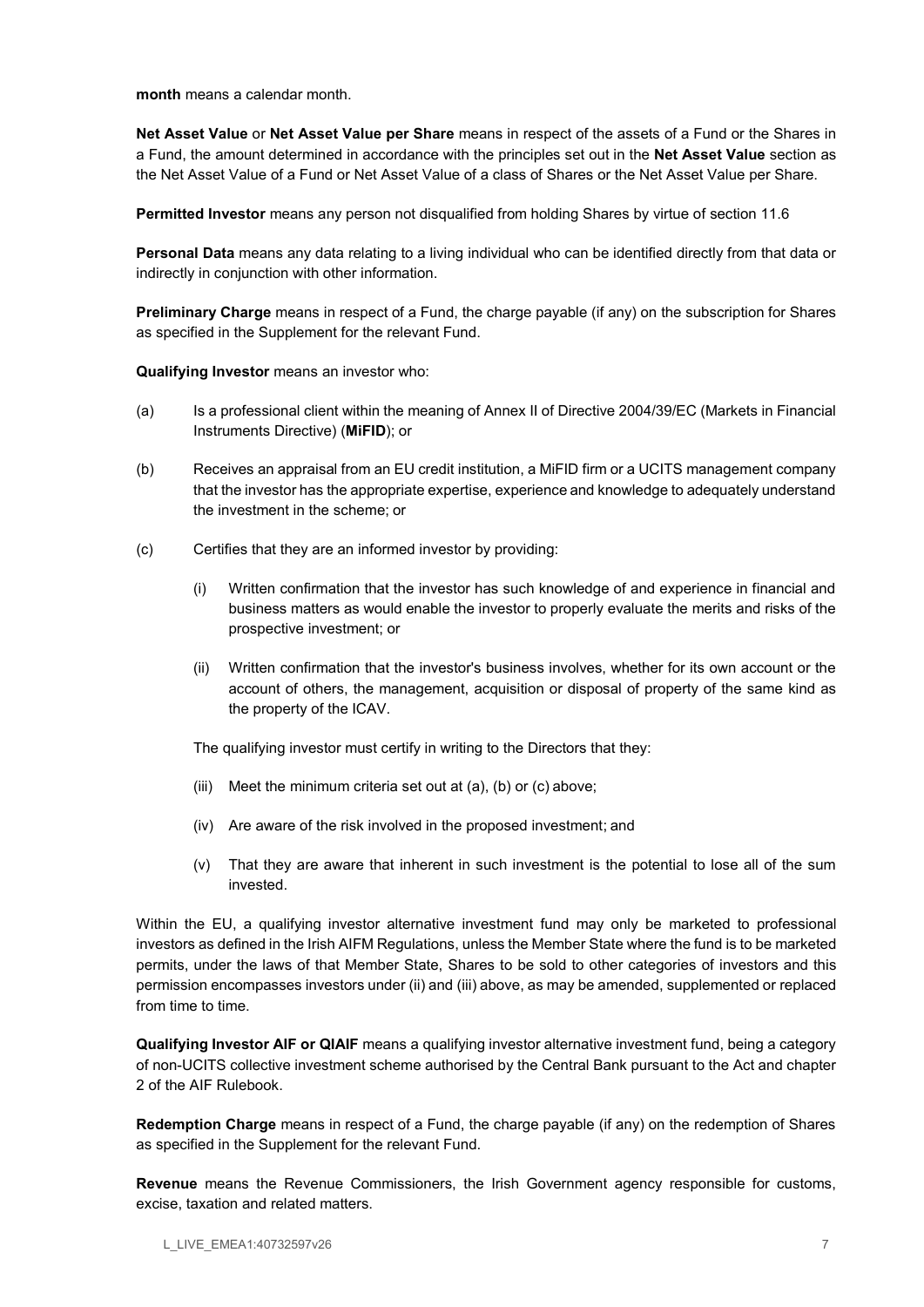Securities Financing Transaction or SFT means (i) a repurchase transaction; (ii) securities or commodities lending and securities or commodities borrowing; (iii) a buy-sell back transaction or sell-buy back transaction; (iv) a margin lending transaction, each as defined in the Securities Financing Transactions Regulations.

SFDR means Regulation (EU) 2019/2088 of the European Parliament and of the European Council of 27 November 2019 on sustainability-related disclosures in the financial services sector as may be further amended, consolidated, or substituted from time to time.

Securities Financing Transactions Regulations means Regulation (EU) 2015/2365 of the European Parliament and of the Council of 25 November 2015 on transparency of securities financing transactions and of reuse and amending Regulation (EU) No 648/2012.

Settlement Date means in respect of receipt of subscription monies for subscription for Shares or dispatch of monies for the redemption of Shares, the date specified in the Supplement for the relevant Fund.

Shareholders means holders of Shares, and each a Shareholder.

Shares means participating shares in the ICAV representing interests in a Fund and where the context so permits or requires any class of participating shares representing interests in a Fund.

State means the Republic of Ireland.

Subscription Charge means in respect of a Fund, the charge payable (if any) on the subscription for Shares to a third party distributor as specified in the Supplement for the relevant Fund.

Subscriptions/Redemptions Account means the account in the name of the ICAV through which subscription monies and redemption proceeds and dividend income (if any) for each Fund are channelled.

Subsidiary(ies) means any subsidiary of the ICAV as may be established from time to time in accordance with the Instrument of Incorporation and the requirements of the Central Bank.

Supplement means any supplement to the Prospectus issued on behalf of the ICAV from time to time in respect of a Fund.

Taxable Irish Person means any person, other than:

- (a) A Foreign Person;
- (b) An intermediary, including a nominee, for a Foreign Person;
- (c) A qualifying management company within the meaning of section 739B TCA;
- (d) A specified company within the meaning of section 734 TCA;
- (e) An investment undertaking within the meaning of section 739B TCA;
- (f) An investment limited partnership within the meaning of section 739J TCA;
- (g) An exempt approved scheme or a retirement annuity contract or trust scheme within the provisions of sections 774, 784 or 785 TCA;
- (h) A company carrying on life business within the meaning of section 706 TCA;
- (i) A special investment scheme within the meaning of section 737 TCA;
- (i)  $\blacksquare$  A unit trust to which section 731(5)(a) TCA applies;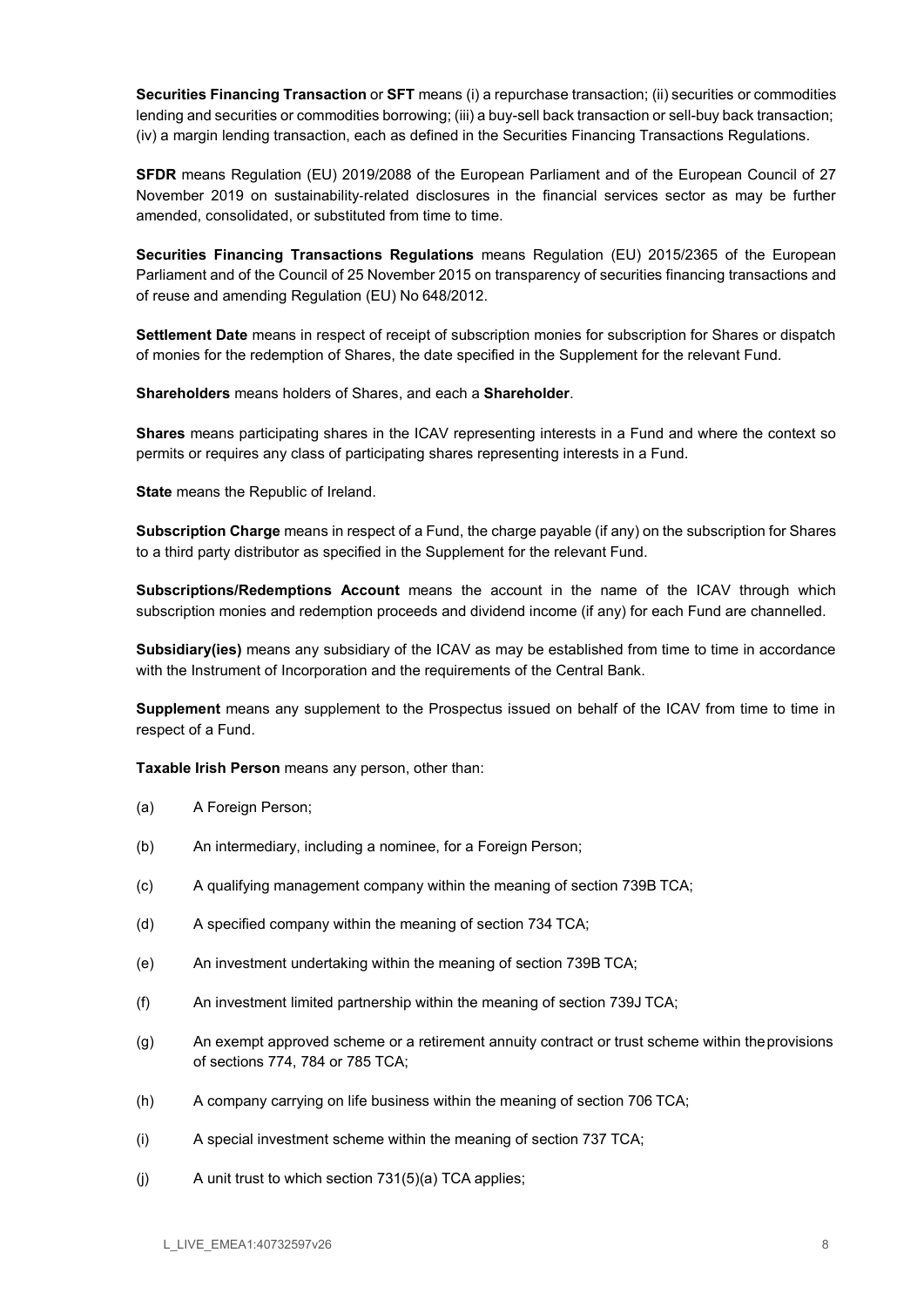- (k) A charity entitled to an exemption from income tax or corporation tax under section 207(1)(b) TCA;
- (l) A person entitled to exemption from income tax and capital gains tax under section 784A(2) TCA, section 787I TCA or section 848E TCA and the units held are assets of an approved retirement fund, an approved minimum retirement fund, a special savings incentive account or a personal retirement savings account (as defined in section 787A TCA);
- (m) The Courts Service;
- (n) A Credit Union;
- (o) A company within the charge to corporation tax under section 739G(2) TCA, but only where the fund is a money market fund;
- (p) A company within the charge to corporation tax under section 110(2) TCA;
- (q) The National Asset Management Agency;
- (r) The National Treasury Management Agency or a fund investment vehicle within the meaning of section 739D(6)(kb);
- (s) The National Pensions Reserve Fund Commission or a Commission investment vehicle (within the meaning given by section 2 of the National Pensions Reserve Fund Act 2000 as amended);
- (t) The State acting through the National Pensions Reserve Fund Commission or a Commission investment vehicle within the meaning given by section 2 of the National Pensions Reserve Fund Act 2000 (as amended); and
- (u) Any other person as may be approved by the Directors from time to time provided the holding of Shares by such person does not result in a potential liability to tax arising to the ICAV in respect of that Shareholder under Part 27 Chapter 1A TCA

in respect of each of which the appropriate declaration set out in Schedule 2B TCA or otherwise and such other information evidencing such status is in the possession of the ICAV on the appropriate date.

TCA means the Taxes Consolidation Act, 1997, as amended.

Total Return Swap means a total return swap as defined in the Securities Financing Transactions Regulations whereby the economic performance of a reference obligation is transferred from one counterparty to another counterparty (for the purpose of this definition this does not include contracts for difference).

United Kingdom and UK means the United Kingdom of Great Britain and Northern Ireland.

United States and U.S. means the United States of America, (including each of the states, the District of Columbia and the Commonwealth of Puerto Rico) its territories, possessions and all other areas subject to its jurisdiction.

US Dollars, USD, US\$, Dollars and \$ mean the lawful currency of the United States or any successor currency.

U.S. Person shall have the meaning prescribed in Regulation S under the United States Securities Act of 1933, as amended (the Securities Act) and thus shall include: (i) any natural person resident in the United States; (ii) any partnership or corporation organised or incorporated under the laws of the United States; (iii) any estate of which any executor or administrator is a U.S. Person; (iv) any trust of which any trustee is a U.S. Person; (v) any agency or branch of a foreign entity located in the United States; (vi) any nondiscretionary account or similar account (other than an estate or trust) held by a dealer or other fiduciary for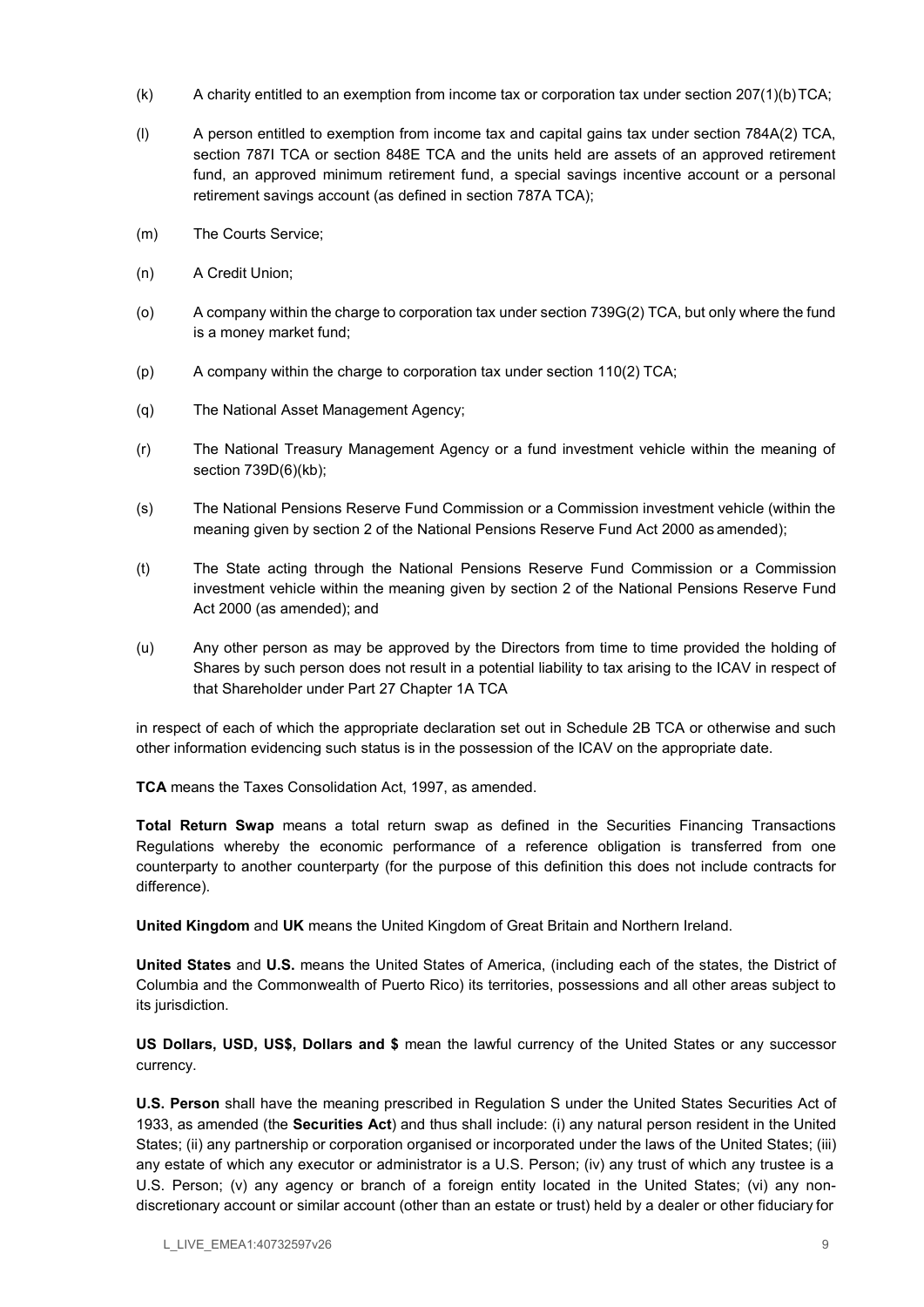the benefit or account of a U.S. Person; (vii) any discretionary account held by a dealer or other fiduciary organised or similar account (other than an estate or trust) held by a dealer or other fiduciary organised, incorporated, or (if an individual) resident in the United States; and (viii) any partnership or corporation if (A) organised or incorporated under the laws of any foreign jurisdiction; and (B) formed by a U.S. Person principally for the purpose of investing in securities not registered under the Securities Act, unless it is organised or incorporated, and owned by accredited investors (as defined in Rule 501(a) under the Securities Act) who are not natural persons, estates or trusts.

Valuation Point the point in time by reference to which the Net Asset Value of a Fund, Net Asset Value of a Share class and the Net Asset Value per Share are calculated as is specified in the Supplement for the relevant Fund.

Voting Shares means a particular class of Shares that carry the right to vote at general meetings of the ICAV and the relevant Fund.

## 2 INTRODUCTION

Authorisation of the ICAV by the Central Bank is not an endorsement or guarantee of the ICAV nor shall it constitute a warranty as to the performance of the Funds by the Central Bank. The Central Bank shall not be liable by virtue of its authorisation of the ICAV or by reason of the exercise of the functions conferred on it by legislation in relation to the ICAV for any default of the ICAV and the Central Bank shall not be responsible for the contents of the Prospectus and the Supplements. Authorisation of the ICAV does not constitute a warranty by the Central Bank as to the credit worthiness or financial standing of the various parties connected with the ICAV. The ICAV has been authorised by the Central Bank for marketing solely to Qualifying Investors. With the exception of investors who qualify as Accredited Investors, the minimum subscription amount by each applicant for Shares (through investment in one or more Funds) shall be €100,000 or its foreign currency equivalent or such higher amount as may be specified in a Supplement for a Fund. The Central Bank has not set any limits or other restrictions on the investment objectives, the investment policies or on the degree of leverage which may be employed by the ICAV.

If applicants are in any doubt about the contents of this Prospectus and the relevant Supplement, applicants should consult a stockbroker, bank manager, solicitor, accountant or other financial adviser.

The ICAV was registered as an Irish collective asset-management vehicle pursuant to Chapter 1 of the ICAV Act on 2 October 2018 and was authorised by the Central Bank pursuant to Chapter 2 of the ICAV Act on 17 October 2018.

The ICAV is structured as an umbrella fund with segregated liability between Funds. Shares representing interests in different Funds may be issued from time to time by the ICAV. Shares of more than one class may be issued in relation to a Fund. All Shares of each class will rank rateably amongst themselves and pari passu save as provided for in the relevant Supplement. On the introduction of any new Fund (for which prior Central Bank approval is required) or any new class of Shares (which must be issued in accordance with the requirements of the Central Bank), the Directors will prepare and issue a new or updated Supplement setting out the relevant details of each such Fund or new class of Shares as the case may be. A separate portfolio of assets will be maintained for each Fund (and accordingly not for each class of Shares) and will be invested in accordance with the investment objective and policies applicable to such Fund. Particulars relating to individual Funds and the classes of Shares available therein are set out in the relevant Supplement. Any amendments to the Prospectus and any Supplements must be notified to and cleared in advance by the Central Bank.

The ICAV has segregated liability between its Funds and accordingly any liability incurred on behalf of or attributable to any Fund shall be discharged solely out of the assets of that Fund but please refer to the Risk Factors section.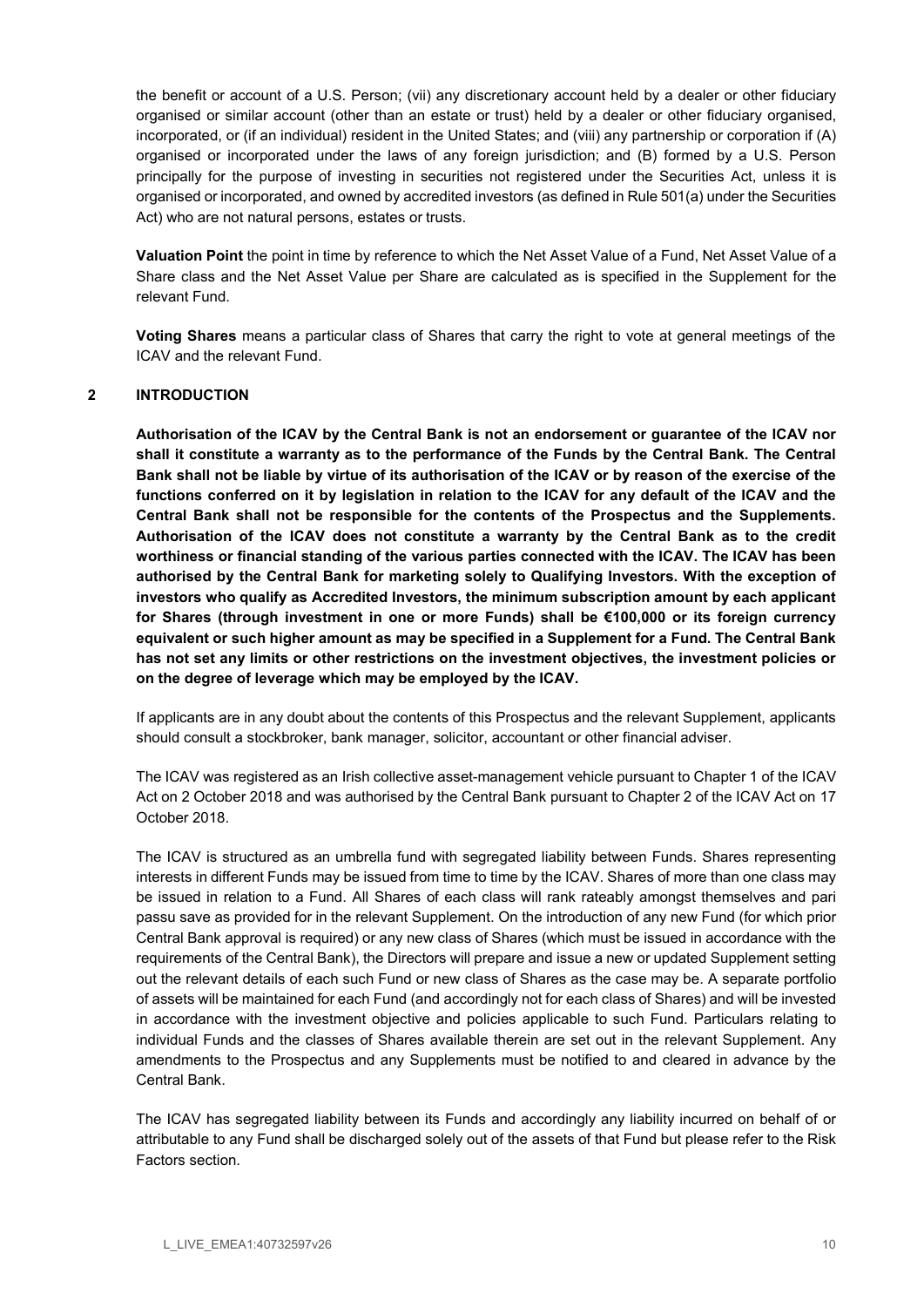Distribution of this Prospectus and the relevant Supplement is not authorised in any jurisdiction unless accompanied by a copy of the latest published annual report and audited accounts of the ICAV in respect of the relevant Fund when available. Such reports and this Prospectus together form the prospectus for the issue of Shares in any Fund.

The Instrument of Incorporation gives the Directors the power to impose restrictions on the holding of Shares held directly or beneficially by a person or an entity who or in circumstances where in the opinion of the Directors such person or entity does not qualify as an Accredited Investors, Qualifying Investor or as a Permitted Investor. Requests for the subscription and redemption of Shares are satisfied at the sole discretion of the Directors who may refuse or scale back such requests as they see fit.

Where a Taxable Irish Person acquires and holds Shares, the ICAV shall, where necessary for the collection of Irish tax, redeem and cancel Shares held by a person who is or is deemed to be acting on behalf of a Taxable Irish Person on the occurrence of a chargeable event for Irish taxation purposes and pay the proceeds thereof to the Revenue.

This Prospectus and any Supplement may be translated into other languages. Any such translation shall only contain the same information and have the same meanings as this English language document. To the extent that there is any inconsistency between this English language document and the document in another language, this English language document shall prevail except to the extent (but only to the extent) required by the law of any jurisdiction where the Shares are sold so that in an action based upon disclosure in a document of a language other than English, the language of the document on which such action is based shall prevail.

Potential subscribers and purchasers of Shares should inform themselves as to (a) the possible tax consequences, (b) the legal requirements, (c) any foreign exchange restrictions or exchange control requirements and (d) any other requisite governmental or other consents or formalities which they might encounter under the laws of the countries of their incorporation, citizenship, residence or domicile and which might be relevant to the subscription, purchase, holding or disposal of Shares.

The value of and income from Shares may go up or down and applicants may not get back the amount they have invested in the Fund. Applicants may lose their entire investment. Shares constituting each Fund are described in a Supplement to this Prospectus for each such Fund, each of which is an integral part of this Prospectus and is incorporated herein by reference with respect to the relevant Fund. Investment in Shares may involve above average risk and applicants' attention is drawn to the Risk Factors section and also to the equivalent section in each Supplement. An investment in a Fund is only suitable for sophisticated applicants who are in a position to understand and take such risks and satisfy themselves that such investment is appropriate for them.

Where there is a Preliminary Charge and a Redemption Charge payable on the issue and redemption of Shares, an investment in Shares should be viewed as medium to long term. A Preliminary Charge and/or a Redemption Charge may be charged by a Fund, as set out in the relevant Supplement.

Any information given or representations made by any dealer, salesman or other person which are not contained in this Prospectus or the relevant Supplement or in any reports and accounts of the ICAV forming part hereof must be regarded as unauthorised and accordingly must not be relied upon. Neither the delivery of this Prospectus or the relevant Supplement nor the offer, issue or sale of Shares shall under any circumstances constitute a representation that the information contained in this Prospectus or the relevant Supplement is correct as of any time subsequent to the date of this Prospectus or the relevant Supplement. This Prospectus or the relevant Supplement may from time to time be updated and intending subscribers should enquire of the AIFM as to the issue of any later Prospectus or Supplement or the issue of any reports and accounts of the ICAV or a particular Fund. All Shareholders are entitled to the benefit of, are bound by and are deemed to have notice of the provisions of the Instrument of Incorporation.

This Prospectus and the relevant Supplement shall be governed by and construed in accordance with Irish law and for the purposes of AIFMD, the main (but not the sole) legal implication of the contractual relationship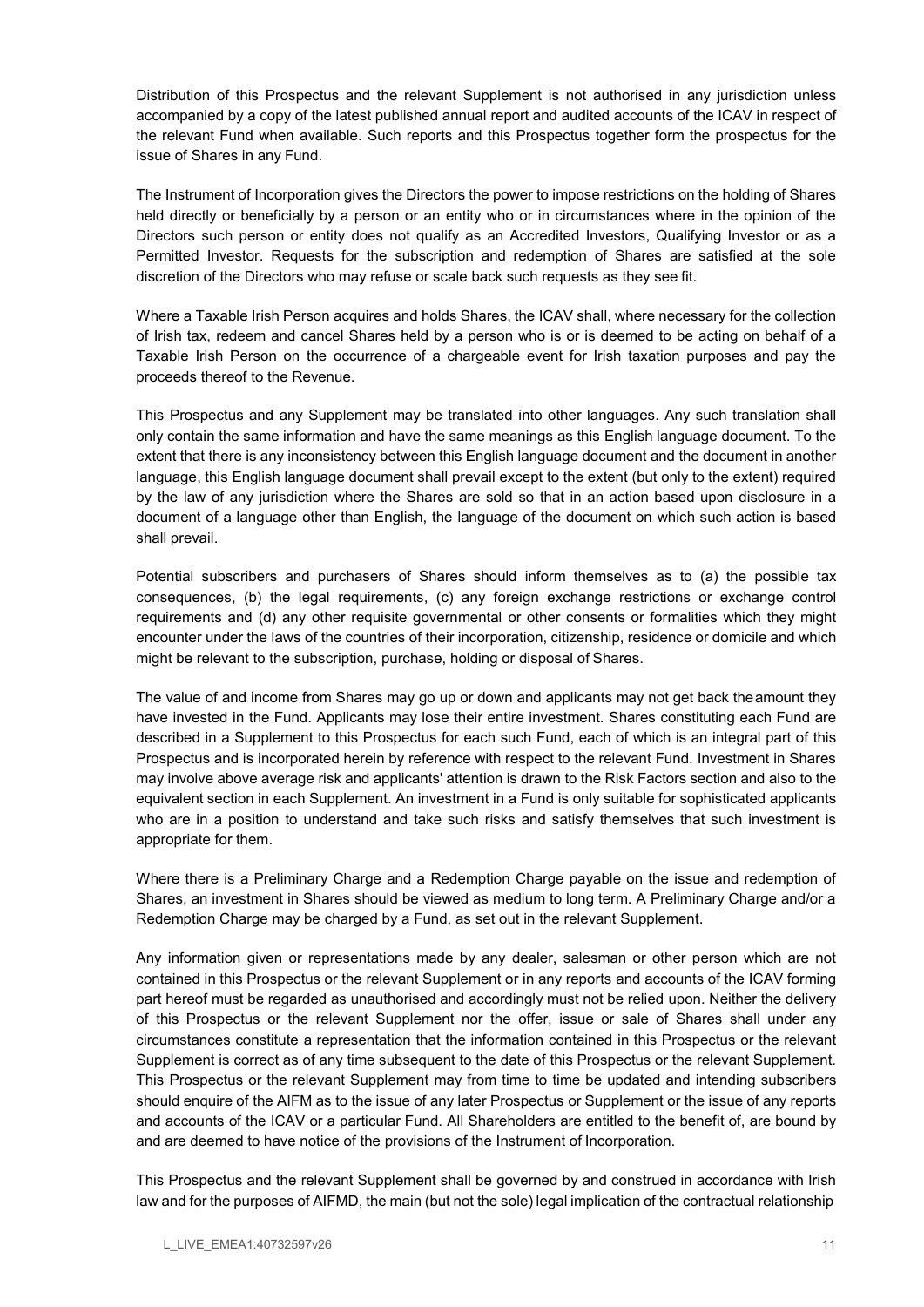entered into for the purpose of investment in this ICAV is that an investor becomes a Shareholder of the ICAV and holds Shares which relate to the relevant Fund in which they have made an investment. The Shareholder is, among other things, bound by the terms of the Instrument of Incorporation and the Application Form executed by or on behalf of said Shareholder. Further information is set out in the sections entitled Subscription for Shares, Redemption of Shares, Risk Factors and General Information. The Application Form in respect of each Shareholder's application for Shares in a Fund is governed by Irish law and the parties submit to the jurisdiction of the Irish courts. Irish law provides for the enforcement of judgement obtained in other countries subject to certain conditions having been met.

This Prospectus may not be used for the purpose of an offer or solicitation in any jurisdiction or in any circumstances in which such offer or solicitation is unlawful or not authorised. In particular, the Shares have not been and will not be registered under the Securities Act or the securities laws of any state or political subdivision of the United States and may not, except in a transaction which does not violate U.S. securities laws, be directly or indirectly offered or sold in the United States or to any U.S. Person. The ICAV will not be registered under the United States Investment Company Act of 1940 as amended.

Defined terms used in this Prospectus shall have the meanings attributed to them in the Definitions section.

## 3 FUNDS

## 3.1 General

The ICAV has been authorised by the Central Bank for marketing only to Qualifying Investors. This is without prejudice to the right to issue Shares to Accredited Investors. It is not intended to make the Funds available to retail investors.

The ICAV is structured as an umbrella fund in that different Funds may be established from time to time by the Directors with the prior approval of the Central Bank. On the introduction of any new Fund, the Directors will issue documentation setting out the relevant details of each such Fund. A separate portfolio of assets will be maintained for each Fund. Separate records will also be maintained for each Fund with assets and liabilities allocated to the relevant Fund and each Fund will be invested in accordance with the investment objective applicable to such Fund. Particulars relating to each Fund are set out in a Supplement to the Prospectus.

Shares will be issued in relation to each Fund. Different classes of Shares may also be issued in relation to any Fund subject to notifying and clearing in advance with the Central Bank the creation of each class of Shares and the different classes of Shares available for issue in each Fund will be set out in a Supplement for the relevant Fund. The different classes of Shares in a Fund may have different subscription/redemption procedures, different charging structures, different dividend or distribution policies, designation of Shares in different currencies or different gains/losses on (and the costs of) financial instruments employed for currency hedging between the Base Currency of a Fund. The designated currency of the relevant class of Shares in a Fund and the Minimum Initial Investment Amounts, Minimum Additional Investment Amounts, and Minimum Shareholding may also differ. Details of such structures and amounts for each Fund shall be set out in a Supplement for the relevant Fund. The different classes of Shares within a Fund together represent interests in a single pool of assets of the Fund, and the capital gains/losses and income arising from that pool of assets will be distributed and/or accrue equally to each Shareholder relative to their participation in the Fund.

The Instrument of Incorporation authorises the Directors to create classes of Shares with restricted voting rights. Details of any such restrictions applicable to any class of Shares will be set out in the Supplement of the relevant Fund.

The ICAV has segregated liability between its Funds and accordingly any liability incurred on behalf of or attributable to any Fund shall be discharged solely out of the assets of that Fund but please see the section entitled Risk Factors, below.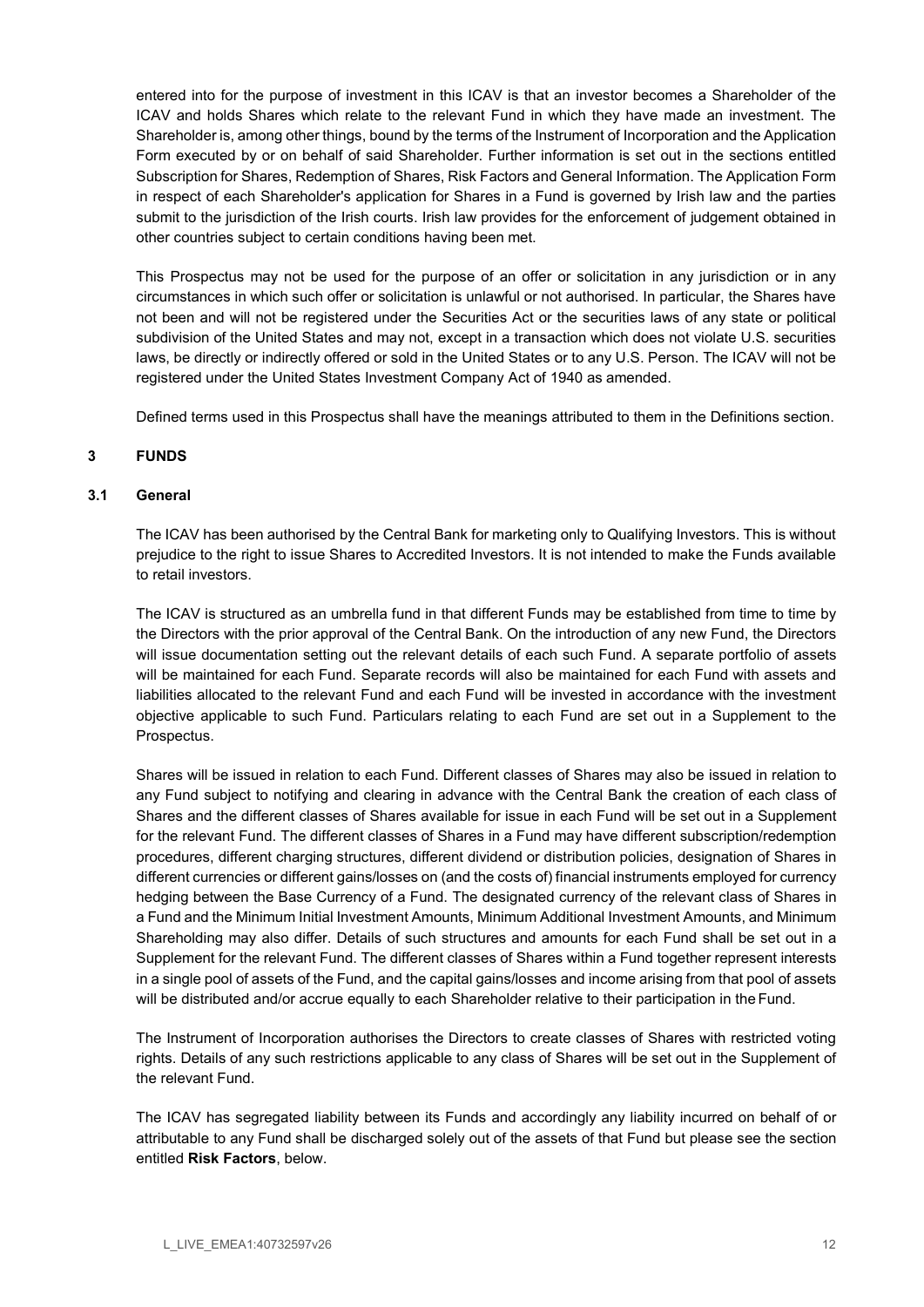## 3.2 Investment objective, policies and strategy

The Instrument of Incorporation provides that the investment objective and policies for each Fund will be formulated by the Directors at the time of the creation of that Fund. Details of the investment objective and policies for each Fund appear in the Supplement for the relevant Fund.

Any change in the investment objective or material change to the investment policy of a Fund established as an open-ended Fund may only be made with approval on the basis of a majority of votes cast at a general meeting of the Shareholders of the Fund (or by way of a written resolution signed by the Shareholders of the Fund entitled to vote thereon). Subject and without prejudice to the first sentence of this paragraph, in the event of a change of investment objective and/or policies of a Fund, approved by way of a majority of votes at a general meeting, a reasonable notification period must be given to each Shareholder of the Fund to enable a Shareholder to have its Shares redeemed prior to the implementation of such change.

Any change in the investment objective or material change to the investment policy of a Fund established as a closed-ended Fund may only be made, with prior approval by (i) 75% of votes cast at a general meeting of the Shareholders of the Fund duly convened and held where there is no opportunity for Shareholders to redeem or otherwise exit the Fund or (ii) 50% of votes cast at a general meeting of the Shareholders of the Fund duly convened and held where there are realistic opportunities for Shareholders to redeem or otherwise exit the Fund. The AIFM shall notify Shareholders of any non-material amendment to the investment policy of a closed-ended Fund in the next annual report following the making of such non-material amendment.

The investment strategy for a Fund will be set out in the Supplement for that Fund. The AIFM shall agree changes to the investment strategy for a Fund with the Directors. Any such change which requires the Supplement to be amended will be notified promptly to Shareholders of the relevant Fund by way of an updated Supplement being made available to such Shareholders.

## 3.3 Investment restrictions

The investment and borrowing restrictions for each Fund are formulated by the Directors at the time of the creation of the Fund, details of which will be contained in the relevant Supplement.

Notwithstanding the above, the following investment restrictions apply to all Funds. These are Irish regulatory requirements applicable to Qualifying Investor AIFs pursuant to the Act and chapter 2 of the AIF Rulebook:

- 3.3.1 A Fund may not (nor may it appoint an AIFM that would on the relevant Fund's behalf) acquire any shares carrying voting rights which would enable either of them to exercise significant influence over the management of an issuing body. This restriction is not applied to Funds structured as venture capital, development capital or private equity funds or for any investments by a Fund in other collective investment schemes (provided the relevant Supplement indicates the intention regarding the exercise of legal and management control over underlying investments).
- 3.3.2 Unless otherwise detailed in the relevant Supplement, a Fund will not invest more than 50% of its Net Asset Value in any one unregulated fund and will not invest more than 50% of its Net Asset Value in another fund which itself invests more than 50% of its net assets in another investment fund.
- 3.3.3 Where a Fund invests in the shares or units of any other collective investment scheme managed by the AIFM or an associated entity, the AIFM or the associated entity, as applicable, will waive any Preliminary Charge, Repurchase Charge or Exchange Charge that would otherwise be payable in connection with the investment in that other collective investment scheme.
- 3.3.4 With the exception of loan originating Funds established in accordance with the requirements of the AIF Rulebook, a Fund may not grant loans or act as a guarantor on behalf of third parties. This is without prejudice to the ability of a Fund to acquire debt securities or loans. It will not prevent a Fund from acquiring loans or securities which are not fully paid or from entering into bridge financing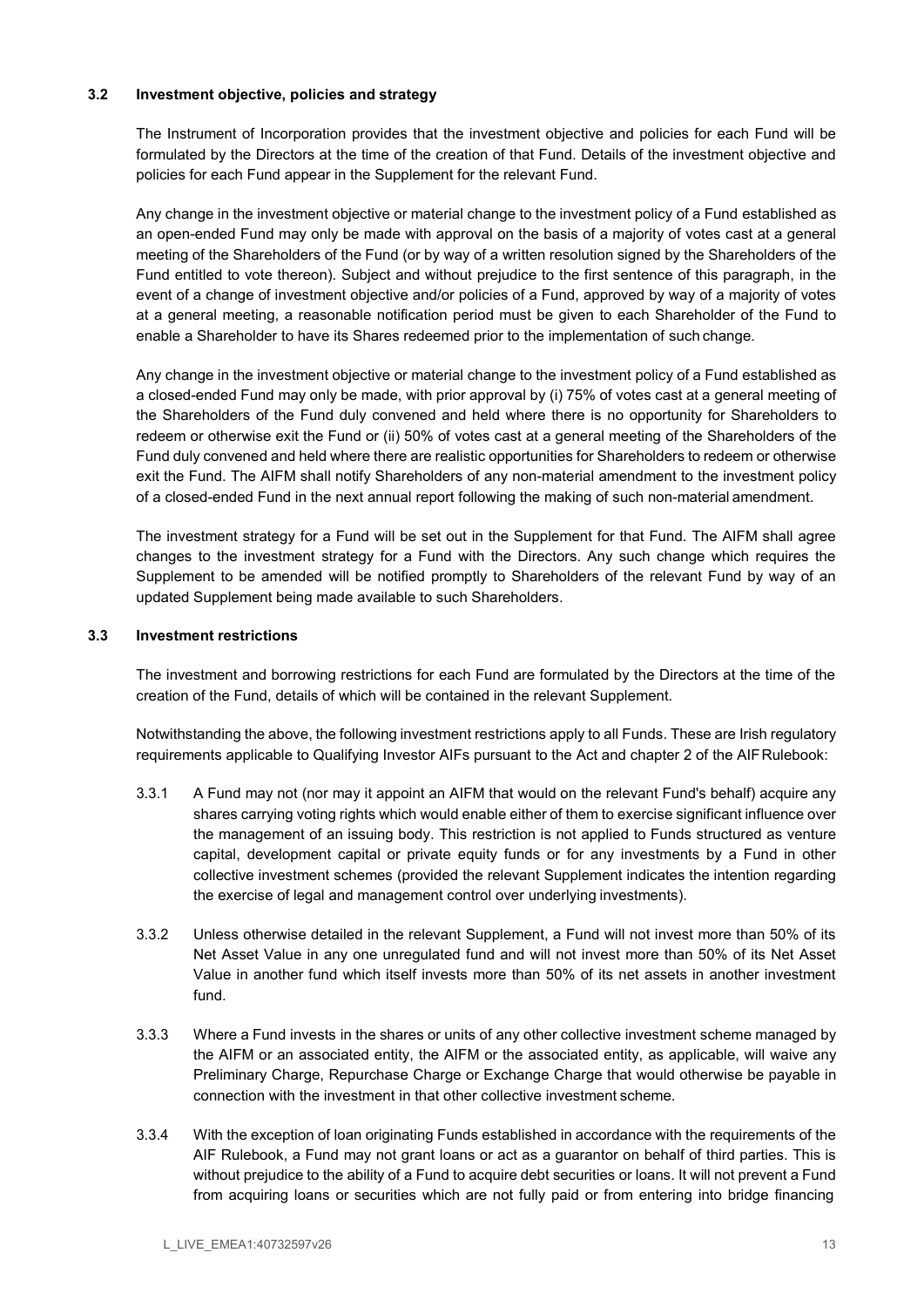arrangements where the financing extended to the Fund is backed by sufficient legally binding commitments to discharge the financing within a time period determined by the AIFM at least simultaneous triggering of obligations on Shareholders to make capital contributions which they are previously contractually committed to making at the time the bridge financing is entered into.

3.3.5 A Fund will not raise capital from the public through the issue of debt securities. This investment restriction does not operate to prevent the issue of notes by a Fund, on a private basis, to a lending institution to facilitate financing arrangements. Details of any such notes issued by a Fund will be clearly provided in the relevant Supplement.

It is intended that the ICAV shall have the power subject to the prior approval of the Central Bank to avail itself of any change in the investment and borrowing restrictions specified pursuant to the Central Bank's requirements. Any changes to the investment or borrowing restrictions will be disclosed in an updated Prospectus and/or Supplement, and if material, subject to prior Shareholder approval pursuant to section 3.3 above.

The Directors may from time to time impose such further investment restrictions as shall be compatible with or in the interests of the Shareholders in order to comply with the laws and regulations of the countries where Shareholders are placed.

Limits on investments (if any) set out in this Prospectus or any Supplement apply at the time of purchase of the investments. If the limits are subsequently exceeded for reasons beyond the control of the ICAV or as a result of exercise of subscription rights, the ICAV will adopt as a priority objective the remedying of that situation taking account of interests of Shareholders (save where such investment restrictions are stated to apply only as at the date of acquisition of an investment).

## 3.4 Securities financing transactions and total return swaps

Subject to the investment policies and restrictions for a Fund set out in the Supplement in respect of the Fund, a Fund may enter into one or more Securities Financing Transactions or Total Return Swaps for investment purposes or efficient portfolio management, including, inter alia, for the purposes of generating additional capital or income or for reducing costs or risk.

The types of assets of a Fund that may be subject to a Securities Financing Transaction or a Total Return Swap will be determined by the AIFM in accordance with the investment policy of a Fund and may include, but shall not be limited to, equity and equity related securities, debt and debt related securities, structured financial instruments, including asset backed securities, and liquid and near cash assets, such as short-term fixed income securities, instruments and obligations, bills, commercial paper and notes, derivatives and other permitted investments of a Fund specified in the Supplement for a Fund.

Unless otherwise specified in the Supplement for a Fund, the proportion of assets under management that may be subject to Securities Financing Transactions is expected to vary between 0% and 50% of the Net Asset Value of each relevant Fund subject to a maximum of 100% of the Net Asset Value of a Fund. Such variations may be dependent on, but not limited to, factors such as total Fund size, borrower demand to borrow stocks from the underlying market and seasonal trends in the underlying market.

In accordance with the AIFMD Legislation, the AIFM is required to exercise due diligence when selecting and appointing counterparties taking into account the services provided by such counterparties. When selecting counterparties to an OTC derivatives transaction, securities lending or repurchase agreement, such counterparties must meet the conditions that they are subject to supervision by a public authority, financially sound and have an organisational structure for performing the services which are to be provided by them to the ICAV. Factors that may be taken into account when considering financial soundness include whether the counterparty is subject to prudential regulation and supervision. Other criteria that could be used when selecting counterparties include legal status, country of origin and any credit rating.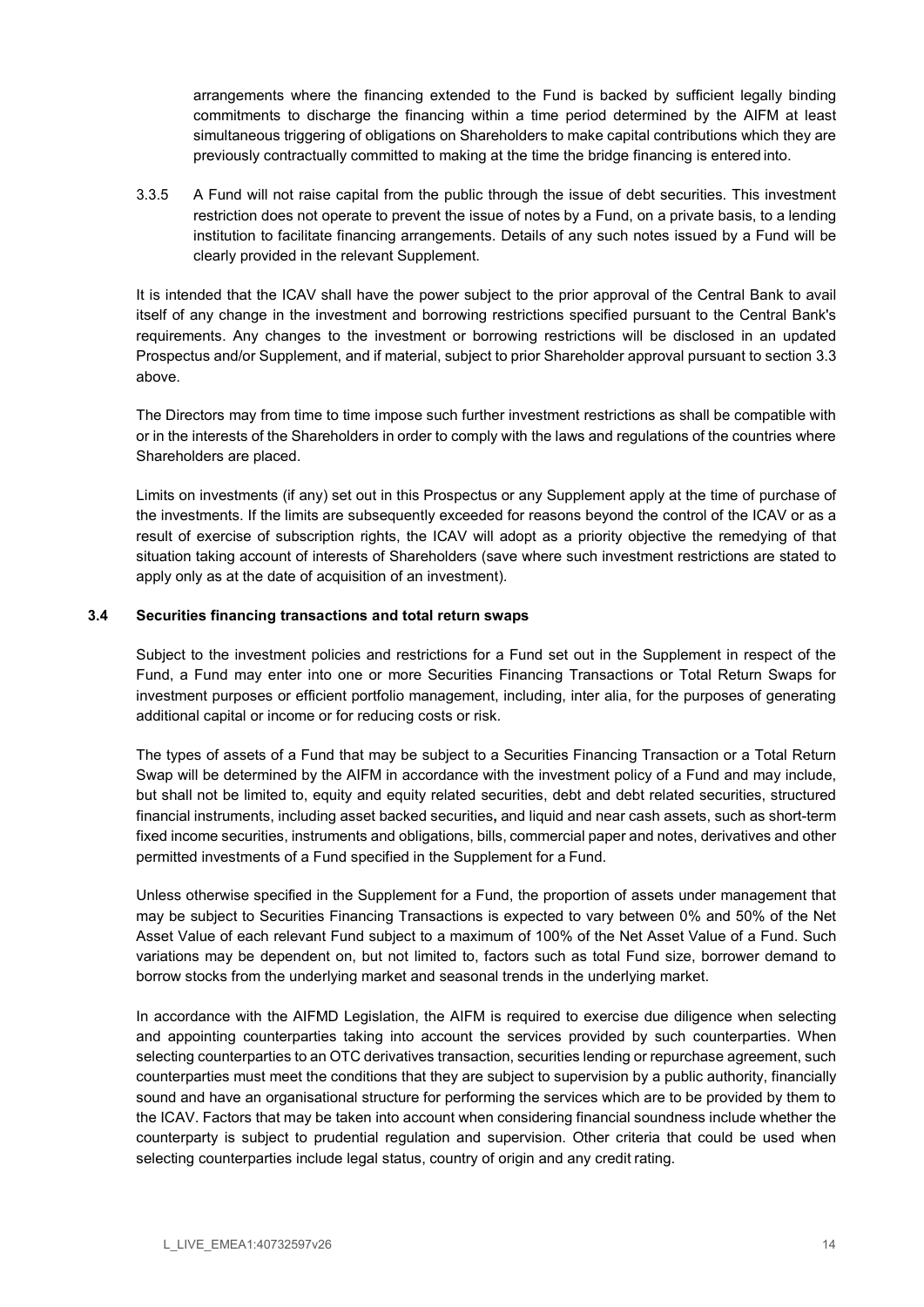The ICAV may accept cash collateral and non-cash collateral as agreed in the agreement with the counterparty or otherwise between the parties from time to time (Eligible Collateral). Non-cash collateral could include, inter alia, transferable securities, debt securities, such as government or supranational bonds, and near cash assets traded on a regulated market or multilateral trading facility with transparent pricing. The AIFM may accept less liquid non-cash collateral in certain circumstances. Non-cash collateral received should be issued by an entity that is independent from the counterparty and considered by the AIFM to be of appropriate quality.

Non-cash collateral may be diversified in terms of country, markets and issuers/issue, provided that a Fund may be fully collateralised in securities and instruments issued by a single issuer or in different securities and instruments issued or guaranteed by a Member State, one or more of its local authorities, a third country, or a public international body to which one or more Member States belong where the Fund diversifies its exposure to the issuer by receiving securities from a number of different issues. The AIFM may also limit the securities from any one issue to a maximum percentage of the NAV where considered appropriate by the AIFM.

Collateral must be capable of being valued on at least a daily basis. The market value of Eligible Collateral is determined by the relevant counterparty, acting in good faith, based on the relevant valuation provisions contained in the relevant securities financing transaction agreement. For purposes of determining the market value of collateral, the ICAV may rely on any recognised pricing service.

Collateral may be re-used as agreed with the relevant counterparty from time to time.

Direct and indirect operational costs and/or fees arising from the use of Securities Financing Transactions and/or Total Return Swaps on behalf of a Fund may be deducted from the revenue delivered to the relevant Fund. These costs and/or fees will be charged at normal commercial rates and will not include hidden revenue.

Where applicable, the entities to which such direct and indirect operational costs and/or fees have be paid during the annual period to the relevant accounting year end of the Fund (including whether such entities are related to the AIFM) will be disclosed in the annual report for such period.

The Depositary is responsible for the safekeeping of the assets of each Fund as outlined below and in the Depositary Agreement.

## 3.5 Borrowing and leverage

The ICAV may borrow monies for and on behalf of a Fund and may leverage the assets of a Fund. The borrowing and leverage limits for each Fund are set out in the Supplement for the relevant Fund.

## 3.6 Dividend policy

The Directors decide the dividend policy and arrangements relating to each Fund and details are set out where applicable in the relevant Supplement. Under the Instrument of Incorporation, the Directors are entitled at such times as they think fit to declare dividends as out of the net income of the ICAV (i.e. income less expenses). The Directors may add to the amount available for distribution such amount as they determine in their discretion out of the net realised and unrealised capital gains (i.e. realised and unrealised gains net of all realised and unrealised losses), subject to certain adjustments and, in accordance with the requirements of the Central Bank, partially or fully out of the capital of the relevant Fund.

Where dividends will be paid out of the capital of the relevant Fund, this is likely to reduce the amount received back by Shareholders and increase the risk of receiving back less than the amount invested. The Directors may, unless otherwise specified in the Supplement of the relevant Fund, satisfy any dividend due to Shareholders in whole or in part by distributing to them in kind (in specie) any of the assets of the relevant Fund, and in particular any Investments to which the relevant Fund is entitled. A Shareholder may require the ICAV instead of transferring any assets in kind to him, to arrange for a sale of the assets and for payment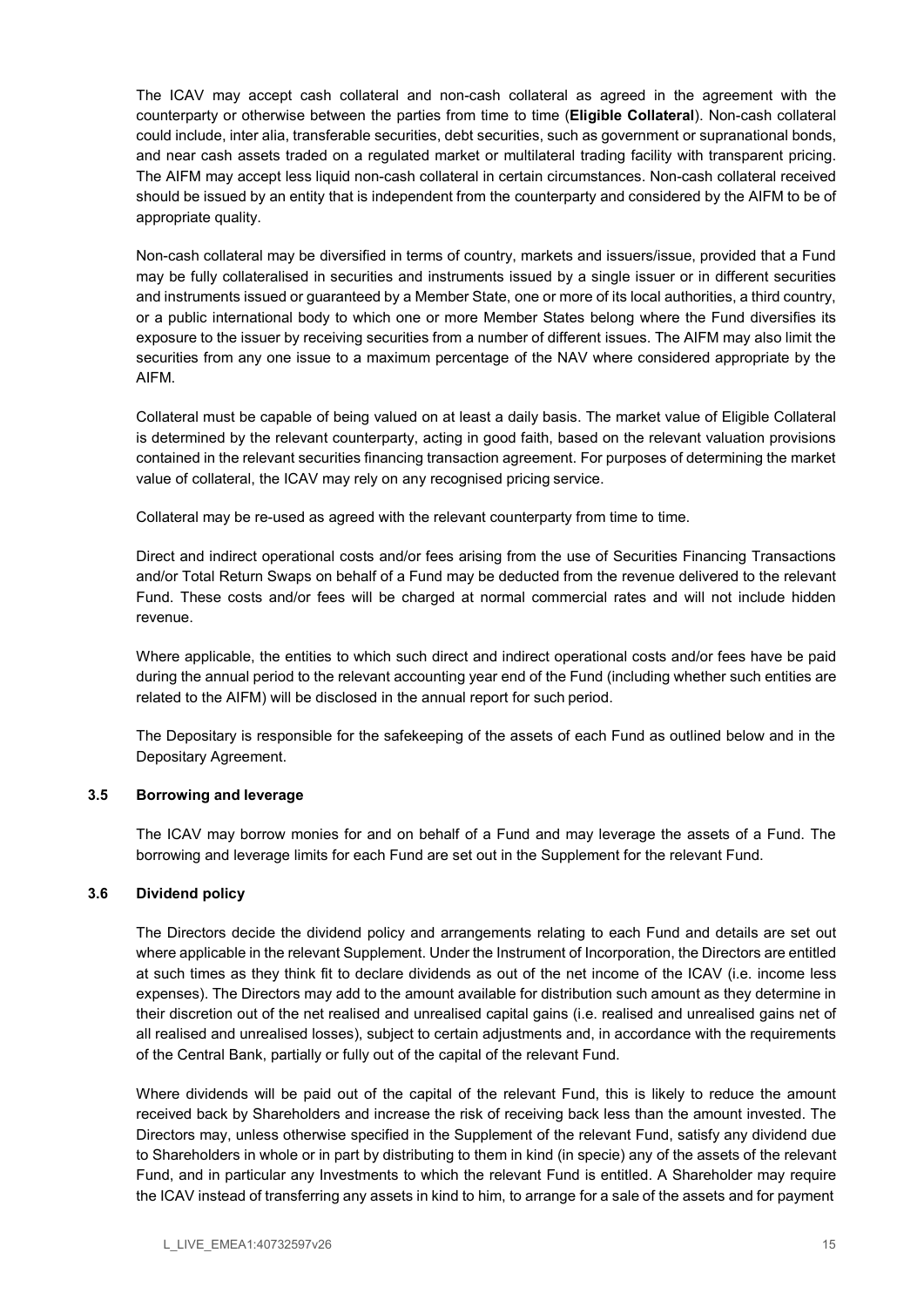to the Shareholder of the net proceeds of same. The ICAV will be obliged and entitled to deduct an amount in respect of Irish taxation from any dividend payable to a Shareholder in any Fund who is or is deemed to be a Taxable Irish Person and pay such sum to the Irish tax authorities.

Dividends not claimed within 6 years from their due date will lapse and revert to the relevant Fund.

Dividends payable in cash to Shareholders will be paid by electronic transfer to the bank account in the name of the Shareholder at its cost and risk.

The dividend policy for each Fund is set out in the Supplement for the relevant Fund.

#### 3.7 Subsidiaries

In certain circumstances as specified in the Supplement for the relevant Fund and subject to the requirements of the Central Bank, a Fund may hold its investments indirectly through wholly owned subsidiaries. Such arrangements are designed, amongst other things, for capital protection purposes. The names of any such subsidiaries will be disclosed in the ICAV's annual report.

#### 3.8 Preferential treatment

To ensure fair treatment of Shareholders in each Fund, neither the ICAV nor the AIFM intend to offer preferential treatment to any Shareholders as compared to other Shareholders in the same Fund (unless otherwise disclosed in the relevant Supplement). This would not preclude the Directors from issuing more than one class of Shares in a Fund which have different features which are set out in the relevant Supplement or any arrangement which Shareholders may enter into with any of the service providers of the ICAV or AIFM to which neither the ICAV nor the AIFM are not a party.

#### EU Sustainable Finance Disclosure Regulation

This section summarises the manner in which sustainability risks are integrated into the investment decisions for the Funds and the results of the assessment of the likely impacts of sustainability risks on the returns of the Funds.

## Status of Funds under SFDR and Framework Regulations

Pursuant to the SFDR, financial market participants are required to disclose the manner in which sustainability risks are integrated into the investment decision making process and the results of the assessment of the likely impacts of sustainability risks on the returns of the Funds. For the purposes of SFDR, "sustainability risk" means an environmental, social or governance event or condition that, if it occurs, could cause an actual or a potential material negative impact on the value of an investment.

Unless otherwise specified in the relevant Supplement, the Investment Manager in consultation with the AIFM has determined that sustainability risks are not relevant to the Funds on the basis that in light of the investment objective and policies of the Funds and in particular in light of the limited discretion afforded by the strategies of the Funds and employed by the Investment Manager on behalf of the Funds, the Investment Manager considers that environmental, social or governance events or conditions are unlikely to cause a material negative effect on the returns of the Funds.

Consequently, the Investment Manager does not integrate sustainability risks into its investment decision making for the Funds.

Unless otherwise specified in the relevant Supplement, the Funds do not have as their objectives sustainable investment and do not promote environmental or social characteristics for the purposes of the SFDR. The Funds are therefore not subject to the additional disclosure requirements for financial products referred to in Article 8 or Article 9 SFDR. For the same reason, the Funds not subject to the requirements of the EU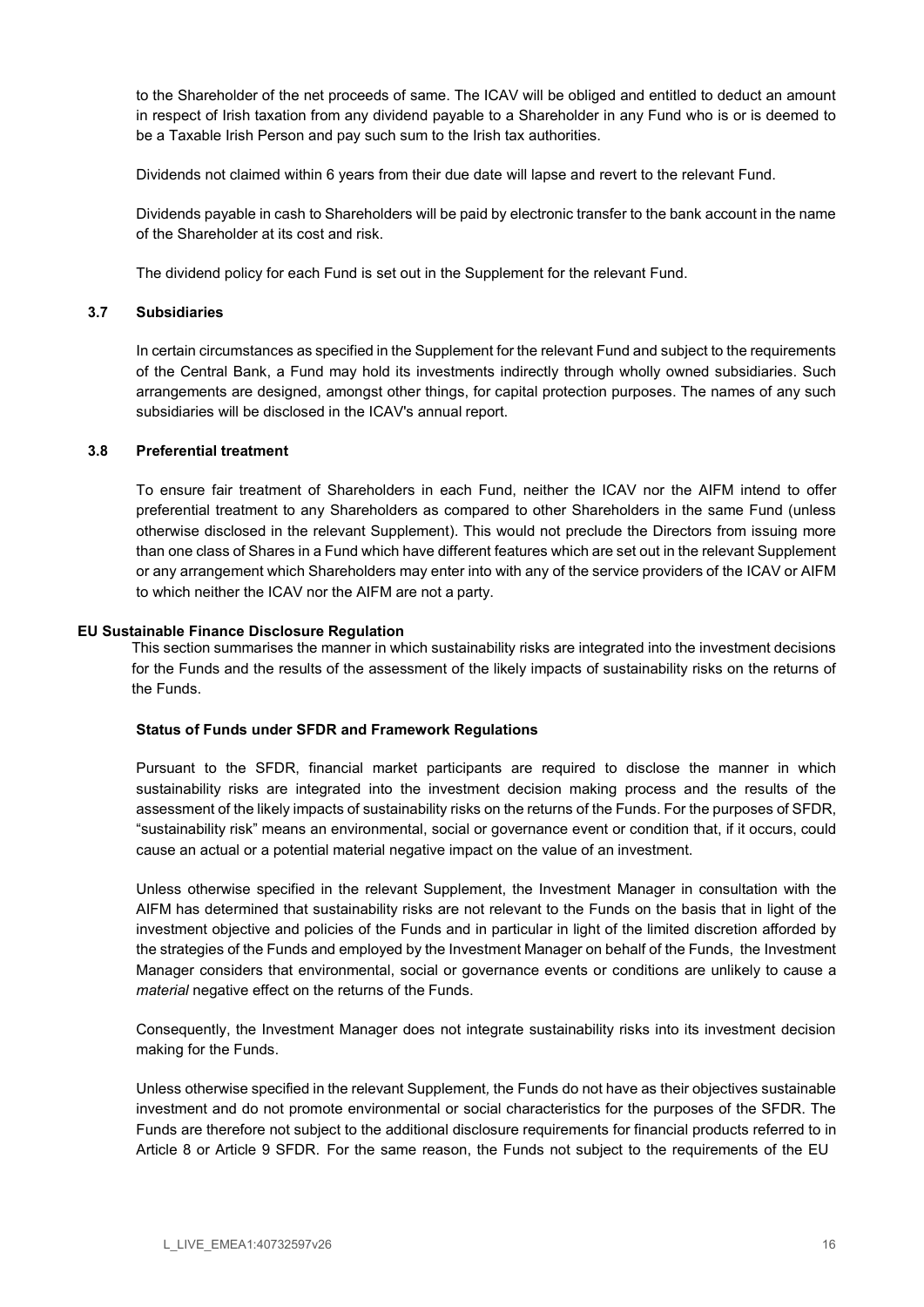Regulation on the establishment of a framework to facilitate sustainable investment. The investments underlying this financial product do not take into account the EU criteria for environmentally sustainable economic activities.

### Principal adverse impacts

The principal adverse impacts of investment decisions on sustainability factors are not currently considered by the Investment Manager or the AIFM for the Funds due to the lack of information and data available to adequately assess such principal adverse impacts.

## 4 RISK FACTORS

An investment in a Fund is a speculative investment and is not intended as a complete investment program. Such investment is designed for sophisticated persons who are able to bear a high degree of risk of an investment in the Funds. Investors may lose all or a portion of their investment. There is no assurance that the Funds will be profitable or achieve their investment objectives. Some adverse events may be more likely than others and the consequences of some adverse events may be greater than others. No attempt has been made to rank risks in the order of their likelihood or potential harm. Prior to making an investment in a Fund, prospective investors should carefully consider all the information in this section in addition to the matters set out in any Supplement and in this Prospectus generally and should evaluate the risk factors outlined below which, individually or in the aggregate, could have a material adverse effect on the Funds. As a result of these risk factors, as well as other risks inherent in any investment, there can be no assurance that the Funds will meet their investment objectives or will otherwise be able to carry out their investment strategies successfully or return any or all of the capital contributions made by investors to the Funds.

Reference to the AIFM in the Risk Factors includes any delegate of the AIFM, where the context so permits.

#### 4.1 General risk

The Funds will be investing in assets selected by the Investment Manager in accordance with the respective investment policies. The value of investments and the income from them, and therefore the value of and income from Shares relating to each Fund, will therefore be closely linked to the performance of such investments. Investments made by the Investment Manager may be speculative and an investment in a Fund, therefore, involves a degree of risk. There is no guarantee that the investment objective of a Fund, or its risk monitoring, will be achieved and results may vary substantially over time. A Fund's investment strategy may carry considerable risks. The value of investments and the income from them, and therefore the value of and income from Shares relating to each Fund, can go down as well as up and a Shareholder may not get back the amount he invests. Changes in exchange rates between currencies or the conversion from one currency to another may also cause the value of the investments to diminish or increase.

There can be no assurance or guarantees that the stated investment objectives of each of the Funds will be met and all of each Shareholder's investment is at risk. Each Shareholder may therefore receive a return from their investment which is insufficient at the time to meet their own investment objectives. Shareholders in each Fund will share economically the investment risks in relation to that Fund on a pooled basis during the period of time that they are recorded as having Shares.

#### 4.2 Limitations on redemption of shares/liquidity

The Directors may limit (and in certain cases refuse) requests to redeem Shares. Please refer to the section headed Limitation on Redemptions below and to the terms of the relevant Supplement. In addition, the ICAV may decline to effect a redemption request which would have the effect of reducing the value of any holding of Shares relating to any Fund below the Minimum Shareholding for that class of Shares of that Fund. Any redemption request having such an effect may be treated by the Directors as a request to redeem the Shareholder's entire holding of that class of Shares.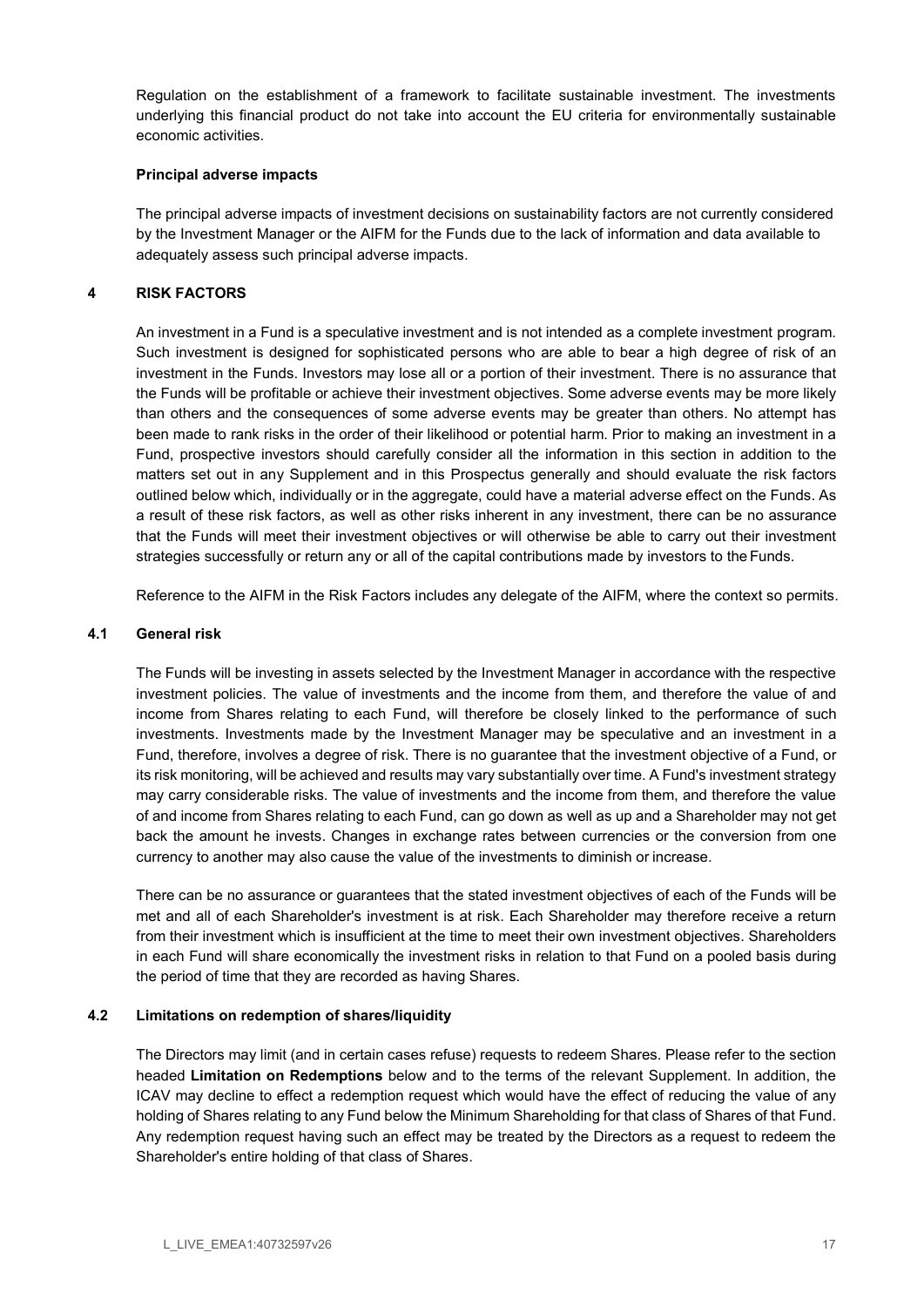## 4.3 Liquidity of investments

A Fund's investment in illiquid assets may restrict its ability to dispose of investments in a timely fashion and for a fair price, as well as its ability to take advantage of market opportunities. Illiquid assets may trade at a discount from comparable, more liquid investments. In addition, a Fund may invest in privately placed assets that may or may not be freely transferable under the laws of the applicable jurisdiction or due to contractual restrictions on resale, and even if those privately placed assets are transferable, the prices realized from their sale could be less than those originally paid by a Fund or less than what may be considered their fair value.

### 4.4 Late or non-payment of subscriptions

Any loss incurred by the ICAV or a Fund due to late or non-payment of subscription proceeds in respect of subscription applications received shall be borne by the relevant investor or, if not practical to recover such losses from the relevant investor, by the relevant Fund.

## 4.5 Effect of preliminary charge and redemption charge

Where a Preliminary Charge or a Redemption Charge is imposed, a Shareholder who realises his Shares after a short period may not (even in the absence of a fall in the value of the relevant investments) realise the amount originally invested. Therefore, the Shares should be viewed as a medium to long term investment.

## 4.6 Anti-dilution levy

Shareholders should note that in certain circumstances an Anti-Dilution Levy may be applied on the issue or sale and/or redemption or cancellation of Shares. Please see the sections entitled **Subscription for Shares** and Redemption of Shares for further details. Where an Anti-Dilution Levy is not applied, the Fund in question may incur dilution which may constrain capital growth.

#### 4.7 Suspension of dealings

Shareholders are reminded that in certain circumstances their right to redeem Shares, including a redemption by way of switching, may be suspended following the suspension of the calculation of the Net Asset Value of any Fund by the Directors. Please see the section on Suspension of Calculation of Net Asset Value for further details.

#### 4.8 Mandatory redemption risk

The ICAV may compulsorily redeem all of the Shares of any Fund if the Net Asset Value of the relevant Fund is less than the Minimum Fund Size (if any) specified in the Supplement for the relevant Fund or otherwise notified to Shareholders. The Directors may also compulsorily redeem all of the Shares held by any Shareholder as described in the section entitled Mandatory Redemptions and the Instrument of Incorporation.

In addition, the Supplement for a Fund may set out other instances where the Directors may terminate a Fund and the Instrument of Incorporation sets out other instances which entitled the Directors to seek to terminate the ICAV or Fund.

## 4.9 Withholding tax

The income and gains of a Fund from its assets may suffer withholding tax which may or may not be reclaimable in the countries where such income and gains arise. If the position changes in the future and either the application of a higher or lower rate results in an additional payment of tax or a repayment to the relevant Fund respectively, the Net Asset Value will not be re-stated and the benefit or the cost will be allocated to the existing Shareholders of the relevant Fund rateably at the time of adjustment. Please see the section on Taxation for further details.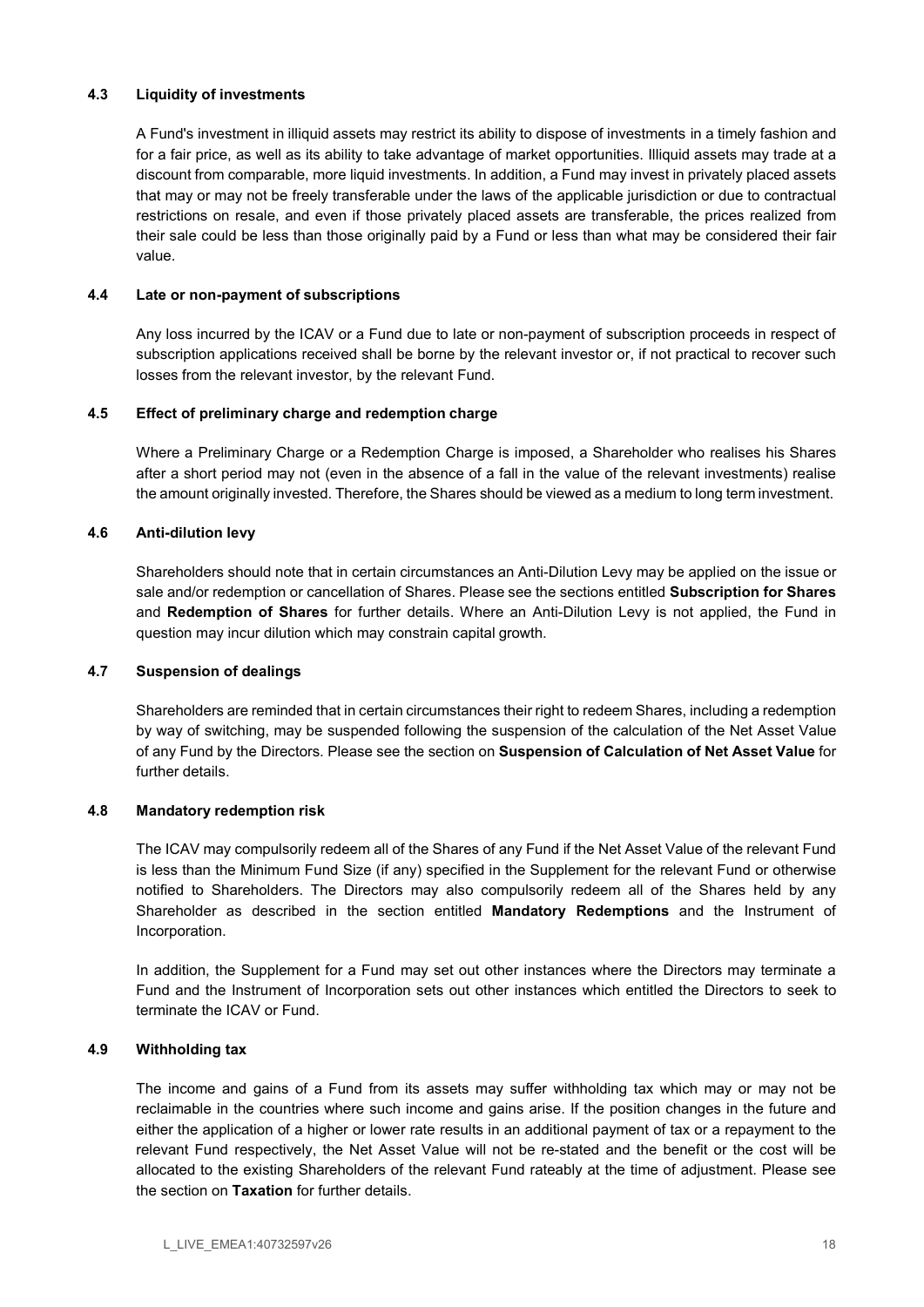## 4.10 FATCA risk

FATCA provides that, beginning on July 1, 2014, a 30 per cent withholding tax will be imposed on payments to a foreign financial institution (such as the ICAV) of US source income and from January 1, 2019 on proceeds from the sale of property that could give rise to U.S. source interest or dividends unless the ICAV enters into an agreement with the IRS to disclose the name, address, and taxpayer identification number of certain U.S. Persons for FATCA purposes that own, directly or indirectly, an interest in the Fund, as well as certain other information relating to such interests. Notwithstanding this on 21 December 2012 Ireland signed an intergovernmental agreement with the US to improve international tax compliance and to implement FATCA (the IGA) which dispenses with the requirement for the ICAV to enter into a FATCA agreement directly with the IRS to avoid a withholding on account of FATCA. So long as the ICAV complies with its obligations under the IGA and implementing regulations no withholding should apply to US source income.

The ICAV's ability to satisfy its obligations under the IGA and implementing regulations depends in part on each Shareholder providing the ICAV with any information, including information concerning the direct or indirect owners of such Shareholder (where applicable), that the ICAV determines is necessary to satisfy such obligations.

Each Shareholder may be asked to agree in its Application Form to provide such information, upon request from the ICAV, in order for the ICAV to satisfy its FATCA obligations. If the ICAV fails to satisfy such obligations, or if a Shareholder fails to provide the ICAV with the necessary information, the ICAV may be found to be in significant non-compliance with its FATCA obligations and payments of U.S. source income and payments of proceeds from the sale of property described in the previous paragraph may be subject to a 30 per cent withholding tax. Shareholders are encouraged to consult with their own tax advisers regarding the possible implications of FATCA on their investment in the ICAV.

#### 4.11 Entity classification election risk

Shareholders should note that the ICAV may choose to make an entity classification election, commonly known as a "check the box" election, to elect its US tax classification with the IRS for particular Funds. While the US Treasury Department has issued proposed guidance allowing each series in a domestic series organization with segregated assets and liabilities to be treated as a separate business entity, it has not issued any guidance on whether foreign series organizations, such as the ICAV, would be permitted to treat each series, such as the Funds, as separate business entities. While the prevalent opinion of advisers is that a check the box election should enable such series organizations like the ICAV to elect flow-through treatment for specific series without affecting the tax treatment of other series, in the event that guidance is issued to the contrary, there is a risk that the IRS may apply any rules retroactively. Any new rules may result in any check the box elections made by a Fund not being respected or may be broader or narrower in scope than proposed. Where the ICAV elects to "check the box" for particular funds, it could result in a non-US investor having an obligation to file US tax returns and pay US taxes. Investors should seek their own tax advice on this matter.

#### 4.12 CRS

Ireland has implemented CRS through sections 891F and 891G of the TCA and the enactment of the Returns of Certain Information by Reporting Financial Institutions Regulations 2015.

The CRS is a global OECD tax information exchange initiative which is aimed at encouraging a coordinated approach to disclosure of income earned by individuals and organisations.

The ICAV is a Reporting Financial Institution for CRS purposes and will be required to comply with the Irish CRS obligations. In order to satisfy its CRS obligations, the ICAV will require its investors to provide certain information in respect of their tax residence and may, in some cases, require information in relation to the tax residence of the beneficial owners of the investor. The ICAV, or a person appointed by the ICAV, will report the information required to Irish Revenue by 30 June in the year following the year of assessment for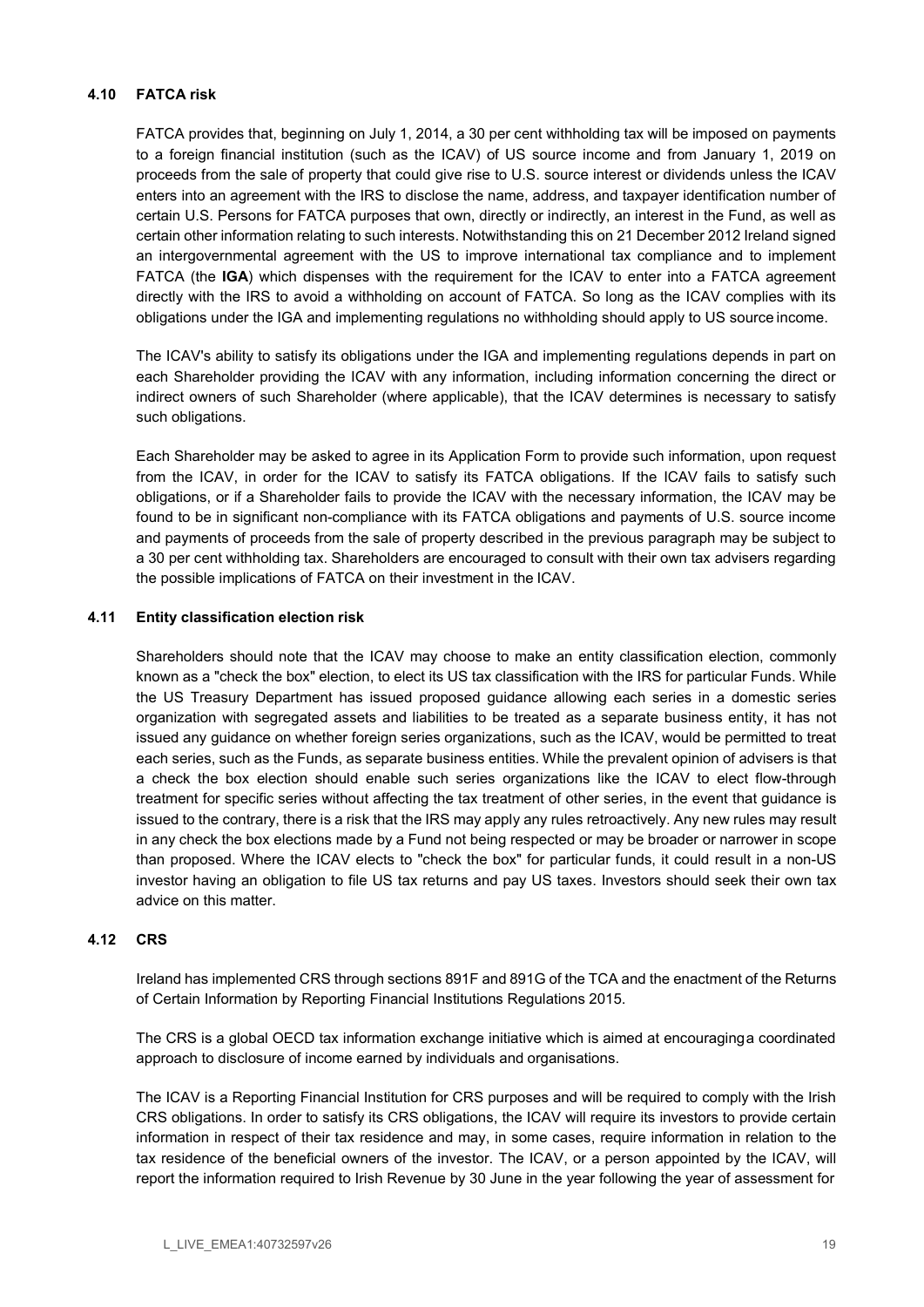which a return is due. Irish Revenue will share the appropriate information with the relevant tax authorities in participating jurisdictions.

All prospective investors / shareholders should consult with their own tax advisors regarding the possible CRS implications of an investment in the ICAV.

### 4.13 Currency risk

Prospective investors whose assets and liabilities are predominantly in currencies other than the Base Currency of a Fund should take into account the potential risk of loss arising from fluctuations in value between the currency of investment and such other currencies.

## 4.14 Interest rate risk

Changes in interest rates may adversely affect the market value of some of the Funds' investments. Declining interest rates may affect the return on available reinvestment opportunities.

In the event of a general rise in interest rates, the value of certain investments that may be contained in the Fund's investment portfolio may fall, reducing the Net Asset Value of a Fund. Fluctuation in rates may affect interest rate spreads in a manner adverse to a Fund. Interest rates are highly sensitive to factors beyond a Fund's control, including, among others, government monetary and tax policies, and domestic and international economic and political conditions.

## 4.15 Reliance on the Investment Manager

The Shareholders will have no right to participate in the management of a Fund or in the control of its business. Accordingly, no person should purchase any Shares unless it is willing to entrust all aspects of management of the Fund to the ICAV and, in accordance with the terms of the Investment Management Agreement, all aspects of selection and management of the Fund's investments to the Investment Manager. The Fund's success will depend on, amongst other things, the efforts of the ICAV and the Investment Manager.

The ICAV and the Investment Manager will not have control over the activities of any company or other collective investment scheme invested in by a Fund. Managers of a collective investment scheme may take undesirable tax positions, employ excessive leverage, or otherwise manage the collective investment schemes or allow them to be managed in a way that was not anticipated by the Investment Manager.

#### 4.16 Political and/or legal/regulatory risk

The value of a Fund's assets may be affected by uncertainties such as international political developments, changes in government policies, taxation, restrictions on foreign investment and currency repatriation, currency fluctuations and other developments in the laws and regulations of the State and/or the countries to which the Fund is exposed through its investments.

## 4.17 Valuation risk

Where the AIFM or any Delegate, values investments which are not listed, quoted or dealt in on a stock exchange or other market that is not regulated, there is an inherent conflict of interest between the involvement of the AIFM or such Delegate in determining the valuation price of the ICAV's investments and the AIFM's or such Delegate's other responsibilities. By virtue of the nature of such assets, there is a risk that an incorrect valuation could be made despite best efforts of all relevant parties. The fees of the AIFM or such Delegate may increase as the Net Asset Value of each Fund increases.

## 4.18 Pricing errors risk

It is possible that errors may be made in the calculation of the Net Asset Value.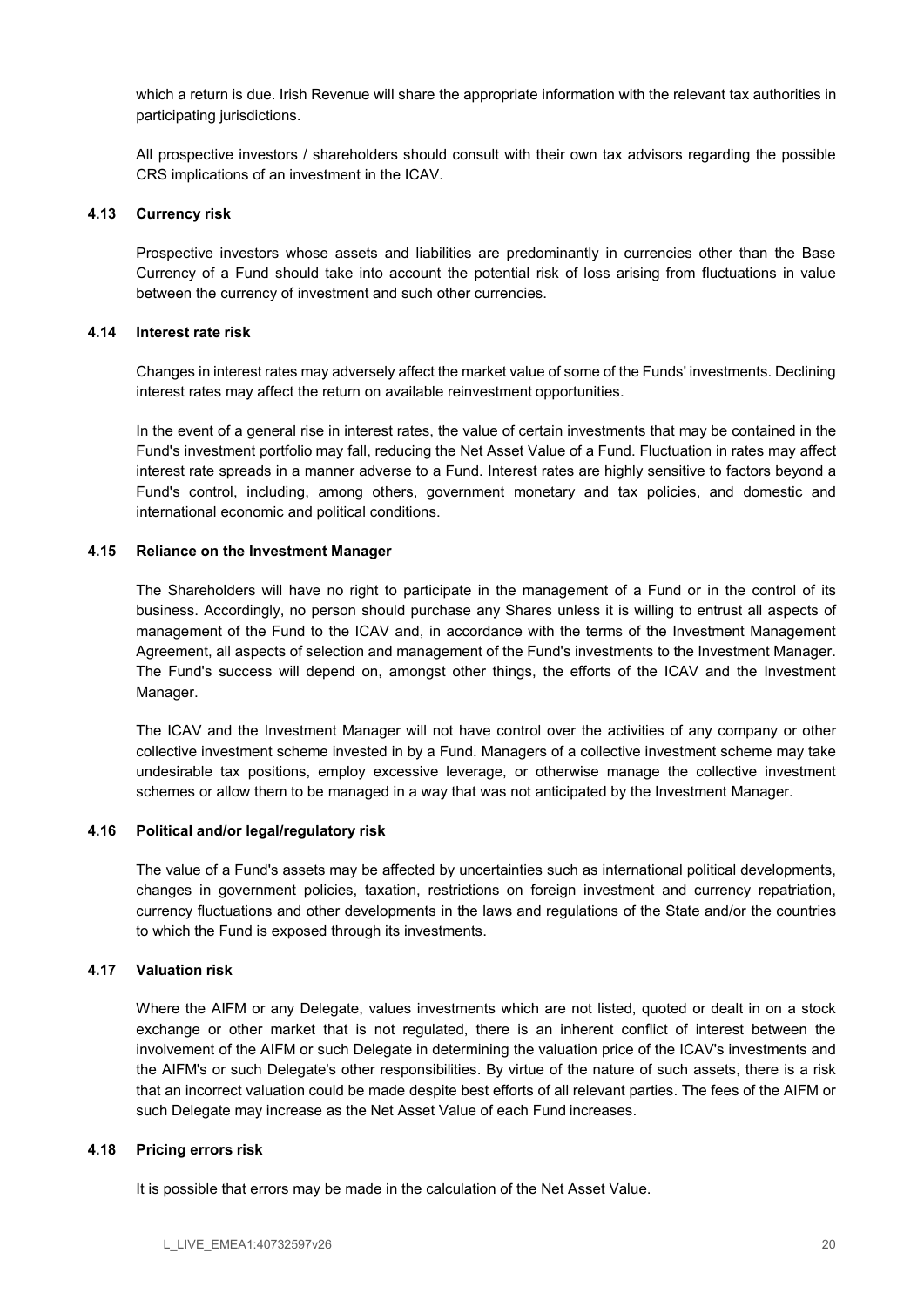In determining whether compensation will be payable to a Fund and/or individual Shareholders as a result of such errors, the ICAV will have regard to the guidelines issued by Irish Funds (formerly the Irish Funds Industry Association) to apply a materiality threshold, below which, subject to approval of the Depositary, compensation will not usually be payable. The Central Bank has not set any requirements in this regard.

In this context the materiality threshold currently applied by the ICAV is 0.5% of the Net Asset Value of the relevant Fund, which reflects, in the opinion of the Directors, general market practice at the date of this Prospectus.

As such, and subject on each occasion to the approval of the Depositary, compensation will generally not be payable for errors where the effect on the Fund's Net Asset Value is below the materiality threshold. There may however be circumstances when the Directors or Depositary consider it appropriate for compensation to be paid notwithstanding that the impact of the error was below the materiality threshold. Conversely, compensation will usually be paid in relation to errors where the impact on the Fund's Net Asset Value is in excess of the materiality threshold, with any decision not to pay compensation in such circumstances requiring the approval of the Directors and also the Depositary.

On providing notice to Shareholders and in consultation with the Depositary, the Directors reserve the right to change the materiality threshold (should, for example, they deem general market practice to have changed). The Central Bank's approval of the Prospectus should not be interpreted as an endorsement of what is a market practice, rather than a legislative or regulatory requirement.

## 4.19 Segregated liability risk

While the provisions of the ICAV Act provide for segregated liability between Funds, these provisions have yet to be tested in foreign courts, in particular, in satisfying local creditors' claims. Accordingly, it is not free from doubt that the assets of any Fund of the ICAV may not be exposed to the liabilities of other Funds of the ICAV. At the date of this Prospectus, the Directors are not aware of any existing or contingent liability of any Fund of the ICAV that is likely to be the subject of a claim against another Fund.

#### 4.20 Concentration risk

There are no limits on the Investment Manager's investment discretion, subject to the Investment Policies and Investment Restrictions applicable to each Fund. At any given time a Fund's assets may become highly concentrated within a particular region, country, company, industry, asset category, trading style or financial or economic market. In that event, the Fund's portfolio will be more susceptible to fluctuations in value resulting from adverse economic conditions affecting the performance of that particular company, industry, asset category, trading style or economic market, than a less concentrated portfolio would be. As a result, that Fund's investment portfolio could become concentrated and its aggregate return may be volatile and may be affected substantially by the performance of only one or a few holdings and, consequently, could have an adverse impact on a Fund's financial conditions and its ability to pay distributions. The Investment Manager is not obligated to hedge its positions.

#### 4.21 Risk Capital

Risk capital typically involves monies invested speculatively in a business, often a startup/newly created company. Such investment typically involves a high level of risk. While there is often a high potential for profit, such investments can often be highly volatile and subject to sharp price movement, including downward. Because of the high level of risk, diversified investment of risk capital is often advised. A concentrated investment of risk capital can lead to substantial losses, up to the total amount invested.

#### 4.22 Derivatives risk

Derivatives are financial instruments that have a value which depends upon, or is derived from, the value of something else, such as one or more underlying securities, pools of securities, options, futures, indices or currencies. Gains or losses involving derivative instruments may be substantial, because a relatively small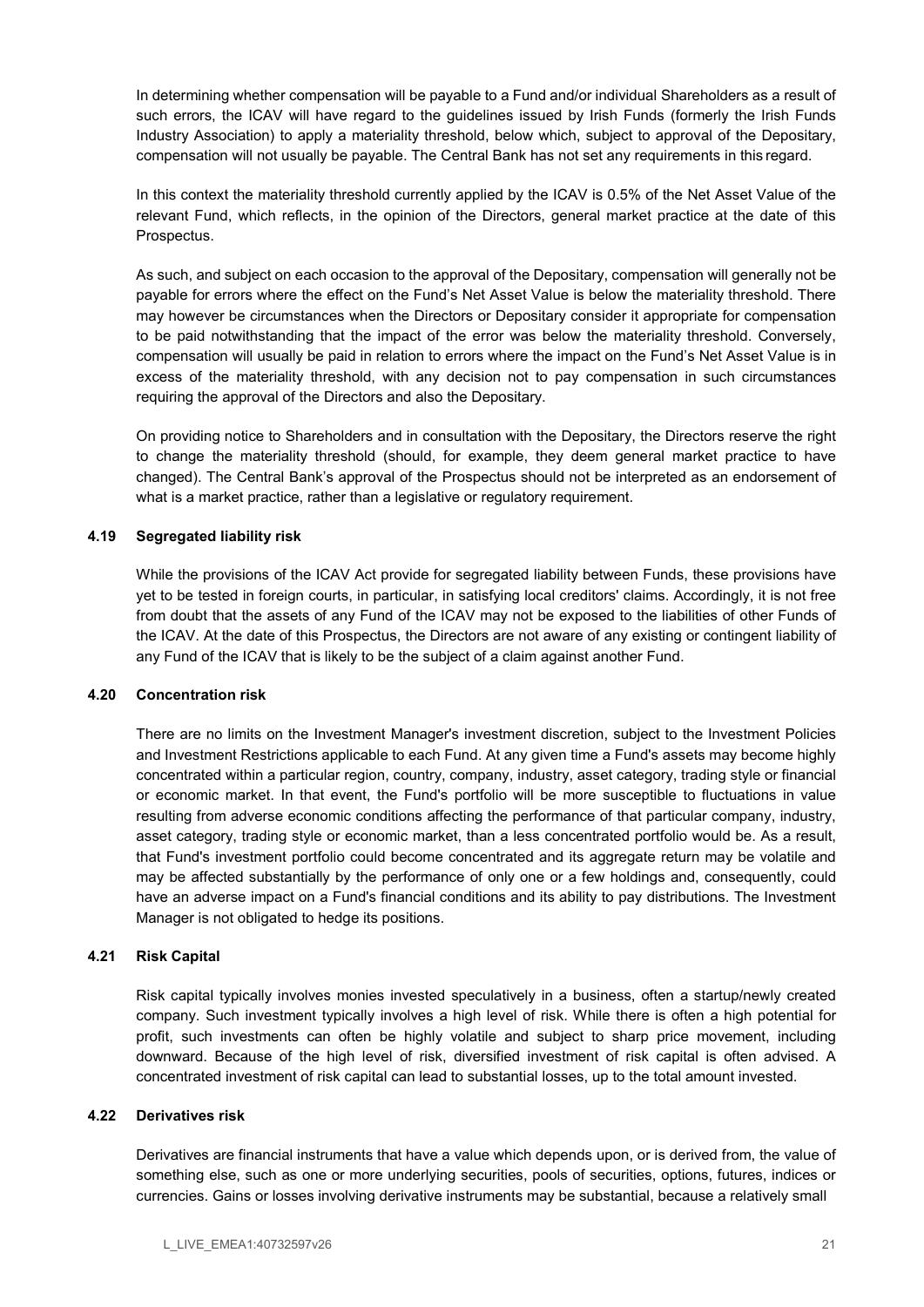price movement in the underlying security(ies), instrument, currency or index may result in a substantial gain or loss for the relevant Fund. Derivative instruments in which a Fund invests may expose such Fund to additional risks, including counterparty credit risk, leverage risk, hedging risk, correlation risk, and liquidity risk.

Liquidity risk is the risk that the derivative instrument may be difficult or impossible to sell or terminate, which may cause the Fund to be in a position to do something the Investment Manager would not otherwise choose, including accepting a lower price for the derivative instrument, selling other investments or foregoing another, more appealing investment opportunity.

Hedging risk is the risk that derivative instruments used to hedge against an opposite position may offset losses, but they may also offset gains.

Correlation risk is related to hedging risk and is the risk that there may be an incomplete correlation between the hedge and the opposite position, which may result in increased or unanticipated losses.

Counterparty credit risk is the risk of default by the counterparty in many forms of derivative contracts. Investors should note that offsetting counterparty risk is not always possible, for example, because of temporary liquidity issues or longer term systemic reasons.

## 4.23 Investment in collective investment schemes ("CIS")

A Fund may invest in one or more CIS. As a shareholder of another CIS, a Fund would bear, along with other shareholders, its pro rata portion of the expenses of the other CIS, including investment management and/or other fees. These fees would be in addition to the investment management fees and other expenses which a Fund bears directly in connection with its own operations.

CIS may have different settlement cycles to those of the Funds. Thus, there may be a mismatch between the two settlement cycles causing the Funds to use borrowing on a temporary basis to meet such obligations. This may result in charges being incurred by the relevant Fund. Further, each CIS may not be valued at the same time or on the same day as the relevant Fund and accordingly the net asset value of such CIS used in the calculation of the Net Asset Value of the relevant Fund may be the latest available net asset value of such CIS (further details on the calculation of the Net Asset Value are set out under the heading "Calculation of the Net Asset value").

CIS may be leveraged. This includes the use of borrowed funds and investments in financial derivative instruments. Also, they may engage in short sales. While such strategies and techniques increase the opportunity to achieve higher returns on the amounts invested, they also increase the risk of loss. The level of interest rates generally, and the rates at which such funds may be borrowed, in particular, could affect the operating results of the relevant Fund.

To the extent that the relevant Fund is invested in CIS, the success of the relevant Fund shall depend upon the ability of the CIS to develop and implement investment strategies that achieve the relevant Funds' investment objective. Subjective decisions made by the CIS may cause the relevant Fund to incur losses or to miss profit opportunities on which it could otherwise have capitalised. In addition, the overall performance of the relevant Fund will be dependent not only on the investment performance of the CIS, but also on the ability of the Investment Manager to select and allocate the Funds' assets among such CIS effectively on an ongoing basis. There can be no assurance that the allocations made by the Investment Manager will prove as successful as other allocations that might otherwise have been made, or as adopting a static approach in which CIS are not changed.

## 4.24 Availability of suitable investment opportunities

Each Fund will compete with other potential investors to acquire assets. Certain of a Fund's competitors may have greater financial and other resources and may have better access to suitable investment opportunities. There can be no assurance that the Investment Manager will be able to locate and complete investments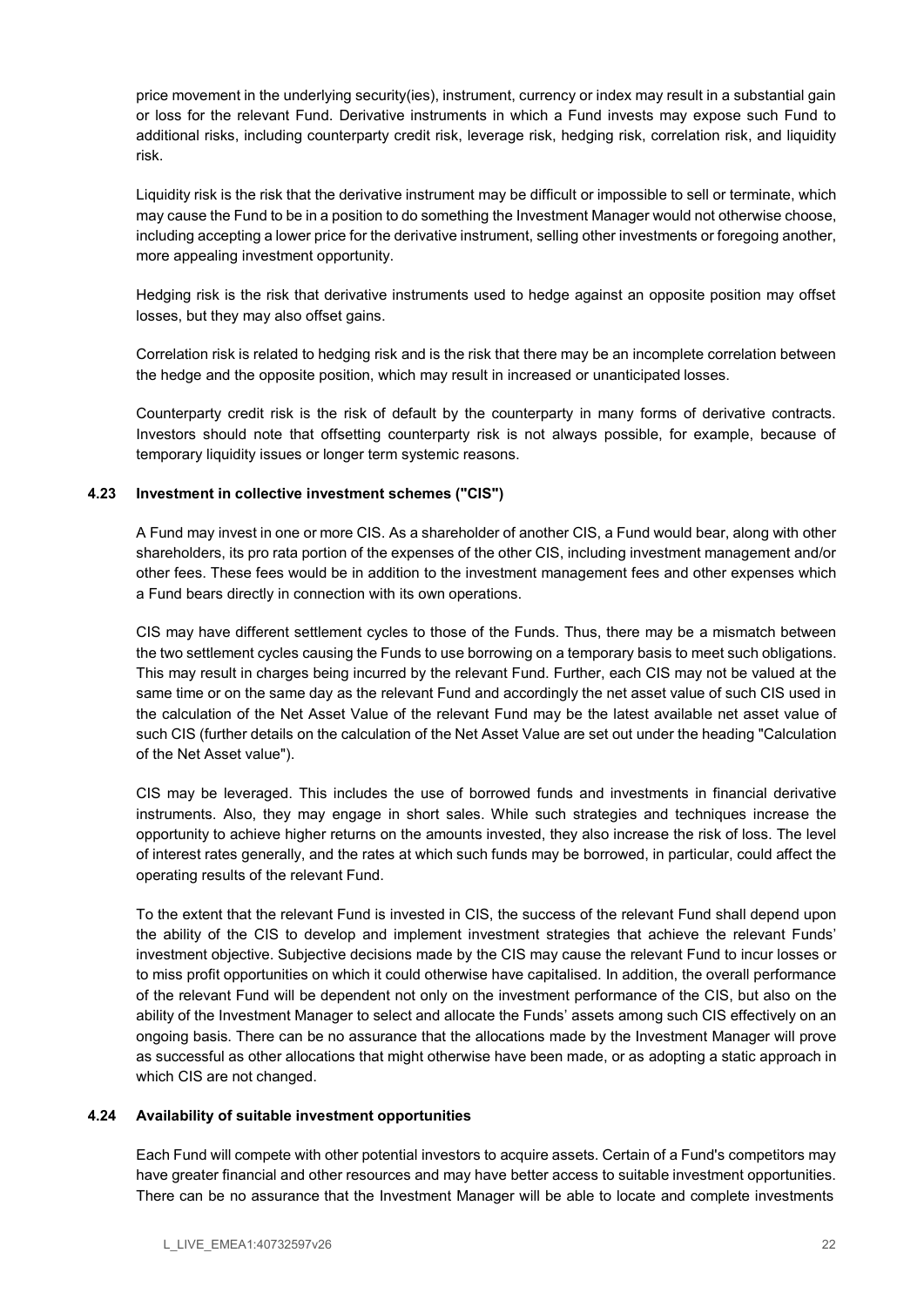which satisfy a particular Fund's rate of return objectives or that a Fund will be able to invest fully its committed capital. If no suitable investments can be made then cash will be held by such Fund and this will reduce returns to Shareholders. Whether or not suitable investment opportunities are available to a Fund, Shareholders will bear the cost of management fees and other Fund expenses.

In the event that a Fund is terminated or the ICAV is wound up, and to the extent that the assets may be realised, any such realisation may not be at full market value and will be subject to deductions for any expenses for the termination of such Fund or the liquidation of the ICAV.

### 4.25 Reliance and conflict of interest risk

The Directors have determined the investment policies of each Fund and will rely on the AIFM and other service providers of the Fund for their implementation. The bankruptcy or liquidation of the AIFM, any Delegate or service provider, an External Valuer, the Investment Manager, the Administrator or the Depositary may have an adverse impact on the Net Asset Value of a Fund. Furthermore, any bankruptcy or liquidation of the AIFM or any other service provider described may have an adverse impact on the ability of a Fund to realise its investment objective. Please also refer to the section headed Conflict of Interest for further information.

## 4.26 Limited recourse

A Shareholder will solely be entitled to look to the assets of the relevant Fund in respect of all payments in respect of its Shares. If the realised net assets of the relevant Fund are insufficient to pay any amounts payable in respect of the Shares, the Shareholder will have no further right of payment in respect of such Shares nor any claim against or recourse to any of the assets of any other Fund or any other asset of the ICAV.

Additional risk factors (if any) in respect of each Fund are set out in the Supplement for the relevant Fund.

## 4.27 Possible effects of substantial redemptions or withdrawals

Redemptions or withdrawals from a Fund could require that Fund to liquidate its positions more rapidly than otherwise desirable, which could adversely affect that Fund's net asset value. Illiquidity in certain securities could make it difficult for a Fund to liquidate positions on favourable terms, which may affect that Fund's net asset value. Although a Fund may suspend redemptions or withdrawals in the manner described under the section entitled Suspension of Calculation of Net Asset Value in order to minimize this risk, it might not always do so, nor would use of this provision eliminate such value or liquidity risks.

#### 4.28 Portfolio valuation

Because of overall size, concentration in particular markets and maturities of positions held by the Fund, the value at which its investments can be liquidated may differ, sometimes significantly, from the interim valuations arrived at using the methodology described in the section in the Prospectus headed Net Asset Value. In addition, the timing of liquidations may also affect the values obtained on liquidation. Securities to be held by the Fund may routinely trade with bid-ask spreads that may be significant. At times, third-party pricing information may not be available for certain positions held by the Fund. In addition, the Fund may hold loans or privately placed securities for which no public market exists. The Administrator is entitled to rely, without independent investigation, upon pricing information and valuations furnished to it by third parties or the AIFM, including pricing services and the External Valuer.

#### 4.29 Counterparty risk

The ICAV on behalf of a Fund may enter into over-the-counter transactions, which will expose the Fund to the credit of its counterparties and their ability to satisfy the terms of such contracts. For example, the ICAV on behalf of the Fund may enter into repurchase agreements, forward contracts, options and swap arrangements or other derivative techniques, each of which expose the Fund to the risk that the counterparty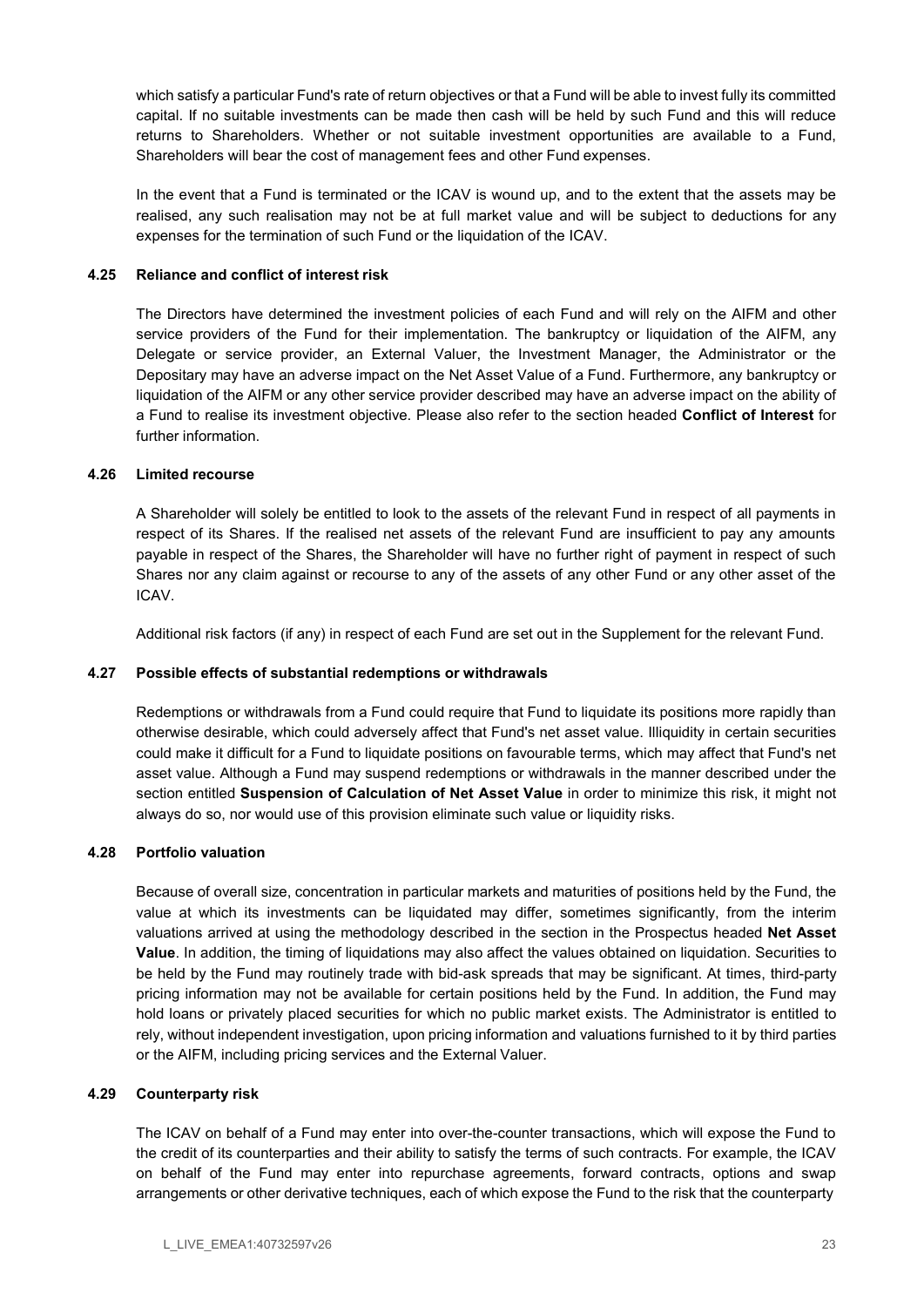may default on its obligations to perform under the relevant contract or become insolvent. If such a default were to occur the Funds would, however, have contractual remedies pursuant to the relevant contract. Investors should be aware that such remedies may be subject to bankruptcy and insolvency laws which could affect a Fund's rights as a creditor. In the event of a bankruptcy or insolvency of a counterparty, the Fund could experience delays in liquidating the position and significant losses, including declines in the value of its investment during the period in which the ICAV or AIFM seeks to enforce its rights, inability to realise any gains on its investment during such period and fees and expenses incurred in enforcing its rights. There is also a possibility that the above agreements and derivative techniques are terminated due, for instance, to bankruptcy, supervening illegality or change in the tax or accounting laws relative to those at the time the agreement was originated.

#### 4.30 Repurchase agreements

The value of the security purchased may be more or less than the price at which the counterparty has agreed to purchase the security. If the other party to a repurchase agreement should default, the Fund might suffer a delay or loss to the extent that the proceeds from the sale of the underlying securities and other collateral held by the Fund in connection with the repurchase agreement are less than the repurchase price. In addition, in the event of bankruptcy or similar proceedings of the other party to the repurchase agreement or its failure to repurchase the securities as agreed, the Fund could suffer losses, including loss of interest on or principal of the security and costs associated with delay and enforcement of the repurchase agreement.

#### 4.31 Reverse repurchase agreements

Reverse repurchase transactions involve risks in that (a) in the event of the failure of the counterparty with which cash of a Fund has been placed there is the risk that collateral received may realise less than the cash placed out, whether because of inaccurate pricing of the collateral, adverse market movements, a deterioration in the credit rating of issuers of the collateral, or the illiquidity of the market in which the collateral is traded; and that (b) (i) locking cash in transactions of excessive size or duration, (ii) delays in recovering cash placed out, or (iii) difficulty in realising collateral may restrict the ability of the Fund to meet redemption requests, security purchases or, more generally, reinvestment.

#### 4.32 Stock-lending risk

As with any extensions of credit, there are risks of delay and recovery. Should the borrower of securities fail financially or default in any of its obligations under any securities lending transaction, the collateral provided in connection with such transaction will be called upon. However, a Fund could experience delays and costs in recovering the securities loaned or in gaining access to the collateral. The collateral will typically be maintained at a value of at least equal to the market value of any securities loaned. However in the event of a sudden market movement there is a risk that the value of the collateral may fall below the value of the securities transferred.

#### 4.33 Collateral risk

Cash received as collateral may be invested in other eligible securities. Investing this cash subjects that investment, as well as the securities loaned, to market appreciation or depreciation and the risks associated with such investments, such as failure or default of the issuer of the relevant security.

#### 4.34 Custody and settlement risk

As a Fund may invest in markets where custodial and/or settlement systems are not fully developed, the assets of the Funds which are traded in such markets and which have been entrusted to sub-custodians, in circumstances where the use of such sub-custodians is necessary, may be exposed to risks. Such risks include (i) a non-true delivery versus payment settlement, (ii) a physical market, and as a consequence the circulation of forged securities, (iii) poor information in regards to corporate actions, (iv) registration process that impacts the availability of the securities, (v) lack of appropriate legal/fiscal infrastructure advices, and (vi) lack of compensation/risk fund with the relevant central depositary. Furthermore, even when a Fund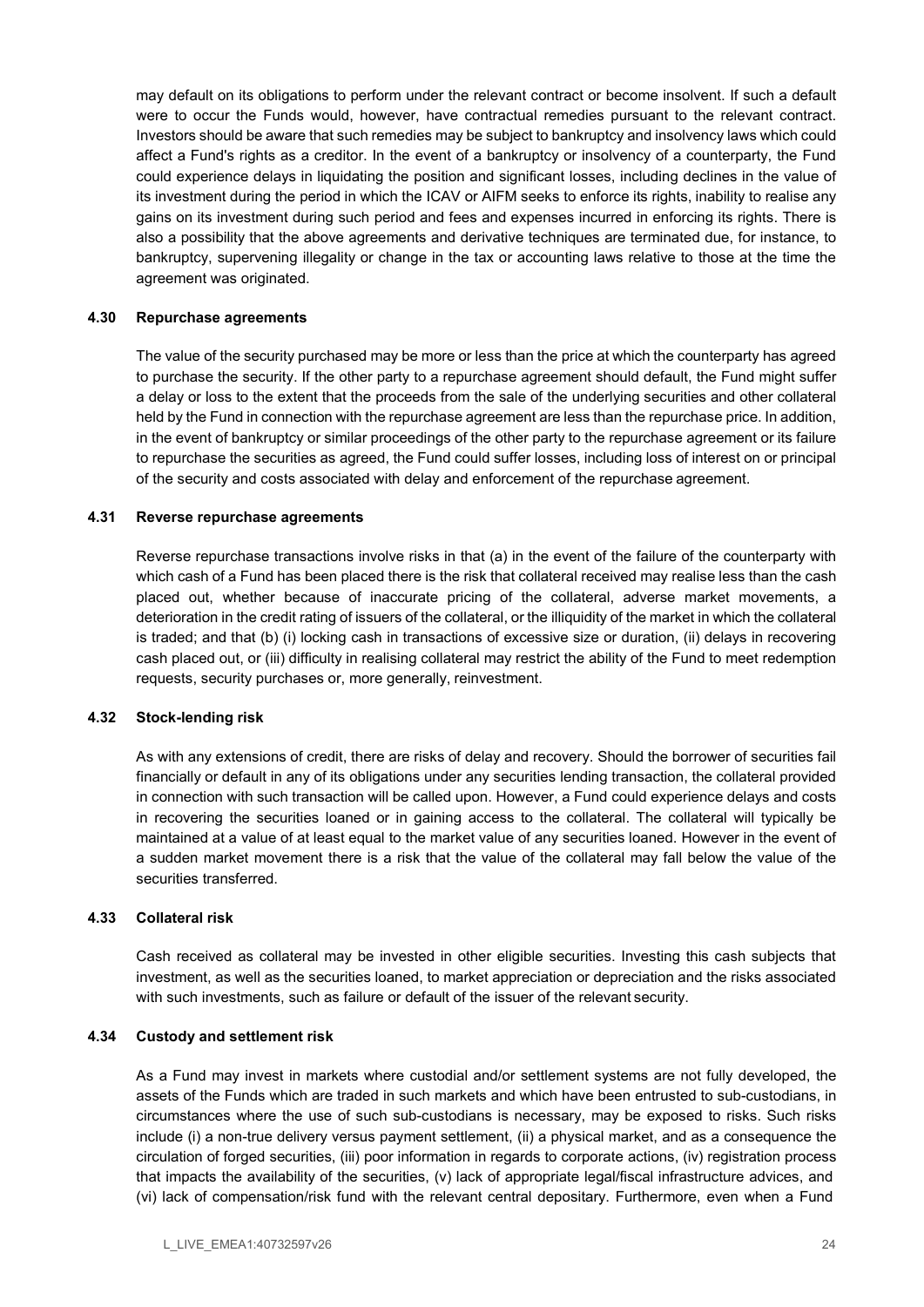settles trades with counterparties on a delivery-versus-payment basis, it may still be exposed to credit risk to parties with whom it trades.

## 4.35 Use of a Subscription/Redemptions Account risk

The ICAV operates a single, segregated Subscriptions/Redemptions Account for each of the Funds, in accordance with the Central Bank's guidance relating to umbrella fund cash accounts. Subscription monies received in respect of a Fund in advance of the issue of Shares will be held in the Subscriptions/Redemptions Account will be treated as a general asset of the relevant Fund. In addition, investors will be unsecured creditors of the relevant Fund with respect to the amount subscribed and held by the ICAV until Shares are issued on the relevant Dealing Day. As such, investors will not benefit from any appreciation in the NAV of the relevant Fund or any other Shareholder rights (including dividend entitlement) until such time as Shares are issued on the relevant Dealing Day. Investors will not be paid interest on balances held in the Subscriptions/Redemptions Account however, the ICAV may, in its discretion, pass on to the relevant investors any negative interest that a Fund might incur on the relevant balances on this account. In the event of an insolvency of the Fund or the ICAV, there is no guarantee that the Fund or ICAV will have sufficient funds to pay unsecured creditors in full.

Payment of redemption proceeds and dividends in respect of a particular Fund is subject to receipt by the Administrator of original subscription documents, and compliance with all anti-money laundering procedures,. Notwithstanding this, redeeming Shareholders will cease to be Shareholders, with regard to the redeemed Shares, and will be unsecured creditors of the particular Fund, from the relevant Dealing Day. Pending redemptions and distributions, including blocked redemptions or distributions, will, pending payment to the relevant Shareholder, be held in the Subscriptions/Redemptions Account. Redeeming Shareholders and Shareholders entitled to such distributions will be unsecured creditors of the relevant Fund, and will not benefit from any appreciation in the NAV of the Fund or any other Shareholder rights (including further dividend entitlement), with respect to the redemption or distribution amount held in the Subscriptions/ Redemptions Account. In the event of an insolvency of the relevant Fund or the ICAV, there is no guarantee that the Fund or the ICAV will have sufficient funds to pay unsecured creditors in full. Redeeming Shareholders and Shareholders entitled to distributions should ensure that any outstanding documentation and information is provided to the Administrator promptly. Failure to do so is at such Shareholder's own risk.

In the event of the insolvency of another Fund of the ICAV (the **Insolvent Fund**), recovery of any amounts held in the Subscriptions/Redemptions Account to which another Fund is entitled (the **Entitled Fund**), but which may have transferred to the Insolvent Fund as a result of the operation of the Subscriptions/ Redemptions Account, will be subject to the principles of Irish insolvency law and the terms of the operational procedures for the Subscriptions/Redemptions Account. There may be delays in effecting and / or disputes as to the recovery of such amounts, and the Insolvent Fund may have insufficient funds to repay amounts due to the Entitled Fund.

Further detail on the Subscriptions/ Redemptions Account, are available on request from the Administrator.

#### 4.36 Legal risk

Simmons & Simmons serves as legal counsel to the ICAV, solely as to Irish legal matters in connection with the organisation of each Fund and the preparation of the Prospectus and Supplements. Simmons & Simmons may continue to advise the Investment Manager and the ICAV in matters relating to operation of the ICAV and the Funds – including, without limitation, on matters relating to its fiduciary obligations – on an on-going basis. Simmons & Simmons does not represent and has not represented the prospective investors in the course of the organisation of the ICAV or the Funds, the negotiation of its business terms, the offering of Shares or in respect of its on-going representation. Simmons & Simmons has no responsibility, duty or liability to any investor or prospective investor in any Fund.

Simmons & Simmons' engagement by the ICAV in respect of the ICAV is limited to the specific matters as to which it is consulted by the ICAV and, therefore, there may exist facts or circumstances which could have a bearing on the ICAV's or a Fund's (or a service provider's) financial condition or operations with respect to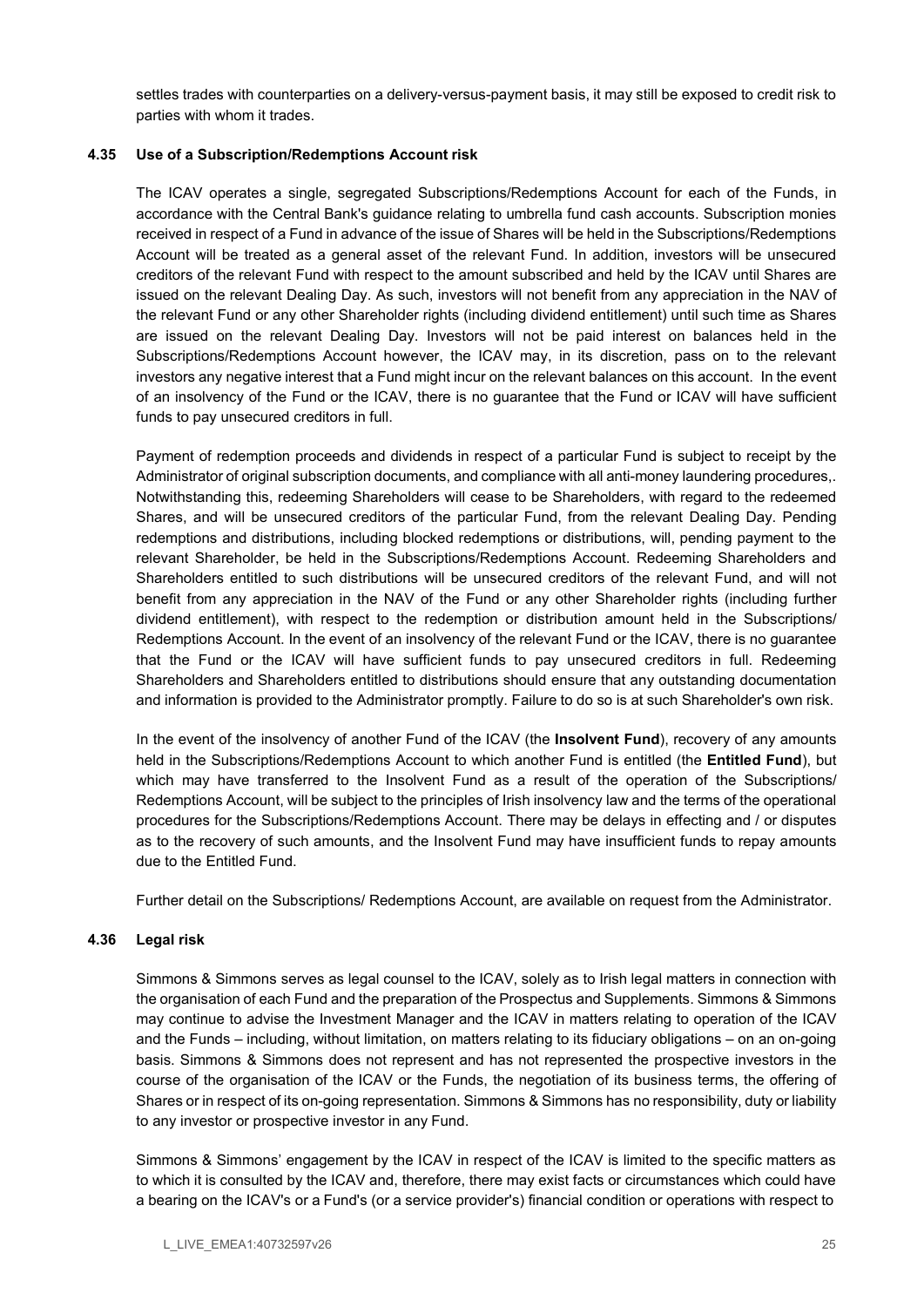which Simmons & Simmons have not been consulted and for which Simmons & Simmons expressly disclaims any responsibility.

## 4.37 Equity risk

A Fund may hold equity and equity like interests in entities. Equity is subordinate to all other claims into an underlying investment and therefore can experience a low or zero recovery in the event of an insolvency or winding up of the underlying business or entity.

As with other investments that a Fund makes, the value of equity securities held by a Fund will generally be adversely affected by actual or perceived negative events relating to the issuer of such securities, the industry or geographic areas in which such issuer operates or the financial markets generally. However, equity securities are typically even more susceptible to such events given their subordinate position in the issuer's capital structure. As such, equity securities generally have greater price volatility than fixed income securities, and the market price of equity securities owned by a Fund is more susceptible to moving up or down in a rapid or unpredictable manner.

#### 4.38 Inflation risk

A Fund may invest up to 100% of its net assets in one or more securities or cash. In the event that inflation rises significantly over the medium to long term the nominal value of a Fund's assets may decrease and inflation may diminish the real value of the Fund's investments over time.

#### 4.39 Macroeconomic risk

In the event of a change in inflation, price levels, rate of growth, national income, gross domestic product and changes in unemployment or other macroeconomic conditions, the value of certain investments that may be contained in the Fund's investment portfolio may fall, reducing the Net Asset Value of a Fund.

#### 4.40 Brexit risk

The United Kingdom has left the European Union, subject to a transitional period during which European Union law will generally continue to apply in the United Kingdom. The future economic and political relationship between the United Kingdom and the European Union (and between the United Kingdom and other countries) is uncertain, and a period of economic and political uncertainty is continuing in the United Kingdom, in the European Union and globally. Following the expiry of the transitional period, the United Kingdom and/or the remaining Member States may make regulatory changes which may be adverse to the Investment Manager. The ultimate nature and extent of the impact of these events on the ICAV and the Investment Manager are uncertain but may be significant.

Other Member States may also reconsider their European Union membership. This could result in one or more other countries leaving the European Union, or in major reforms or other changes being made to the European Union or to the Eurozone. The nature and extent of the impact of any such changes on the ICAV and the Investment Manager are uncertain but may be significant.

#### 4.41 Market Risk

Market risk is the risk that the ICAV may incur major losses in the event that disrupted markets and/or other extraordinary events affect markets in a way that is not consistent with historical pricing relationships. All or a majority of the securities in a certain market – like the stock market may decline in value, and markets may go down sharply and unpredictably, because of factors such as economic, technological, political, regulatory, or legal conditions, social developments, future expectations or investor confidence.

In addition, financial market turbulence and reduced liquidity in equity, credit and/or fixed income markets may negatively affect many issuers, which could adversely affect the ICAV. Local, regional or global events such as war, acts of terrorism, the spread of infectious illness or other public health issue, including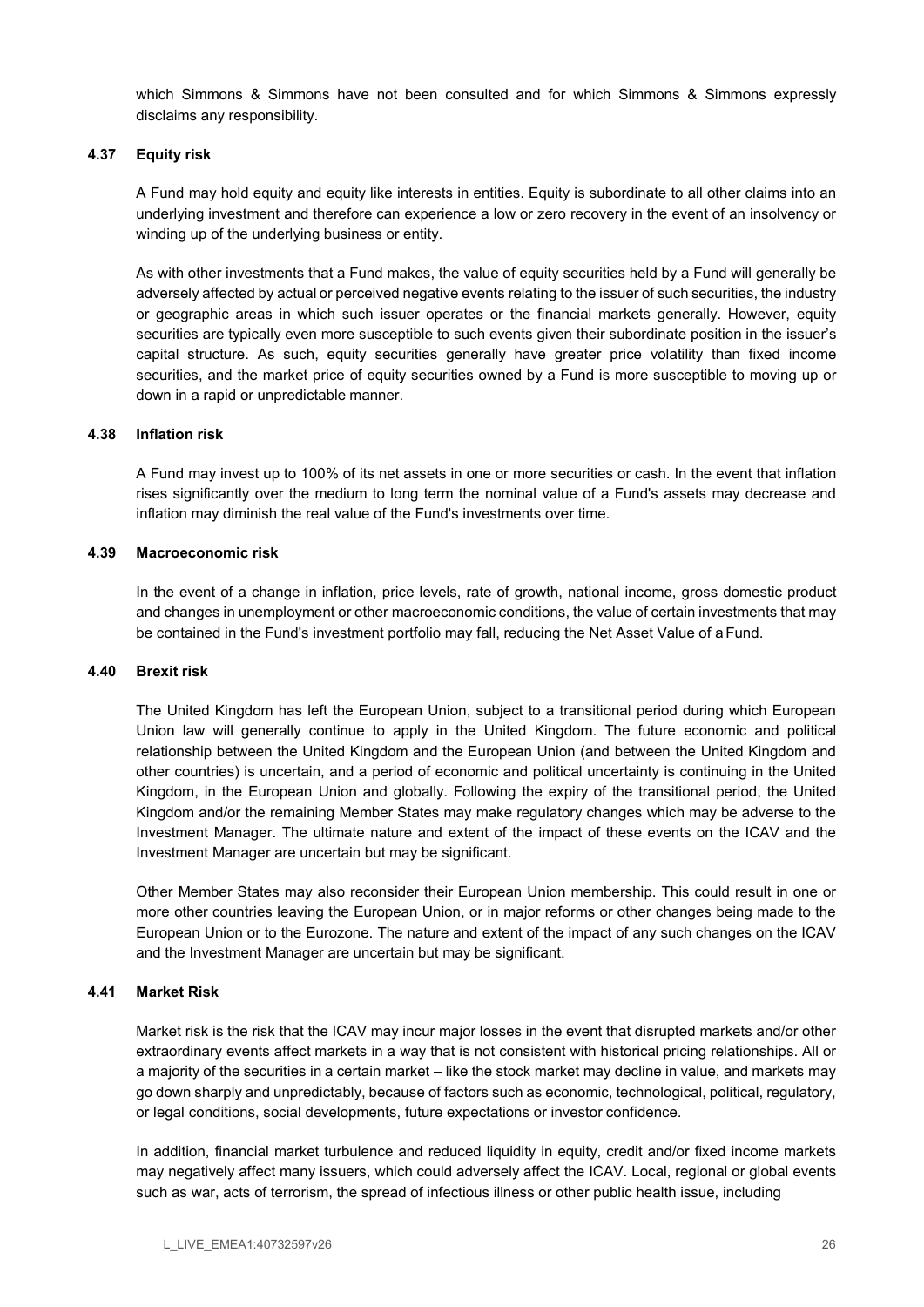pandemics, recessions or other events could have a significant impact on the ICAV and its investments. These risks may be magnified if certain events or developments adversely interrupt the global supply chain; in these and other circumstances, such risks might affect companies world-wide. To the extent the ICAV may overweight its investments in certain countries, companies, industries or market sectors, such positions will increase the ICAV's exposure to risk of loss from adverse developments affecting those countries, companies, industries or sectors.

## 5 MANAGEMENT OF THE ICAV

#### 5.1 Directors of the ICAV

For the purposes of this Prospectus, the address of all of the Directors is the registered office of the ICAV.

#### 5.2 The ICAV

#### Lesley Carolan (Ireland)

Ms Carolan is an experienced certified public accountant based in Dublin with over 18 years' experience in the financial services sector. Her current professional experience includes supporting clients' corporate governance and Boards for a mixture of regulated funds and un-regulated corporate and fund entities in Ireland and Luxembourg.

Ms Carolan previously spent 15 years working in hedge fund administration in Dublin for International Fund Services (a State Street Company) and Investors Bank and Trust. Ms Carolan had responsibility for daily operations which entailed global NAV production and oversight of hedge funds, as well as global regulatory reporting services and project management.

### Raymond O'Neill (Ireland)

Mr. O'Neill has worked in the asset management industry since 1987. He acts as a Director of various entities including regulated companies and investment funds. His industry experience includes working for entrepreneurial start-ups and large global organisations in London, Dublin, Boston and Bermuda. Mr. O'Neill previously was CEO and a founding member of Kinetic Partners, a boutique global professional services firm. He has also worked at a senior level for Bank of Bermuda and Investors Bank & Trust in their fund administration and global custody divisions. He is a Fellow of the Chartered Association of Certified Accountants, a Chartered Financial Analyst and has obtained the Diploma in Company Direction from the Institute of Directors. Mr. O'Neill is a founding member of the Irish Fund Directors Association and sits on its Council.

#### Danny Dolan (United Kingdom)

Mr. Dolan is managing director of China Post Global (UK) Limited, having joined the company in February 2016. He is responsible for all aspects of the company's business, including investment management, business development and fund structuring. Previously, he was Managing Director of RBS' structured funds team from 2010 until early 2016. Prior to RBS, Mr. Dolan was an Executive Director at Nomura, originating and managing structured funds for a variety of global markets. This followed several years of structuring equity and fund derivatives for Nomura's institutional and retail businesses in Europe and Asia. Before this, Mr. Dolan worked at Merrill Lynch in Frankfurt, London and Dublin in structuring and sales roles. Mr. Dolan holds a Bachelors degree in International Commerce and German from University College, Dublin.

## Chris Satterfield (United Kingdom)

Mr. Satterfield is chief executive officer of China Post & Capital Global Asset Management Limited in Hong Kong, having joined the company in September 2015. He is responsible for all aspects of the company's business, including business development, fund structuring and investment management. Mr. Satterfield is also a member of the board of directors of China Post (UK) Limited and of Ramsey Quantitative Systems,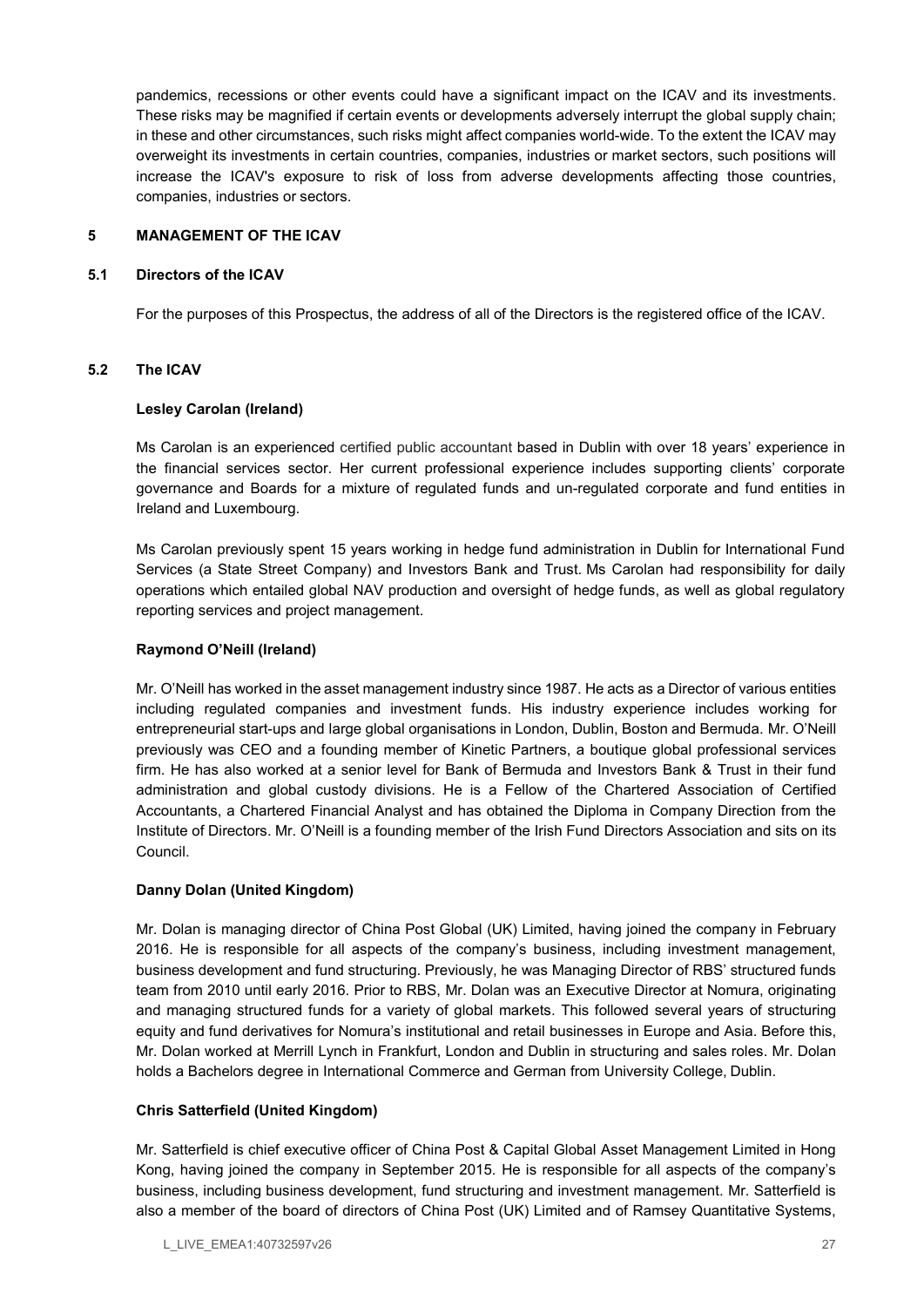Inc., a US-headquartered hedge fund manager and sponsor registered with the SEC, CFTC and NFA. Previously, Mr. Satterfield was president of Ramsey Quantitative Systems, Inc, having worked for the company from September 1999 to August 2015 in several roles including head of trading and chief operating officer. Mr. Satterfield holds a Bachelor of Science degree from the United States Naval Academy.

The ICAV has delegated the day to day investment management and administration and custody of all the assets of the ICAV to the AIFM, the Administrator and the Depositary respectively.

## 5.3 AIFM

The ICAV has appointed ONE fund management S.A. as alternative investment fund manager to the ICAV and each Fund pursuant to the AIFM Agreement.

The AIFM Agreement allows the AIFM to delegate its management duties to other parties, as further described herein. The AIFM is a public limited company (société anonyme) under the laws of the Grand Duchy of Luxembourg, on 9 December 2019. The AIFM is licensed by the CSSF as an AIFM under Chapter 2 of the Luxembourg Law of 12 July 2013 on alternative investment fund managers ("AIFM Law"). The AIFM has an authorised, subscribed and paid share capital of 125,000 EUR.

The AIFM is engaged in the business of providing management and administrative services to collective investment schemes. Under the terms of the AIFM Agreement, the AIFM has responsibility for the investment management and risk management of the ICAV with power to delegate such functions subject to the overall supervision and control of the Directors.

The AIFM has delegated the discretionary investment management functions in respect of the assets of each Fund to the Investment Manager in accordance with the requirements of the AIFM Law and the Irish AIFM Regulations.

The AIFM holds additional own funds which is appropriate to cover potential professional liability risk resulting from the activities of the AIFM pursuant to AIFMD.

#### Remuneration Policy

The AIFM is subject to remuneration policies, procedures and practices (together, the Remuneration Policy). The AIFM has a remuneration policy in place to ensure compliance with the relevant requirements of the AIFMD. This remuneration policy includes measures to avoid conflicts of interest and applies to staff and senior management within the AIFM whose activities have been identified by the AIFM as potentially having a material impact on the risk profile of the ICAV and its Funds. When applying the Remuneration Policy, the AIFM will comply with AIFMD in a way, and to the extent, that is appropriate to the size, internal organisation and the nature, scope and complexity of the AIFM's activities.

Where the AIFM delegates certain portfolio management or risk management functions in respect of the Fund, which it does to the Investment Manager, it may in its discretion decide the extent to which it will delegate portfolio management or risk management and the AIFM will use best efforts to ensure that:

- 5.3.1 the entities to which portfolio or risk management activities have been delegated are subject to regulatory requirements on remuneration that are equally as effective as those applicable under the relevant guidelines issued by ESMA; or
- 5.3.2 appropriate contractual arrangements are put in place to ensure that there is no circumvention of the remuneration rules set out in the relevant ESMA guidelines.

The details of the AIFM's remuneration policy (including how remuneration and benefits are calculated and the identity of persons responsible for awarding the remuneration and benefits) are available at: https://www.one-gs.com/pdfs/ONE%20fund%20management%20-%20Remuneration%20Policy%20- %2020210310.pdf and a copy will be made available free of charge on request.

#### Liquidity policy of the AIFM

L\_LIVE\_EMEA1:40732597v26 28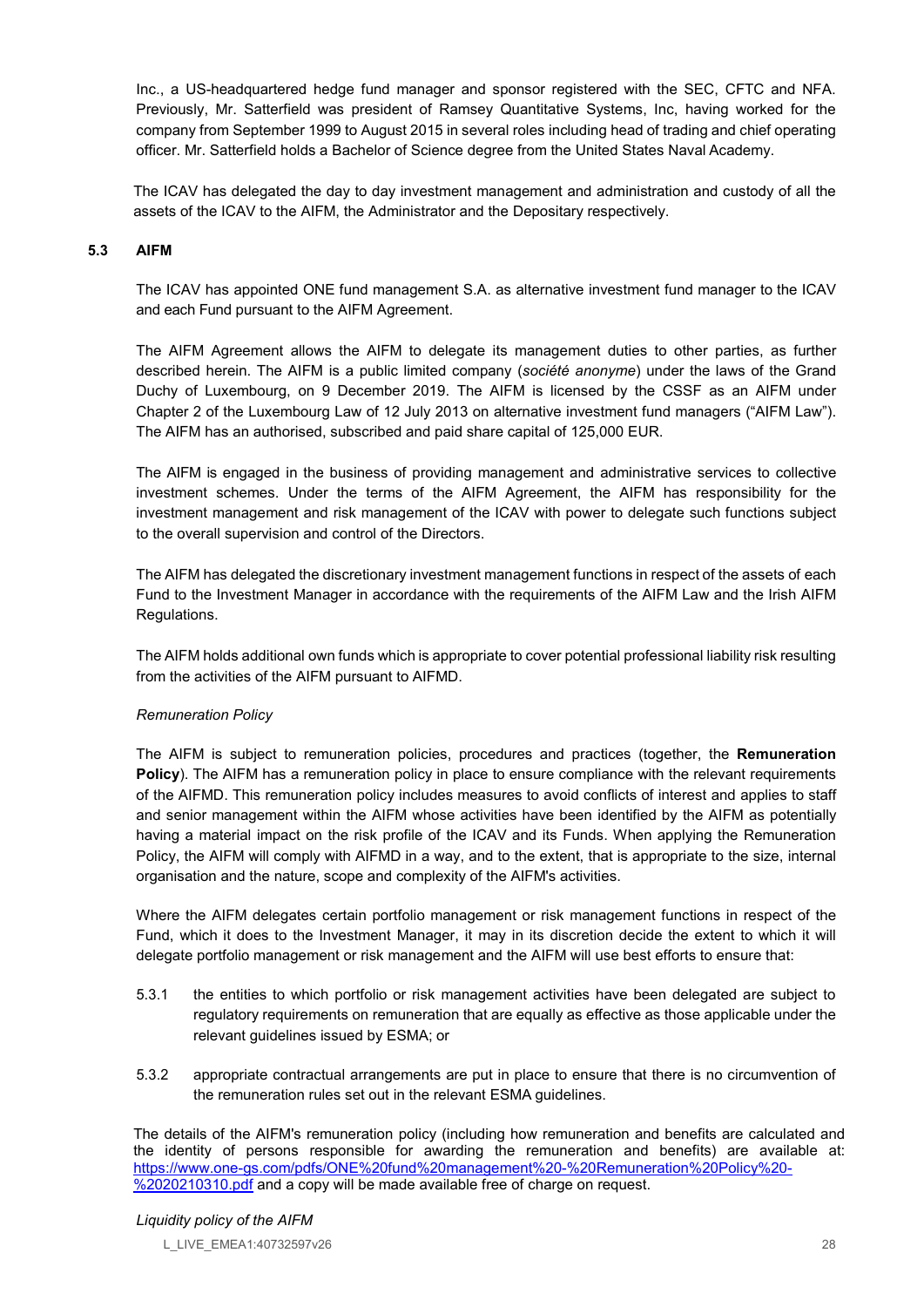The AIFM employs an appropriate liquidity management system and has adopted procedures which enable it to monitor the liquidity risk of the ICAV and each Fund and to ensure that the liquidity profile of the investments of each Fund complies with its underlying obligations. The liquidity management system ensures that each Fund maintains a level of liquidity appropriate to their underlying obligations based on an assessment of the relative liquidity of the Fund's assets in the market, taking account of the time required for liquidation and the price or value at which those assets can be liquidated and their sensitivity to other market risks or factors. The AIFM monitors the liquidity profile of the portfolio of assets having regard to the profile of the investor base of the Fund, the relative size of investments and the repurchase terms to which these investments are subject. The AIFM implements and maintains appropriate liquidity measurement arrangements and procedures to assess the quantitative and qualitative risks of positions and intended investments which have a material impact on the liquidity profile of the portfolio of the Fund's assets to enable their effects on the overall liquidity profile to be appropriately measured and considers and puts into effect the tools and arrangements necessary to manage the liquidity of the ICAV.

For details in relation to the procedures and conditions for the repurchase of Shares, refer to the section of the Prospectus entitled "Redemption of Shares".

#### 5.4 Investment Manager

The AIFM has appointed China Post Global (UK) Limited as the Investment Manager of the ICAV with discretionary powers pursuant to the Investment Manager Agreement.

The Investment Manager is a private limited company incorporated on 18 January 2016 under the laws of England and is regulated by the FCA. The principal function of the Investment Manager is the provision of investment advice and investment management services.

The Investment Manager has also been appointed to provide marketing and distribution services in respect of the ICAV in certain jurisdictions.

#### 5.5 Depositary

The ICAV has appointed Northern Trust Fiduciary Services (Ireland) Limited to act as its depositary pursuant to the terms of the Depositary Agreement.

The Depositary is a private limited liability company incorporated in Ireland on 5 July 1990. Its main activity is the provision of custodial services to collective investment schemes. The Depositary is an indirect whollyowned subsidiary of Northern Trust Corporation. Northern Trust Corporation and its subsidiaries comprise the Northern Trust Group, one of the world's leading providers of global custody and administration services to institutional and personal investors. As at 30 June 2020 the Northern Trust Group's assets under custody/administration totalled in excess of US\$12.1 trillion.

The duty of the Depositary is to provide safekeeping/custody, oversight and asset verification services in respect of the assets of the ICAV and the Funds in accordance with the provisions of the Irish AIFM Regulations and the Depositary Agreement. The Depositary will also provide cash monitoring services in respect of the ICAV's cash flows and subscriptions.

Under the terms of the Depositary Agreement, the ICAV has agreed to indemnify the Depositary (including its officers, servants and delegates) against all actions, proceedings and claims (including claims of any person purporting to be the beneficial owner of any part of the Investments) and against all costs, demands and expenses (including legal and professional expenses) arising therefrom which may be brought against, suffered or incurred by the Depositary by reason of the performance or non-performance of the Depositary's duties under the terms of the Depositary Agreement or from the fact that the Investments are registered in the name of or held by the Depositary or its nominees or agents, save where and to the extent that any such actions, proceedings, claims, costs, demands or expenses arise as a result of the Depositary's negligent or intentional failure to properly fulfil its obligations pursuant to AIFMD or any loss for which the Depositary is liable in accordance with the Depositary Agreement.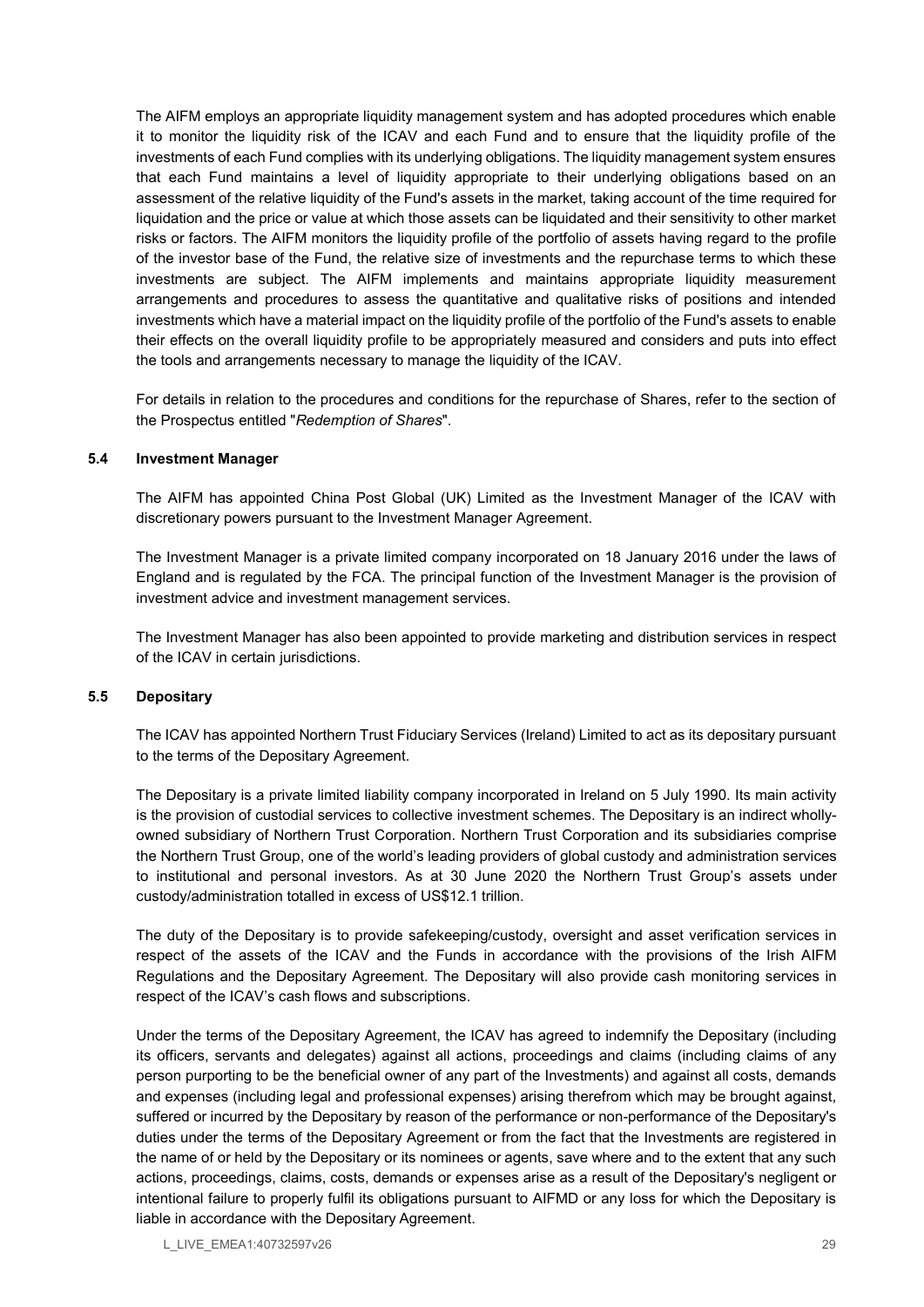Under the terms of the Depositary Agreement and in accordance with the Irish AIFM Regulations, the Depositary has power to delegate certain of its depositary functions. Save as summarised below, the liability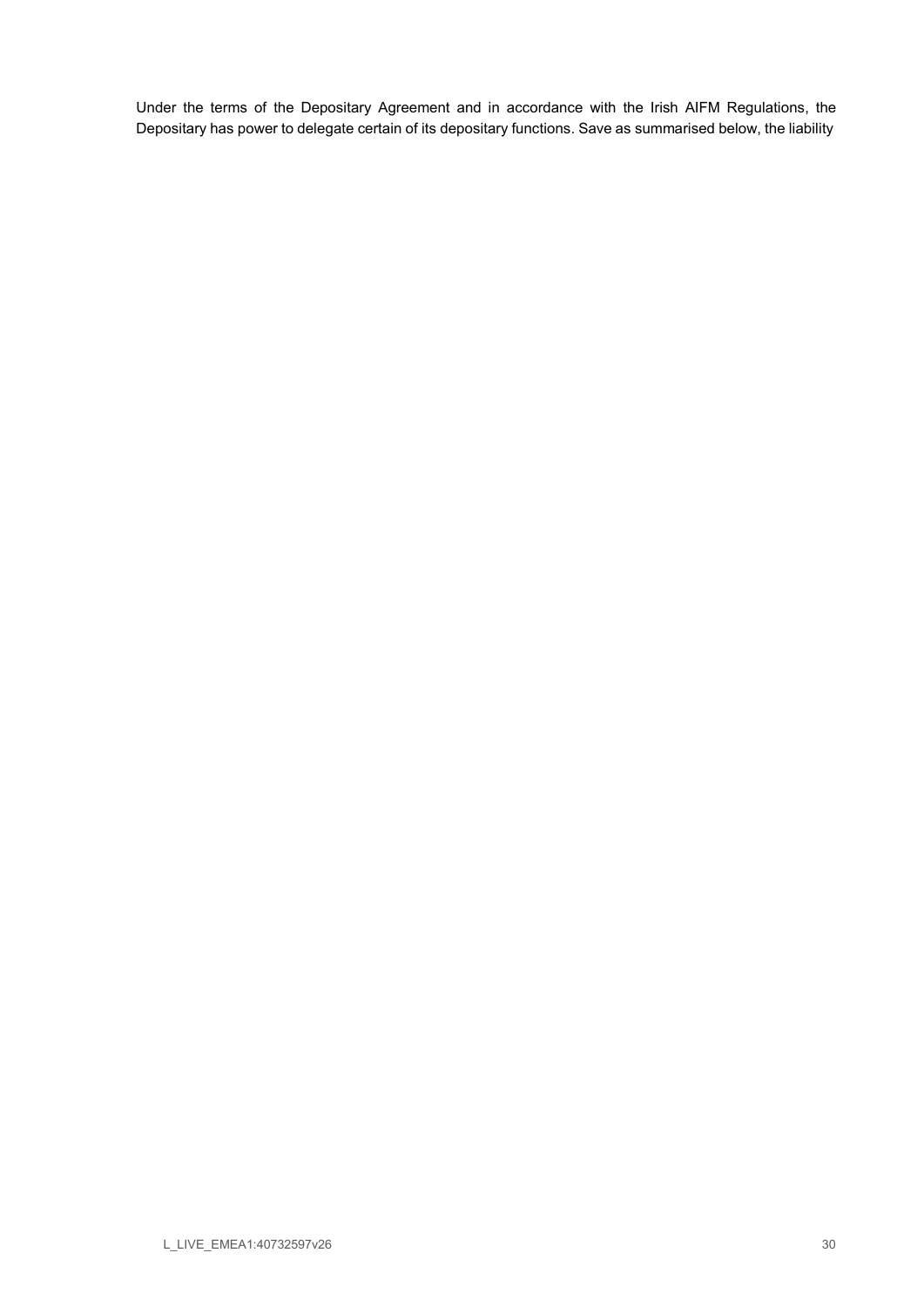of the Depositary shall not be affected by the fact that it has entrusted to a third party some or all of the assets in its safekeeping. In appointing any sub-custodian, the Depositary must comply with the terms of the AIFMD.

A list of sub-custodians which may be appointed by the Depositary are set out at Appendix 1.

The Depositary must exercise care and diligence in the selection of a sub-custodian as safekeeping agent so as to ensure that it has and maintains the expertise, competence and standing appropriate to discharge their responsibilities as sub-custodian. The Depositary must maintain an appropriate level of supervision over sub-custodian and make appropriate enquiries, periodically, to confirm that the obligations of such subcustodians continue to be competently discharged.

In in accordance with the AIFMD, in the case of a loss of financial instruments held in custody by a subcustodian, pursuant to Regulation 22(11) of the Irish AIFM Regulations, the Depositary may discharge itself of liability.

In accordance with the Irish AIFM Regulations, where the law of a third country requires that certain financial instruments are held in custody by a local entity and there are no local entities that satisfy the requirements laid down in Irish AIFM Regulations, the Depositary can discharge itself of liability only to the extent required by the law of the third country and only for as long as there are no local entities that satisfy the delegation requirements, subject to certain conditions as set out in the Depositary Agreement.

The AIFM will disclose to investors before they invest in a Fund any arrangement made by the Depositary, to contractually discharge itself of liability. In the event that there are any changes to Depositary liability, the AIFM will inform Shareholders of such changes without delay. At the date of this Prospectus, no such arrangements have been made.

The Depositary is a service provider to the ICAV and is not responsible for the preparation of this document or the activities of the ICAV and therefore accepts no responsibility for any information contained in this document. The Depositary will not participate in any ICAV's investment decision-making process.

The ICAV reserves the right to change the depositary arrangements described above by agreement with the Depositary.

#### 5.6 Administrator

The ICAV has appointed Northern Trust International Fund Administration Services (Ireland) Limited as administrator, registrar, transfer agent of the ICAV pursuant to the Administration Agreement.

The Administrator is a private limited liability company incorporated in Ireland on 15 June 1990 and is an indirect wholly-owned subsidiary of Northern Trust Corporation. Northern Trust Corporation and its subsidiaries comprise the Northern Trust Group, one of the world's leading providers of global custody and administration services to institutional and personal investors.

The Administrator is authorised by the Central Bank to provide administration services to collective investment schemes. Its services include the calculation of the net asset value, calculation of management and performance fees, establishing and maintaining a register of Shareholders, carrying out the issue and redemption of Shares and the preparation of the ICAV's financial statements.

The Administrator is not involved directly or indirectly with the business affairs, organisation, sponsorship or management of the Fund and is responsible and liable only for the administration services that it provides to the Fund pursuant to the Administration Agreement. The Administrator will not participate in any Fund's investment decision-making process.

The Administrator is a service provider to the Fund and is not responsible for the preparation of this document or the activities of the Fund and therefore accepts no responsibility for any information contained in this document other than the description of the Administrator contained in this section.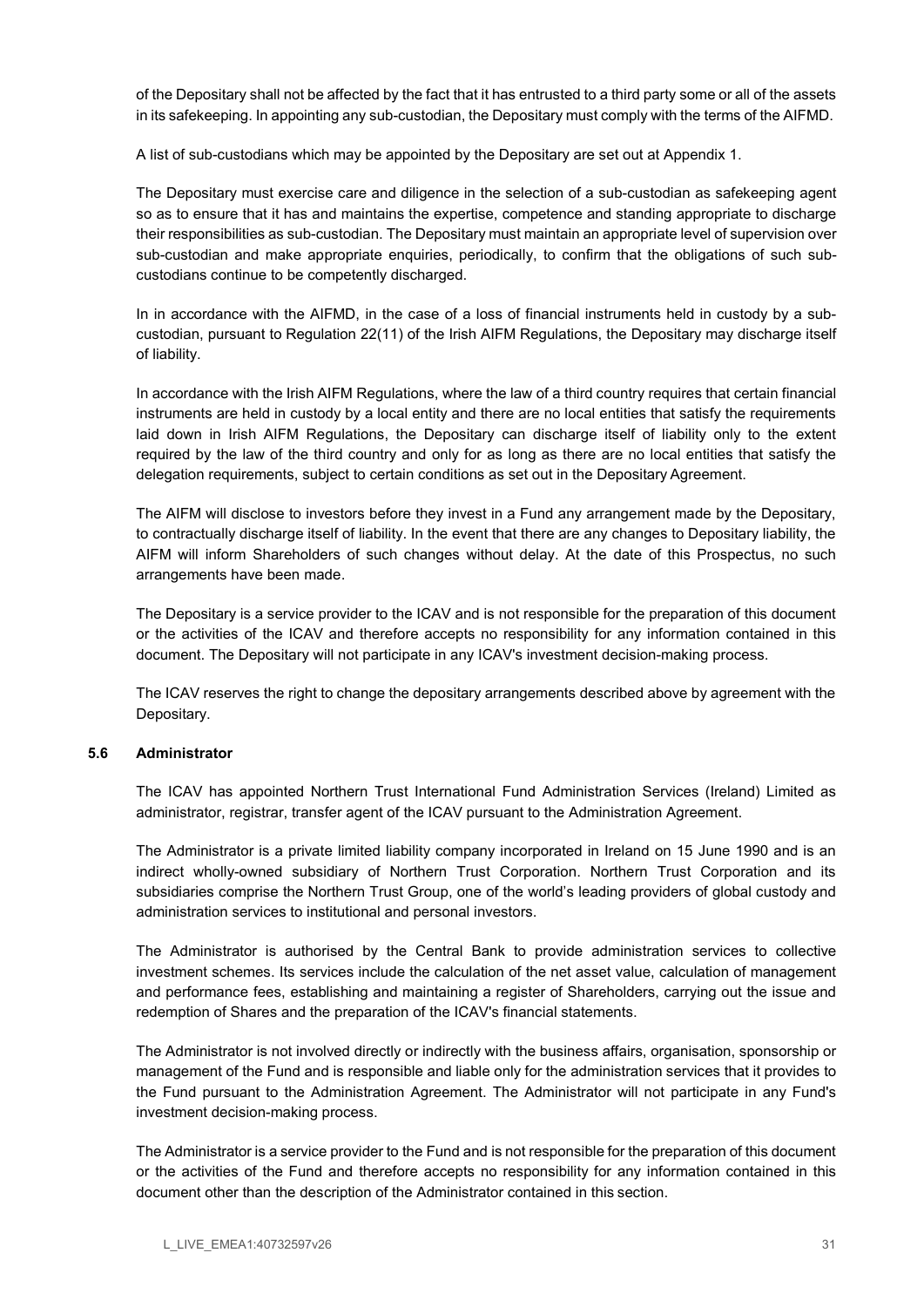#### 5.7 Paying agents/representatives

Local laws/regulations in EEA member states may require the appointment of paying agents/representatives/distributors (Paying Agent(s)) and maintenance of accounts by such agents through which subscription and redemption monies or dividends may be paid. Shareholders who choose or are obliged under local regulations to pay or receive subscription or redemption monies or dividends via an intermediate entity rather than directly to the Administrator (e.g. a Paying Agent in a local jurisdiction) bear a credit risk against that intermediate entity with respect to (a) subscription monies prior to the transmission of such monies to the Administrator for the account of the ICAV or the relevant Fund and (b) redemption monies payable by such intermediate entity to the relevant Shareholder.

## 5.8 Legal advisers and auditors

Simmons & Simmons has been appointed as legal adviser to the ICAV. PricewaterhouseCoopers has been appointed as auditors of the ICAV.

## 6 CONFLICTS OF INTEREST

Subject to the provisions of this section, the Directors, the AIFM, any Delegate appointed, the Investment Manager, the Administrator, the Depositary and any of their delegates or group companies (each a Connected Person) may contract or enter into any financial, banking or other transaction with one another or with the ICAV. This includes, without limitation, investment by the ICAV in securities of any Connected Person or investment by any Connected Persons in any company or bodies any of whose investments form part of the assets comprised in any Fund or be interested in any such contract or transactions. In addition, any Connected Person may invest in and deal in Shares relating to any Fund or any property of the kind included in the property of any Fund for their respective individual accounts or for the account of someone else.

Any cash of the ICAV may be deposited, subject to the provisions of the Central Bank Acts 1942 to 2013 with any Connected Person or invested in certificates of deposit or banking instruments issued by any Connected Person. Banking and similar transactions may also be undertaken with or through a Connected Person.

Any Connected Person may also deal as agent or principal in the sale or purchase of securities and other investments to or from the ICAV. There will be no obligation on the part of any Connected Person to account to the relevant Fund or to Shareholders for any benefits so arising, and any such benefits may be retained by the relevant party, provided that such transactions are carried out as if effected on normal commercial terms negotiated at arm's length, are in the best interests of the Shareholders of that Fund and:

- (a) A certified valuation of such transaction by a person approved by the Depositary (or in the case of any such transaction entered into by the Depositary, the Directors) as independent and competent has been obtained; or
- (b) Such transaction has been executed on best terms on an organised investment exchange under its rules; or
- (c) Where (a) and (b) are not practical, such transaction has been executed on terms which the Depositary is (or in the case of any such transaction entered into by the Depositary, the Directors are) satisfied conform with the principle that such transactions be carried out as if effected on normal commercial terms negotiated at arm's length in the best interests of Shareholders.

The AIFM or the Investment Manager may also, in the course of its business, have potential conflicts of interest with the ICAV in circumstances other than those referred to above. The AIFM will, however, have regard in such event to its obligations under the AIFM Agreement and all applicable laws and, in particular, to its obligations to act in the best interests of the ICAV so far as practicable, having regard to its obligations to other clients when undertaking any investments where conflicts of interest may arise and will ensure that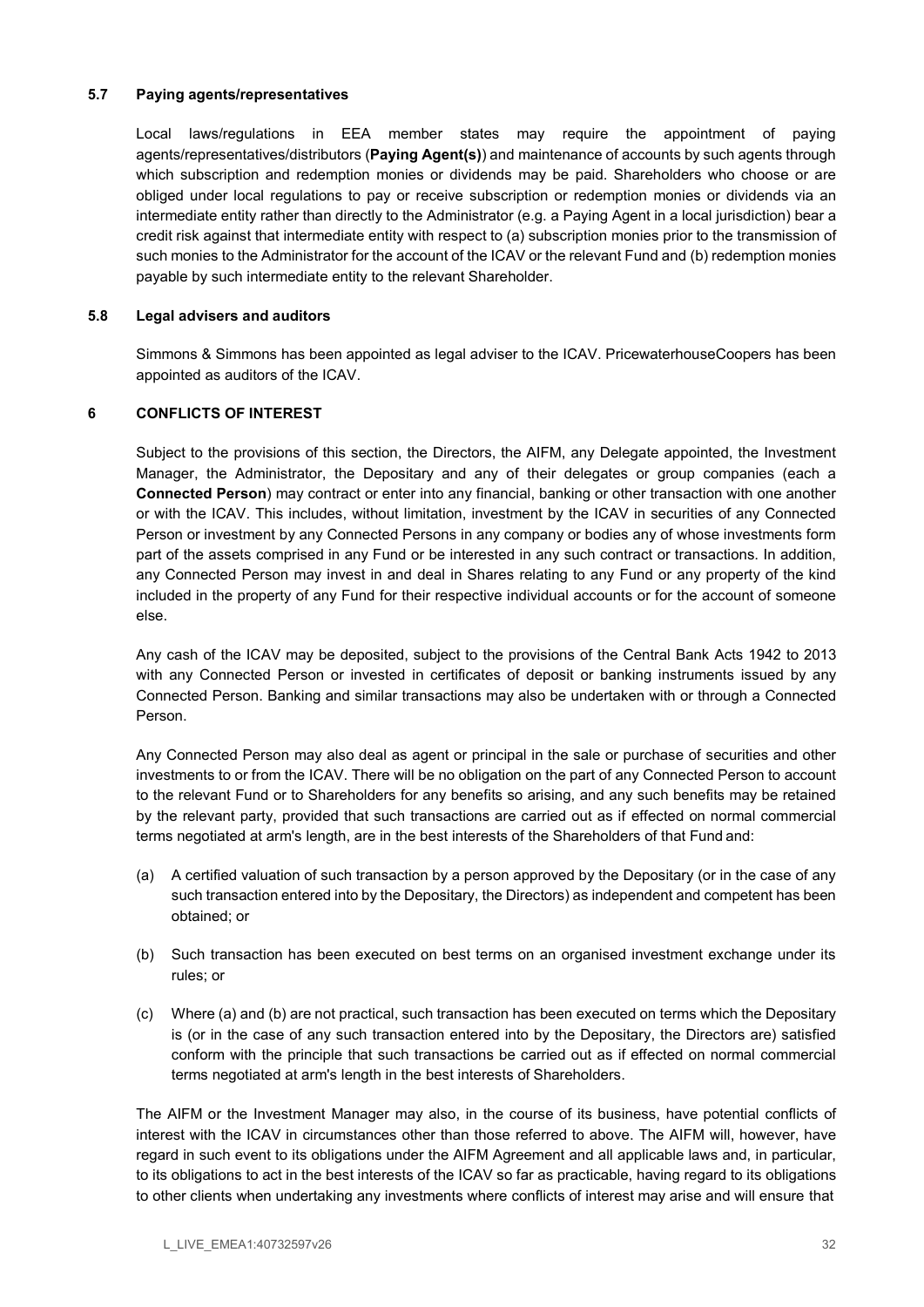such conflicts are resolved fairly as between the ICAV, the relevant Fund and other clients. The AIFM will ensure that investment opportunities are allocated on a fair and equitable basis between the ICAV and its other clients. In the event that a conflict of interest arises, the directors of the AIFM will endeavour to ensure that such conflict is resolved fairly. Please also refer to section below entitled Directors' Interests.

As the fees of the AIFM and the Investment Manager may be based on the Net Asset Value of a Fund, if the Net Asset Value of the Fund increases, so too may the fees payable to the AIFM or the Investment Manager increase. Accordingly, there may be a conflict of interest for the AIFM and the Investment Manager or any related parties in cases where the AIFM and/or the Investment Manager or any related parties are responsible for determining the valuation price of a Fund's investments.

Each Connected Person will provide the ICAV with relevant details of each transaction (including the name of the party involved and where relevant, fees paid to that party in connection with the transaction) in order to facilitate the ICAV discharging its obligation to provide the Central Bank with a statement within the ICAV's annual reports in respect of all Connected Person transactions. The appointment of the AIFM, Investment Manager, the Administrator and the Depositary in their primary capacity as service providers to the ICAV are excluded from the scope of these Connected Person requirements.

## 7 SOFT COMMISSIONS

Please refer to the relevant Supplement for details (if any).

## 8 DATA PROTECTION

#### Please read this privacy statement carefully to understand our use of your Personal Data.

This notice sets out how the ICAV and the Administrator will process personal information (as data controllers).

Where your details are provided to the ICAV as a consequence of your investment in the ICAV, then the ICAV, acting as a data controller, may itself or through a third party (such as Northern Trust Fund Administration Services (Ireland) Limited, Northern Trust Global Services SE or Northern Trust Global Services, UK Branch) acting as a data processor in its capacity as the Administrator process your personal information or that of your directors, officers, employees and / or beneficial owners.

When processing your personal information, there may also be times where the Administrator will act as an independent data controller in respect of your personal information. For the avoidance of doubt, the Administrator will not at any time be acting as a joint controller with the ICAV.

#### Purposes of Processing and Legal Basis for processing

Your personal data may be processed by the ICAV or the Administrator (or any of their affiliates, agents, employees, delegates or sub-contractors) for the following purposes:

- a) to facilitate the opening of your account with the ICAV, the management and administration of your holdings in the Fund and any related account on an on-going basis which are necessary for the performance of your contract with the Fund, including without limitation the processing of subscription, redemption, conversion, transfer and additional subscription requests, and the payment of distributions;
- b) in order to carry out anti-money laundering checks and related actions which the ICAV considers appropriate to meet any legal obligations imposed on the ICAV relating to, or the processing in the public interest, or to pursue the legitimate interests of the ICAV in relation to, the prevention of fraud, money laundering, terrorist financing, bribery, corruption, tax evasion and to prevent the provision of financial and other services to persons who may be subject to economic or trade sanctions, on an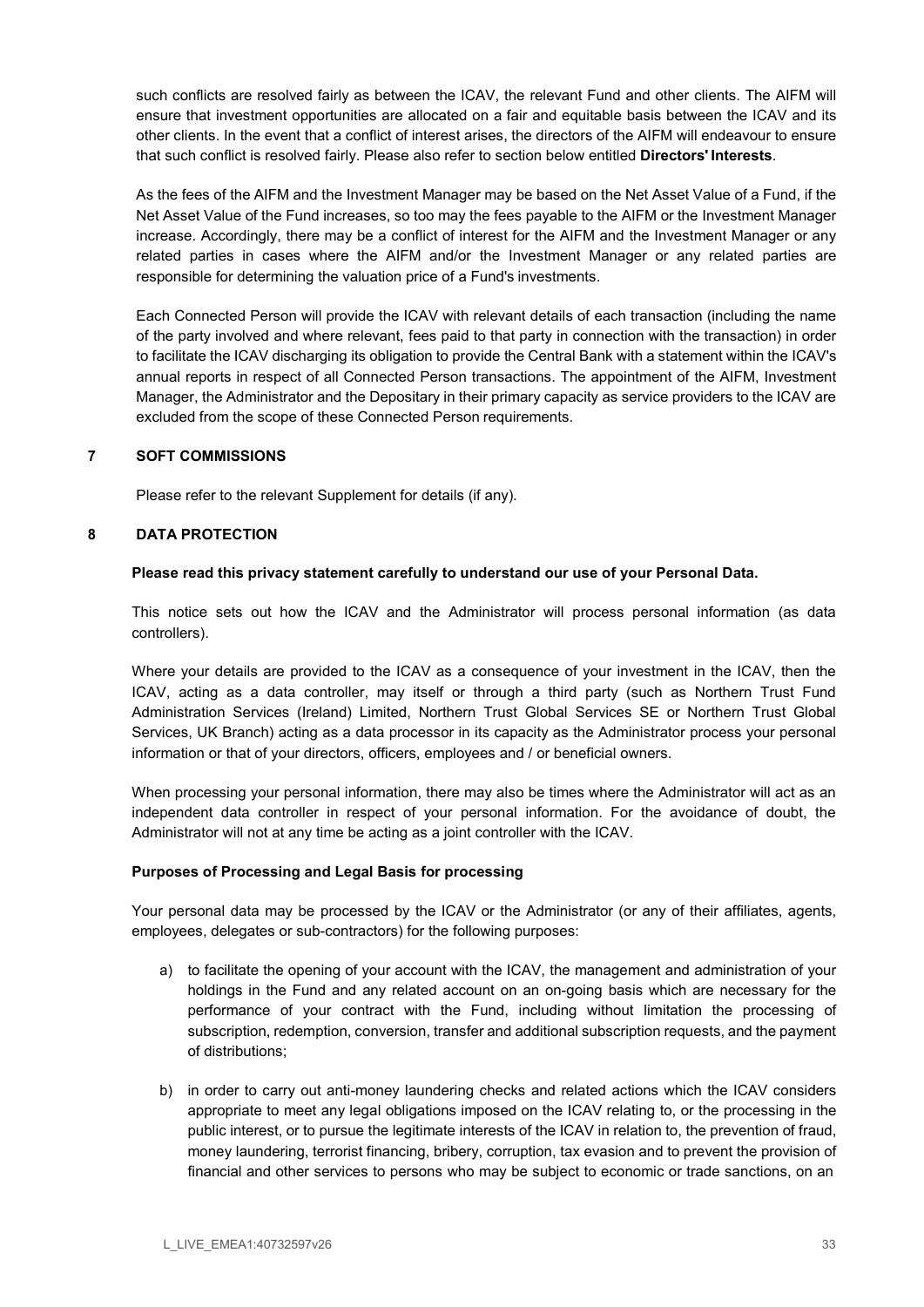on-going basis (collectively "AML checks"), in accordance with the ICAV's anti-money laundering procedures;

- c) to report tax related information to tax authorities in order to comply with a legal obligation;
- d) to monitor and record calls and electronic communications for (i) processing verification of instructions; (ii) investigation and fraud prevention purposes; (iii) for crime detection, prevention, investigation and prosecution; (iv) to enforce or defend the ICAV's rights, itself or through third parties to whom it delegates such responsibilities or rights in order to comply with any legal obligation imposed on the ICAV; (v) to pursue the legitimate interests of the ICAV in relation to such matters; or (vi) where the processing is in the public interest;
- e) to disclose information to other third parties, such as service providers of the Fund, auditors, regulatory authorities and technology providers, in order to comply with any legal obligation imposed on the ICAV or the Administrator or in order to pursue the legitimate interests of the ICAV or the Administrator;
- f) to monitor and record calls for quality, business analysis, training and related purposes in order to pursue the legitimate interests of the ICAV or the Administrator to improve their service delivery; and
- g) to update and maintain records and carry out fee calculations in order to pursue the legitimate interests of the ICAV or the Administrator or in order to comply with any legal obligation imposed on the ICAV or the Administrator, and which are necessary to comply with the ICAV's or the Administrator's legal obligations and / or which are necessary for the ICAV's, the Administrator's or the Administrator's affiliates' legitimate interests indicated above and / or where the processing is in the public interest.

#### Recipients of Data and International Transfer of Data

The ICAV may disclose your personal information as follows:

- a) to the ICAV's service providers, including the Administrator and other third party service providers engaged by the ICAV and their affiliates, in order to store or process the data for the above mentioned purposes;
- b) to competent authorities (including tax authorities), courts and bodies as required by law or requested or to affiliates for internal investigations and reporting; and
- c) to the Administrator and / or its affiliates as joint controllers:
	- i. to create a single source record, relating to you, which is held, maintained and used by the Administrator and its affiliates as joint controllers in pursuance of the Administrator's, its affiliates' and the ICAV's legitimate interests;
	- ii. where you subscribe to use the Administrator's investor portal functionality, for the purposes of the performance of the Administrator's agreement with you in relation to your use of that portal functionality, including for security in connection with the portal;
	- iii. to retain AML and other records of individuals to assist with subsequent screening of them by the Administrator or its affiliates, including in relation to other funds or clients of the Administrator or any of its affiliates in pursuance of the Administrator's, its affiliates' or its clients' legitimate interests and to meet any legal obligations imposed on the Administrator or its affiliates.

In any case where the ICAV shares your personal information with a third party data controller (including, as appropriate, the Administrator and its affiliates), the use by that third party of your personal information will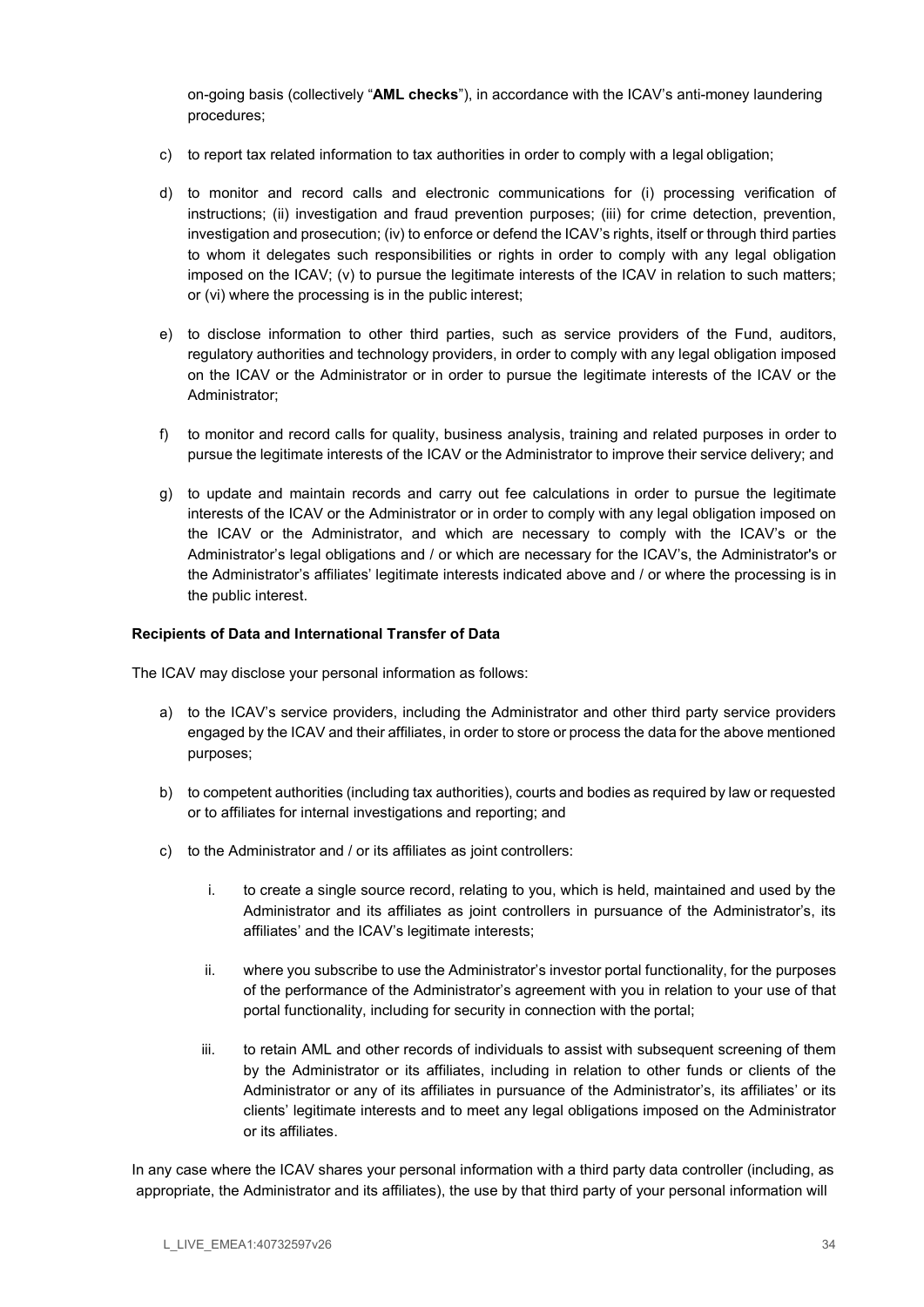be subject to the third party's own privacy policies. The Administrator's privacy policy may be accessed at https://protect-eu.mimecast.com/s/SngfC4EySBvvoxtOdOEI?domain=northerntrust.com

The disclosure of personal information to the third parties set out above may involve the transfer of data to the USA and other jurisdictions outside the EEA in accordance with the requirements of the Data Protection Legislation. Such countries may not have the same data protection laws as your jurisdiction.

Where such countries are not recognised as having an adequate level of data protection by the European Commission or the Data Protection Legislation, the ICAV (i) has, or has authorised the Administrator as its agent, to put in place Standard Contractual Clauses with relevant parties to whom personal data will be transferred; (ii) acknowledges that the personal data will be transferred in accordance with Standard Contractual Clauses or, once adopted, the Binding Corporate Rules. Please contact the Administrator for copies of (i) the Standard Contractual Clauses and / or (ii) the Northern Trust Binding Corporate Rules.

## Retention period

The ICAV and the Administrator will retain your personal information for as long as required for the ICAV or the Administrator to perform its services and / or carry out the purposes for which the data was collected, or perform investigations in relation to same and / or for additional periods where legal/regulatory obligations mandate that the ICAV or the Administrator retains your personal information.

#### Updates to Personal Data

The ICAV will use reasonable efforts to keep your personal information up to date. However, you will need to notify the ICAV and the Administrator without delay in the event of any change in your personal circumstances, so that the ICAV can keep the personal information up to date.

## Data Subject Rights

You have the following rights, in certain circumstances, in relation to your personal information:

- a) Right to access your personal information.
- b) Right to rectify your personal information.
- c) Right to restrict the use of your personal information (in certain specific circumstances).
- d) Right to request that your personal information is erased (in certain specific circumstances).
- e) Right to object to processing of your personal information (in certain specific circumstances).
- f) Right to data portability (in certain specific circumstances).

Where the ICAV or the Administrator requires your personal information to comply with AML or other legal requirements, failure to provide this information means the ICAV may not be able to accept you as an investor in the Fund.

You have the right to lodge a complaint, if you consider that the processing of personal data relating to you carried out by the ICAV or its service providers infringes the Data Protection Legislation with the supervisory authority in the Member State of your habitual residence or place of work or in the place of the alleged infringement.

#### How to contact us

If you have any queries regarding this data protection notice, please contact us at: The Directors, Diversified Strategies QIAIF ICAV, George's Court, 54-62 Townsend Street, Dublin 2, Ireland.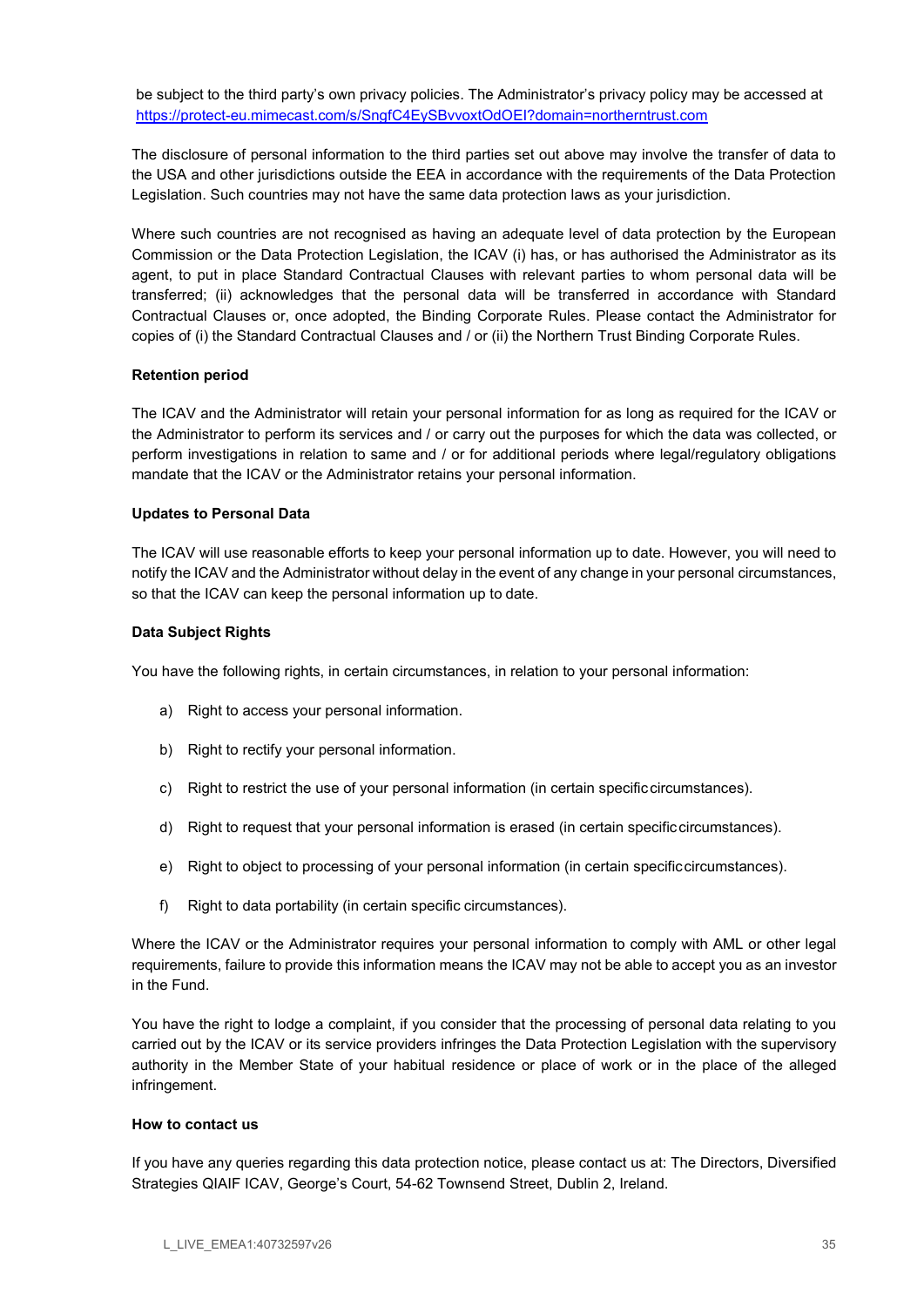### 9 ANTI-MONEY LAUNDERING PROVISIONS

Measures provided for in the Criminal Justice (Money Laundering and Terrorist Financing) Act, 2010 and 2013 and the Criminal Justice (Money Laundering and Terrorist Financing) (Amendment) Act 2018 which are aimed towards the prevention of money laundering, may require detailed verification of each applicant's identity, address and in certain circumstances source of funds; for example an individual may be required to produce a certified copy of his passport or identification card together with two forms of evidence of address such as a utility bill or bank statement and date of birth. In the case of corporate applicants this will may production of a certified copy of the certificate of incorporation (and any change of name), memorandum and articles of association (or equivalent), the names, occupations, dates of birth and residential and business address of the directors of the company and details of persons with substantial beneficial ownership of the corporate applicant.

The Administrator reserves the right to request such information as is necessary to verify the identity of an applicant. In the event that the Administrator requires further proof of the identity of any applicant, it will contact the applicant on receipt of an Application Form. In the event of delay or failure by the applicant to produce any information required for verification purposes, the Administrator may on the instruction of the Directors or their delegates refuse to accept the application and return all subscription monies or compulsorily redeem such Shareholder's Shares and/or payment of redemption proceeds may be delayed and none of the Fund, the Directors, the AIFM, the Depositary or the Administrator shall be liable to the applicant or Shareholder where an application for Shares is not processed or Shares are compulsorily redeemed in such circumstances. If an application is rejected, the Administrator will return application monies or the balance thereof by electronic transfer in accordance with any applicable laws to the account from which it was paid at the cost and risk of the applicant. The Administrator may refuse to pay redemption proceeds where the requisite information for verification purposes has not been produced by a Shareholder. The ICAV and Administrator (on the ICAV's behalf) may carry out electronic searches of publicly available or paid information with regard to anti-money laundering and client identification requirements and may retain records on file from such electronic searches.

Depending on the circumstances of each application, a detailed verification of the source of funds may not be required where: (a) the application is made through a recognised intermediary, or (b) investment is made by a recognised intermediary or financial institution. These exceptions will only apply if the financial institution or intermediary referred to above is located in a country which has equivalent anti money laundering legislation to that in place in Ireland. Applicants may contact the Administrator in order to determine whether they meet the above exceptions.

The Application Form may contain certain indemnities in favour of, amongst others, the Directors, the Fund, the Administrator, the Depositary, the AIFM and any relevant distributor in the event that the applicant fails to comply with the requirements of the Application Form, including the anti-money laundering requirements, for any loss suffered by them as a result.

# 10 SUBSCRIPTION FOR SHARES

### 10.1 Purchases of shares

Issues of Shares will normally be made with effect from a Dealing Day in respect of applications received on or prior to the Dealing Deadline for the relevant Fund. The Directors may at their sole discretion, nominate additional Dealing Days and Shareholders in that Fund will be notified in advance.

An initial application for Shares may only be made by completion and submission of an Application Form and required anti money laundering documentation and such additional documentation as may be requested by the Administrator by fax to the Administrator. The original of the Application Form, together with full antimoney laundering due diligence documentation, received in PDF format via email, is required in advance before a subscription can take place. Likewise, the Administrator will not pay any redemption proceeds until the original Application Form has been received and the required anti-money laundering documentation, all supporting documentation and all of the necessary anti-money laundering checks have been completed.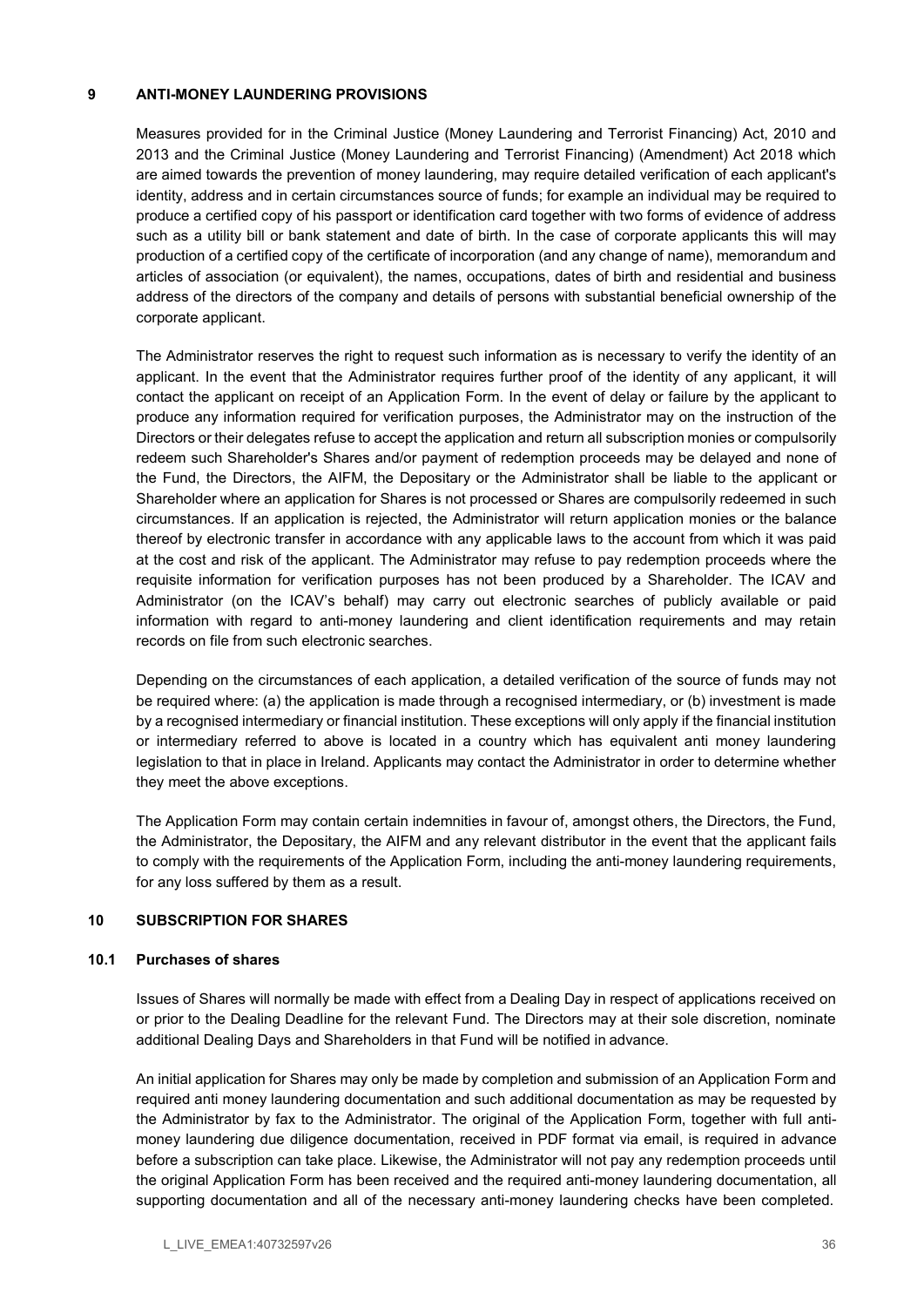Applicants who fail to follow this procedure may miss their preferred dealing date. The Administrator can take no responsibility for requests which are not appropriately transmitted, sent or acknowledged.

Subsequent applications may be made to the Administrator by fax or via electronic means as agreed with the Administrator. An original need not follow by post in respect of such applications for the additional issue of Shares. Where it is proposed to make any change to a Shareholder's registration details or payment instructions, the AIFM or Administrator will require that such request be received in original form and payment will only be made on receipt of the original where it has been requested. Applications for Shares should be made on the Application Form and must be sent so as to arrive, no later than the Dealing Deadline before the relevant Dealing Day, or such later time as the Directors may from time to time permit. Applications received after the Dealing Deadline for the relevant Dealing Day shall, unless the Directors shall otherwise agree (in exceptional circumstances only) and provided they are received before the Valuation Point for the relevant Dealing Day, be deemed to have been received by the next Dealing Deadline.

Each applicant for Shares acknowledges that all subscriptions payable to a Fund will be held in be held in the Subscriptions/ Redemptions Account and will be treated as an asset of the relevant Fund. Investors will be unsecured creditors of the relevant Fund with respect to the amount subscribed and held by the ICAV until Shares are issued on the Dealing Day. As such, investors will not benefit from any appreciation in the Net Asset Value of the relevant Fund or any other Shareholder rights (including dividend entitlement) until such time as Shares are issued on the relevant Dealing Day. Applicants should refer to the Payment for Shares section below for further information.

The Minimum Initial Investment Amount for Shares of each Fund that may be subscribed for by each applicant on initial application and the Minimum Shareholding for Shares of each Fund is set out in the Supplement for the relevant Fund. The ICAV need not apply the Minimum Initial Investment Amount in respect of those categories of investors which may satisfy the conditions of an Accredited Investor.

Fractions of Shares may be issued and rounded mathematically to three decimal places or such other number of decimal places as may be determined by the Directors from time to time. Subscription moneys representing smaller fractions of Shares will not be returned to the applicant but will be retained as part of the assets of the relevant Fund.

In addition to the other information set out in the Application Form, applicants will be required to certify in writing that they meet the criteria for investors as either an Accredited Investor or a Qualifying Investor.

The Application Form contains certain conditions regarding the application procedure for Shares and certain indemnities in favour of the ICAV, the AIFM, the Investment Manager, the Administrator, the Depositary, other service providers and the other Shareholders for any loss suffered by them as a result of certain applicants acquiring or holding Shares. The ICAV or Administrator cannot accept responsibility for Application Forms submitted by email that are sent to any mailbox (including email accounts for Administrator employees) other than the official mailbox stated on the Application Form, as there is no guarantee that such emails will be noted and recorded for the correct Dealing Day. It is the responsibility of the sending party to ensure that they have the most up to date contact details for the Administrator as fax numbers and emails may change from time to time.

If an application is rejected, the Administrator at the cost and risk of the applicant will, subject to any applicable laws, return application monies or the balance thereof, without interest, by electronic transfer to the account from which it was paid as soon as reasonably practicable.

### 10.2 Issue price

During the Initial Offer Period for each Fund, the Initial Issue Price for Shares in the relevant Fund shall be the amount set out in the Supplement for the relevant Fund.

The issue price at which Shares of any Fund, will be issued on a Dealing Day after the Initial Offer Period is calculated by ascertaining the Net Asset Value per Share of the relevant class on the relevant Dealing Day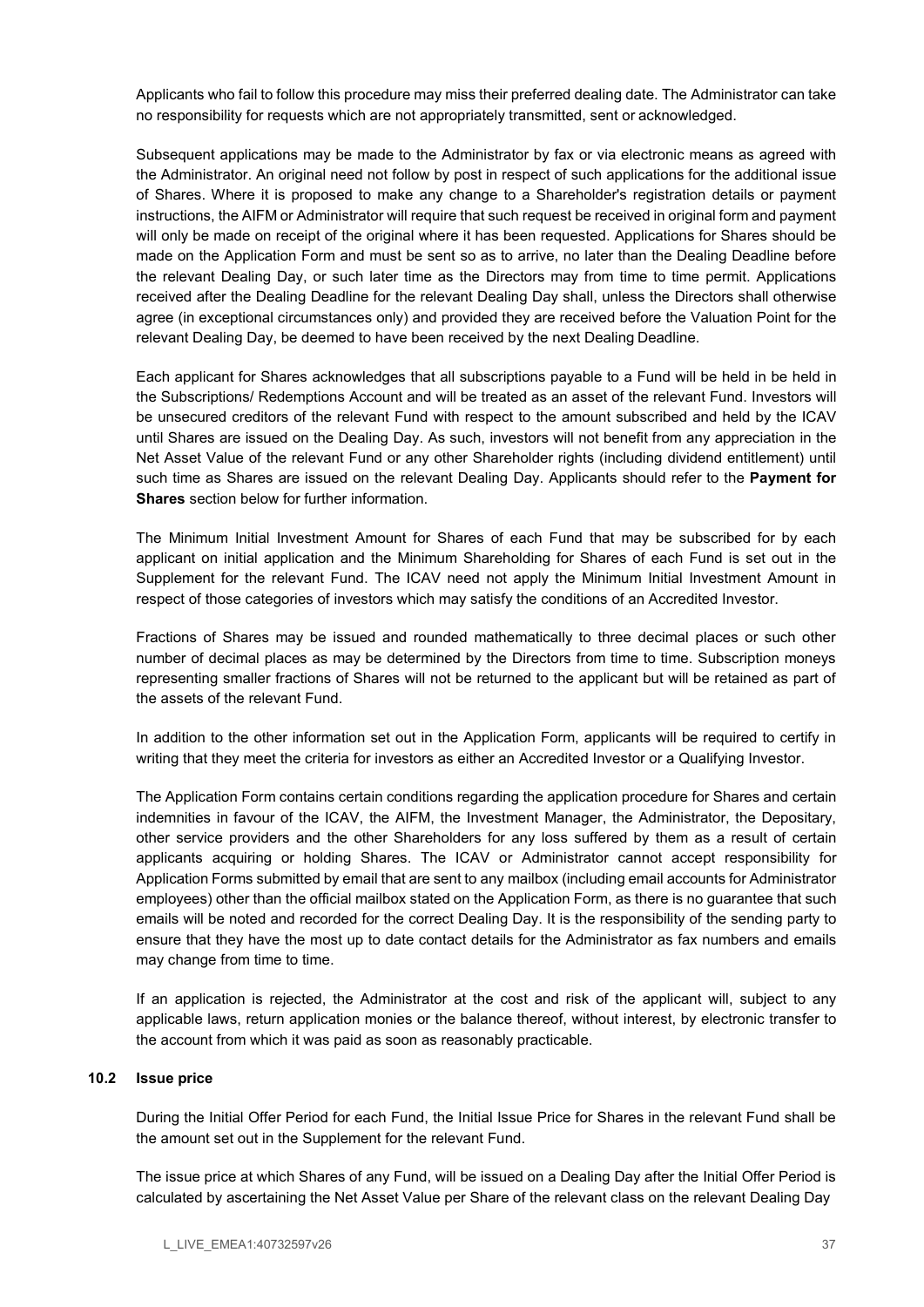in accordance with the Instrument of Incorporation and as further described in the section entitled Net Asset Value below.

A Preliminary Charge may be charged as provided for in the relevant Supplement.

### 10.3 Payment for shares

Payment in respect of the issue of Shares must be made by the relevant Settlement Date by electronic transfer in the currency of the relevant Share class of the relevant Fund. However, the ICAV may accept payment in such other currencies as the Directors may agree at the prevailing exchange rate available to the Administrator. The cost and risk of converting currency will be borne by the investor. Cheques are not accepted. If payment in full has not been received by the Settlement Date, or in the event of non-clearance of funds, all or part of any allotment of Shares made in respect of such application may, at the discretion of the Directors, be cancelled, or, alternatively, the Administrator on the instruction of the Directors or their delegates may treat the application as an application for such number of Shares as may be purchased with such payment on the Dealing Day next following receipt of payment in full or of cleared funds. In such cases the ICAV may charge the applicant for any resulting loss incurred by the relevant Fund. The Directors reserve the right to charge interest at a reasonable commercial rate on subscriptions which are settled late.

All subscriptions payable to a Fund will be channelled and managed through the Subscriptions/Redemptions Account prior to being transferred to the investment account of the relevant Fund for settlement for the issue of Shares on the relevant Dealing Day. Subscription monies will become the property of the Fund upon receipt and accordingly investors will be treated as a general creditor of the Fund during the period between receipt of subscription monies and the Dealing Day on which such Shares are issued. If the Fund becomes insolvent or unable to pay its debts as they fall due either prior to or during the relevant transfer the investor may not have received the appropriate confirmation, and subscription monies deposited into the relevant Fund's account may not be recoverable by the investor. By signing the Application Form, each investor consents to the transfer of subscription monies to the account of the Fund prior to the issuance of a confirmation from the Administrator.

### 10.4 In kind issues

The Directors may in their absolute discretion provided that the Depositary is satisfied that no material prejudice would result to any existing Shareholder and subject to the provisions of the ICAV Act, allot Shares in any Fund against the vesting in the Depositary on behalf of the relevant Fund or to its satisfaction, as appropriate, of Investments of a type consistent with the investment objective and policies of the relevant Fund which would form part of the assets of the relevant Fund. The number of Shares to be issued in this way shall be the number which would on the day the investments are vested in the Fund or in the Depositary on behalf of the ICAV, appropriate, have been issued for cash (together with any applicable duties or charges, including a Preliminary Charge where applicable) against the payment of a sum equal to the value of the investments. The value of the Investments to be vested shall be calculated by applying the valuation methods described under the section entitled Net Asset Value below.

### 10.5 Limitations on purchases

Shares may not be issued or sold by the ICAV during any period when the calculation of the Net Asset Value of the relevant Fund is suspended in the manner described under Suspension of Calculation of Net Asset Value below. Applicants for Shares will be notified of such postponement and, unless withdrawn, their applications will be considered as at the next Dealing Day following the ending of such suspension.

Shares may not be directly or indirectly offered or sold in the U.S or purchased or held by or for the benefit of U.S. Persons unless the Directors determine (i) the transaction is permitted under an exemption from registration available under the securities laws of the United States and (ii) that the relevant Fund and ICAV continue to be entitled to an exemption from registration as an investment company under the securities laws of the United States if such person holds Shares.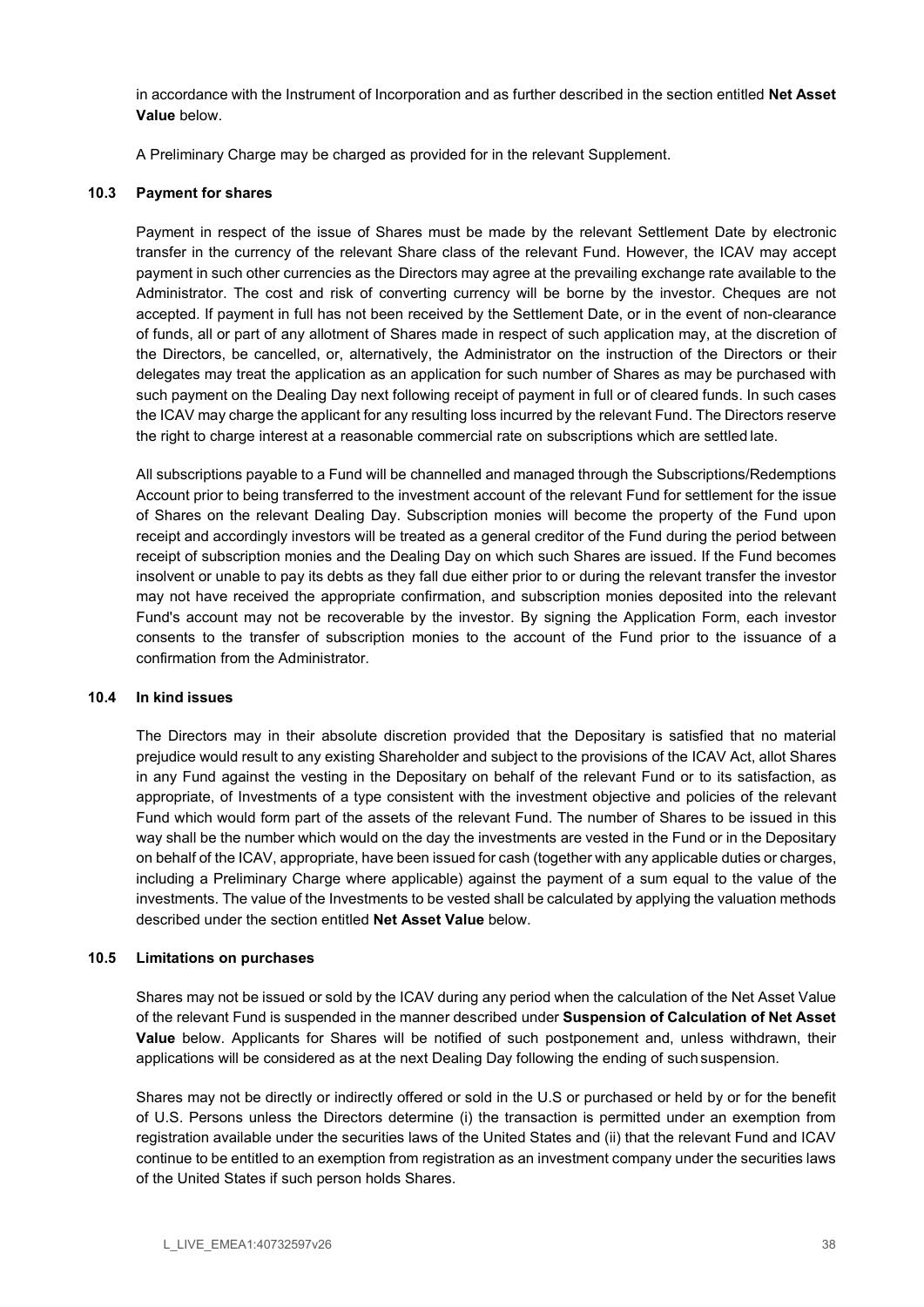The ICAV further reserves the right to reject at its absolute discretion any application for Shares in a Fund, including without limitation in circumstances where, in the opinion of the Directors, there are insufficient appropriate assets available in which such Fund can readily invest.

### 10.6 Anti-dilution levy

The Directors may, where there are net subscriptions, charge an Anti-Dilution Levy for retention as part of the assets of the relevant Fund. The Anti-Dilution Levy, which will be calculated to cover the costs of acquiring investments as a result of net subscriptions on any Dealing Day, will include any dealing spreads, commission and transfer taxes, and will be charged in circumstances where the Directors believe it is necessary to prevent an adverse effect on the Net Asset Value of the Fund. As the costs of dealing can vary with market conditions, the level of the Anti-Dilution Levy may also vary.

Other limits on subscriptions may be set out in the Supplement for a Fund.

### 11 REDEMPTION OF SHARES

### 11.1 Redemption of shares

The Directors may set up open-ended, limited liquidity and closed-ended Funds and will set out details of redemption mechanisms in the relevant Supplement. Requests for the redemption of Shares should be made to the ICAV care of the Administrator and may be made by post or by fax. Requests for the redemption of Shares by fax will be treated as definite orders and no application will be capable of withdrawal after acceptance by the Administrator without the consent of the ICAV. Whether requests for the redemption of Shares are made in writing or via electronic methods as agreed with the Administrator from time to time, the Administrator must have received the original Application Form and the required anti money laundering documentation. Redemptions are also subject to all necessary anti-money laundering checks being completed before any redemption proceeds will be paid out. Redemption orders will be processed on receipt of faxed instructions only where payment is made to the account of record. The Administrator will not accept redemption requests, which are incomplete or unclear, until all the necessary information is obtained. Requests received on or prior to the relevant Dealing Deadline will, as mentioned in this section and subject as may be provided in the relevant Supplement for a limited liquidity or closed-ended Fund, normally be dealt with on the relevant Dealing Day. Redemption requests received after the Dealing Deadline shall, unless the Directors shall otherwise agree, in exceptional circumstances only, and provided they are received before the relevant Valuation Point, be treated as having been received by the following Dealing Deadline.

If requested, the Directors may, in their absolute discretion and in consultation with the Administrator, subject to the prior approval of the Depositary (and in accordance with the requirements of the Central Bank) and notification to all of the Shareholders, agree to designate additional Dealing Days and Valuation Points for the redemption of Shares relating to any Fund.

The Directors may decline to effect a redemption request which would have the effect of reducing the value of any holding of Shares relating to any Fund below the Minimum Shareholding for that class of Shares of that Fund. Any redemption request having such an effect may be treated by the ICAV as a request to redeem the Shareholder's entire holding of that class of Shares.

# 11.2 Redemption price

The price at which Shares, will be redeemed on a Dealing Day is also calculated by ascertaining the Net Asset Value per Share of the relevant class on the relevant Dealing Day. The method of establishing the Net Asset Value of any Fund and the Net Asset Value per Share of any class of Shares in a Fund is set out in the Instrument of Incorporation as described herein under the section entitled Net Asset Value.

A Redemption Charge may be charged by the ICAV for payment to the relevant Fund on the redemption of Shares but it is the intention of the Directors that such charge (if any) shall not, until further notice, exceed such amount as is set out in the Supplement for the relevant Fund.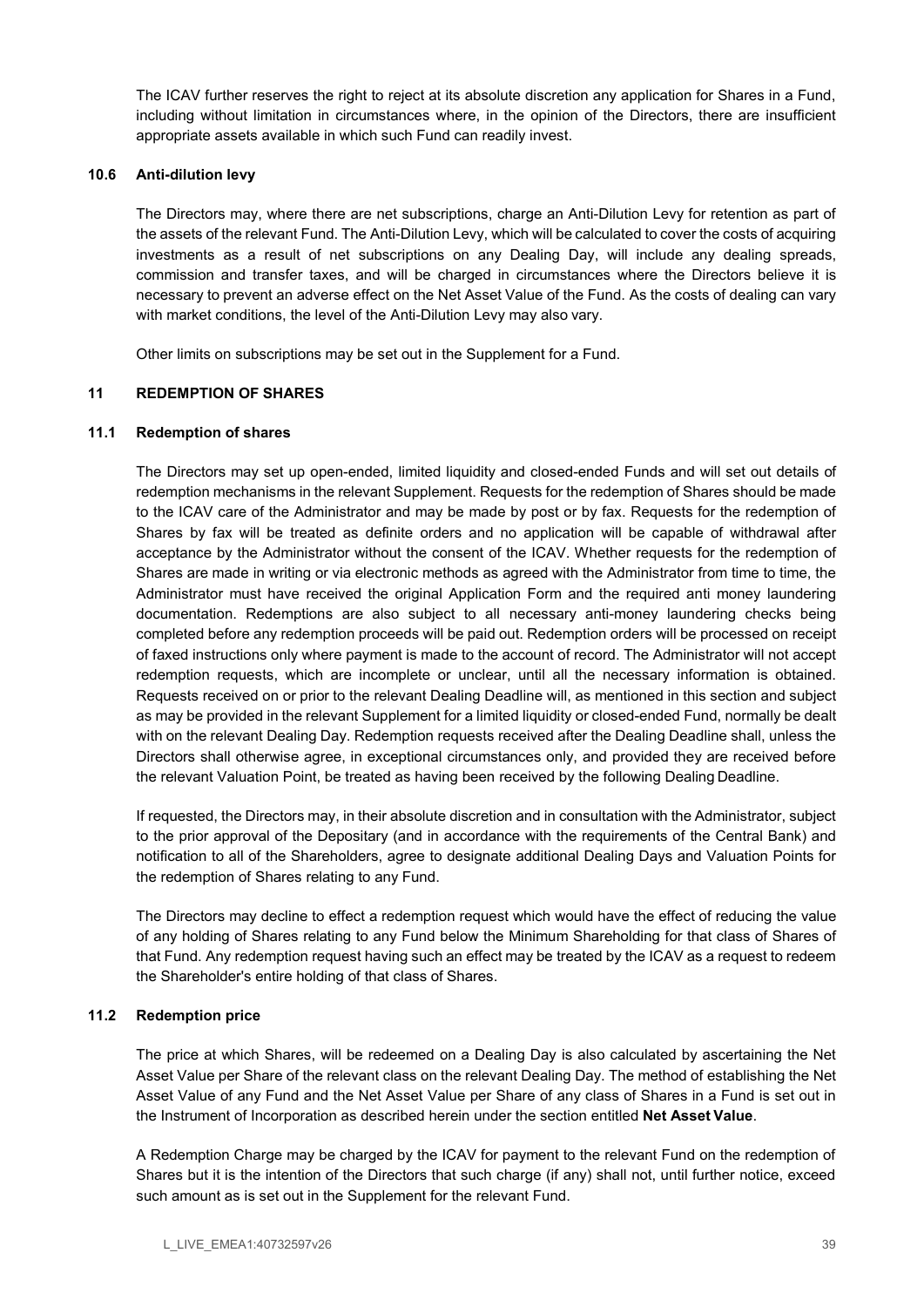Any increase in the maximum Redemption Charge (where there is an opportunity for redemption prior to the change taking effect) may only be made with approval on the basis of a majority of votes cast at a general meeting of the Shareholders of the relevant Fund (or by way of a written resolution signed on behalf of the Shareholders of the relevant Fund entitled to vote thereon). Subject and without prejudice to the first sentence of this paragraph, in the event of such an increase in the Redemption Charge, a reasonable notification period must be given to each Shareholder of the relevant Fund to enable a Shareholder to have its Shares redeemed prior to the implementation of such change.

Where a Fund offers no opportunity for an investor to redeem or otherwise exit the Fund, any increase in the Redemption Charge may only be made where votes in favour of such change represent at least 75% of votes cast at a general meeting of the Shareholders of the Fund (or by way of a written resolution signed on behalf of the Shareholders of the Fund entitled to vote thereon).

When a redemption request has been submitted by a Shareholder who is or is deemed to be a Taxable Irish Person or is acting on behalf of a Taxable Irish Person, the ICAV shall deduct from the redemption proceeds an amount which is equal to the tax payable by the ICAV to the Revenue in respect of the relevant transaction.

### 11.3 Payment of redemption proceeds

The amount due on redemption of Shares (net of Redemption Charges and any Anti-Dilution Levy) will normally be paid by electronic transfer to an account in the name of the Shareholder in the currency of the relevant Share class (or in such other currency as the Directors shall determine) by the Settlement Date. Payment of redemption proceeds will be made to the account details specified in the original Application Form. Changes to such account details must be communicated to the Administrator in writing. The proceeds of the redemption of the Shares will only be paid on receipt by the Administrator of the original Application Form and the required anti money laundering documentation. Redemptions are also subject to all necessary anti-money laundering checks being completed before any Redemption Proceeds will be paid out. All redemptions and dividends or cash distributions payable from a Fund will be channelled and managed through the relevant Fund's Subscription and Redemption Account.

### 11.4 In kind redemptions

The Supplement for a Fund may provide that the redemption proceeds will be satisfied by an in kind transfer of assets with the consent of the relevant Shareholder, and where the Depositary is satisfied that the terms of such exchange will not be such as are likely to result in any material prejudice to Shareholders. This is without limitation to the rights of the ICAV set out below.

The Instrument of Incorporation contain special provisions where a redemption request received from a Shareholder would result in Shares representing more than 5% of the Net Asset Value of any Fund being redeemed by the ICAV on any Dealing Day. In such a case, the ICAV may satisfy the redemption request by a distribution of investments of the relevant Fund in kind provided that such a distribution would not be materially prejudicial to the interests of the remaining Shareholders of that Fund, and the asset allocation is approved by the Depositary. Where the Shareholder requesting such redemption receives notice of the ICAV's intention to elect to satisfy the redemption request by such a distribution of assets, that Shareholder may require the ICAV instead of transferring those assets to arrange for their sale and the payment of the proceeds of sale to that Shareholder less any costs incurred in connection with such sale. The Fund shall not be liable for any shortfall between the Net Asset Value of the redemption in question and the proceeds realised from the sale of the relevant assets. The ICAV and a Shareholder may agree on an in kind transfer of assets for any redemption subject to the allocation of assets being approved by the Depositary. This is without prejudice to any additional provisions included in the relevant Supplement of a limited liquidity fund regarding the ICAV's ability to meet any redemption request by way of an in kind transfer of assets.

### 11.5 Limitations on redemptions

The ICAV may not redeem Shares of any Fund during any period when the calculation of the Net Asset Value of the relevant Fund is suspended in the manner described under the section entitled Suspension of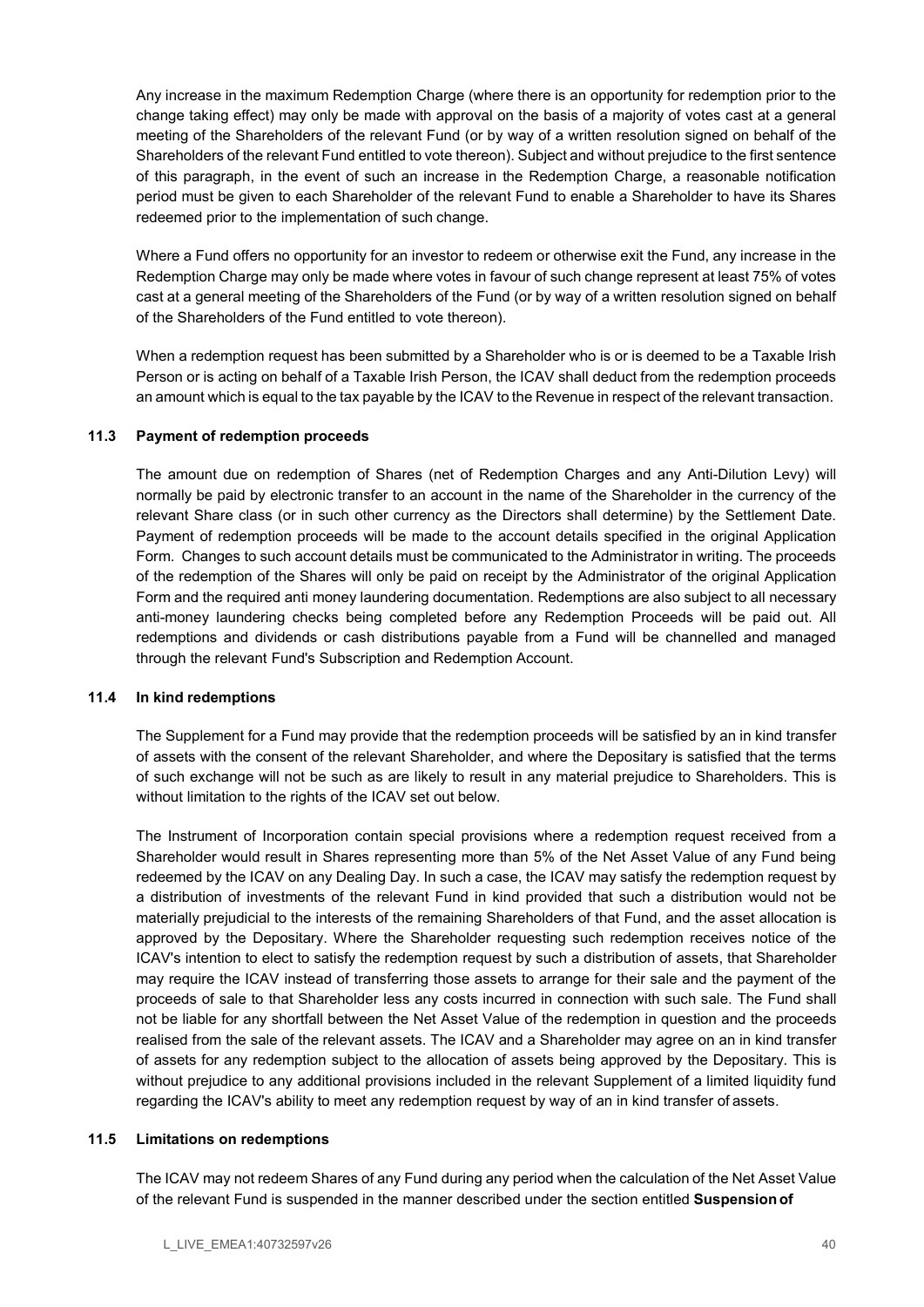Calculation of Net Asset Value below. Applicants for redemptions of Shares will be notified of such postponement and, unless withdrawn, their applications will be considered as at the next Dealing Day following the ending of such suspension.

For open-ended funds redemption facilities must be provided for on at least a quarterly basis. Unless otherwise provided in the relevant Supplement, for open-ended funds and limited liquidity funds (without prejudice to other restrictions that may be included in the relevant Supplement for limited liquidity funds), the Directors are entitled to limit the number of Shares of any Fund redeemed on any Dealing Day to Shares representing ten per cent (10%) or twenty five per cent (25%) in the case of quarterly or less frequent dealing Funds of the total Net Asset Value of that Fund on that Dealing Day. In this event, the limitation will apply pro rata so that all Shareholders wishing to have Shares of that Fund redeemed on that Dealing Day realise the same proportion of such Shares. Shares not redeemed, but which would otherwise have been redeemed, will be carried forward for redemption on the next Dealing Day and, in the case of open-ended funds, will be dealt with in priority (on a rateable basis) to redemption requests received subsequently. If requests for redemption are so carried forward, the ICAV will inform the Shareholders affected. Other limitations may be set out in the Supplement for the relevant Fund, in respect of limited liquidity or closed-ended Funds.

### 11.6 Mandatory redemptions and fund terminations

The ICAV may compulsorily redeem all of the Shares of any Fund if the Net Asset Value of the relevant Fund is less than any Minimum Fund Size specified in the Supplement for the relevant Fund or otherwise notified to Shareholders.

The Directors reserve the right to redeem any Shares which are or become owned, directly or indirectly, by any person or entity which is not an Accredited Investor, a Qualifying Investor or a person or an entity who or which is in the opinion of the Directors any of the following:

- (a) Who is or will hold Shares for the benefit of a U.S. Person (unless the Directors determine (i) the transaction is permitted under an exemption from registration available under the securities laws of the U.S. and (ii) that the relevant Fund and the ICAV continue to be entitled to an exemption from registration as an ICAV under the securities laws of the U.S. if such person holds Shares); or
- (b) Under the age of 18 (or such other age as the Directors may think fit); or
- (c) Has breached or falsified representations on subscription documents (including as to its status under ERISA); or
- (d) Has breached any law or requirement of any country or government or supranational authority by virtue of which such person or entity is not qualified to hold Shares; or
- (e) If the holding of the Shares by that person or entity is unlawful or is less than the Minimum Shareholding set for that class of Shares or Fund; or
- (f) In circumstances which (whether directly or indirectly affecting such person or persons or entity, and whether taken alone or in conjunction with any other persons or entities, connected or not, or any other circumstances appearing to the Directors to be relevant), in the opinion of the Directors, might result in the ICAV or a particular Fund incurring any liability to taxation or suffering any other pecuniary legal or material administrative disadvantage (including endeavouring to ensure that the relevant Fund's assets are not considered plan assets for the purpose of ERISA) or being in breach of any law or regulation which the ICAV or the relevant Fund might not otherwise have incurred or suffered or breached (including without limitation, where a Shareholder fails to provide the ICAV with information required to satisfy any automatic exchange of information obligations of the ICAV, a Fund, the Depositary, the Administrator, the AIFM, the Investment Manager or any delegate thereof); or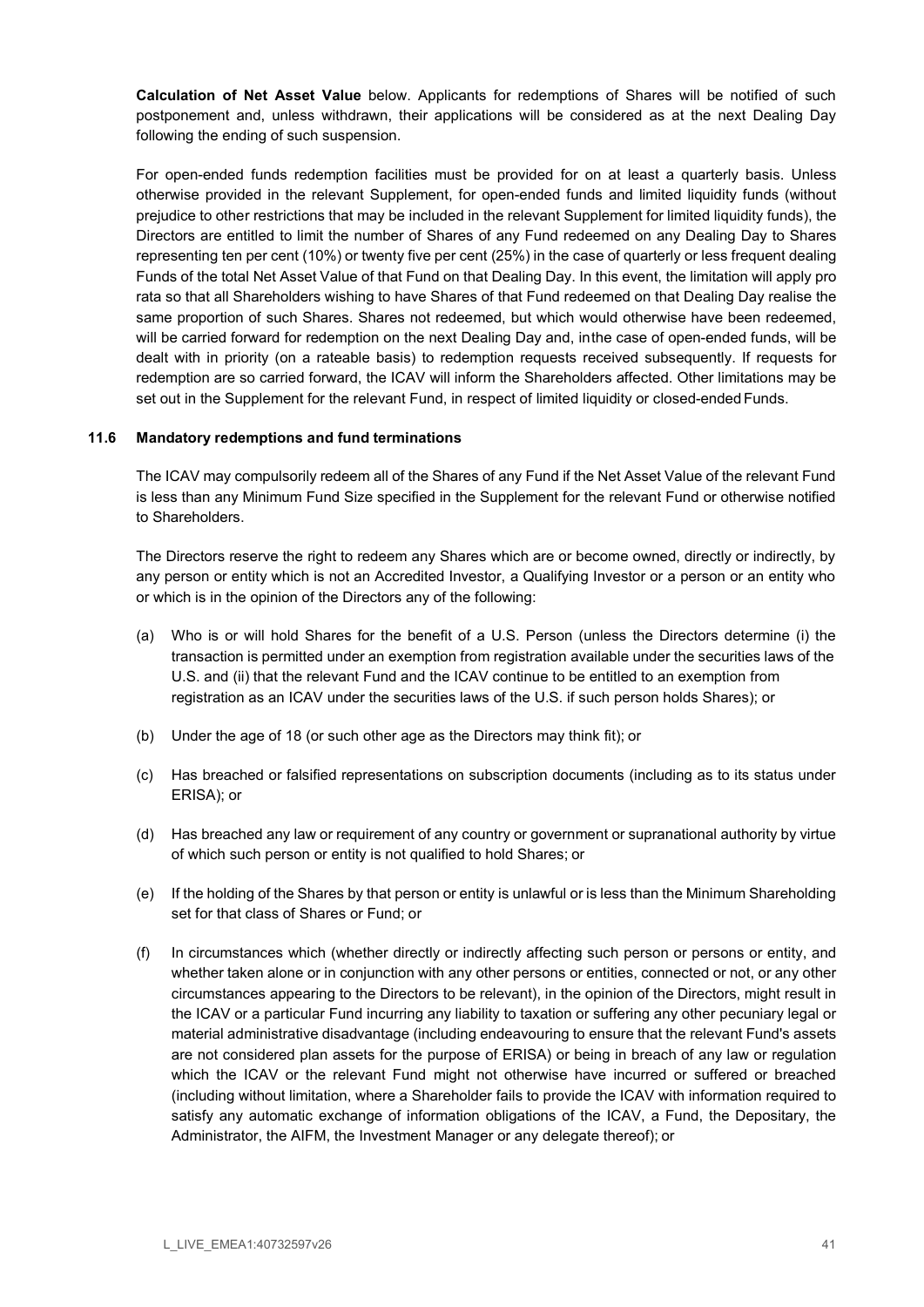- (g) In circumstances which might result in the relevant Fund being required to comply with registration or filing requirements in any jurisdiction with which it would not otherwise be required to comply or is otherwise prohibited; or
- (h) A person who has failed to provide any documentation required or requested by the ICAV for anti-money laundering purposes within such period as may be set by the Directors for the production of such documentation.

References in this Prospectus to Permitted Investor means any person other than any of the persons specified above.

A Fund may be terminated and/or all of the shares of a Fund (or any class of a Fund) may be redeemed by the Directors, in their sole and absolute discretion, by notice in writing to the Depositary in any of the following events:

- (a) Any time the Net Asset Value (or its currency equivalent) of the relevant Fund shall be less than the Minimum Fund Size; or
- (b) By not less than thirty (30) days' nor more than sixty (60) days' notice to Shareholders if, within ninety (90) days from the date of the Depositary serving notice of termination of the Depositary Agreement, another depositary acceptable to the ICAV and the Central Bank has not been appointed to act as depositary; or
- (c) The ICAV or any Fund shall cease to be authorised or otherwise officially approved by the Central Bank; or
- (d) A special resolution to terminate the Fund/ICAV is passed by the Shareholders of the Fund/ICAV; or
- (e) Any law shall be passed which renders it illegal or in the opinion of the Directors, impracticable or inadvisable to continue the ICAV or any Fund; or
- (f) Such termination is provided for in the relevant Supplement; or
- (g) The Directors consider that it is in the best interests of the Shareholders of the Fund or the ICAV; or
- (h) There is a change in material aspects of the business or in the economic or political situation relating to a Fund and/or the ICAV which the Directors consider would have material adverse consequences on the Shareholders and/or the Investments of the Fund and/or the ICAV.

Additional termination provisions specific to a Fund may be set out in the Supplement for that Fund and the ICAV will have the right to redeem Shares in such a Fund in such circumstances, in addition to the foregoing.

With effect on and from the date as at which any Fund is to terminate as the Directors may determine:

- (i) No shares of the relevant Fund may be issued or sold by the ICAV;
- (j) The AIFM or the Investment Manager appointed shall, on the instructions of the Directors, realise all the assets then comprised in the relevant Fund (which realisation shall be carried out and completed in such manner and within such period after the termination of the relevant Fund as the Directors think advisable);
- (k) The Depositary shall, on the instructions of the Directors from time to time, distribute to the Shareholders of the relevant Fund in proportion to their respective interests in the relevant Fund all net cash proceeds derived from the realisation of the relevant Fund and available for the purpose of such distribution, provided that the Depositary shall not be bound (except in the case of the final distribution) to distribute any of the monies for the time being in its hands the amount of which is insufficient to pay Euro 50 or its equivalent amount in the relevant currency in respect of each Shareholders total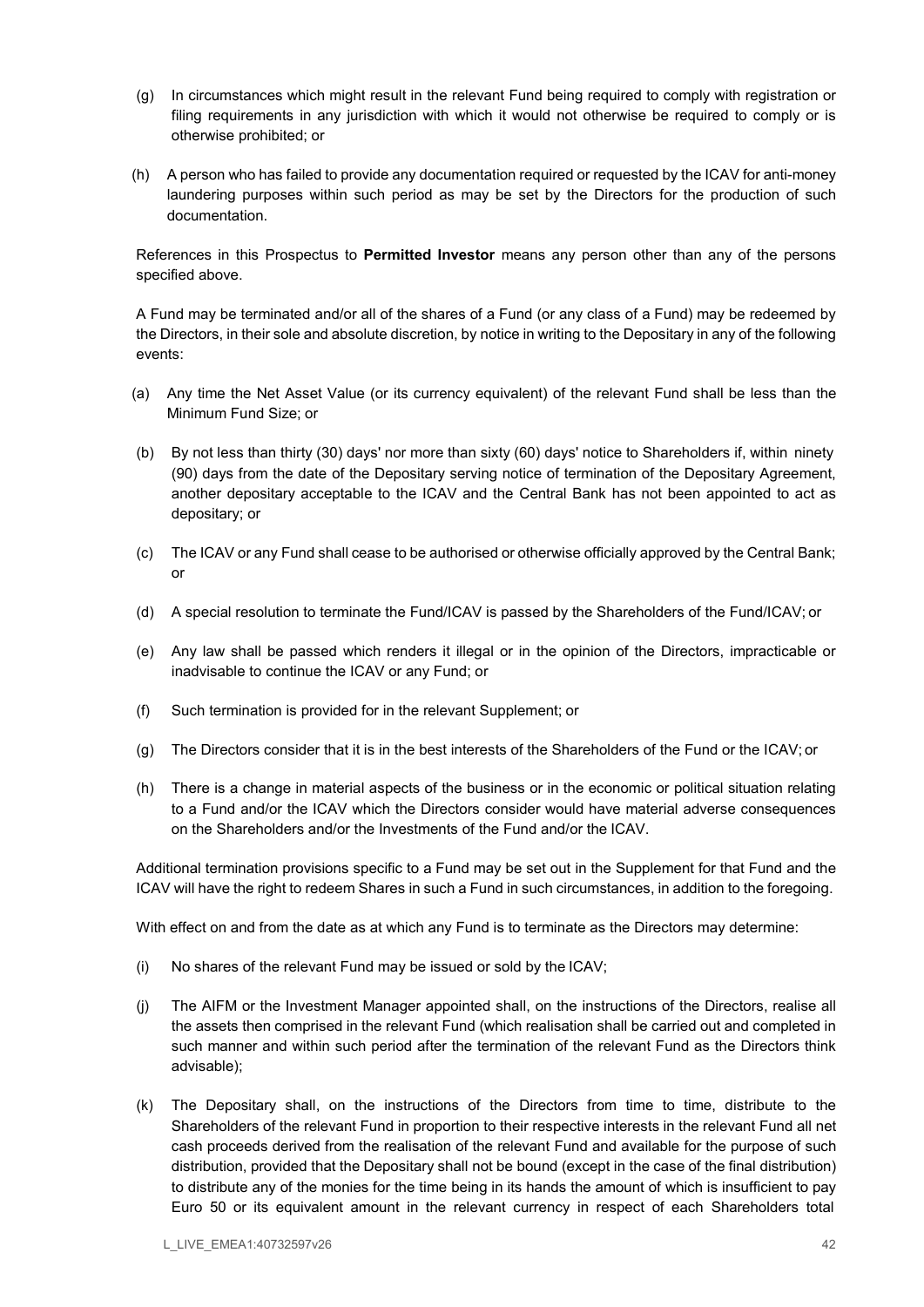shareholding of the relevant Fund and provided also that the Depositary shall be entitled to retain out of any monies in its hands as part of the relevant Fund full provision for all costs, charges, expenses, claims and demands incurred, made or apprehended by the Depositary or the Directors in connection with or arising out of the termination of the relevant Fund and out of the monies so retained to be indemnified and saved harmless against any such costs, charges, expenses, claims and demands; and

(l) Every such distribution referred to above shall be made in such manner as the Directors shall, in their sole and absolute discretion, determine. Any unclaimed proceeds or other cash held by the Depositary hereunder may at the expiration of twelve (12) months from the date upon which the same were payable be paid into court subject to the right of the Depositary to deduct therefrom any expenses it may incur in making such payment.

Where Taxable Irish Persons acquire and hold Shares, the ICAV shall, where necessary for the collection of Irish Tax, redeem and cancel Shares held by a person who is or is deemed to be a Taxable Irish Person or is acting on behalf of a Taxable Irish Person on the occurrence of a chargeable event for taxation purposes and to pay the proceeds thereof to the Revenue.

### 11.7 Anti-dilution levy

The Directors may, where there are net redemptions, charge an Anti-Dilution Levy for retention as part of the assets of the relevant Fund. The Anti-Dilution Levy, which will be calculated to cover the costs of disposing of the underlying investments of the Fund as a result of net redemptions on any Dealing Day, will include any dealing spreads, commission and transfer taxes and will be charged in circumstances where the Directors believe it is necessary to prevent an adverse effect on the Net Asset Value of the relevant Fund. As the costs of dealing can vary with market conditions, the level of the Anti-Dilution Levy may also vary.

In addition, the Anti-Dilution Levy on redemptions may include such sum as is considered fair and equitable by the Directors and is approved by the Depositary, in respect of redemption requests which will necessitate the ICAV breaking deposits at a penalty or realising investments at a discount in order to provide monies to meet such redemption requests or, in the event that the ICAV borrows funds, to meet the costs of such borrowings.

# 12 EXCHANGE OF SHARES

Shareholders will be able to apply to exchange on any Dealing Day all or part of their holding of Shares of any Class in any Fund (the Original Class) for Shares in another Class (the New Class) (such Class being in the same Fund or in a separate Fund) provided that all the criteria for applying for Shares in the New Class have been met and by giving notice to the Administrator on or prior to the Dealing Deadline for the relevant Dealing Day. The ICAV may however at its discretion agree to accept requests for exchange received after the relevant Dealing Deadline provided they are received prior to the relevant Valuation Point. The general provisions and procedures relating to the issue and redemption of Shares will apply equally to exchanges save in relation to charges payable details of which are set out below and in the relevant Supplement.

When requesting the exchange of Shares as an initial investment in a Fund, Shareholders should ensure that the value of the Shares exchanged is equal to or exceeds the Minimum Initial Investment Amount for the relevant New Class specified in the Supplement for the relevant Fund. In the case of an exchange of a partial holding only, the value of the remaining holding must also be at least equal to the Minimum Shareholding for the Original Class.

The number of Shares of the New Class to be issued will be calculated in accordance with the following formula:

### $S = [R \times (RP \times ER)] - F$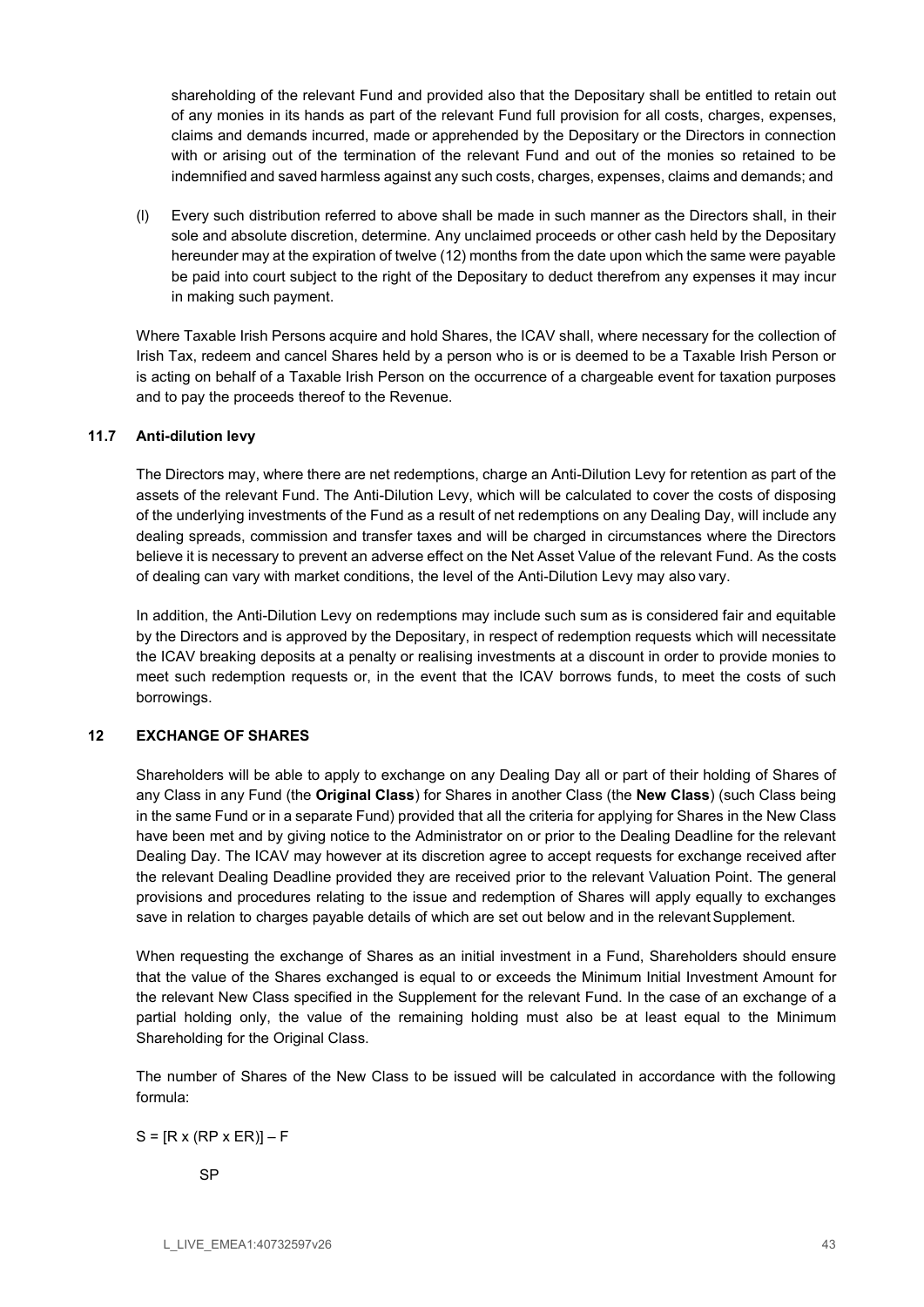where:

S = the number of Shares of the New Class to be issued;

R = the number of Shares of the Original Class to be exchanged;

RP =redemption price per Share of the Original Class as at the Valuation Point for the relevant Dealing Day;

ER = in the case of an exchange of Shares designated in the same Base Currency is 1.In any other case, it is the currency conversion factor determined by the Administrator at the valuation point for the relevant Dealing Day as representing the effective rate of exchange applicable to the transfer of assets relating to the Original and New Classes of Shares after adjusting such rate as may be necessary to reflect the effective costs of making such transfer;

F = the Exchange Charge (if any) payable on the exchange of Shares; and

SP = issue price per Share of the New Class as at the Valuation Point for the applicable Dealing Day.

Where there is an exchange of Shares, Shares of the New Class will be allotted and issued in respect of and in proportion to the Shares of the Original Class in the proportion S to R.

The Directors may deduct a charge on an exchange of Shares which the Investment Manager considers represents an appropriate figure to cover, inter alia, dealing costs, stamp duties, market impact and to preserve the value of the underlying assets of the Fund when there are net subscriptions and redemptions. Any such charge will be retained for the benefit of the relevant Fund the Directors reserve the right to waive such charge at any time.

Exchange requests may not be withdrawn save with the written consent of the ICAV or its authorised agent.

Details of any exchange charge will be set out in the relevant Supplement.

### 12.1 Limitations on Exchanges

Shares may not be exchanged for Shares of a different class during any period when the calculation of the Net Asset Value of the relevant Fund or Funds is suspended in the manner described under the section entitled Suspension of Calculation of Net Asset Value below. Applicants for exchange of Shares will be notified of such postponement and, unless withdrawn, their applications will be considered as at the next Dealing Day following the ending of such suspension.

The Directors may, at their discretion, refuse to effect an exchange request without giving any reason for such refusal. In addition, restrictions may apply on making exchanges between certain classes as may be set out in the relevant Supplement.

# 12.2 Cross Investment

Subject to the requirements of the Central Bank and this Prospectus, the ICAV may on behalf of a Fund (the Investing Fund) invest in the shares of other Funds (each a Receiving Fund). Where the ICAV intends to do so, this will be disclosed in the relevant Supplement of the Investing Fund. Cross investment in a Fund may not be made if that Fund holds Shares in another Fund.

Where the Investing Fund invests in the shares of a Receiving Fund, the rate of the annual management fee which investors in the Investing Fund are charged in respect of that portion of the Investing Fund's assets invested in Receiving Funds (whether such fee is paid directly at Investing Fund level, indirectly at the level of the receiving Funds or a combination of both) shall not exceed the rate of the maximum annual management fee which investors in the Investing Fund may be charged in respect of the balance of the Investing Funds assets, such that there shall be no double charging of the annual management fee to the Investing Fund as a result of its investments in the Receiving Fund. This provision is also applicable to the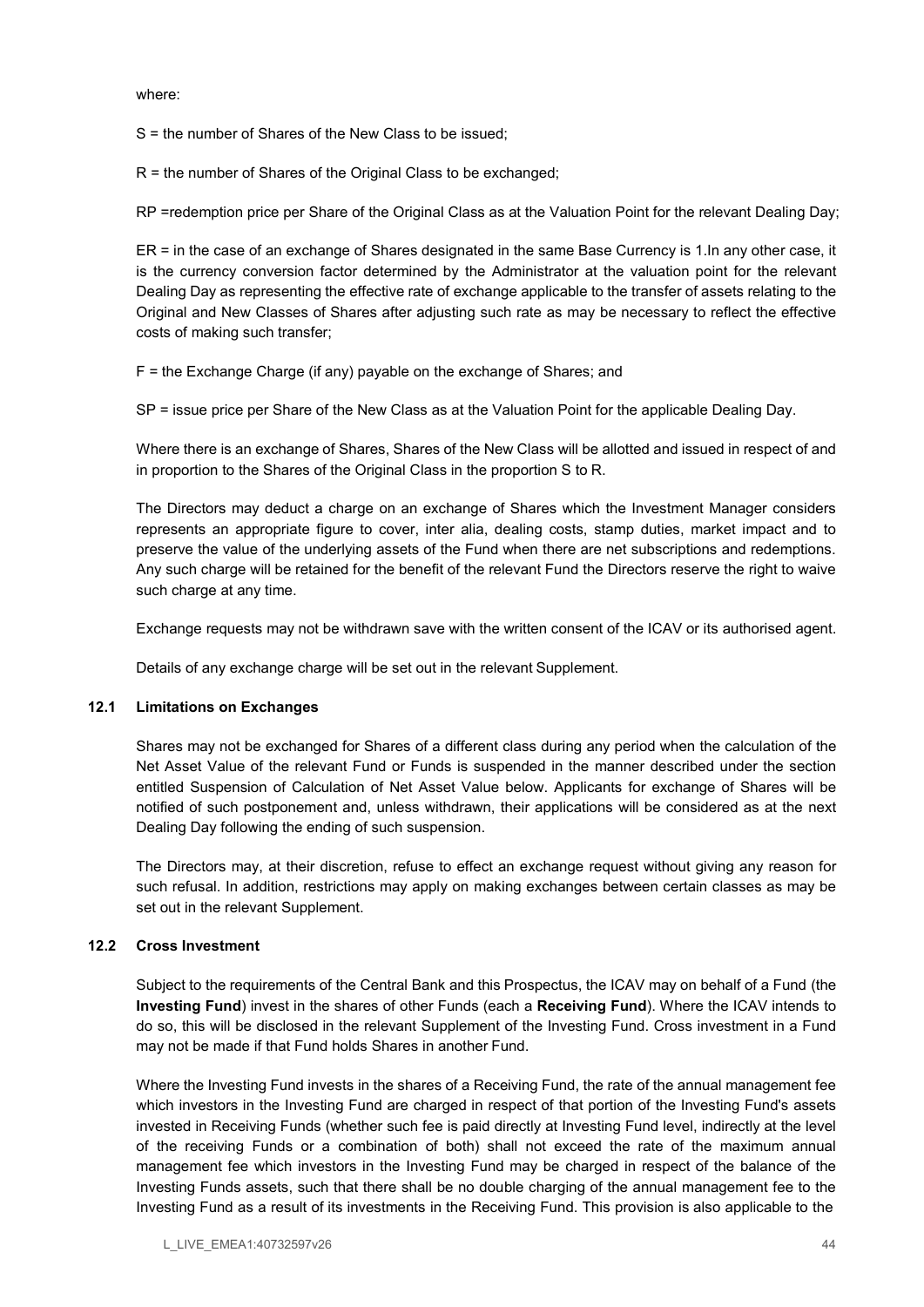annual fee charged by the Investment Manager where the fee is paid directly out of the assets of the relevant Fund.

### 13 NET ASSET VALUE

### 13.1 Calculation of the net asset value

The Net Asset Value of a Fund shall be expressed in the currency in which the Shares are designated or in such other currency as the Directors may determine either generally or in relation to a particular class or in a specific case, and shall be calculated by ascertaining the value of the assets of the Fund and deducting from such value the liabilities of the Fund (excluding Shareholders equity) as at the Valuation Point for such Dealing Day.

The Net Asset Value per Share of a Fund will be calculated by dividing the Net Asset Value of the Fund by the number of Shares in the Fund then in issue or deemed to be in issue as at the Valuation Point for such Dealing Day and rounding the result mathematically to four decimal places or such other number of decimal places as may be determined by the Directors from time to time.

In the event the Shares of any Fund are further divided into classes and/or series, the Net Asset Value per Share of the relevant class and/or series shall be calculated by notionally allocating the Net Asset Value of the Fund amongst the relevant classes and/or series making such adjustments for subscriptions, redemptions, fees, dividends accumulation or distribution of income and the expenses, liabilities or assets attributable to each such relevant class and/or series (including the gains/losses on and costs of financial instruments employed for currency hedging between the currencies in which the assets of the Fund are designated and the designated currency of the relevant class/series, which gains/losses and costs shall accrue solely to that relevant class/series) and any other factor differentiating the relevant classes and/or series as appropriate. The Net Asset Value of the Fund, as allocated between each class and/or series, shall be divided by the number of Shares of the relevant class or series which are in issue or deemed to be in issue and rounding the result mathematically to four decimal places as determined by the Directors or such other number of decimal places as may be determined by the Directors from time to time.

Please note that Funds that are closed-ended or that have limited liquidity may only value their assets annually or, if more frequently, each time they deal.

The Instrument of Incorporation provides for the method of valuation of the assets and liabilities of each Fund and of the Net Asset Value of each Fund, and the AIFM is responsible for such valuation in accordance with the terms of the AIFM Agreement, the Irish AIFM Regulations and the valuation policy of the AIFM.

### 13.2 Valuation of specific assets

The assets and liabilities of a Fund will in general be valued as follows:

13.2.1 Investments listed or traded on a stock exchange or over-the-counter market other than those referred to in sections 13.2.2 and 13.2.6 for which market quotations are readily available shall be calculated by reference to at the last traded price on the exchange or market for Investments as at the relevant Valuation Point.

Any Investment listed or traded on a stock exchange or over-the-counter market but acquired or traded at a premium or at a discount outside the relevant exchange or market may be valued taking into account the level of premium or discount as at the relevant Valuation Point. Such premiums or discounts shall be provided by an independent broker or market maker or if such premiums/discounts are unavailable, by the AIFM or its Delegate.

13.2.2 If the value of a specific Investment listed or traded on a stock exchange or over the counter market at the last traded price does not, in the opinion of the ICAV and/or the AIFM or an External Valuer reflect the fair value thereof or is not available, the value shall be calculated with care and in good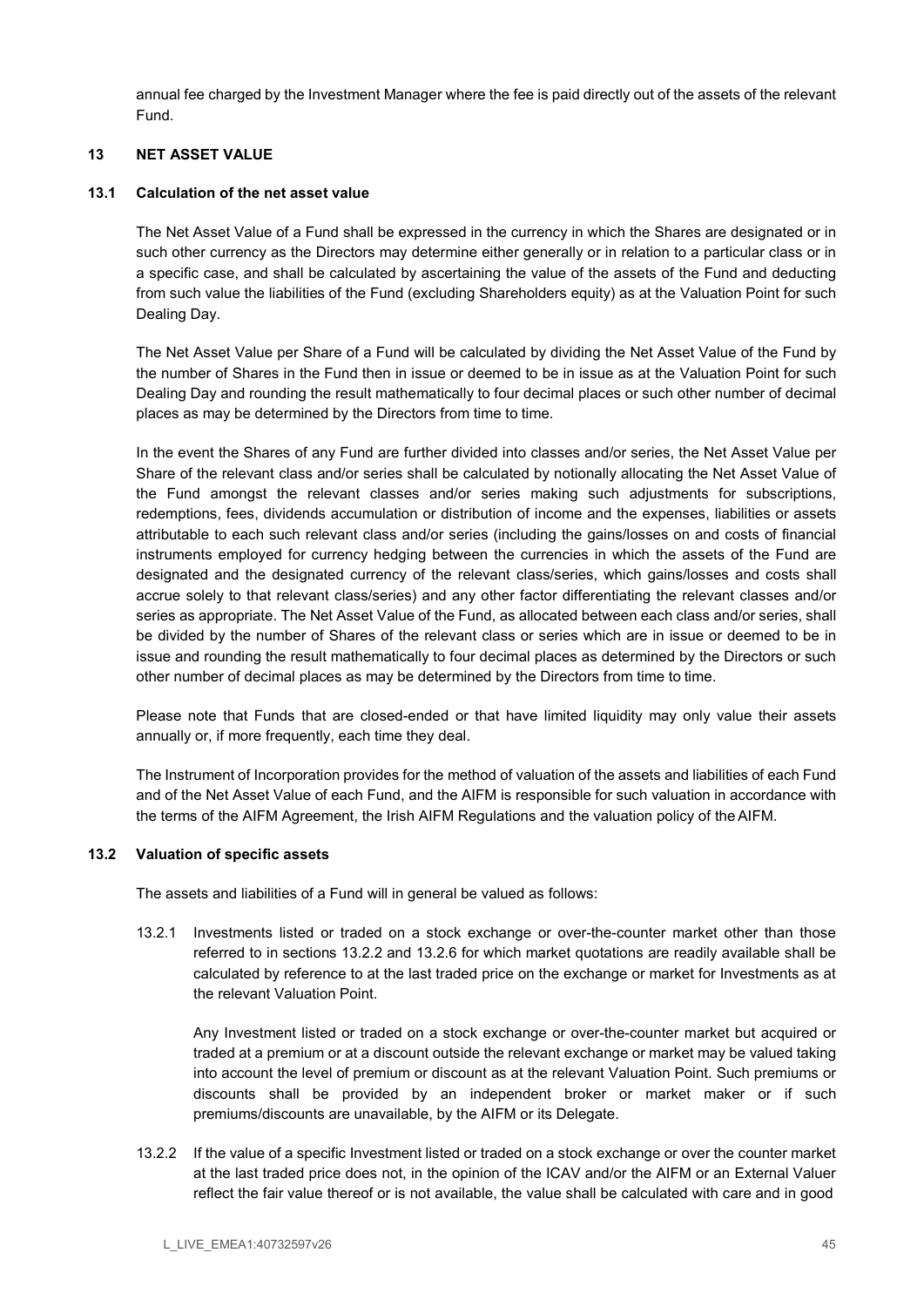faith by the ICAV and/or the AIFM or an External Valuer or by a competent person, firm or corporation appointed by the ICAV or AIFM, as appropriate, with a view to establishing the probable realisation value for such assets as at the relevant Valuation Point.

- 13.2.3 If an Investment is quoted, listed or traded on several markets the ICAV and/or the AIFM or External Valuer, as appropriate, shall select the market which, in their opinion, constitutes the main market for such Investments or which provides the fairest criteria to value the Investment.
- 13.2.4 Investments not quoted, listed or traded on any stock, exchange, or over the counter market shall be valued at their probable realisation value as at the relevant Valuation Point, estimated with care and in good faith by the ICAV and/or the AIFM or External Valuer or by a competent person, firm or corporation appointed by the ICAV or AIFM, as appropriate. In determining such probable realisation value, regard may be had to the cost price, the price at which any recent transaction in the security may have been effected, the size of the holding, the total amount of the security in issue and/or such other factors as the ICAV and/or the AIFM or any External Valuer or competent person, firm or corporation, as appropriate, deem relevant in considering a positive or negative adjustment to the valuation. Due to the nature of such unquoted securities and the difficulty in obtaining a valuation from other sources, such competent professional may be related to the AIFM or its Delegate.
- 13.2.5 Cash and other liquid assets will be valued at their face value with interest accrued, where applicable, to the relevant Valuation Point.
- 13.2.6 Units or shares in open-ended or limited liquidity collective investment schemes will be valued at the latest available net asset value per unit, share or class thereof as at the relevant Valuation Point. Units or shares in closed-ended collective investment schemes will, if quoted, listed or traded on a Market, be valued at the last traded price, or if unavailable, the closing mid-market price on the principal market for such Investment as at the relevant Valuation Point or, if unavailable at the probable realisation value, as estimated with care and in good faith and as may be recommended by a competent professional appointed by the ICAV or AIFM.
- 13.2.7 Exchange traded derivative instruments will be valued at the settlement price for such instruments on the market on which it is traded as at the relevant Valuation Point; if such a price is not available the value shall be the probable realisation value estimated with care and in good faith by the ICAV and/or the AIFM or External Valuer or a competent person, firm or corporation appointed by the ICAV or AIFM, as appropriate.
- 13.2.8 Over-the-counter derivative instruments will be valued at the latest valuation for such instruments as provided by a competent person (including an independent pricing vendor), appointed by the ICAV and/or the AIFM (verified against the counterparty valuation).

In valuing over-the-counter derivatives, where applicable, the ICAV and/or the AIFM will follow international best practice and adhere to the principles on valuation of over-the-counter instruments established by bodies such as the International Organisation of Securities Commissions and the Alternative Investment Management Association.

- 13.2.9 Forward foreign exchange contracts and interest rate swaps shall be valued as at the relevant Valuation Point by reference to the prevailing market maker quotations, namely, the price at which a new forward contract of the same size and maturity could be undertaken, or, if unavailable, they shall be valued in the same manner as other over-the-counter derivatives as listed above.
- 13.2.10 The ICAV and/or the AIFM or an External Valuer may use an independent pricing source to value loans at market value. The ICAV and/or the AIFM or External Valuer may, in accordance with criteria that are agreed from time to time use a fair value method estimated with care and in good faith by a competent person, firm or corporation appointed by the ICAV and/or the AIFM to value loans if market quotations for them are not readily available or are deemed unreliable, or if events occurring after the close of a market and before a Fund values its assets would materially affect Net Asset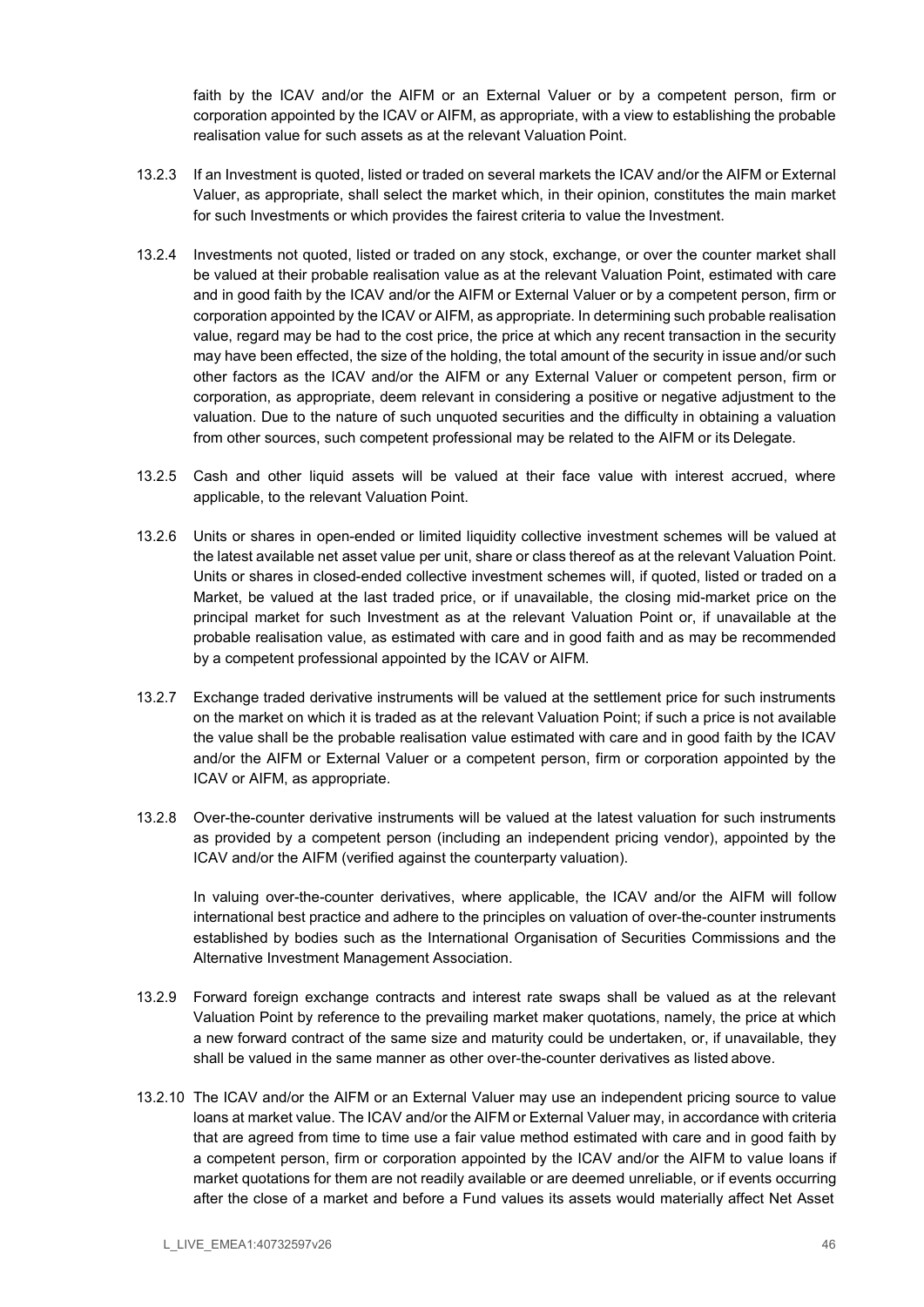Value. The competent person, firm or corporation may be a related party to the AIFM or its Delegate. A loan that is fair valued may be valued at a price higher or lower than actual market quotations or the value determined by other funds using their own fair valuation procedures.

- 13.2.11 In the event that the value of a particular Investment is not ascertainable as provided for above or if such valuation is not representative of the Investment's fair market value, the value shall be estimated by the ICAV and/or the AIFM or External Valuer with care and in good faith, or by a competent person, firm or corporation appointed by the ICAV or AIFM.
- 13.2.12 In the event that the ICAV and/or the AIFM consider that another method of valuation better reflects the fair value of a particular Investment, then in such case the method of valuation of the relevant Investment shall be such as the ICAV and/or the AIFM in their absolute discretion shall determine.
- 13.2.13 Any value expressed otherwise than in the Base Currency of the relevant Fund (whether of an investment or cash) and any non-Base Currency borrowing shall be converted into the Base Currency at the rate (whether official or otherwise) which the ICAV and/or the AIFM deems appropriate in the circumstances.
- 13.2.14 Notwithstanding the generality of the foregoing, the ICAV and/or the AIFM may adjust the value of any such security if having regard to currency, applicable rate of interest, anticipated rate of dividend, maturity, marketability, liquidity and/or such other considerations as they may deem relevant, they consider that such adjustment is required to reflect the fair value thereof as at the relevant Valuation Point.
- 13.2.15 Notwithstanding the foregoing valuation rules, in the event of substantial or recurring net subscriptions (where total subscriptions of a Fund exceeds total redemptions), the ICAV and/or the AIFM or their delegate, may adjust the Net Asset Value per Share to reflect the value of the Fund's assets using the latest market dealing offer price as at the relevant Valuation Point in order to preserve the value of the shareholding of continuing Shareholders. In the event of substantial or recurring net redemptions (where total redemptions of a Fund exceeds total subscriptions), the ICAV and/or the AIFM or their delegate, may adjust the Net Asset Value per Share to reflect the value of the Fund's assets using the latest market dealing bid price in order to preserve the value of the shareholding of continuing Shareholders. Where any such adjustment is made, it shall be applied consistently with respect to the assets of the Fund and no additional Anti-Dilution Levy will be included in the issue price or deducted from the subscription amount received or deducted from the repurchase proceeds to preserve the value of the underlying assets of the Fund on the relevant Dealing Day. Valuation policies will be applied on a consistent basis throughout the life of a Fund.
- 13.2.16 Where at any Valuation Point any Investment has been realised or contracted to be realised there shall be included in the assets of a Fund in place of such Investment the net amount receivable by the Fund in respect thereof, provided that if such amount is not then known exactly then its value shall be the net amount estimated by the ICAV and/or the AIFM as receivable by the Fund. If the net amount receivable is not payable until some future time after the Valuation Point in question the ICAV and/or the AIFM shall make such allowance as they consider appropriate to reflect the true current value thereof as at the relevant Valuation Point.
- 13.2.17 For the purposes of this section:
- (a) Monies payable to a Fund in respect of the allotment of Shares shall be deemed to be an asset of the Fund as of the time at which such Shares are deemed to be in issue;
- (b) Monies payable by a Fund as a result of the cancellation of allotments or on the compulsory repurchase or transfer of Shares or on repurchase of Shares shall be deemed to be a liability of that Fund from the time at which such Shares are deemed to cease to be in issue;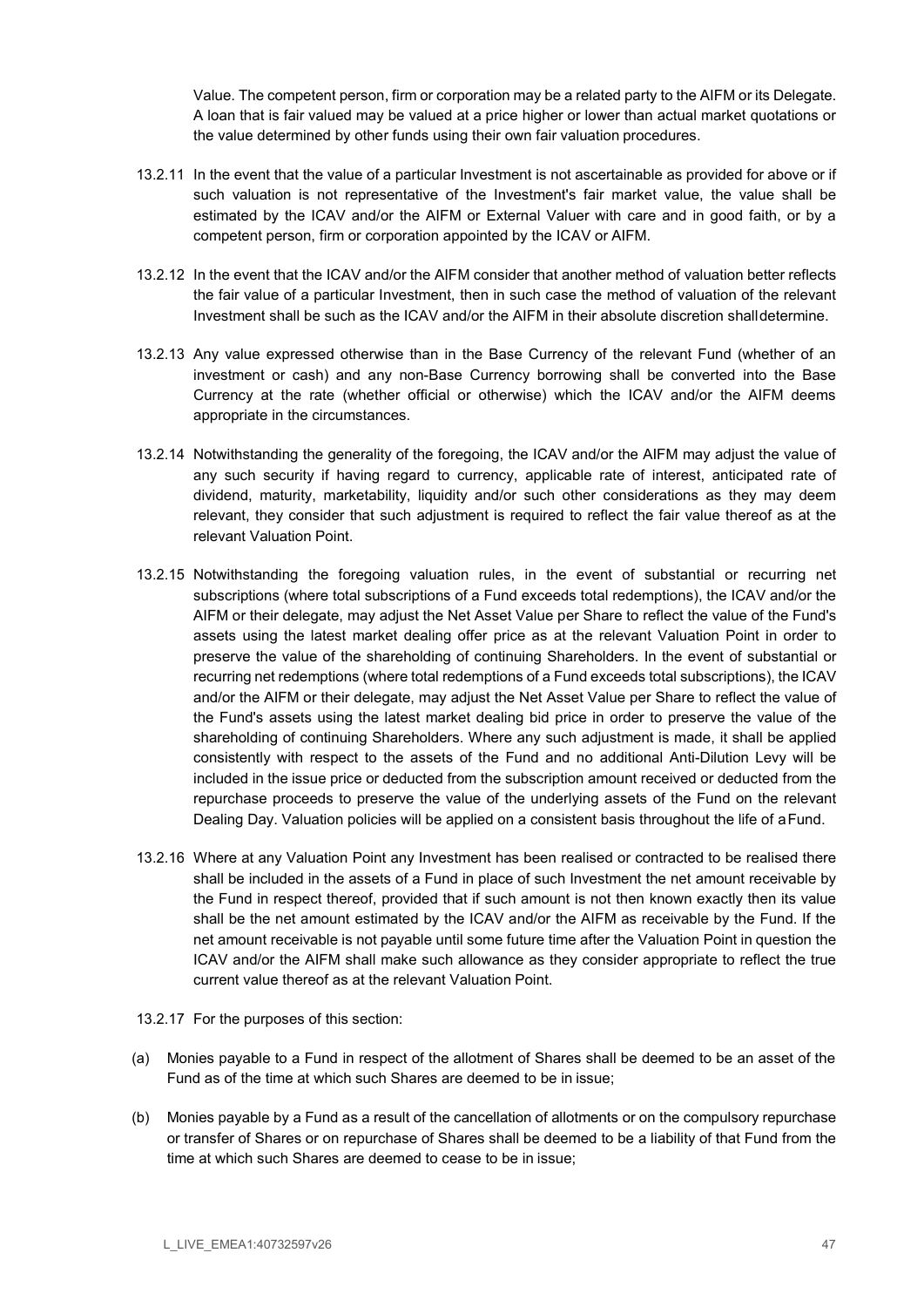- (c) Monies due to be transferred as a result of an exchange of Shares to another pursuant to an exchange notice shall be deemed to be a liability of the first class and an asset of the new class immediately after the relevant Valuation Point on which the exchange notice is received or deemed to be received.
- 13.2.18 Where the current price of an Investment is quoted ex any dividend (including stock dividend), interest or other rights to which the relevant Fund is entitled but such dividend, interest or the property to which such rights relate has not been received and is not taken into account under any other provisions above, the amount of such dividend, interest, property or cash shall be treated as an asset of the relevant Fund.
- 13.2.19 For the purposes of ascertaining or obtaining any price, quotation, rate or other value referred to in above for use in determining the value of any Investment, the ICAV and/or the AIFM or an External Valuer shall be entitled to use, or may authorise any delegate of the ICAV to use, the services of any recognised information or pricing service.

### 13.3 Error in net asset value calculation

In the event that there is an error in the calculation of the Net Asset Value of any Fund or class of Shares which results in a Shareholder receiving proceeds from the ICAV, the ICAV reserves the right to seek to recover from such Shareholder any excess amount received by them or to re-issue a contract note with the correct Net Asset Value of the relevant Fund or class.

### 13.4 Notification of prices

The Net Asset Value per Share of each class of Shares in each Fund will be available promptly from the Administrator on request by Shareholders. Such prices will be the prices applicable to the previous Dealing Day's trades and are therefore only indicative after the relevant Dealing Day.

### 14 SUSPENSION OF CALCULATION OF NET ASSET VALUE

The Directors may at any time temporarily suspend the calculation of the Net Asset Value of any Fund and the issue, redemption and exchange of Shares and the payment of redemption proceeds during:

- 14.1 Any period when dealing in the units/shares of any collective investment scheme in which a Fund may be invested are restricted or suspended; or
- 14.2 Any period when any of the markets or stock exchanges on which a substantial portion of the investments of the relevant Fund from time to time are quoted, listed or dealt in is closed, otherwise than for ordinary holidays, or during which dealings therein are restricted or suspended; or
- 14.3 Any period when, as a result of political, economic, military or monetary events or any circumstances outside the control, responsibility and power of the Directors, disposal or valuation of a substantial portion of the Investments of the relevant Fund is not reasonably practicable without this being seriously detrimental to the interests of Shareholders of the relevant Fund or if, in the opinion of the Directors, the Net Asset Value of the Fund cannot be fairly calculated; or
- 14.4 Any breakdown in the means of communication normally employed in determining the price of a substantial portion of the Investments of the relevant Fund or when for any other reason the current prices on any market or stock exchange of any of the Investments of the relevant Fund cannot be promptly and accurately ascertained; or
- 14.5 Any period during which any transfer of funds involved in the realisation or acquisition of investments of the relevant Fund cannot, in the opinion of the Directors, be effected at normal prices or rates of exchange; or
- 14.6 Any period when the ICAV is unable to repatriate funds required for the purpose of making payments due on the redemption of Shares in the relevant Fund; or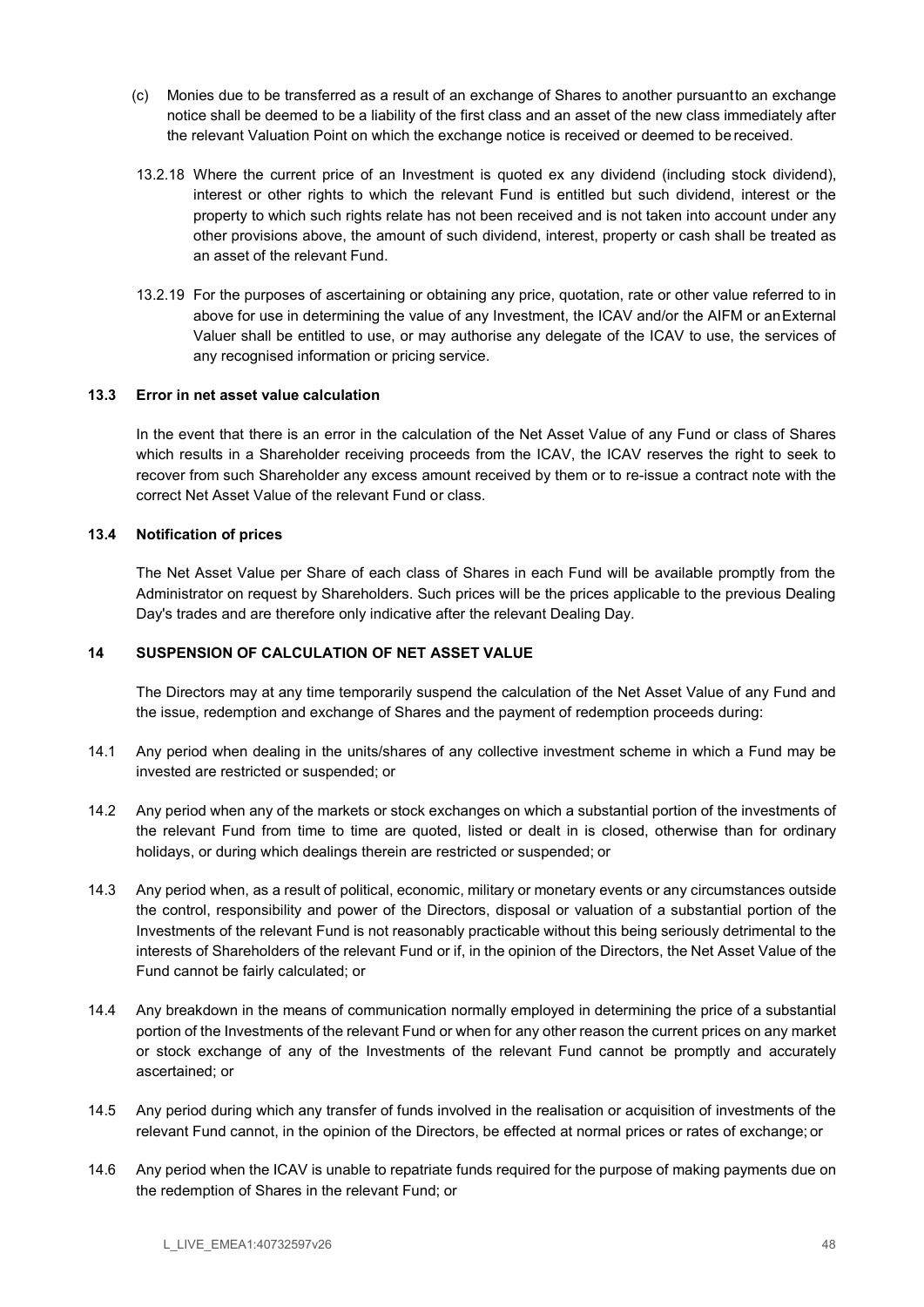- 14.7 Any period when the Directors consider it to be in the best interest of the relevant Fund; or
- 14.8 Any period where such suspension is required by the Central Bank in accordance with the ICAV Act.

Any reference in clauses 14.1 to 14.8 above to Investments of the relevant Fund shall include investments held by any subsidiary of the ICAV.

Any such suspension will be notified immediately on the same Business Day to the Central Bank and will be communicated without delay to the competent authorities in any country in which the Shares are marketed to the public. Where possible, all reasonable steps will be taken to bring any period of suspension to an end as soon as possible.

The calculation of the Net Asset Value of a Fund will also be suspended following the circulation to Shareholders of a notice of a general meeting at which a resolution proposing to wind up the ICAV or terminate the relevant Fund in accordance with the ICAV Act is to be considered.

Shareholders who have requested issue or redemption of Shares of any class or exchanges of Shares of one class to another will be notified of any such suspension in such manner as may be directed by the Directors and, unless withdrawn but subject to the limitations referred to above, and in the relevant Supplements, their requests will be dealt with on the first relevant Dealing Day after the suspension is lifted.

The Directors may postpone any Dealing Day for a Fund to the next Business Day if in the opinion of the Directors, a substantial portion of the Investments of the relevant Fund cannot be valued on an equitable basis and such difficulty is expected to be overcome within one Business Day.

### 15 FORM OF SHARES AND TRANSFER OF SHARES

Shares will be issued in registered form. Purchase contract notes will normally be issued within five (5) Business Days after the allotment of Shares. Share certificates shall not be issued.

Shares in each Fund will be transferable by instrument in writing in common form or in any other form approved by the Administrator and signed by (or, in the case of a transfer by a body corporate, signed on behalf of or sealed by) the transferor. Transferees will be required to complete an Application Form (which, inter alia, includes a certification that they meet the criteria for Qualifying Investors or Accredited Investor) and provide any other documentation reasonably required by the ICAV or the Administrator. In the case of the death of one of joint Shareholders, the survivor or survivors will be the only person or persons recognised by the ICAV as having any title to or interest in the Shares registered in the names of such joint Shareholders.

Shares may not be transferred to any person or entity who, in the opinion of the Directors is not an Accredited Investor, a Qualifying Investor or a Permitted Investor and the Directors shall be entitled to decline to register any transfer in the circumstances outlined in the Instrument of Incorporation.

If the transferor is or is deemed to be or is acting on behalf of a Taxable Irish Person, the ICAV is entitled to redeem and cancel a sufficient portion of the transferor's Shares as will enable the ICAV to pay the tax payable in respect of the transfer to the Revenue.

### 16 FEES AND EXPENSES

The ICAV may pay out of the assets of each Fund the fees and expenses as described below.

Particulars of the fees and expenses (including performance fees, if any) payable to the Investment Manager, the Administrator, the Depositary, any Distributor and any other service provider out of the assets of each Fund are (where material) set out in the relevant Supplement.

The ICAV will pay out of the assets of each Fund the fees and expenses payable to the AIFM, any Delegate, the Investment Manager, the Depositary and the Administrator, the fees and expenses of any other service provider (including, without limitation any investment adviser or any External Valuer), the fees and expenses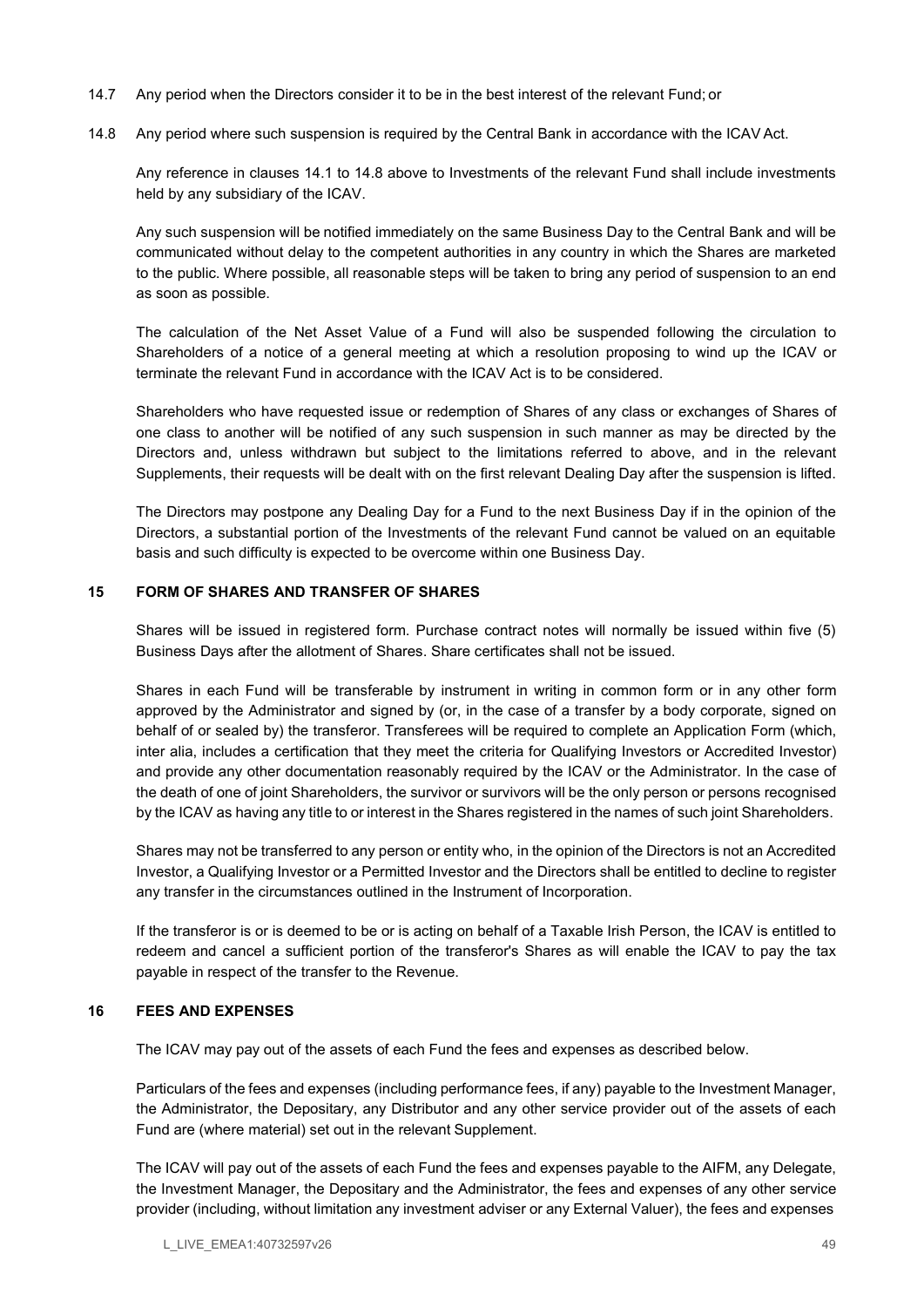of sub-custodians which will be at normal commercial rates, the fees and expenses of the Directors (as referred to below), any fees in respect of circulating details of the Net Asset Value, secretarial fees, stamp duties, taxes, including any value added tax, any costs incurred in respect of meetings of Shareholders, marketing and distribution costs, investment transaction charges, research charges (where applicable and in compliance with regulatory requirements), costs incurred in respect of the distribution of income to Shareholders, the fees and expenses of any paying agent or representative appointed in compliance with the requirements of another jurisdiction (and at normal commercial rates), any amount payable under indemnity provisions contained in the Instrument of Incorporation or any agreement with any appointee of the ICAV, all sums payable in respect of directors' and officers' liability insurance cover, brokerage or other expenses of acquiring and disposing of investments, the fees and expenses of the auditors, tax and legal advisers and fees connected with registering the ICAV for sale in other jurisdictions. In cases where investments of the Fund are held through wholly owned Subsidiaries the operating costs including audit and administration fees and expenses, may be charged as an expense of the Fund. The costs of printing and distributing this Prospectus, reports, accounts and any explanatory memoranda, any necessary translation fees, the costs of publishing prices and any costs incurred as a result of periodic updates of the Prospectus, or of a change in law or the introduction of any new law (including any costs incurred as a result of compliance with any applicable code, whether or not having the force of law) will also be paid by the ICAV out of the assets of the relevant Fund(s).

Such fees, duties and charges will be charged to the Fund in respect of which they were incurred or, where an expense is not considered by the Directors to be attributable to any one Fund, the expense will be allocated by the Directors in such manner and on such basis as the Directors in their discretion deem fair and equitable. In the case of any fees or expenses of a regular or recurring nature, such as audit fees, the Directors may calculate such fees and expenses on an estimated figure for yearly or other periods in advance and accrue the same in equal proportions over any period.

Where a Fund invests in other collective investment schemes, the Fund may be subject to its proportionate share of any fees and expenses payable by collective investment schemes in which it may invest, which will vary from scheme to scheme depending on the nature and investment strategy thereof, such as management, investment management, performance, administration and/or custody fees or charges as may be further outlined in the relevant Supplement. A Fund shall only invest in units of an investment fund managed by the AIFM or Investment Manager, or by an associated or related company of either the AIFM or Investment Manager, where any preliminary, initial or redemption charges which would normally be charged have been waived.

Where disclosed in the relevant Supplement, a Fund may charge all or part of its fees and expenses to the capital at Fund or Share class level. This will have the effect of lowering the capital value of your investment.

### 16.1 AIFM fees

The AIFM shall be entitled to receive out of the net assets of the ICAV a fixed fee of not more than €45,000 per year accrued daily and paid quarterly in arrears.

The AIFM is also entitled to be reimbursed out of the assets of the Fund for the reasonable out-of-pocket costs and expenses incurred by the AIFM in the performance of its duties (plus VAT thereon, if any).

### 16.2 Directors fees

The Directors who are not connected with the AIFM or the Investment Manager will be entitled to remuneration for their services as directors provided however that the emoluments of all the Directors in respect of any twelve month accounting period shall not exceed €40,000 or such higher amount as may be approved by the board of Directors. The Directors will be entitled to be reimbursed for their reasonable out of pocket expenses incurred in discharging their duties as directors.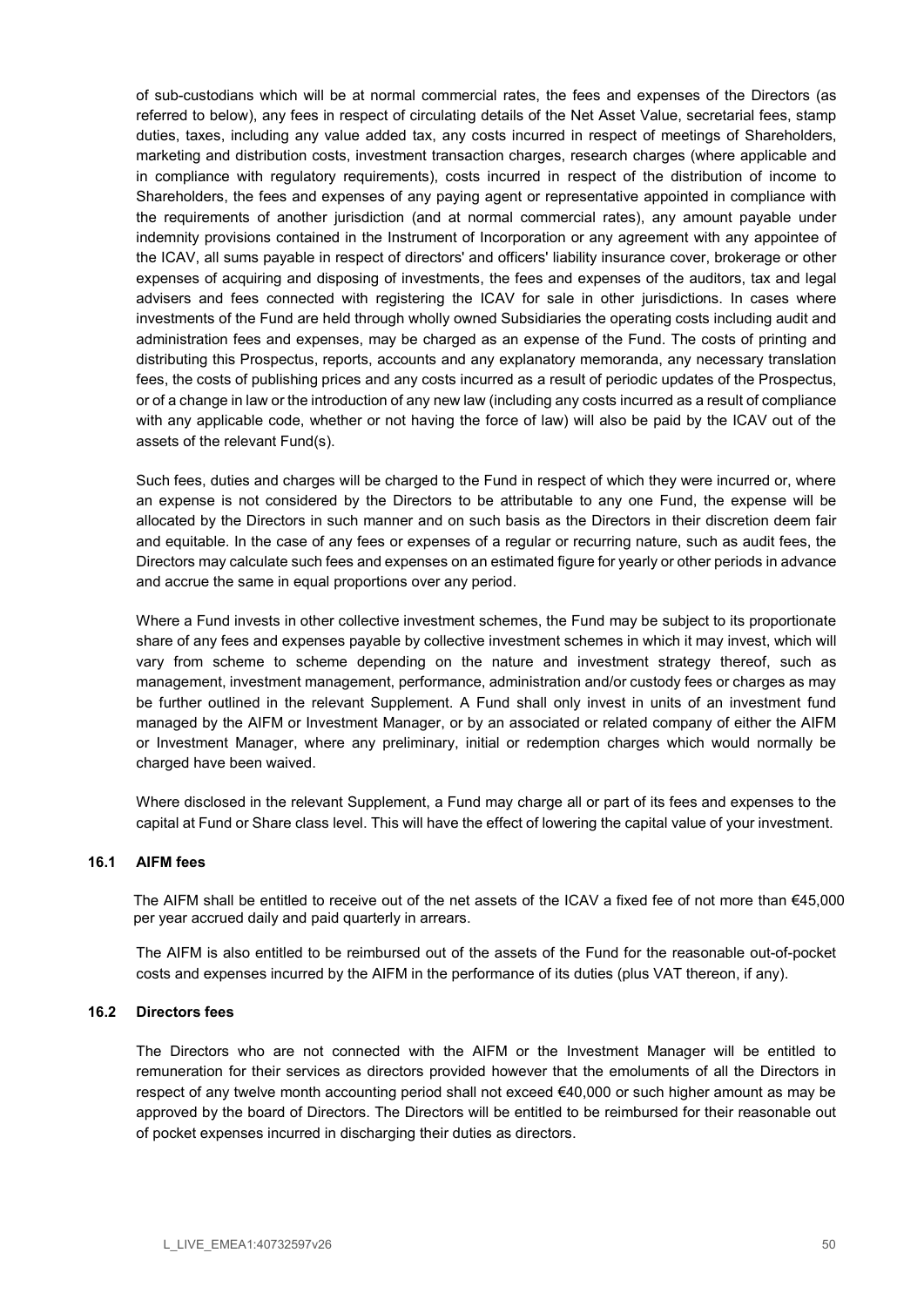### 16.3 Establishment expenses

The cost of establishing the ICAV and the initial Fund(s), obtaining authorisation/approval from the Central Bank, filing fees, the preparation and printing of this Prospectus and the fees of all professionals relating to the ICAV and the initial Fund(s), an estimate of which will be included in the relevant Supplements, will be borne by the initial Fund(s) and amortised over the first two (2) years of the ICAV's and the initial Funds' operation (or such other period as may be determined by the Directors at their discretion) and may be allocated to other Funds established during that period, and in each case on such terms and in such manner as the Directors may at their discretion determine. The cost of establishing any subsequent Funds will be charged to the relevant Fund.

### 17 TAXATION

### 17.1 General

The following statements are by way of a general guide to potential investors and Shareholders only and do not constitute tax advice. Shareholders and potential investors are therefore advised to consult their professional advisers concerning possible taxation or other consequences of purchasing, holding, selling or otherwise disposing of the Shares under the laws of their country of incorporation, establishment, citizenship, residence or domicile.

Shareholders and potential investors should note that the following statements on taxation are based on advice received by the Directors regarding the law and practice in force in the relevant jurisdiction at the date of this Prospectus and proposed regulations and legislation in draft form. As is the case with any investment, there can be no guarantee that the tax position or proposed tax position prevailing at the time an investment is made in the ICAV will endure indefinitely.

### 17.2 Irish taxation

The ICAV will only be subject to tax on chargeable events in respect of Shareholders who are Taxable Irish Persons (generally persons who are resident or ordinarily resident in Ireland for tax purposes - see Certain Tax Definitions below for more details).

A chargeable event occurs on for example:

- 17.2.1 A payment of any kind to a Shareholder by the ICAV;
- 17.2.2 A transfer of Shares; and
- 17.2.3 On the eighth anniversary of a Shareholder acquiring Shares and every subsequent eighth anniversary

but does not include any transaction in relation to Shares held in a clearing system recognised by the Revenue, certain transfers arising as a result of an amalgamation or reconstruction of fund vehicles and certain transfers between spouses or former spouses.

If a Shareholder is not a Taxable Irish Person at the time a chargeable event arises no Irish tax will be payable on that chargeable event in respect of that Shareholder.

Where tax is payable on a chargeable event, subject to the comments below, it is a liability of the ICAV which is recoverable by deduction or, in the case of a transfer and on the eight year rolling chargeable event by cancellation or appropriation of Shares from the relevant Shareholders. In certain circumstances, and only after notification by the ICAV to a Shareholder, the tax payable on the eight year rolling chargeable event can at the election of the ICAV become a liability of the Shareholder rather than the ICAV. In such circumstances the Shareholder must file an Irish tax return and pay the appropriate tax (at the rates set out below) to the Revenue.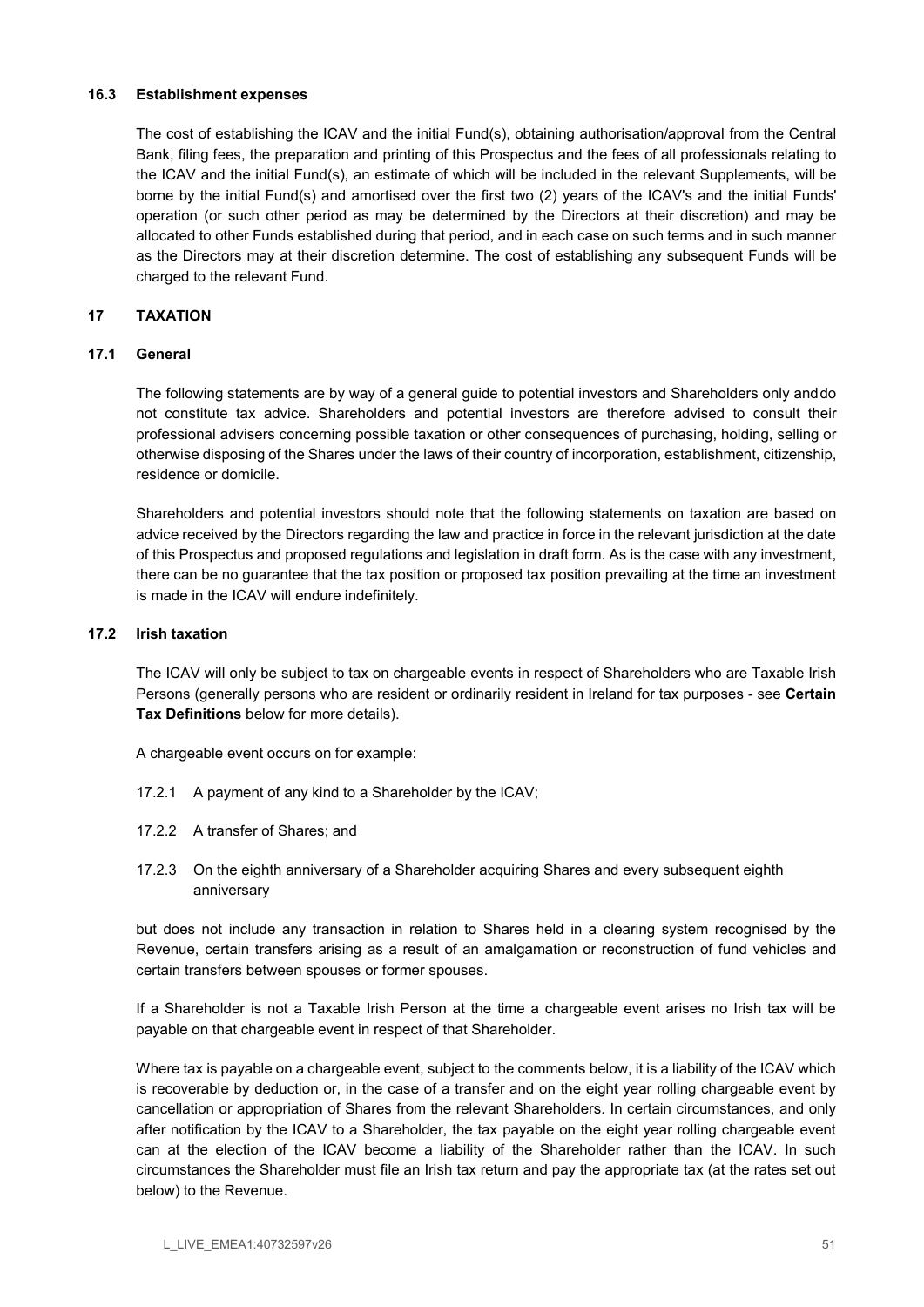In the absence of the appropriate declaration being received by the ICAV that a Shareholder is not a Taxable Irish Person or if the ICAV has information that would reasonably suggest that a declaration is incorrect, and in the absence of written notice of approval from the Revenue to the effect that the requirement to have been provided with such declaration is deemed to have been complied with (or following the withdrawal of, or failure to meet any conditions attaching to such approval), the ICAV will be obliged to pay tax on the occasion of a chargeable event (even if, in fact, the Shareholder is neither resident nor ordinarily resident in Ireland). Where the chargeable event is an income distribution tax will be deducted at the rate of 41%, or at the rate of 25% where the Shareholder is a company and the appropriate declaration has been made, on the amount of the distribution. Where the chargeable event occurs on any other payment to a Shareholder, not being a company which has made the appropriate declaration, on a transfer of Shares and on the eight year rolling chargeable event, tax will be deducted at the rate of 41% on the increase in value of the shares since their acquisition. Tax will be deducted at the rate of 25% on such transfers where the Shareholder is a company and the appropriate declaration has been made. In respect of the eight year rolling chargeable event, there is a mechanism for obtaining a refund of tax where the Shares are subsequently disposed of for a lesser value.

An anti-avoidance provision increases the 41% rate of tax to 60% (80% where details of the payment/disposal are not correctly included in the individual's tax return) if, under the terms of an investment in a Fund, the investor or certain persons associated with the investor have an ability to influence the selection of the assets of the Fund.

Other than in the instances described above, the ICAV will have no liability to Irish taxation on income or chargeable gains.

### 17.3 Shareholders

Shareholders who are neither resident nor ordinarily resident in Ireland and in respect of whom the appropriate declarations have been made (or in respect of whom written notice of approval from the Revenue has been obtained by the ICAV to the effect that the requirement to have been provided with such declaration from that Shareholder or class of shareholders to which the Shareholder belongs is deemed to have been complied with) will not be subject to tax on any distributions from the ICAV or any gain arising on a redemption, repurchase or transfer of their shares provided the Shares are not held through a branch or agency in Ireland. No tax will be deducted from any payments made by the ICAV to those Shareholders who are not Taxable Irish Persons.

Shareholders who are Irish resident or ordinarily resident or who hold their Shares through a branch or agency in Ireland, may have a liability under the self-assessment system to pay tax, or further tax, on any distribution or gain arising from their holdings of Shares. In particular where the ICAV has elected to not deduct tax at the occasion of the eight year rolling chargeable event a Shareholder will have an obligation to file a self- assessment tax return and pay the appropriate amount of tax to the Revenue.

Refunds of tax where a relevant declaration could be made but was not in place at the time of a chargeable event are generally not available except in the case of certain corporate Shareholders within the charge to Irish corporation tax.

# 17.4 Stamp duty

No Irish stamp duty will be payable on the subscription, transfer or redemption of Shares provided that no application for Shares or re-purchase or redemption of Shares is satisfied by an in specie transfer of any Irish situated property.

### 17.5 Capital acquisitions tax

No Irish gift tax or inheritance tax (capital acquisitions tax) liability will arise on a gift or inheritance of Shares provided that: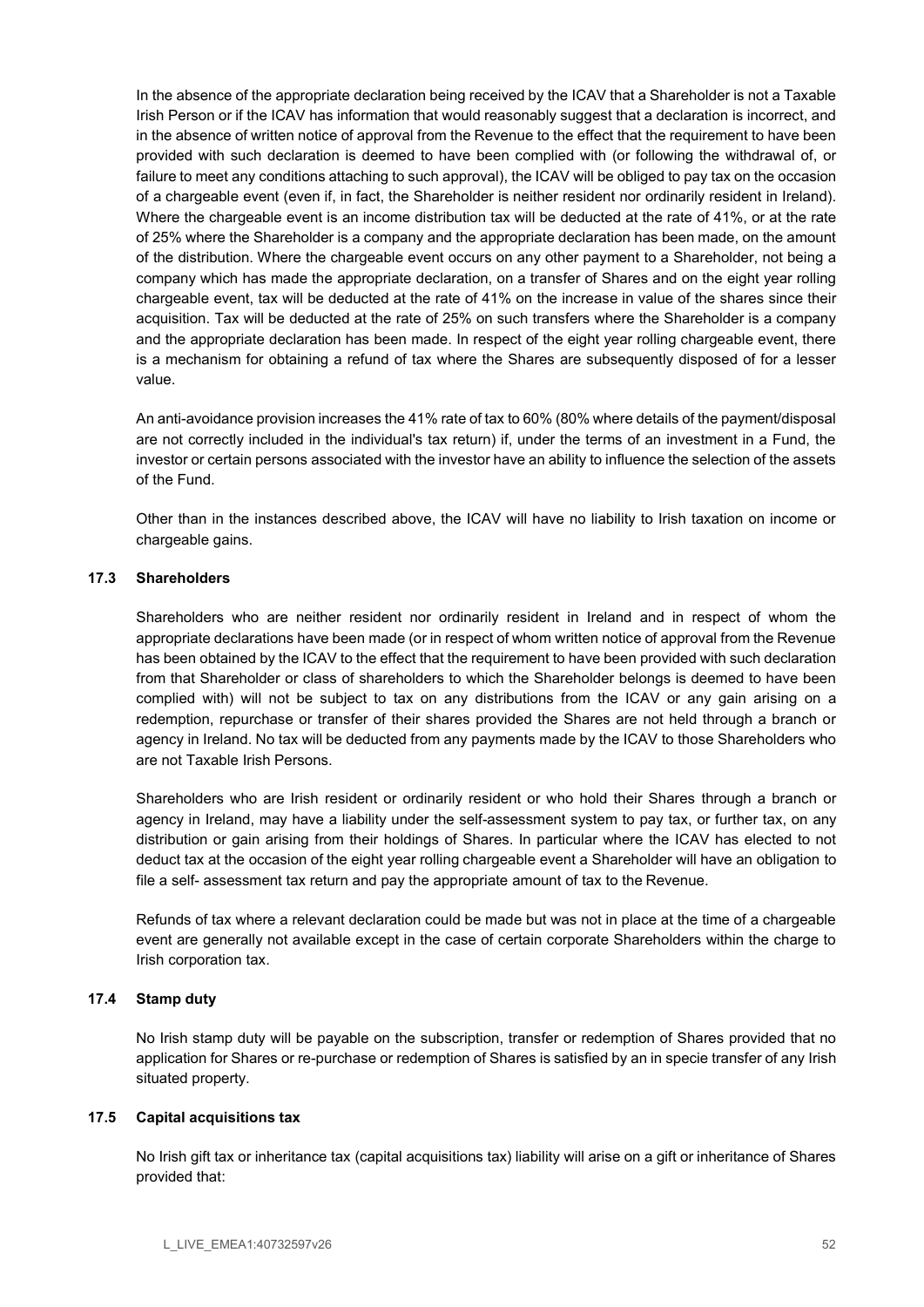- 17.5.1 At the date of the disposition the transferor is neither domiciled nor ordinarily resident in Ireland and at the date of the gift or inheritance the transferee of the Shares is neither domiciled nor ordinarily resident in Ireland; and
- 17.5.2 The Shares are comprised in the disposition at the date of the gift or inheritance and the valuation date.

### 17.6 Other tax matters

The income and/or gains of a company from its securities and assets may suffer withholding tax in the countries where such income and/or gains arise. A Fund may not be able to benefit from reduced rates of withholding tax in double taxation agreements between Ireland and such countries. If this position changes in the future and the application of a lower rate results in repayment to that company, the net asset value of the Fund will not be restated and the benefit will be allocated to the existing Shareholders rateably at the time of repayment.

### 17.7 Certain tax definitions

### Residence – Company

Prior to the Irish Finance Act 2014, company residence in Ireland was determined with regard to the longestablished common law rules based on central management and control. These rules were significantly revised in the Finance Act 2014 to provide that a company incorporated in the State will be regarded as resident for tax purposes in the State, unless it is treated as resident in a treaty partner country by virtue of a double taxation treaty. While the common law rule based on central management and control remains in place, it is subject to the statutory rule for determining company residence based on incorporation in the State set out in the revised section 23A TCA 1997.

The new incorporation rule for determining the tax residence of a company incorporated in the State will apply to companies incorporated on or after 1 January 2015. For companies incorporated in the State before this date, a transition period will apply until 31 December 2020.

We would recommend that any Irish incorporated company that considers it is not Irish tax resident seeks professional advice before asserting this in any tax declaration given to the ICAV.

### Residence – Individual

An individual will be regarded as being resident in Ireland for a tax year if s/he:

- (a) Spends 183 or more days in the State in that tax year; or
- (b) Has a combined presence of 280 days in the State, taking into account the number of days spent in the State in that tax year together with the number of days spent in the State in the preceding year.

Presence in a tax year by an individual of not more than thirty (30) days in the State will not be reckoned for the purpose of applying the two year test. Presence in the State for a day means the personal presence of an individual at any time during the day.

### Ordinary Residence – Individual

The term ordinary residence as distinct from residence, relates to a person's normal pattern of life and denotes residence in a place with some degree of continuity.

An individual who has been resident in the State for three consecutive tax years becomes ordinarily resident with effect from the commencement of the fourth tax year.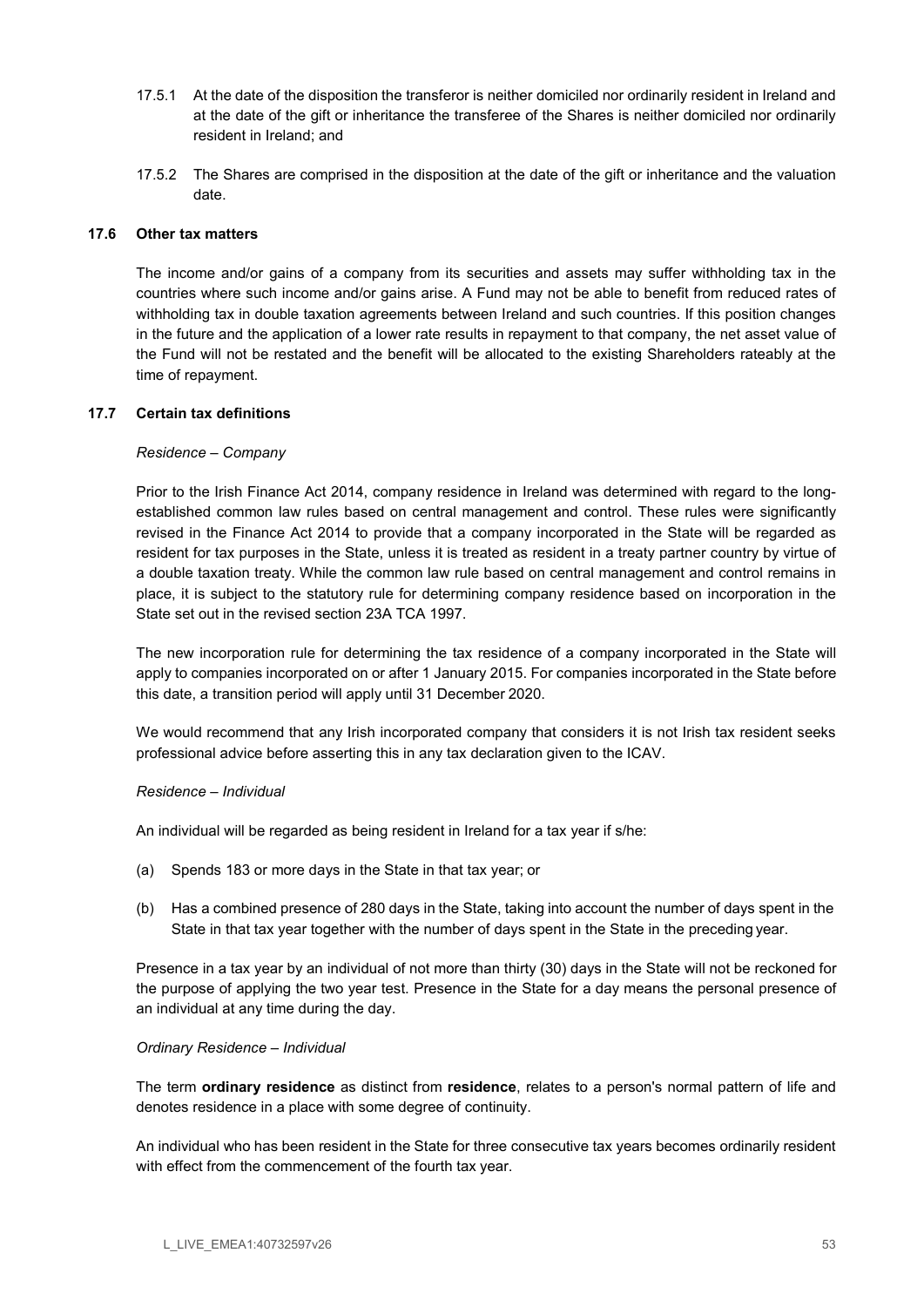An individual who has been ordinarily resident in the State ceases to be ordinarily resident at the end of the third consecutive tax year in which s/he is not resident. Thus, an individual who is resident and ordinarily resident in the State in 2015 and departs from the State in that tax year will remain ordinarily resident up to the end of the tax year in 2018.

### Intermediary

This means a person who:

- (c) Carries on a business which consists of, or includes, the receipt of payments from an investment undertaking resident in Ireland on behalf of other persons; or
- (d) Holds units in an investment undertaking on behalf of other persons.

### Automatic exchange of information

Irish reporting financial institutions, which may include the ICAV have reporting obligations in respect of certain investors under FATCA as implemented pursuant to the IGA and/or CRS (see below).

### 17.8 FATCA in Ireland

The ICAV is obliged to report certain information in respect of U.S. investors in the Fund to the Revenue. The Revenue will the share that information with the U.S. tax authorities. FATCA imposes a 30% U.S. withholding tax on certain withholdable payments unless the payee enters into and complies with an agreement with the IRS to collect and provide to the IRS substantial information regarding direct and indirect owners and accountholders.

Ireland has signed an IGA with the U.S. to Improve International Tax Compliance and to Implement FATCA. Under this IGA, Ireland has agreed to implement legislation to collect certain information in connection with FATCA and the Revenue and IRS have agreed to automatically exchange this information. The IGA provides for the annual automatic exchange of information in relation to accounts and investments held by certain U.S. persons in a broad category of Irish financial institutions and vice versa.

Under the IGA and the Financial Accounts Reporting (United States of America) Regulations 2014 (as amended) (the Irish Regulations) implementing the information disclosure obligations, Irish financial institutions such as the ICAV are required to report certain information with respect to U.S. account holders to the Revenue. The Revenue will automatically provide that information annually to the IRS. The Directors (and/or the Administrator or AIFM on behalf of the Directors) must obtain the necessary information from investors required to satisfy the reporting requirements whether under the IGA, the Irish Regulations or any other applicable legislation published in connection with FATCA and such information is being sought as part of the application process for Shares in the ICAV. It should be noted that the Irish Regulations require the collection of information and filing of returns with the Revenue regardless as to whether and Fund holds any U.S. assets or has any U.S. investors.

If a Shareholder causes the Fund to suffer a withholding for or on account of FATCA (a FATCA Deduction) or other financial penalty, cost, expense or liability, the Directors may compulsorily redeem any Shares of such Shareholder and/or take any actions required to ensure that such FATCA Deduction or other financial penalty, cost, expense or liability is economically born by such Shareholder. While the IGA and the Irish Regulations should serve to reduce the burden of compliance with FATCA, and accordingly the risk of a FATCA withholding on payments to the Fund in respect of its assets, no assurance can be given in this regard. As such, Shareholders should obtain independent tax advice in relation to the potential impact of FATCA before investing.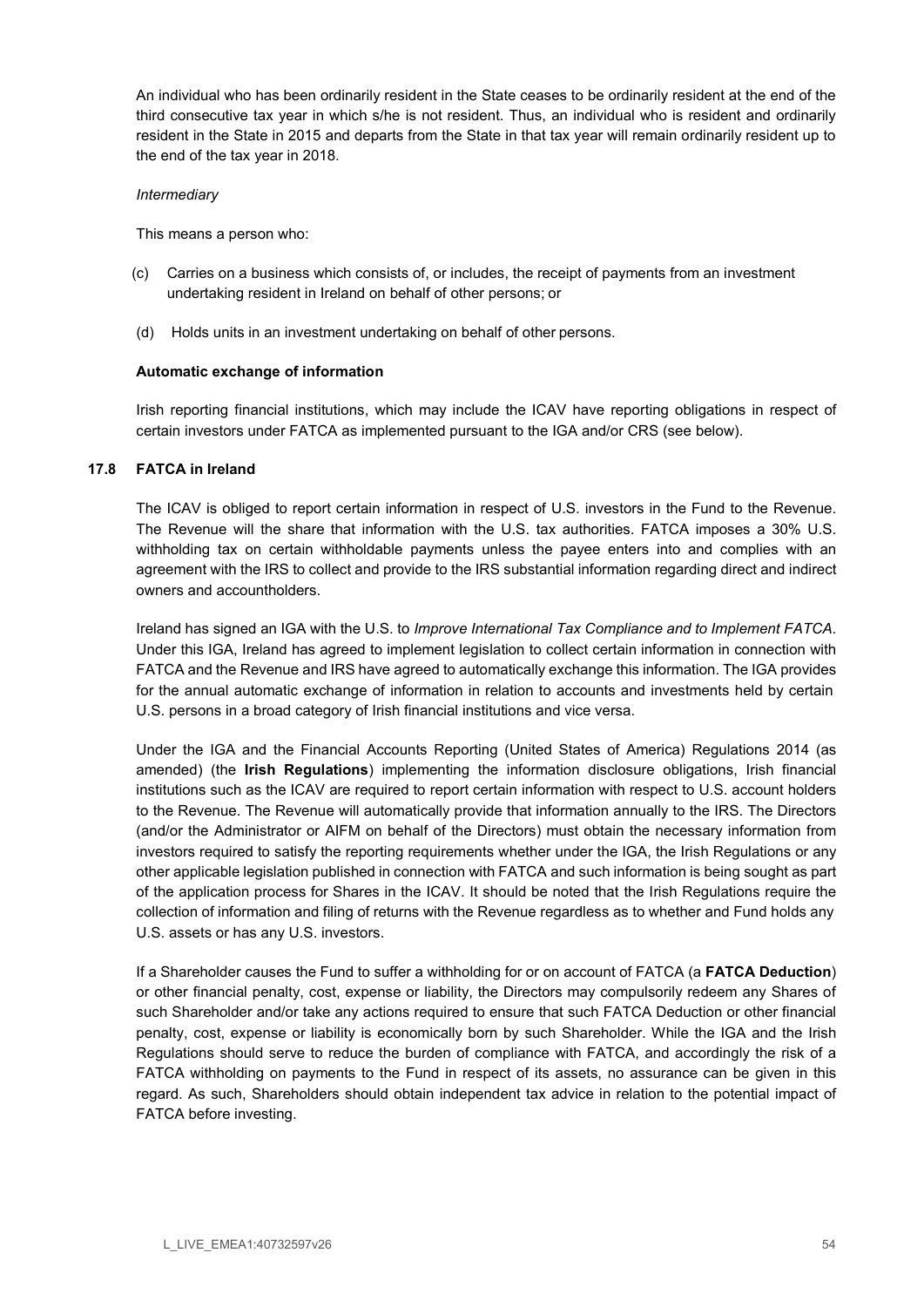### 17.9 CRS

The CRS framework was first released by the OECD in February 2014. To date, more than 90 jurisdictions have publicly committed to implementation, many of which are early adopter countries, including Ireland. On 21 July 2014, the Standard for Automatic Exchange of Financial Account Information in Tax Matters (the Standard) was published, involving the use of two main elements, the Competent Authority Agreement (CAA) and the CRS.

The goal of the Standard is to provide for the annual automatic exchange between governments of financial account information reported to them by local Financial Institutions (FIs) relating to account holders tax resident in other participating countries to assist in the efficient collection of tax. The OECD, in developing the CAA and CRS, have used FATCA concepts and as such the Standard is broadly similar to the FATCA requirements, albeit with numerous alterations. It will result in a significantly higher number of reportable persons due to the increased instances of potentially in-scope accounts and the inclusion of multiple jurisdictions to which accounts must be reported.

Ireland is a signatory jurisdiction to a Multilateral Competent Authority Agreement on the automatic exchange of financial account information in respect of CRS while Section 891F and 891G of the TCA contain measures necessary to implement the CRS internationally and across the European Union, respectively. Regulations, the Returns of Certain Information by Reporting Financial Institutions Regulations 2015 (the CRS Regulations), giving effect to the CRS from 1 January 2016 came into operation on 31 December 2015.

Directive 2014/107/EU on Administrative Cooperation in the Field of Taxation (DAC II) implements CRS in a European context and creates a mandatory obligation for all Member States to exchange financial account information in respect of residents in other Member States on an annual basis. Section 891G of the TCA contained measures necessary to implement the DAC II. Regulations, the Mandatory Automatic Exchange of Information in the Field of Taxation Regulations 2015 (together with the CRS Regulations, the Regulations), giving effect to DAC II from 1 January 2016, came into operation on 31 December 2015.

Under the Regulations reporting financial institutions are required to collect certain information on accountholders and on certain Controlling Persons in the case of the accountholder(s) being an Entity, as defined for CRS purposes, (e.g. name, address, jurisdiction of residence, TIN, date and place of birth (as appropriate), the account number and the account balance or value at the end of each calendar year) to identify accounts which are reportable to the Irish tax authorities. The Irish tax authorities shall in turn exchange such information with their counterparts in participating jurisdictions. Further information in relation to CRS and DAC II can be found on the Automatic Exchange of Information webpage on www.revenue.ie.

# 18 GENERAL INFORMATION

### 18.1 Reports and accounts

The ICAV's year-end is 30 September in each year. Audited accounts prepared in accordance with international financial reporting standards and a report in relation to each Fund will be published within 6 months after the conclusion of each Accounting Period. Such accounts and reports will contain a statement of the value of the net assets of each Fund and of the investments comprised therein as at the year end and such other information as is required by the ICAV Act and the Irish AIFM Regulations. The audited information required to be available to Shareholders will be sent, on request, to any Shareholder or prospective **Shareholder** 

The ICAV or the Administrator on behalf of the ICAV may be required to deliver to the Shareholders certain notices and documents from time to time, such as net asset value statements, notices of meetings and annual audited financial statements. The ICAV, or the Administrator on behalf of the ICAV, may elect to deliver such notices and documents by e-mail to the address in the ICAV's records or by posting them on a website. When delivering documents by e-mail, the ICAV will generally distribute them as attachments to emails in Adobe's Portable Document Format (PDF) (Adobe Acrobat Reader software is available free of charge from Adobe's web site at www.adobe.com and the Reader software must correctly be installed on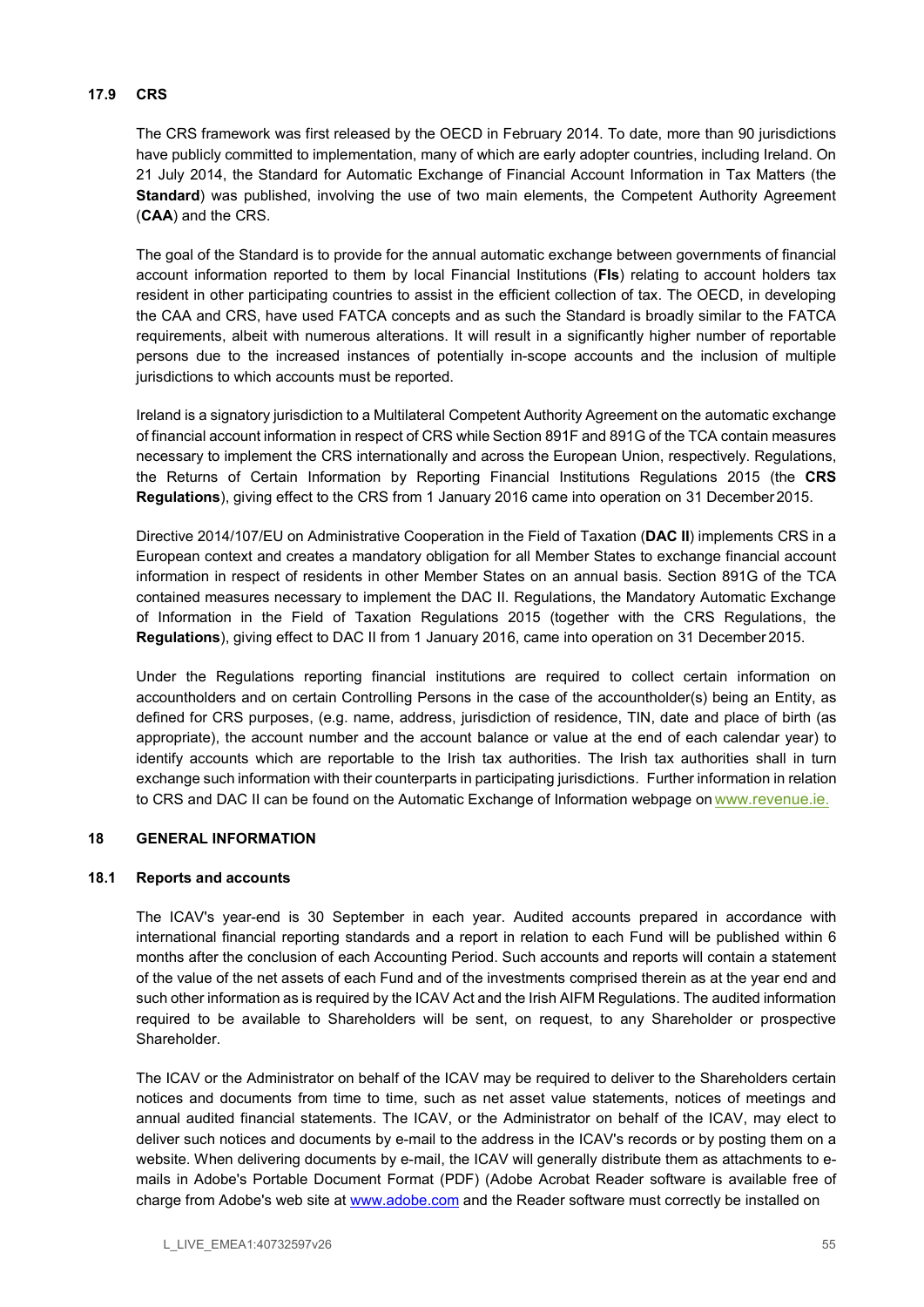the investor's system before the investor will be able to view documents in PDF format). Shareholders who do not wish to receive such documents electronically, or who wish to change the method of notice, should elect to do so by notifying the Administrator in writing.

### 18.2 Registration and share capital

The ICAV was registered in Ireland under the ICAV Act as an Irish collective asset-management vehicle with limited liability and variable capital, which may have closed-ended, limited liquidity and open-ended funds, and as an umbrella fund with segregated liability between sub-funds, with registration number C185069, on 2 October 2018.

At the date hereof the authorised share capital of the ICAV is 2 subscriber shares of €1 each and 1,000,000,000,000,000 Shares of no par value initially designated as unclassified shares. The issued share capital of the ICAV as at the date of authorisation of the ICAV by the Central Bank was Euro 2 represented by 2 shares (the subscriber shares) issued for the purposes of the registration of the ICAV at an issue price of Euro 1 per share.

The unclassified shares are available for issue as Shares. There are no rights of pre-emption attaching to the Shares.

### 18.3 Litigation and arbitration

As at the date of this Prospectus, the ICAV is not involved in any litigation or arbitration nor are the Directors aware of any pending or threatened litigation or arbitration.

### 18.4 Directors' interests

Mrs Carolan is an employee of the AIFM, which receives fees in respect of its services to the ICAV.

Mr. Dolan is an employee of the Investment Manager, which receives fees in respect of its services to the ICAV.

Mr. Satterfield is an employee of the parent company of the Investment Manager, which receives fees in respect of its services to the ICAV.

Biographical details are set out under the section entitled Directors of the ICAV above.

### 18.5 Instrument of Incorporation

Clause 4.1 of the Instrument of Incorporation provides that the sole object of the ICAV is the collective investment of its funds in property and giving members the benefit of the results of the management of its funds. The Instrument of Incorporation contains provisions to the following effect:

### 18.5.1 Directors' Authority to Allot Shares

The Directors are generally and unconditionally authorised to exercise all powers of the ICAV to allot relevant securities, including fractions thereof, up to an amount equal to the authorised but as yet unissued share capital of the ICAV.

### 18.5.2 Variation of Rights

The rights attached to any class may be varied or abrogated with the sanction of a special resolution of the Holders of that class and may be so varied or abrogated either whilst the ICAV is a going concern or during or in contemplation of a winding-up. The quorum at any such separate general meeting, other than an adjourned meeting, shall be two persons present in person or by proxy and the quorum at an adjourned meeting shall be one person holding shares of the class in question or his proxy.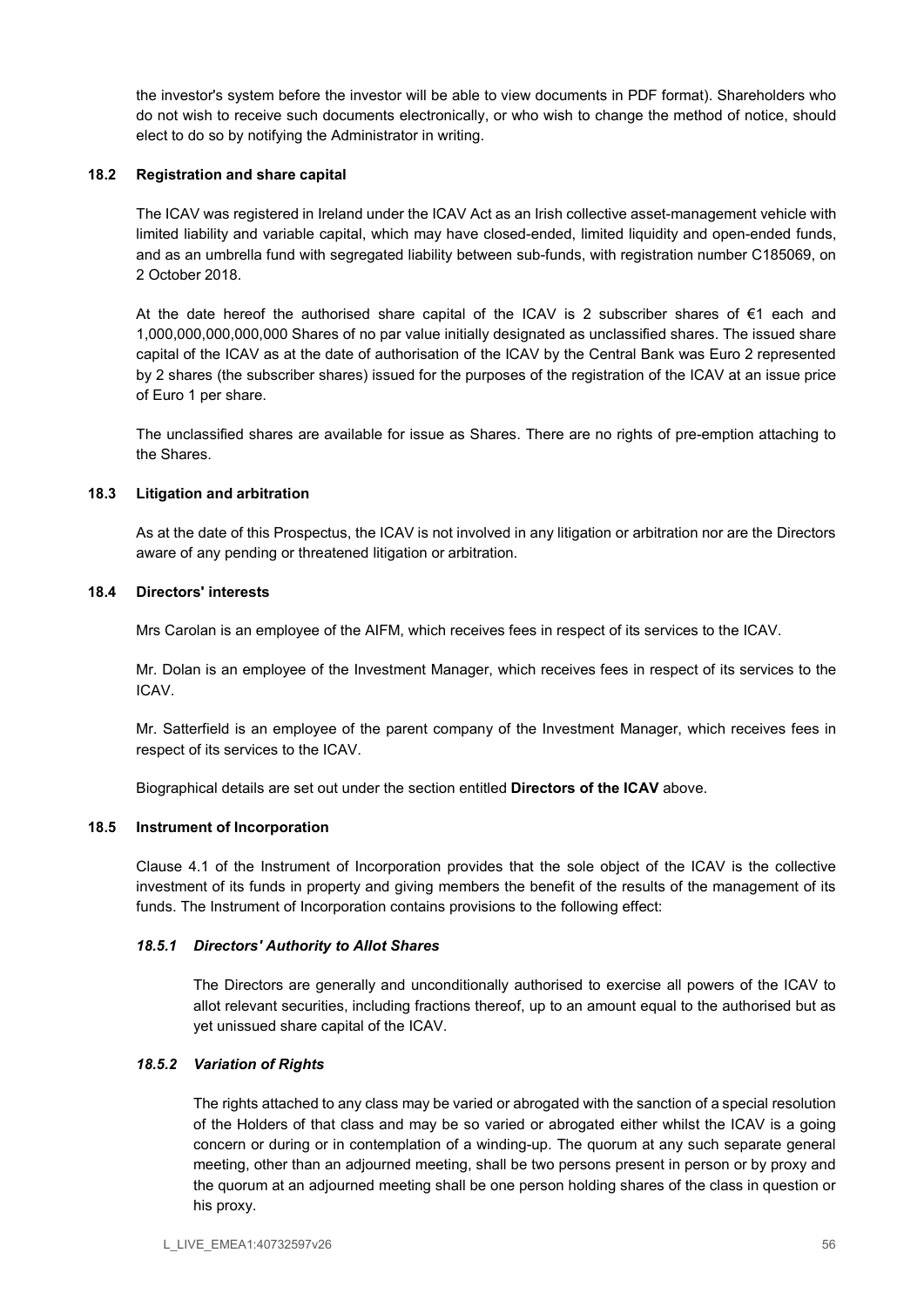### 18.5.3 Voting Rights

Subject to disenfranchisement in the event of non-compliance with any notice requiring disclosure of the beneficial ownership of shares and subject to any rights or restrictions for the time being attached to any class or classes of shares, on a show of hands at a general meeting or class meeting of the ICAV, every Shareholder holding Voting Shares who is present in person or by proxy shall have one vote and on a poll every Shareholder present in person or by proxy shall have one vote for every share of which he is the holder. Shareholders who hold a fraction of a share may not exercise any voting rights, whether on a show of hands or on a poll, in respect of such fraction of a share.

### 18.5.4 Change in Share Capital

The Directors may from time to time increase the share capital by such amount and/or number as they may prescribe. The ICAV may also by special resolution, consolidate and divide all or any of its share capital into shares of larger amount, subdivide its shares into shares of smaller amount or value or cancel any shares which, at the date of the passing of the special resolution, have not been taken or agreed to be taken by any person and reduce the amount of its authorised share capital by the amount of the shares so cancelled or redenominate the currency of any class of shares.

### 18.5.5 Directors' Interests

Provided that the nature and extent of his interest shall be disclosed as set out below, no Director or intending Director shall be disqualified by his office from contracting with the ICAV nor shall any such contract or arrangement entered into by or on behalf of any other company in which any Director shall be in any way interested be avoided nor shall any Director so contracting or being so interested be liable to account to the ICAV for any profit realised by any such contract or arrangement by reason of such Director holding that office or of the fiduciary relationship thereby established.

The nature of a Director's interest must be declared by him at the meeting of the Directors at which the question of entering into the contract or arrangement is first taken into consideration, or if the Director was not at the date of that meeting interested in the proposed contract or arrangement at the next meeting of the Directors held after he became so interested, and in a case where the Director becomes interested in a contract or arrangement after it is made, at the first meeting of the Directors held after he becomes so interested.

A Director shall be entitled (in the absence of some other material interest than is indicated under Directors' Interests above) to vote and be counted in the quorum in respect of any resolutions concerning the following matters, namely:

- The giving of any security, guarantee or indemnity to him in respect of money lent by him to the ICAV or any of its subsidiary or associated companies or obligations incurred by him at the request of or for the benefit of the ICAV or any of its subsidiary or associated companies;
- The giving of any security, guarantee or indemnity to a third party in respect of a debt or obligation of the ICAV or any of its subsidiary or associated companies for which he himself has assumed responsibility in whole or in part and whether alone or jointly with others under a guarantee or indemnity or by the giving of security;
- Any proposal concerning any offer of Shares or debentures or other securities of or by the ICAV or any of its subsidiary or associated companies for subscription, purchase or exchange in which offer he is or is to be interested as a participant in the underwriting or sub-underwriting thereof; or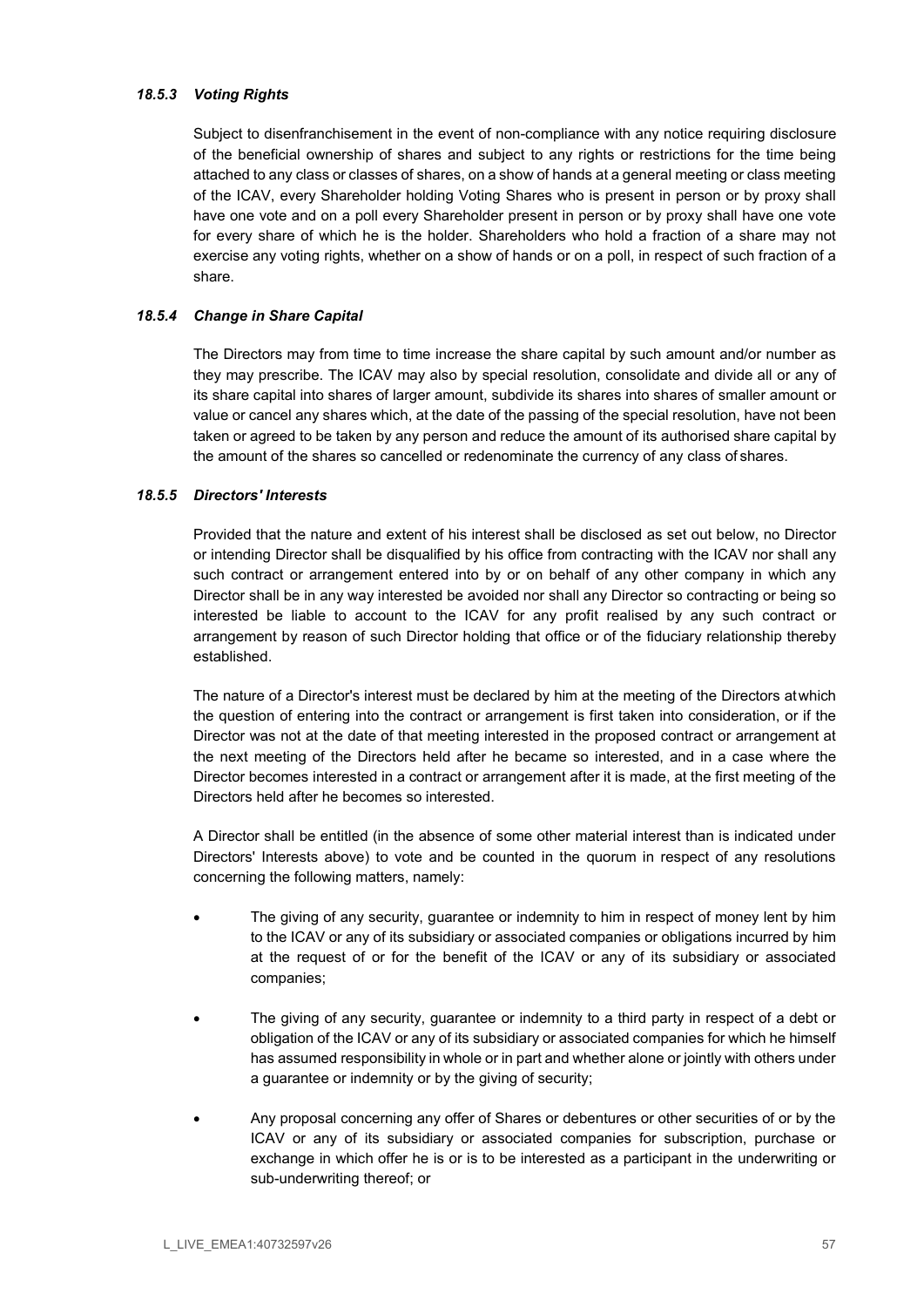Any proposal concerning any other collective asset-management vehicle or company in which he is interested, directly or indirectly and whether as an officer, shareholder, employee or otherwise howsoever.

The ICAV by ordinary resolution may suspend or relax the provisions of this clause to any extent or ratify any transaction not duly authorised by reason of a contravention thereof.

### 18.5.6 Voting at Directors' Meetings

Subject to the Board's terms of reference, questions arising at any meeting of Directors shall be decided by a majority of votes. Where there is an equality of votes, the chairman of the meeting shall have a casting vote.

### 18.5.7 Borrowing Powers

Subject to the ICAV Act, the Directors may exercise all the powers of the ICAV to borrow or raise money and to mortgage, charge or transfer its undertaking, property and assets (both present and future) and uncalled capital or any part thereof provided that all such borrowings shall be within the limits laid down by the Central Bank.

### 18.5.8 Committees

The Directors may delegate any of their powers to any committee whether or not consisting of Directors. Any such delegation may be made subject to any conditions the Directors may impose and either collaterally with or to the exclusion of their own powers and may be revoked. Subject to any such conditions, the proceedings of a committee with two or more members shall be governed by the provisions of the Instrument of Incorporation regulating the proceedings of Directors so far as they are capable of applying.

### 18.5.9 Retirement of Directors

The Directors shall not be required to retire by rotation or by virtue of their attaining a certain age.

### 18.5.10 Directors' Remuneration

Unless and until otherwise determined from time to time by the ICAV in general meeting, the ordinary remuneration of each Director shall be determined from time to time by resolution of the Directors. Any Director who holds any executive office (including for this purpose the office of chairman or deputy chairman) or who serves on any committee, or who otherwise performs services which in the opinion of the Directors are outside the scope of the ordinary duties of a Director, may be paid such extra remuneration by way of salary, commission or otherwise as the Directors may determine. The Directors may be paid all travelling, hotel and other expenses properly incurred by them in connection with their attendance at meetings of the Directors or committees established by the Directors or general meetings or separate meetings of the holders of any class of shares of the ICAV or otherwise in connection with the discharge of their duties.

### 18.5.11 Transfer of Shares

Shares may be transferred by instrument in writing in any usual or common form or any other form which the Directors may approve. The Directors may decline to register any transfer, subject to certain exceptions set out in the Instrument of Incorporation.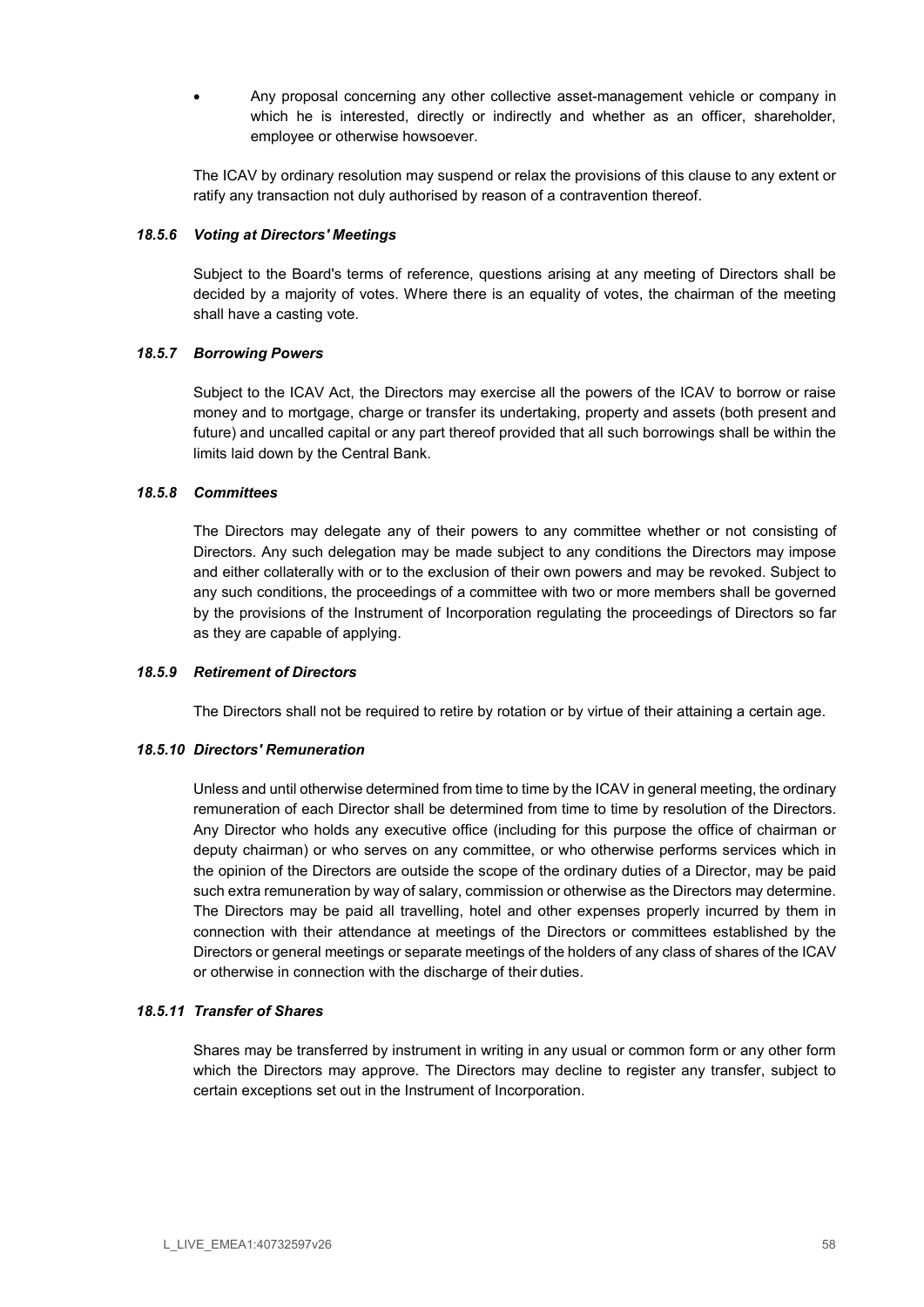#### 18.5.12 Right of Redemption

Holders have the right to request the ICAV to redeem their Shares in open-ended and limited liquidity funds in accordance with the provisions of the Instrument of Incorporation and the relevant Supplement.

### 18.5.13 Dividends

The Instrument of Incorporation permits the Directors to declare such dividends as set out under the section entitled Dividend policy above.

#### 18.5.14 Winding Up

The Instrument of Incorporation contains provisions to the following effect:

If the ICAV shall be wound up the liquidator shall, subject to the provisions of the ICAV Act, apply the assets of the ICAV in such manner and order as he thinks fit in satisfaction of creditors' claims relating to the ICAV.

The assets available for distribution amongst the Shareholders shall be applied as follows:

- Firstly, the proportion of the assets in the ICAV attributable to each class shall be distributed to the Shareholders in the relevant class in the proportion that the number of Shares held by each Shareholder bears to the total number of Shares relating to each such class in issue as at the date of commencement to wind up; and
- Secondly, any balance then remaining and not attributable to any of the classes shall be apportioned pro-rata as between the classes based on the proportion of Net Asset Value attributable to each class as at the date of commencement to wind up and the amount so apportioned to a class shall be distributed to Shareholders pro-rata to the number of Shares in that class held by them.

If the ICAV shall be wound up (whether the liquidation is voluntary, under supervision or by the court) the liquidator may, with the authority of a special resolution of the relevant Shareholders and any other sanction required by the ICAV Act, divide among the Shareholders of any classes (or series of a class) of Shares within a Fund in specie the whole or any part of the assets of the ICAV relating to that Fund, and whether or not the assets shall consist of property of a single kind, and may for such purposes set such value as he/she deems fair upon such property, and may determine how such division shall be carried out as between the Shareholders of different classes (or series of a class) of Shares in a Fund as the case may be. The liquidator may, with the like authority, vest any part of the assets in trustees upon such trusts for the benefit of Shareholders as the liquidator, with the like authority, shall think fit, and the liquidation of the ICAV may be closed and the ICAV dissolved, but so that no Shareholder shall be compelled to accept any assets in respect of which there is a liability. A Shareholder may require the liquidator instead of transferring any assets in specie to it, to arrange for a sale of the assets and for payment to the Shareholder of the net proceeds of same. The costs of such sale may be charged to the repurchasing Shareholder.

### 18.5.15 Share Qualification

The Instrument of Incorporation does not contain a share qualification for Directors.

### 18.5.16 Funds

The Directors are required to establish a separate portfolio of assets for each Fund created by the ICAV from time to time, to which the following shall apply: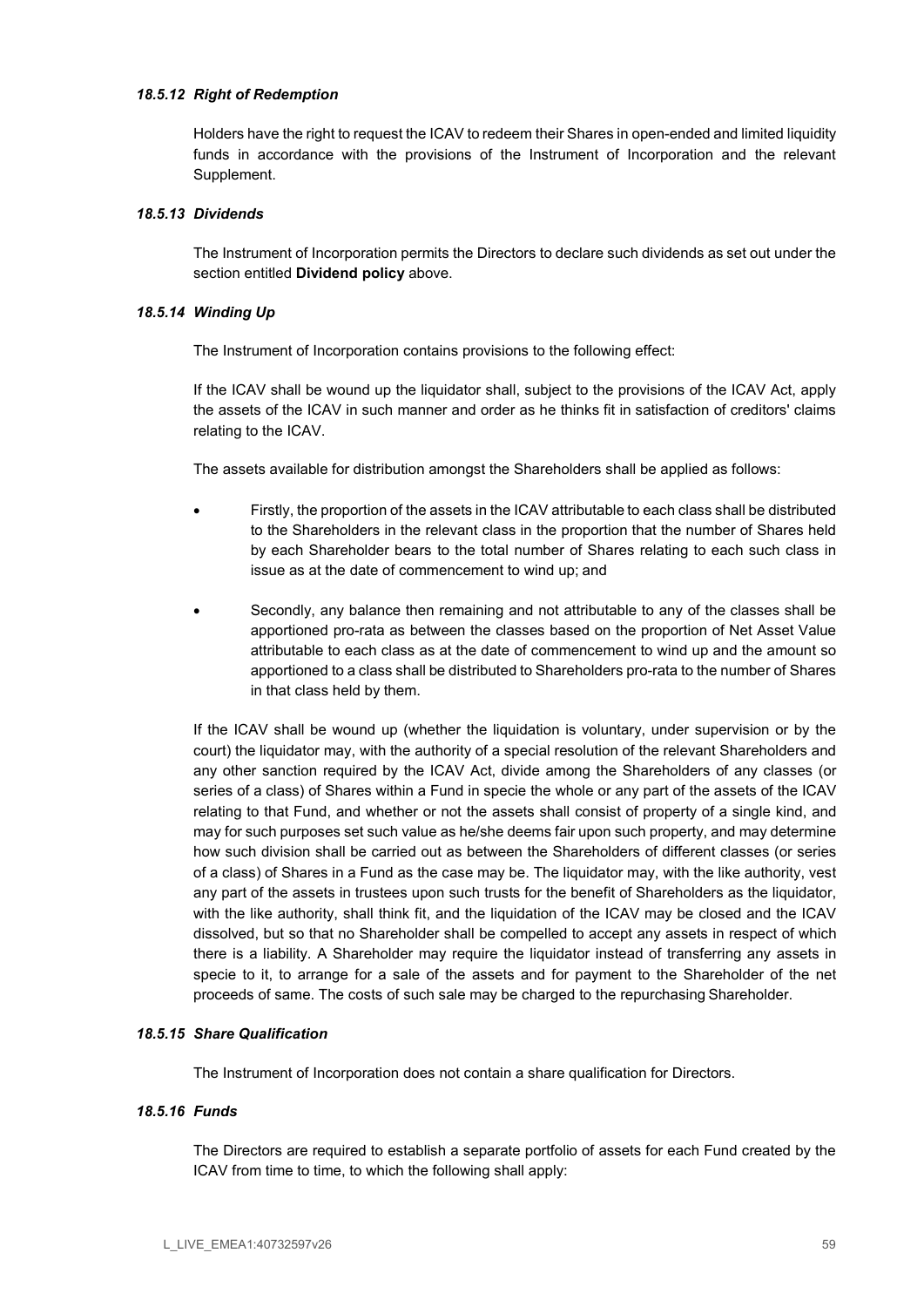- For each Fund, the ICAV shall keep separate books and records in which all transactions relating to the relevant Fund shall be recorded and, in particular, the proceeds from the allotment and issue of Shares of each class in the Fund, and the investments and the liabilities and income and expenditure attributable thereto shall be applied to such Fund subject to the provisions of the Instrument of Incorporation;
- Any asset derived from any other asset(s) (whether cash or otherwise) comprised in any Fund, shall be applied in the books and records of the ICAV to the same Fund as the asset from which it was derived and any increase or diminution in the value of such an asset shall be applied to the relevant Fund;
- No Shares will be issued on terms that entitle the Shareholders of any Fund to participate in the assets of the ICAV other than the assets (if any) of the Fund relating to such Shares. If the proceeds of the assets of the relevant Fund are not sufficient to fund the full redemption amount payable to each Shareholder for the relevant Fund, the proceeds of the relevant Fund will, subject to the terms for the relevant Fund, be distributed equally among each Shareholder of the relevant Fund pro rata to the net asset value of the Shares held by each Shareholder. If the realised net assets of any Fund are insufficient to pay any amounts due on the relevant Shares in full in accordance with the terms of the relevant Fund, the relevant Shareholders of that Fund will have no further right of payment in respect of such Shares or any claim against the ICAV, any other Fund or any assets of the ICAV in respect of any shortfall;
- In the event that there are any assets of the ICAV which the Directors do not consider are attributable to a particular Fund or Funds, the Directors shall, with the approval of the Depositary, allocate such assets to and among any one or more of the Funds in such manner and on such basis as they, in their discretion, deem fair and equitable; and the Directors shall have the power to and may at any time and from time to time, with the approval of the Depositary, vary the basis in relation to assets previously allocated;
- Each Fund shall be charged with the liabilities, expenses, costs, charges or reserves of the ICAV in respect of or attributable to that Fund; and
- n the event that any asset attributable to a Fund is taken in execution of a liability not attributable to that Fund, the provisions of section 36 (6) of the ICAV Act shall apply.

# 19 MATERIAL CONTRACTS

The following contracts have been entered into otherwise than in the ordinary course of the business intended to be carried on by the ICAV and are or may be material:

The AIFM Agreement dated 20 July 2021between the ICAV and the AIFM; this agreement provides that the appointment of the AIFM will continue in force unless terminated by the ICAV by giving not less than ninety (90) days prior written notice and by the AIFM by giving not less than ninety (90) days prior written notice although in certain circumstances (for example, the insolvency of any party) the agreement may be terminated forthwith by notice in writing by either party to the other. The AIFM Agreement contains indemnities in favour of the AIFM and its officers, directors, managers, employees and associates other than in relation to matters arising by reason of bad faith, negligence, fraud or wilful default or due to a material breach of contract. The benefit of the indemnity does not extend to exemplary, indirect or consequential losses of any nature suffered by the AIFM or any such third party.

The Investment Management Agreement dated 20 July 2021 among the ICAV, the AIFM and the Investment Manager under which the Investment Manager is appointed by the AIFM as a discretionary investment manager to the Funds; this agreement provides that the appointment of the Investment Manager will continue in force unless terminated by the any party by giving not less than ninety (90) days' prior written notice although in certain circumstances (for example, the insolvency of any party) the agreement may be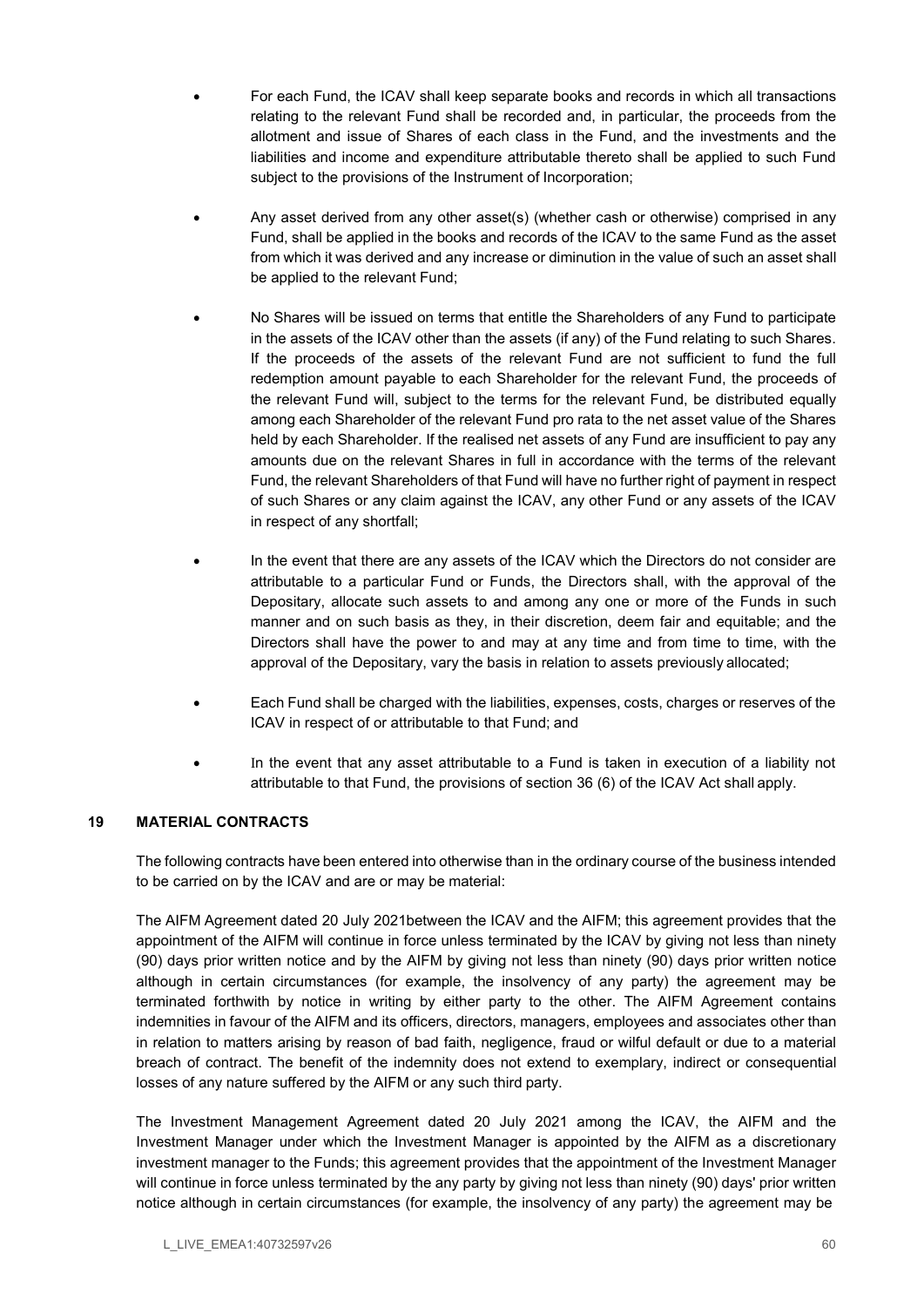terminated forthwith by notice in writing by either party to the other. The Investment Management Agreement contains indemnities in favour of the Investment Manager other than in relation to matters arising by reason of its non-performance of its duties or obligations or bad faith, negligence, fraud or wilful default in the performance of its duties or obligations under the Investment Management Agreement, provided that the Investment Manager shall not be liable for any losses that constitute indirect, special or consequential loss, loss of opportunity, goodwill or reputation.

The Depositary Agreement dated 17 October 2018 and the novation agreement dated 20 July 2021 among the ICAV, the AIFM and the Depositary under which the Depositary was appointed as depositary of the ICAV's assets subject to the overall supervision of the Directors; this agreement provides that the appointment of the Depositary will continue in force unless terminated by either party giving at least ninety (90) days' prior written notice although in certain circumstances the Depositary Agreement may be terminated immediately by the ICAV or the Depositary provided that the appointment of the Depositary shall continue in force until a replacement Depositary approved by the Central Bank has been appointed and provided further that if within a period of ninety (90) days' from the date on which the Depositary notifies the ICAV of its desire to retire or from the date on which the ICAV notifies the Depositary of its intention to remove the Depositary, no replacement Depositary shall have been appointed, the ICAV shall convene in an extraordinary general meeting of the Shareholders of the ICAV at which there shall be proposed an ordinary resolution to wind up the ICAV; this Agreement contains certain indemnities in favour of the Depositary which are restricted to exclude matters arising by reason of the negligent or intentional failure of the Depositary in the performance of its duties.

Please also refer to the section entitled Depositary under the heading Management of the ICAV for further details.

The Administration Agreement dated 17 October 2018, the administration amendment agreement dated 19 August 2020 and the novation agreement dated 20 July 2021among the ICAV, the AIFM and the Administrator under which the latter was appointed as administrator to administer the affairs of the ICAV subject to the overall supervision of the Directors; this agreement provides that the appointment of the Administrator will continue in force unless terminated by either party giving at least ninety (90) consecutive calendar days' written notice although in certain circumstances the agreement may be terminated immediately by either party; this agreement contains certain indemnities in favour of the Administrator which are restricted to exclude matters arising by reason of the fraud, wilful default or negligence of the Administrator in the performance of its obligations and duties.

Please refer to each Supplement for details of any other relevant material contracts (if any) in respect of a Fund.

## 20 MISCELLANEOUS

### 20.1 Documents and information available

The following documents are available to any Shareholder (or prospective Shareholder approved by the AIFM, in the case of prospective Shareholders) and may be obtained at the registered office of the ICAV:

- (a) Instrument of Incorporation;
- (b) Latest annual reports of the Funds;
- (c) Latest Net Asset Value of the relevant Fund; and
- (d) Current Prospectus and Supplements.

Where it is available, the historical performance of a Fund can be obtained from the AIFM by any Shareholder (or prospective Shareholder approved by the AIFM, in the case of prospective Shareholders).

The following will be disclosed at least annually to the Shareholders (in respect of the relevant Fund) in the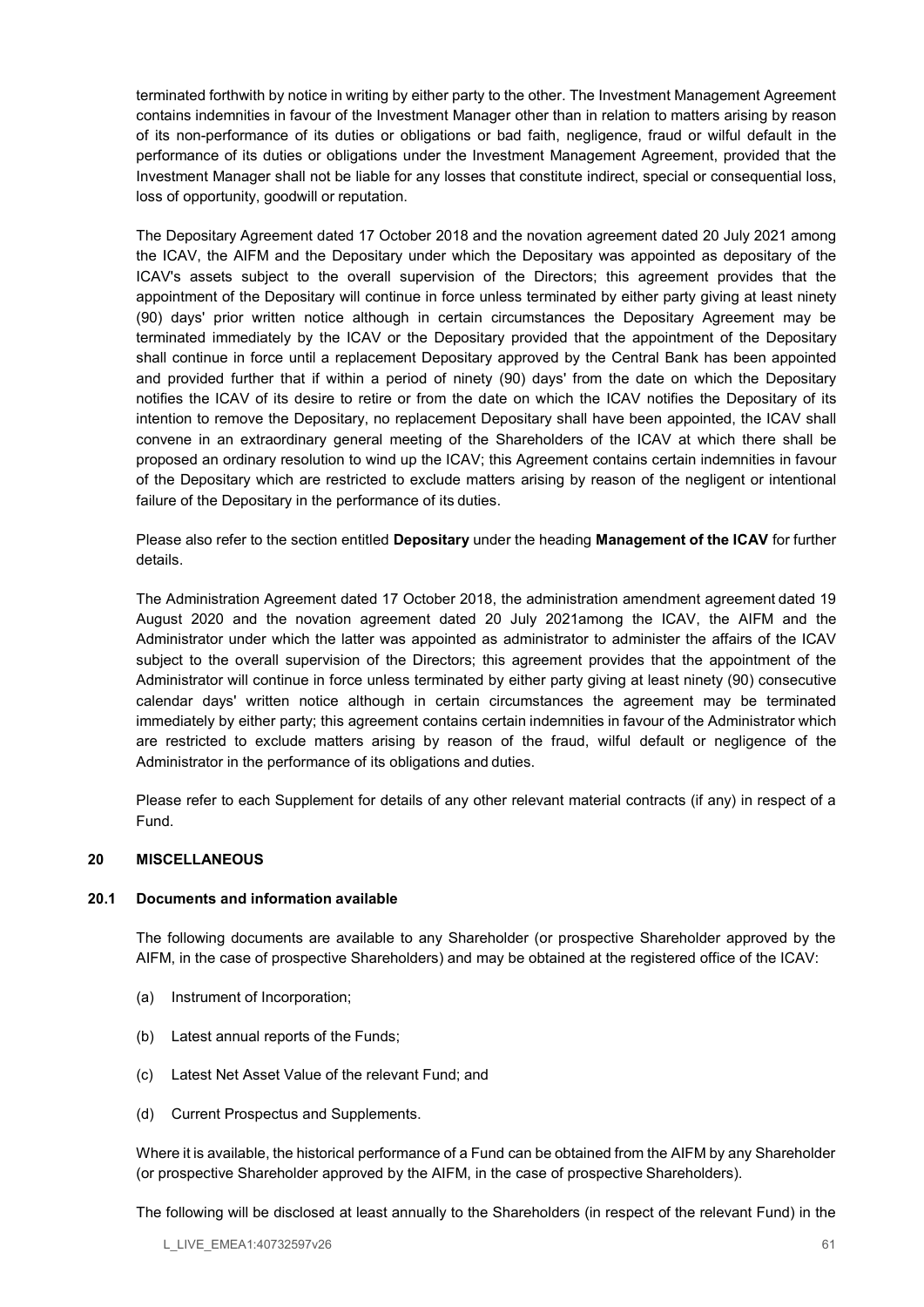ICAV's annual report or, if required more frequently, provided by the AIFM: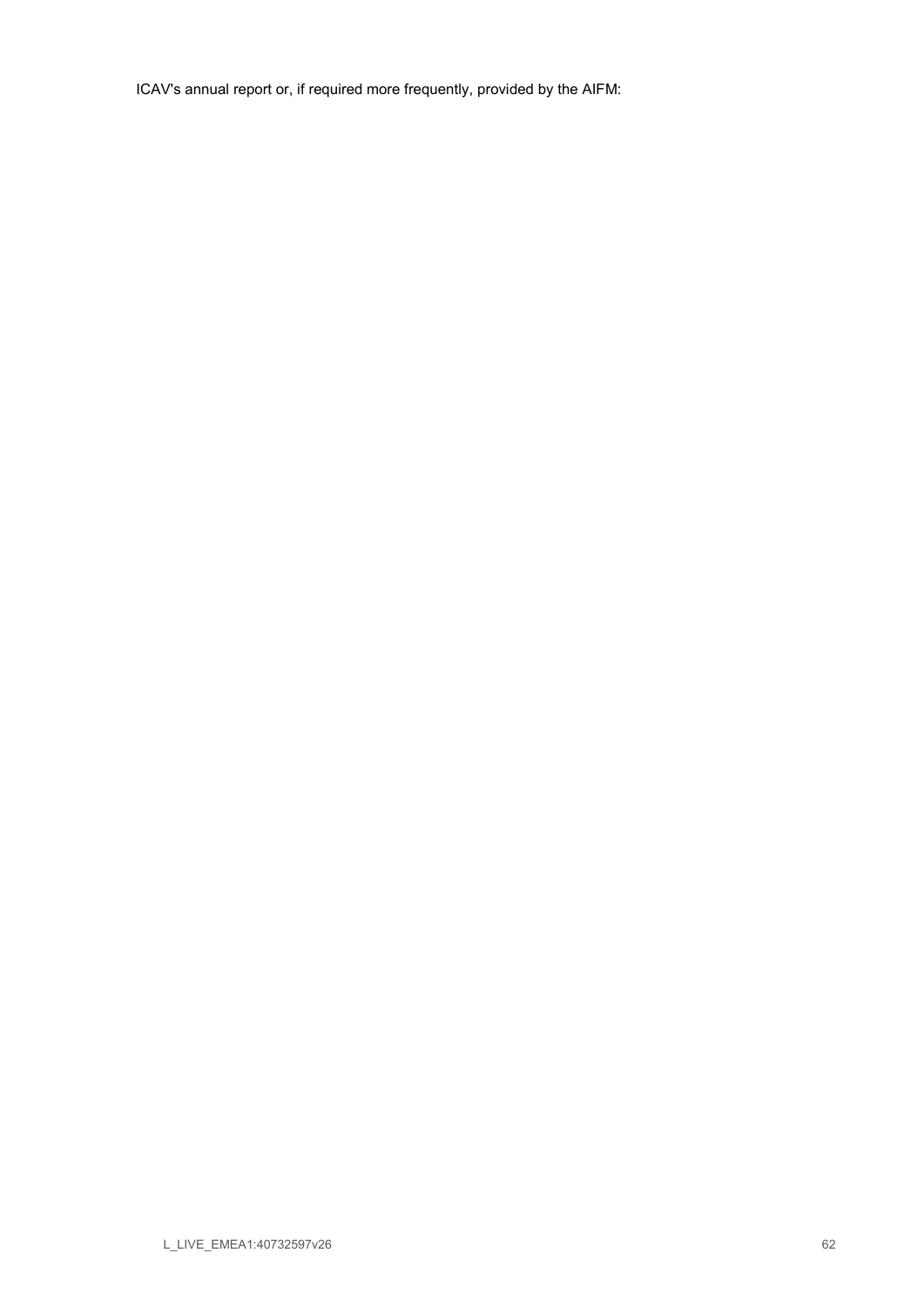- (e) the percentage of a Fund's assets which are subject to special arrangements arising from their illiquid nature (if any);
- (f) any new arrangements for managing the liquidity of a Fund;
- (g) the current risk profile of the Fund and the risk management systems employed to manage those risks;
- (h) any change to the maximum level of leverage which a Fund may employ as well as any right to reuse collateral or any guarantee granted under the leveraging arrangement; and
- (i) the total amount of leverage employed by a Fund (where leverage is employed by a Fund).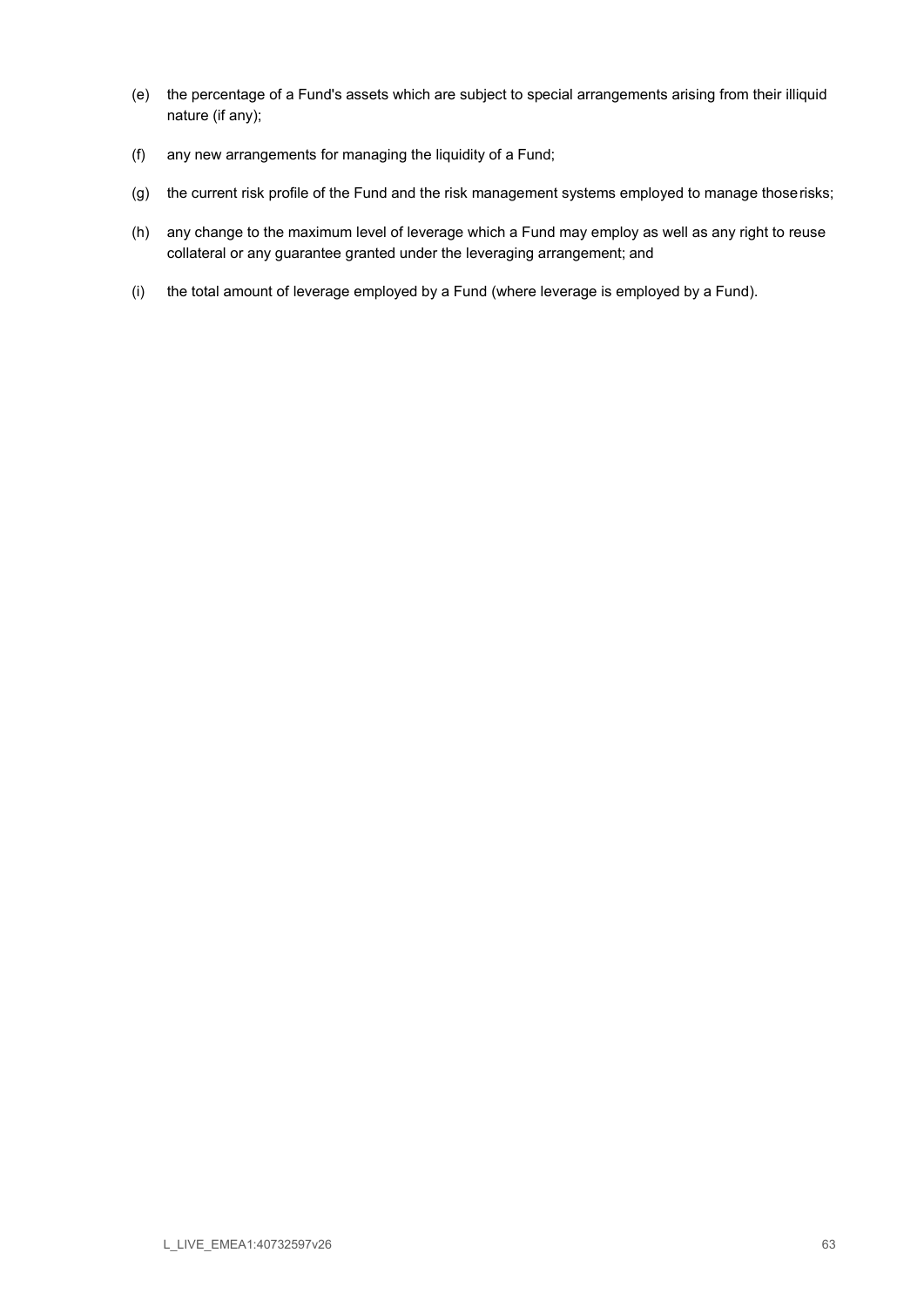# APPENDIX 1

| Depositary - Sub-Custodian List                                               |                                                          |                                                                        |
|-------------------------------------------------------------------------------|----------------------------------------------------------|------------------------------------------------------------------------|
| 1. Jurisdiction                                                               | 2. Sub-Custodian                                         | 3. Sub-Custodian Delegate                                              |
| Argentina                                                                     | Citibank N.A., Buenos Aires Branch                       |                                                                        |
| <b>Australia</b>                                                              | The Hongkong and Shanghai Banking<br>Corporation Limited | <b>HSBC Bank Australia Limited</b>                                     |
| Austria                                                                       | UniCredit Bank Austria AG                                |                                                                        |
| <b>Bangladesh</b>                                                             | <b>Standard Chartered Bank</b>                           |                                                                        |
| <b>Belgium</b>                                                                | The Northern Trust Company                               |                                                                        |
| <b>Bosnia and</b><br>Herzegovina<br>(Federation of<br>Bosnia-<br>Herzegovina) | Raiffeisen Bank International AG                         | Raiffeisen Bank Bosnia DD BiH                                          |
| <b>Bosnia and</b><br>Herzegovina<br>(Republic of<br>Srpska)                   | Raiffeisen Bank International AG                         | Raiffeisen Bank Bosnia DD BiH                                          |
| <b>Botswana</b>                                                               | Standard Chartered Bank Botswana Limited                 |                                                                        |
| <b>Brazil</b>                                                                 | Citibank N.A., Brazilian Branch                          | Citibank Distribuidora de Titulos e Valores<br>Mobiliaros S.A ("DTVM") |
| <b>Bulgaria</b>                                                               | Citibank Europe plc, Bulgaria Branch                     |                                                                        |
| Canada                                                                        | The Northern Trust Company, Canada                       |                                                                        |
| Canada*                                                                       | Royal Bank of Canada                                     |                                                                        |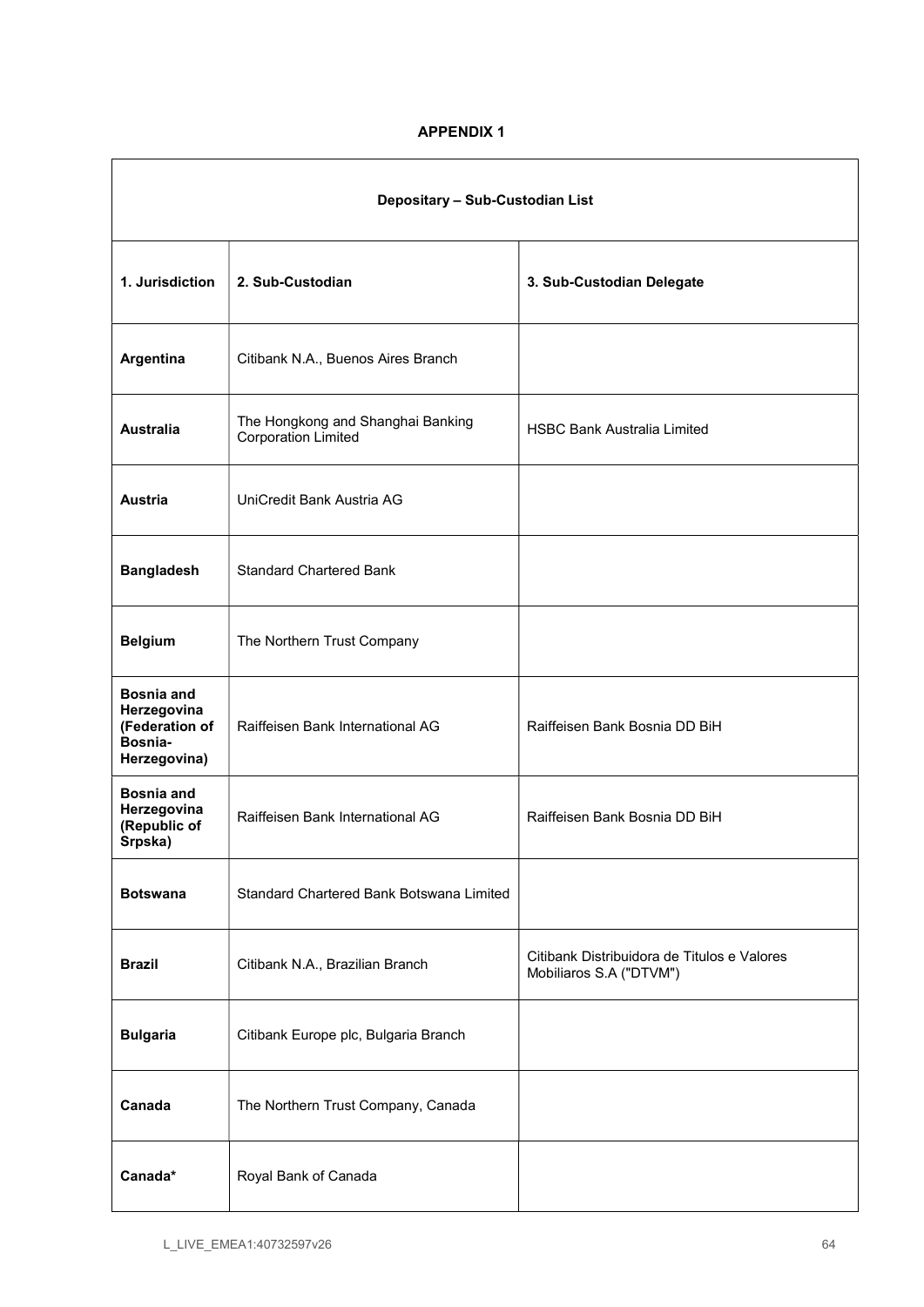| <b>Chile</b>                               | Citibank N.A.                                                   | Banco de Chile                           |
|--------------------------------------------|-----------------------------------------------------------------|------------------------------------------|
| <b>China B Share</b>                       | The Hongkong and Shanghai Banking<br><b>Corporation Limited</b> | HSBC Bank (China) Company Limited        |
| Clearstream                                | Clearstream Banking S.A.,                                       |                                          |
| Colombia                                   | Cititrust Columbia S.A. Sociedad Fiduciaria                     |                                          |
| <b>Costa Rica</b>                          | Banco Nacional de Costa Rica                                    |                                          |
| Côte d'Ivoire                              | Standard Chartered Bank (Mauritius)<br>Limited                  | Standard Chartered Bank Cote d'Ivoire SA |
| Croatia                                    | UniCredit Bank Austria AG                                       | Zagrebacka Banka d.d.                    |
| <b>Cyprus</b>                              | Citibank Europe PLC                                             |                                          |
| <b>Czech</b><br><b>Republic</b>            | UniCredit Bank Czech Republic and<br>Slovenia, a.s.             |                                          |
| <b>Denmark</b>                             | Nordea Bank Abp                                                 |                                          |
| Egypt                                      | Citibank N.A., Cairo Branch                                     |                                          |
| <b>Estonia</b>                             | Swedbank AS                                                     |                                          |
| <b>Eswatini</b><br>(formerly<br>Swaziland) | Standard Bank Eswatini Limited                                  |                                          |
| <b>Finland</b>                             | Nordea Bank Abp                                                 |                                          |
| <b>France</b>                              | The Northern Trust Company                                      |                                          |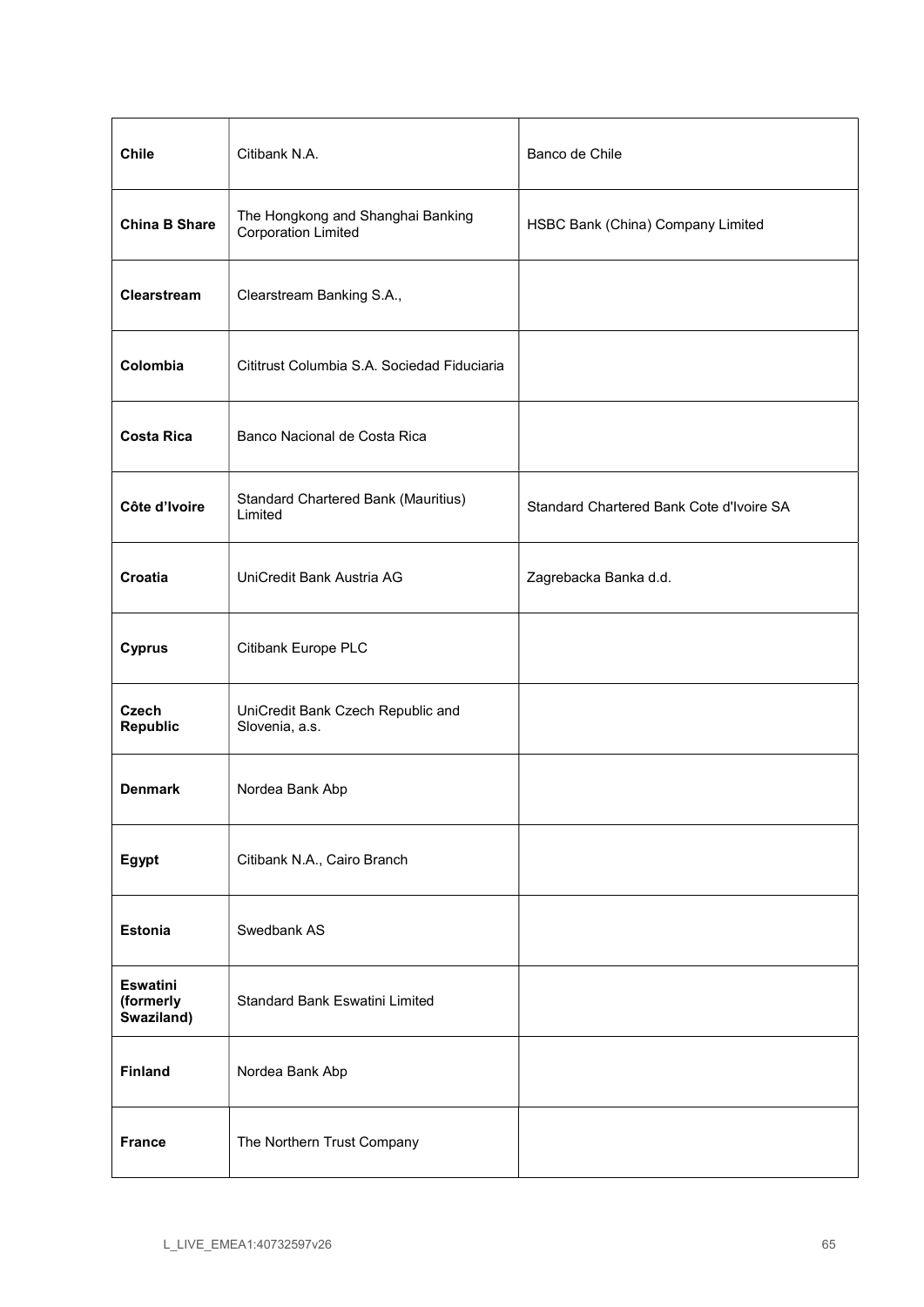| Germany                                                | The Northern Trust Company                                      |  |
|--------------------------------------------------------|-----------------------------------------------------------------|--|
| Ghana                                                  | Standard Chartered Bank Ghana Limited                           |  |
| <b>Greece</b>                                          | Citibank Europe PLC                                             |  |
| <b>Hong Kong</b>                                       | The Hongkong and Shanghai Banking<br><b>Corporation Limited</b> |  |
| <b>Hong Kong</b><br>(Stock and<br><b>Bond Connect)</b> | The Hongkong and Shanghai Banking<br><b>Corporation Limited</b> |  |
| Hungary                                                | UniCredit Bank Hungary Zrt.                                     |  |
| Iceland                                                | Landsbankinn hf                                                 |  |
| India                                                  | Citibank N.A.                                                   |  |
| Indonesia                                              | <b>Standard Chartered Bank</b>                                  |  |
| <b>Ireland</b>                                         | Euroclear Bank S.A./N.V.                                        |  |
| <b>Israel</b>                                          | Bank Leumi Le-Israel B.M.                                       |  |
| Italy                                                  | Citibank Europe plc                                             |  |
| Japan                                                  | The Hongkong and Shanghai Banking<br>Corporation Limited        |  |
| Jordan                                                 | <b>Standard Chartered Bank</b>                                  |  |
| Kazakhstan                                             | Citibank Kazakhstan JSC                                         |  |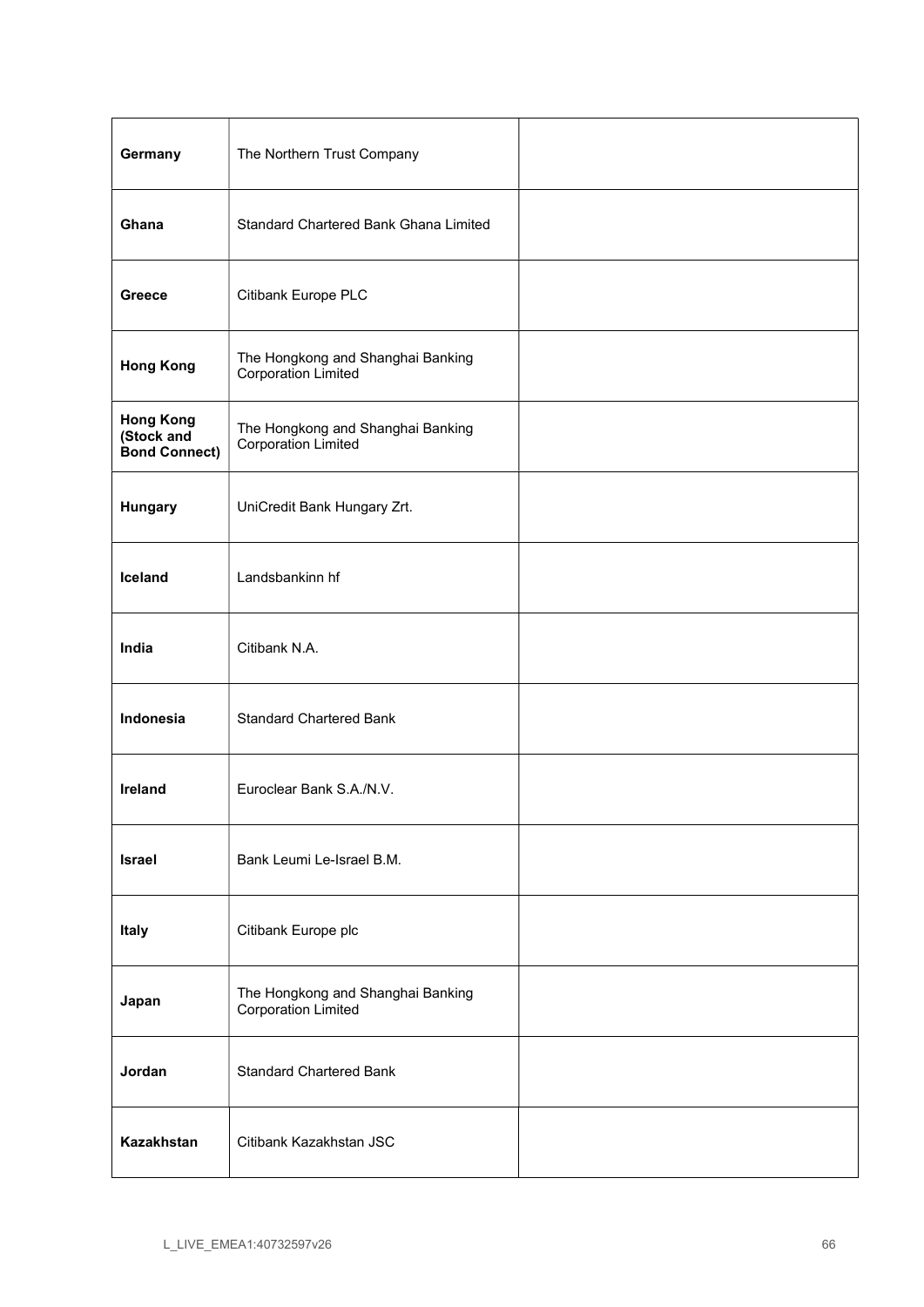| Kenya              | Standard Chartered Bank Kenya Limited                                    |                                      |
|--------------------|--------------------------------------------------------------------------|--------------------------------------|
| <b>Kuwait</b>      | The Hongkong and Shanghai Banking<br><b>Corporation Limited</b>          | <b>HSBC Bank Middle East Limited</b> |
| Latvia             | Swedbank AS                                                              |                                      |
| Lithuania          | AB SEB bankas                                                            |                                      |
| Luxembourg         | Euroclear Bank S.A./N.V.                                                 |                                      |
| <b>Malaysia</b>    | The Hongkong and Shanghai Banking<br>Corporation Limited                 | HSBC Bank Malaysia Berhad            |
| <b>Mauritius</b>   | The Hongkong and Shanghai Banking<br><b>Corporation Limited</b>          |                                      |
| <b>Mexico</b>      | Banco Nacional de Mexico S.A. integrante<br>del Grupo Financiero Banamex |                                      |
| <b>Morocco</b>     | Société Générale Marocaine de Banques                                    |                                      |
| Namibia            | Standard Bank Namibia Ltd                                                |                                      |
| <b>Netherlands</b> | The Northern Trust Company                                               |                                      |
| <b>New Zealand</b> | The Hongkong and Shanghai Banking<br><b>Corporation Limited</b>          |                                      |
| Nigeria            | Stanbic IBTC Bank Plc                                                    |                                      |
| Norway             | Nordea Bank Abp                                                          |                                      |
| Oman               | The Hongkong and Shanghai Banking<br><b>Corporation Limited</b>          | HSBC Bank Oman S.A.O.G               |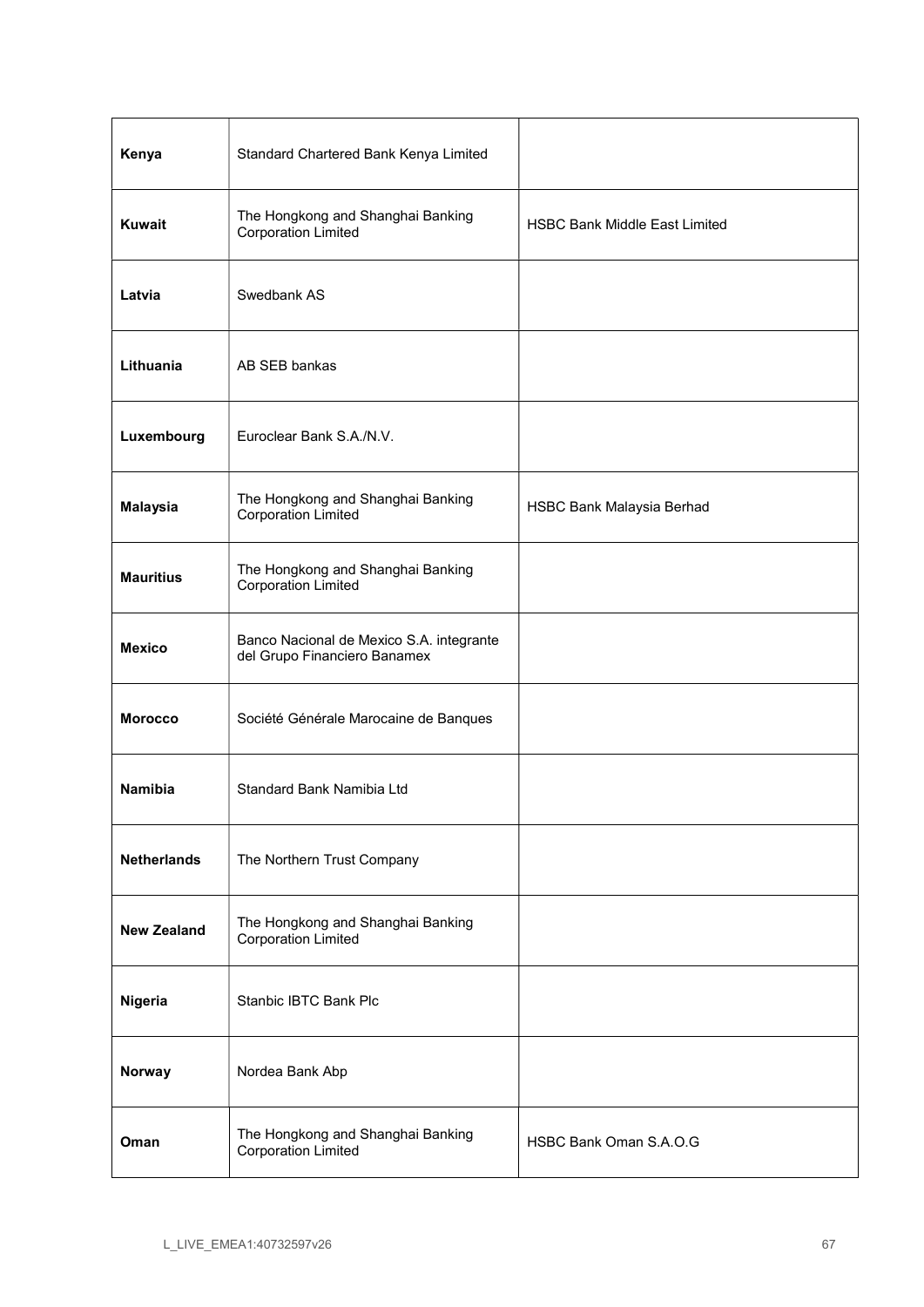| Pakistan           | Citibank N.A., Karachi Branch                                   |                                          |
|--------------------|-----------------------------------------------------------------|------------------------------------------|
| Panama             | Citibank N.A., Panama Branch                                    |                                          |
| Peru               | Citibank del Peru S.A.                                          |                                          |
| <b>Philippines</b> | The Hongkong and Shanghai Banking<br><b>Corporation Limited</b> |                                          |
| Poland             | Bank Polska Kasa Opieki Spółka Akcyjna,                         |                                          |
| Portugal           | <b>BNP Paribas Securities Services</b>                          |                                          |
| Qatar              | The Hongkong and Shanghai Banking<br><b>Corporation Limited</b> | <b>HSBC Bank Middle East Limited</b>     |
| Romania            | Citibank Europe PLC                                             |                                          |
| <b>Russia</b>      | <b>AO Citibank</b>                                              |                                          |
| Saudi Arabia       | The Northern Trust Company of Saudi<br>Arabia                   |                                          |
| Senegal            | Standard Chartered Bank (Mauritius)<br>Limited                  | Standard Chartered Bank Cote d'Ivoire SA |
| <b>Serbia</b>      | UniCredit Bank Austria A.G.                                     | UniCredit Bank Serbia JSC                |
| Singapore          | DBS Bank Ltd                                                    |                                          |
| Slovakia           | Citibank Europe PLC                                             |                                          |
| Slovenia           | UniCredit Banka Slovenija d.d.                                  |                                          |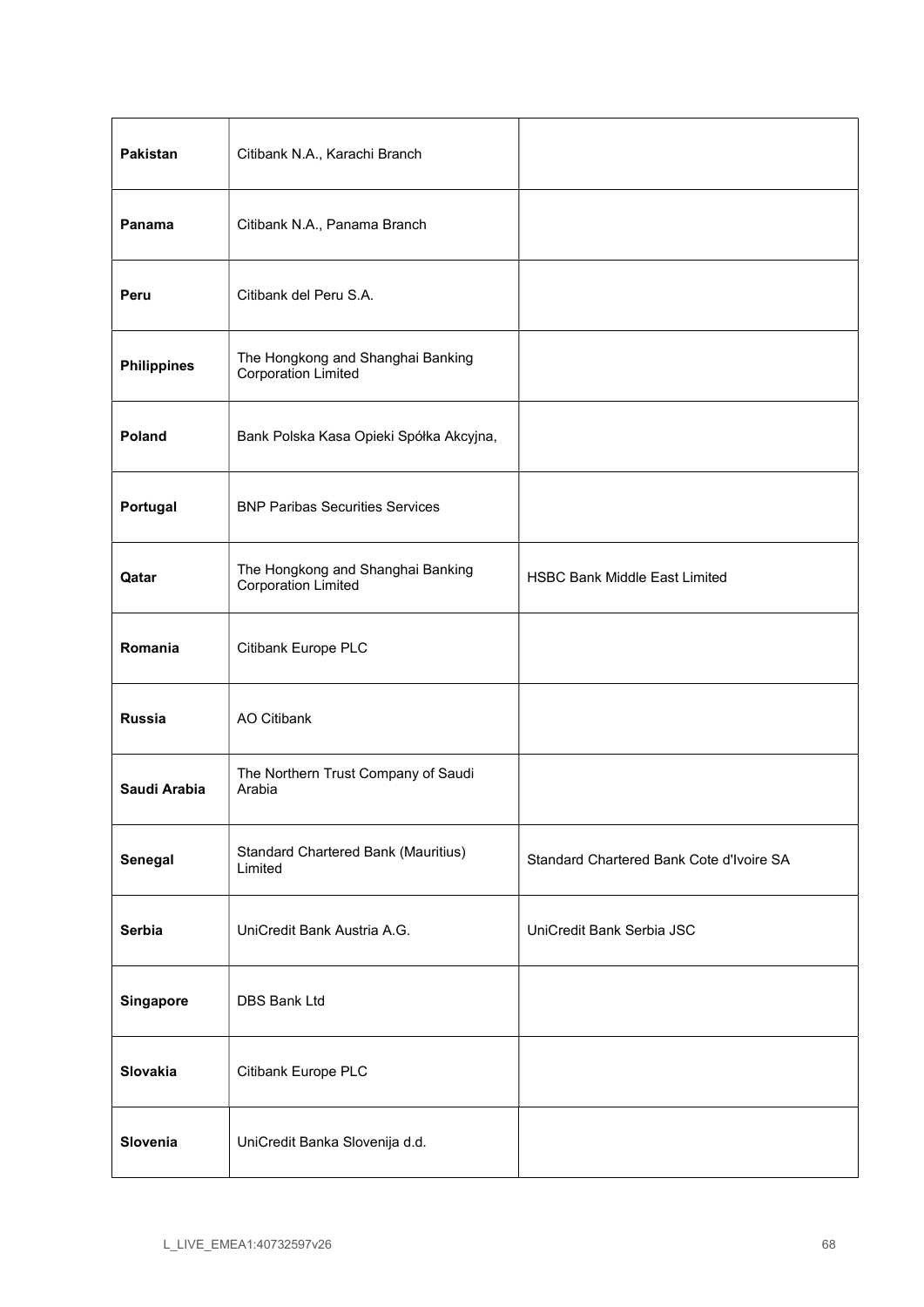| <b>South Africa</b>                               | The Standard Bank of South Africa Limited                       |                                             |
|---------------------------------------------------|-----------------------------------------------------------------|---------------------------------------------|
| <b>South Korea</b>                                | The Hongkong and Shanghai Banking<br><b>Corporation Limited</b> |                                             |
| Spain                                             | Deutsche Bank SAE                                               |                                             |
| Sri Lanka                                         | <b>Standard Chartered Bank</b>                                  |                                             |
| Sweden                                            | Nordea Bank Abp                                                 |                                             |
| <b>Switzerland</b>                                | Credit Suisse (Switzerland) Ltd                                 |                                             |
| <b>Taiwan</b>                                     | The Hongkong and Shanghai Banking<br><b>Corporation Limited</b> | HSBC Bank (Taiwan) Limited                  |
| Tanzania                                          | <b>Standard Chartered Bank (Mauritius)</b><br>Limited           | Standard Chartered Bank Tanzania Limited    |
| <b>Thailand</b>                                   | Citibank N.A., Bangkok Branch                                   |                                             |
| <b>Tunisia</b>                                    | Union Internationale De Banques                                 |                                             |
| <b>Turkey</b>                                     | Citibank A.S.                                                   |                                             |
| Uganda                                            | Standard Chartered Bank Uganda Limited                          |                                             |
| <b>United Arab</b><br><b>Emirates</b><br>(ADX)    | The Hongkong and Shanghai Banking<br>Corporation Limited        | HSBC Bank Middle East Limited (DIFC) Branch |
| <b>United Arab</b><br><b>Emirates</b><br>(DFM)    | The Hongkong and Shanghai Banking<br><b>Corporation Limited</b> | HSBC Bank Middle East Limited (DIFC) Branch |
| <b>United Arab</b><br><b>Emirates</b><br>(NASDAQ) | The Hongkong and Shanghai Banking<br><b>Corporation Limited</b> | HSBC Bank Middle East Limited (DIFC) Branch |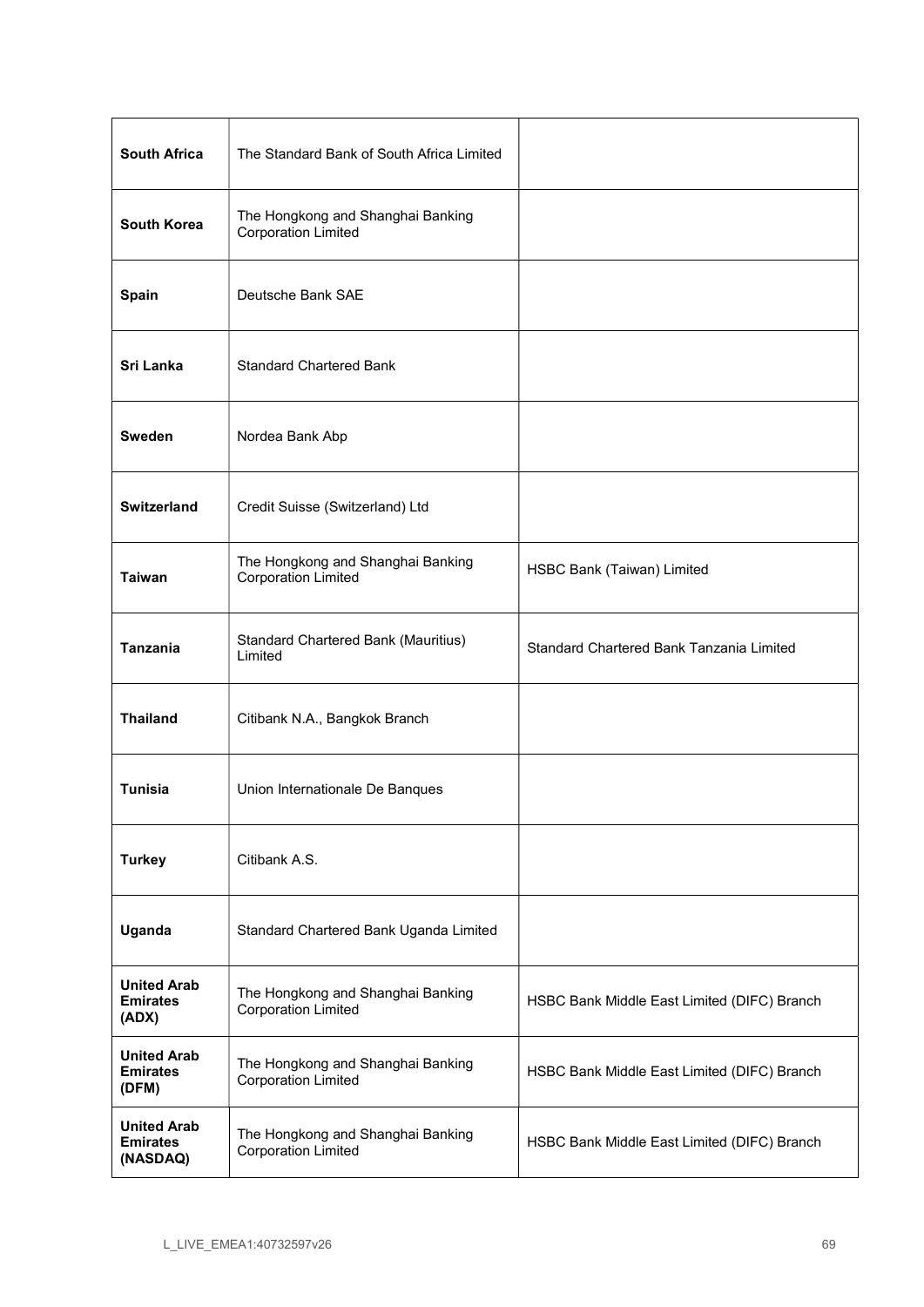| <b>United</b><br>Kingdom | Euroclear UK and Ireland Limited<br>(Northern Trust self-custody) |                         |
|--------------------------|-------------------------------------------------------------------|-------------------------|
| <b>United States</b>     | The Northern Trust Company                                        |                         |
| <b>Uruguay</b>           | Banco Itau Uruguay S.A.                                           |                         |
| <b>Vietnam</b>           | The Hongkong and Shanghai Banking<br><b>Corporation Limited</b>   | HSBC Bank (Vietnam) Ltd |
| Zambia                   | Standard Chartered Bank Zambia PLC                                |                         |

\*The Royal Bank of Canada serves as Northern Trust's sub-custodian for securities not eligible for settlement in Canada's local central securities depository.